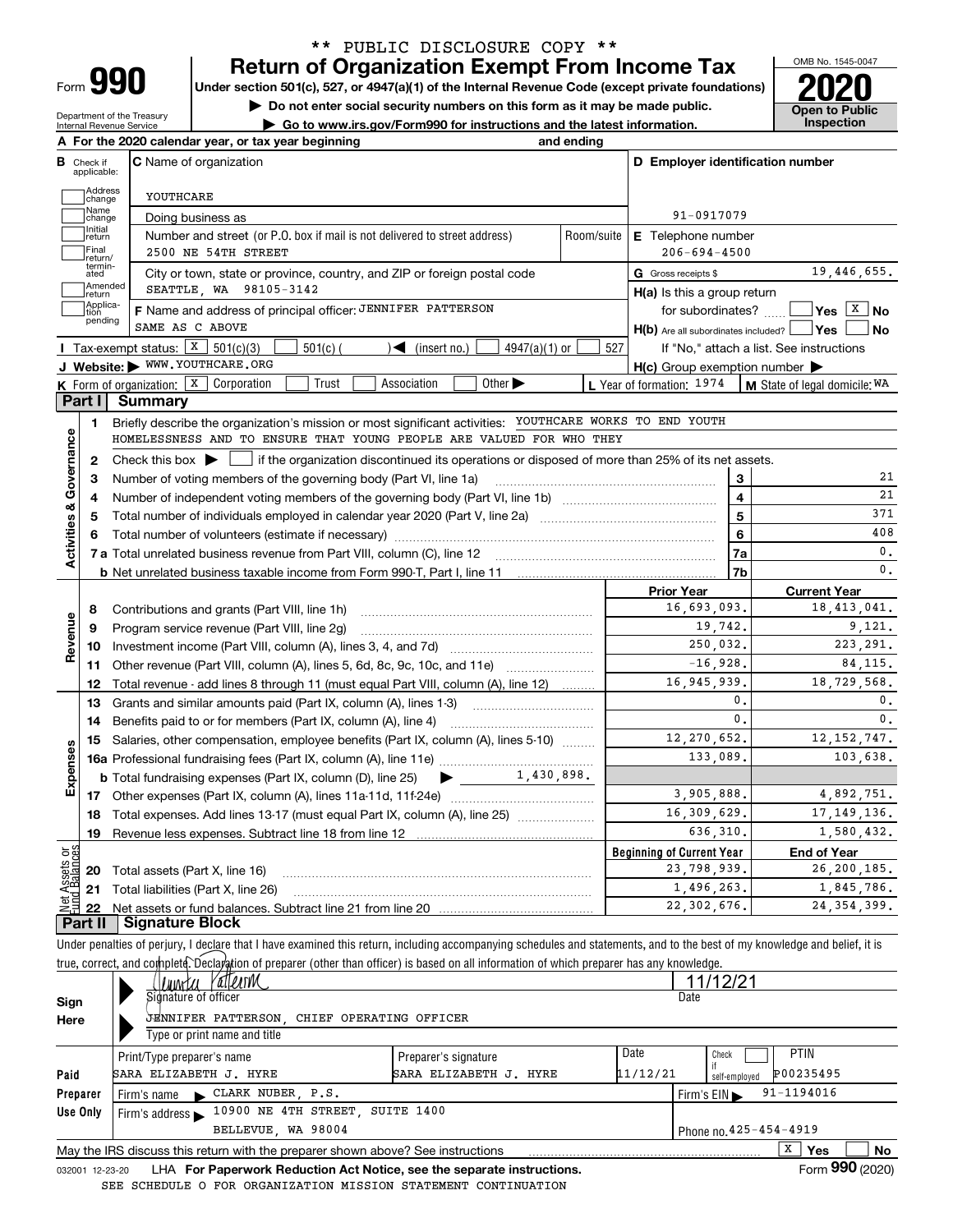|              | YOUTHCARE<br>Form 990 (2020)                                                                                                                                     | 91-0917079                             | Page 2 |
|--------------|------------------------------------------------------------------------------------------------------------------------------------------------------------------|----------------------------------------|--------|
|              | Part III   Statement of Program Service Accomplishments                                                                                                          |                                        |        |
|              |                                                                                                                                                                  |                                        |        |
| 1            | Briefly describe the organization's mission:                                                                                                                     |                                        |        |
|              | YOUTHCARE WORKS TO END YOUTH HOMELESSNESS AND TO ENSURE THAT YOUNG                                                                                               |                                        |        |
|              | PEOPLE ARE VALUED FOR WHO THEY ARE AND EMPOWERED TO ACHIEVE THEIR                                                                                                |                                        |        |
|              | POTENTIAL.                                                                                                                                                       |                                        |        |
|              |                                                                                                                                                                  |                                        |        |
| $\mathbf{2}$ | Did the organization undertake any significant program services during the year which were not listed on the                                                     |                                        |        |
|              |                                                                                                                                                                  | $\sqrt{}$ Yes $\sqrt{}$ x $\sqrt{}$ No |        |
|              | If "Yes," describe these new services on Schedule O.                                                                                                             |                                        |        |
| 3            | Did the organization cease conducting, or make significant changes in how it conducts, any program services?                                                     | $\sqrt{Y}$ es $\boxed{X}$ No           |        |
|              | If "Yes," describe these changes on Schedule O.                                                                                                                  |                                        |        |
| 4            | Describe the organization's program service accomplishments for each of its three largest program services, as measured by expenses.                             |                                        |        |
|              | Section 501(c)(3) and 501(c)(4) organizations are required to report the amount of grants and allocations to others, the total expenses, and                     |                                        |        |
|              | revenue, if any, for each program service reported.<br>$(\text{Code:})$ $(\text{Expenses $}$ $(12, 136, 783, \text{including grants of $})$ $(\text{Revenue $})$ |                                        | 9,121. |
| 4a           | YOUTHCARE IS AN AGENCY THAT PROVIDES COMPREHENSIVE SERVICES TO RUNAWAY,                                                                                          |                                        |        |
|              | HOMELESS, AND AT RISK YOUTHS IN THE SEATTLE KING COUNTY AREA. YOUTHCARE                                                                                          |                                        |        |
|              | IS DEDICATED TO PROVIDING A CONTINUUM OF CARE THAT INCLUDES OUTREACH,                                                                                            |                                        |        |
|              | BASIC SERVICES, EMERGENCY SHELTER, HOUSING, COUNSELING, EDUCATION, AND                                                                                           |                                        |        |
|              | EMPLOYMENT TRAINING. YOUTHCARE ACCOMPLISHES THIS GOAL BY PROVIDING BOTH                                                                                          |                                        |        |
|              | RESIDENTIAL AND NONRESIDENTIAL SERVICES TO YOUTH AGES 12 TO 24.                                                                                                  |                                        |        |
|              |                                                                                                                                                                  |                                        |        |
|              |                                                                                                                                                                  |                                        |        |
|              |                                                                                                                                                                  |                                        |        |
|              |                                                                                                                                                                  |                                        |        |
|              |                                                                                                                                                                  |                                        |        |
|              |                                                                                                                                                                  |                                        |        |
| 4b           | contract and including grants of \$                                                                                                                              |                                        |        |
|              | (Code: ) (Expenses \$                                                                                                                                            | ) (Revenue \$                          |        |
|              |                                                                                                                                                                  |                                        |        |
|              |                                                                                                                                                                  |                                        |        |
|              |                                                                                                                                                                  |                                        |        |
|              |                                                                                                                                                                  |                                        |        |
|              |                                                                                                                                                                  |                                        |        |
|              |                                                                                                                                                                  |                                        |        |
|              |                                                                                                                                                                  |                                        |        |
|              |                                                                                                                                                                  |                                        |        |
|              |                                                                                                                                                                  |                                        |        |
|              |                                                                                                                                                                  |                                        |        |
|              |                                                                                                                                                                  |                                        |        |
|              |                                                                                                                                                                  |                                        |        |
| 4с           | (Code: ) (Expenses \$<br>including grants of $$$                                                                                                                 | ) (Revenue \$                          |        |
|              |                                                                                                                                                                  |                                        |        |
|              |                                                                                                                                                                  |                                        |        |
|              |                                                                                                                                                                  |                                        |        |
|              |                                                                                                                                                                  |                                        |        |
|              |                                                                                                                                                                  |                                        |        |
|              |                                                                                                                                                                  |                                        |        |
|              |                                                                                                                                                                  |                                        |        |
|              |                                                                                                                                                                  |                                        |        |
|              |                                                                                                                                                                  |                                        |        |
|              |                                                                                                                                                                  |                                        |        |
|              |                                                                                                                                                                  |                                        |        |
|              |                                                                                                                                                                  |                                        |        |
| 4d           | Other program services (Describe on Schedule O.)                                                                                                                 |                                        |        |
|              | (Expenses \$<br>) (Revenue \$<br>including grants of \$<br>12, 136, 783.                                                                                         |                                        |        |
| 4e           | Total program service expenses $\blacktriangleright$                                                                                                             | nnn.                                   |        |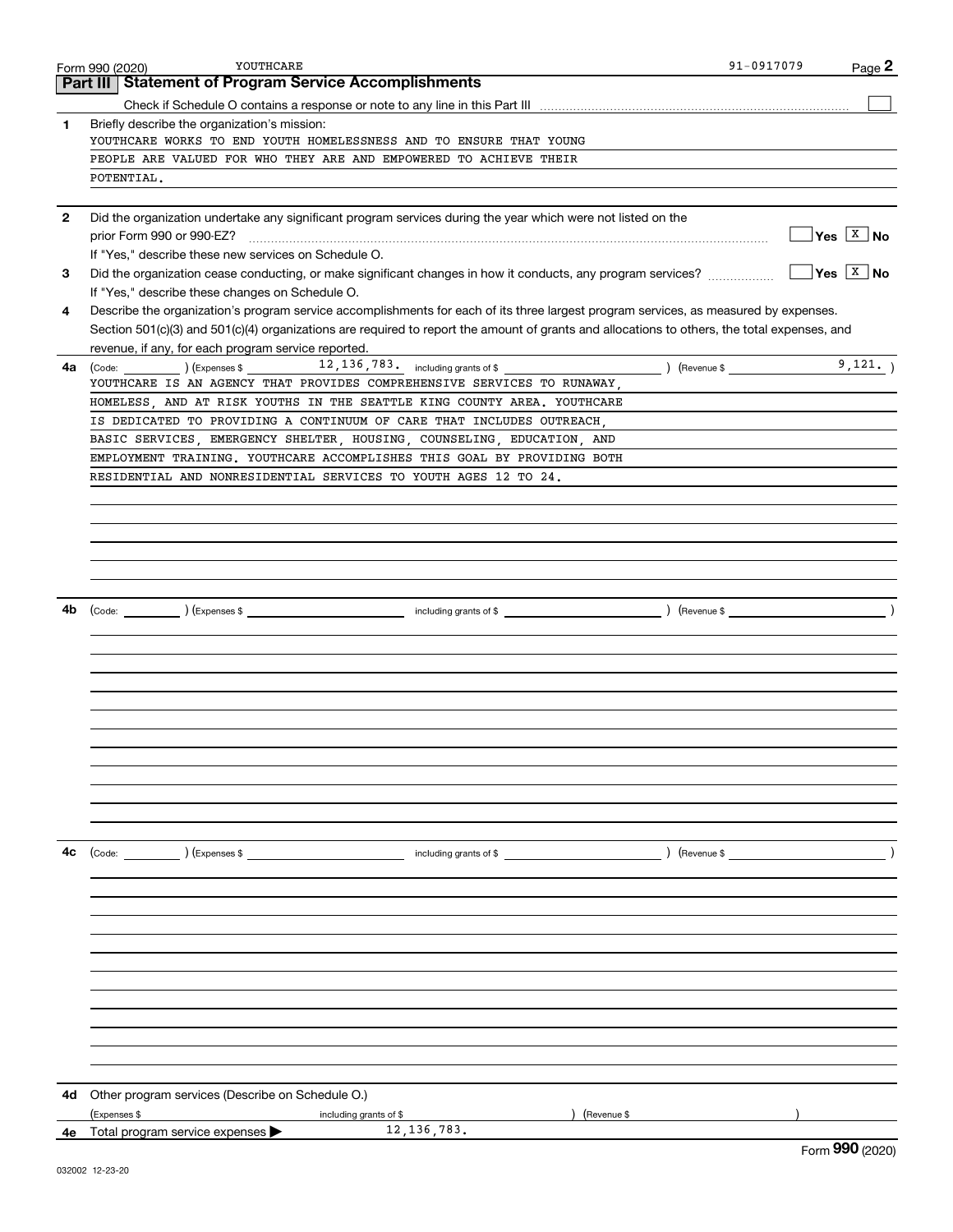|     | YOUTHCARE<br>Form 990 (2020)                                                                                                          | 91-0917079      |     | Page $3$ |
|-----|---------------------------------------------------------------------------------------------------------------------------------------|-----------------|-----|----------|
|     | <b>Checklist of Required Schedules</b><br>  Part IV                                                                                   |                 |     |          |
|     |                                                                                                                                       |                 | Yes | No       |
| 1.  | Is the organization described in section $501(c)(3)$ or $4947(a)(1)$ (other than a private foundation)?                               |                 |     |          |
|     |                                                                                                                                       | 1               | Х   |          |
| 2   |                                                                                                                                       | $\mathbf{2}$    | х   |          |
| 3   | Did the organization engage in direct or indirect political campaign activities on behalf of or in opposition to candidates for       |                 |     |          |
|     |                                                                                                                                       | 3               |     | x        |
| 4   | Section 501(c)(3) organizations. Did the organization engage in lobbying activities, or have a section 501(h) election in effect      |                 |     |          |
|     |                                                                                                                                       | 4               | х   |          |
| 5   | Is the organization a section 501(c)(4), 501(c)(5), or 501(c)(6) organization that receives membership dues, assessments, or          |                 |     |          |
|     |                                                                                                                                       | 5               |     | x        |
| 6   | Did the organization maintain any donor advised funds or any similar funds or accounts for which donors have the right to             |                 |     |          |
|     | provide advice on the distribution or investment of amounts in such funds or accounts? If "Yes," complete Schedule D, Part I          | 6               |     | х        |
| 7   | Did the organization receive or hold a conservation easement, including easements to preserve open space,                             |                 |     |          |
|     |                                                                                                                                       | $\overline{7}$  |     | х        |
| 8   | Did the organization maintain collections of works of art, historical treasures, or other similar assets? If "Yes," complete          |                 |     |          |
|     |                                                                                                                                       | 8               |     | x        |
| 9   | Did the organization report an amount in Part X, line 21, for escrow or custodial account liability, serve as a custodian for         |                 |     |          |
|     | amounts not listed in Part X; or provide credit counseling, debt management, credit repair, or debt negotiation services?             |                 |     |          |
|     |                                                                                                                                       | 9               |     | x        |
| 10  | Did the organization, directly or through a related organization, hold assets in donor-restricted endowments                          |                 |     |          |
|     |                                                                                                                                       | 10              | х   |          |
| 11  | If the organization's answer to any of the following questions is "Yes," then complete Schedule D, Parts VI, VII, VIII, IX, or X      |                 |     |          |
|     | as applicable.                                                                                                                        |                 |     |          |
|     | a Did the organization report an amount for land, buildings, and equipment in Part X, line 10? If "Yes," complete Schedule D,         |                 |     |          |
|     |                                                                                                                                       | 11a             | х   |          |
|     | <b>b</b> Did the organization report an amount for investments - other securities in Part X, line 12, that is 5% or more of its total |                 |     |          |
|     |                                                                                                                                       | 11b             |     | x        |
|     | c Did the organization report an amount for investments - program related in Part X, line 13, that is 5% or more of its total         |                 |     |          |
|     |                                                                                                                                       | 11c             |     | x        |
|     | d Did the organization report an amount for other assets in Part X, line 15, that is 5% or more of its total assets reported in       |                 |     |          |
|     |                                                                                                                                       | 11d             |     | x        |
|     | e Did the organization report an amount for other liabilities in Part X, line 25? If "Yes," complete Schedule D, Part X               | 11e             | х   |          |
|     | f Did the organization's separate or consolidated financial statements for the tax year include a footnote that addresses             |                 |     |          |
|     | the organization's liability for uncertain tax positions under FIN 48 (ASC 740)? If "Yes," complete Schedule D, Part X                | 11f             |     | x        |
|     | 12a Did the organization obtain separate, independent audited financial statements for the tax year? If "Yes," complete               |                 |     |          |
|     |                                                                                                                                       | 12a             | х   |          |
|     | <b>b</b> Was the organization included in consolidated, independent audited financial statements for the tax year?                    |                 |     |          |
|     | If "Yes," and if the organization answered "No" to line 12a, then completing Schedule D, Parts XI and XII is optional                 | 12b             |     | х        |
| 13  |                                                                                                                                       | 13              |     | х        |
| 14a | Did the organization maintain an office, employees, or agents outside of the United States?                                           | 14a             |     | х        |
| b   | Did the organization have aggregate revenues or expenses of more than \$10,000 from grantmaking, fundraising, business,               |                 |     |          |
|     | investment, and program service activities outside the United States, or aggregate foreign investments valued at \$100,000            |                 |     |          |
|     |                                                                                                                                       | 14b             |     | х        |
| 15  | Did the organization report on Part IX, column (A), line 3, more than \$5,000 of grants or other assistance to or for any             |                 |     |          |
|     |                                                                                                                                       | 15              |     | х        |
| 16  | Did the organization report on Part IX, column (A), line 3, more than \$5,000 of aggregate grants or other assistance to              |                 |     |          |
|     |                                                                                                                                       | 16              |     | х        |
| 17  | Did the organization report a total of more than \$15,000 of expenses for professional fundraising services on Part IX,               |                 |     |          |
|     |                                                                                                                                       | 17              | х   |          |
| 18  | Did the organization report more than \$15,000 total of fundraising event gross income and contributions on Part VIII, lines          |                 |     |          |
|     |                                                                                                                                       | 18              |     | х        |
| 19  | Did the organization report more than \$15,000 of gross income from gaming activities on Part VIII, line 9a? If "Yes."                |                 |     |          |
|     |                                                                                                                                       | 19              |     | х        |
| 20a |                                                                                                                                       | 20a             |     | х        |
| b   | If "Yes" to line 20a, did the organization attach a copy of its audited financial statements to this return?                          | 20 <sub>b</sub> |     |          |
| 21  | Did the organization report more than \$5,000 of grants or other assistance to any domestic organization or                           |                 |     |          |
|     |                                                                                                                                       | 21              |     | x        |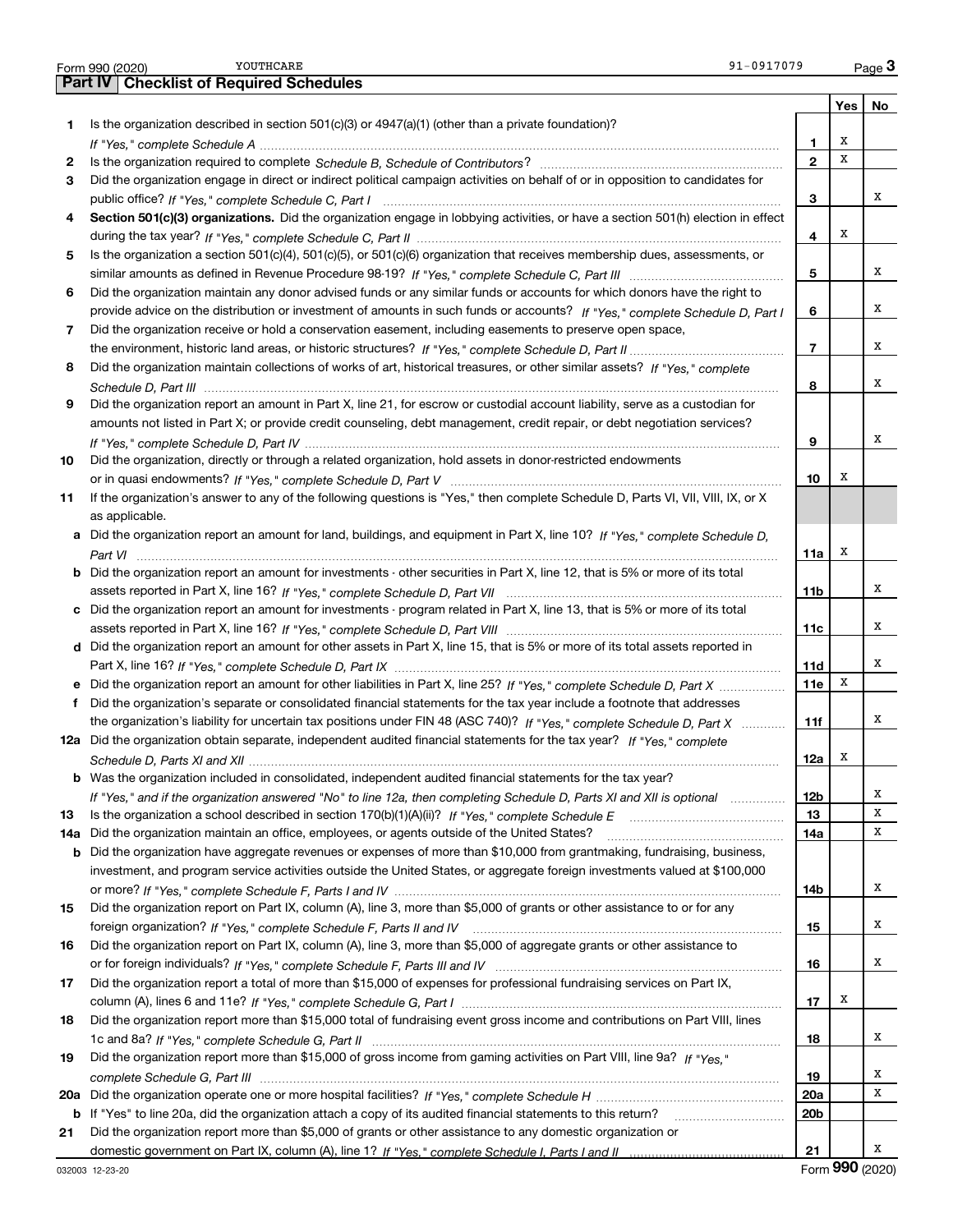|               | 91-0917079<br>YOUTHCARE<br>Form 990 (2020)                                                                                         |              |     | Page 4 |
|---------------|------------------------------------------------------------------------------------------------------------------------------------|--------------|-----|--------|
|               | <b>Checklist of Required Schedules</b> (continued)<br><b>Part IV</b>                                                               |              |     |        |
|               |                                                                                                                                    |              | Yes | No     |
| 22            | Did the organization report more than \$5,000 of grants or other assistance to or for domestic individuals on                      |              |     |        |
|               |                                                                                                                                    | 22           |     | х      |
| 23            | Did the organization answer "Yes" to Part VII, Section A, line 3, 4, or 5 about compensation of the organization's current         |              |     |        |
|               | and former officers, directors, trustees, key employees, and highest compensated employees? If "Yes," complete                     |              |     |        |
|               |                                                                                                                                    | 23           | X   |        |
|               | 24a Did the organization have a tax-exempt bond issue with an outstanding principal amount of more than \$100,000 as of the        |              |     |        |
|               | last day of the year, that was issued after December 31, 2002? If "Yes," answer lines 24b through 24d and complete                 |              |     |        |
|               |                                                                                                                                    | 24a          |     | х      |
|               | <b>b</b> Did the organization invest any proceeds of tax-exempt bonds beyond a temporary period exception?                         | 24b          |     |        |
|               | c Did the organization maintain an escrow account other than a refunding escrow at any time during the year to defease             |              |     |        |
|               |                                                                                                                                    | 24c          |     |        |
|               |                                                                                                                                    | 24d          |     |        |
|               | 25a Section 501(c)(3), 501(c)(4), and 501(c)(29) organizations. Did the organization engage in an excess benefit                   |              |     |        |
|               |                                                                                                                                    | 25a          |     | х      |
|               | b Is the organization aware that it engaged in an excess benefit transaction with a disqualified person in a prior year, and       |              |     |        |
|               | that the transaction has not been reported on any of the organization's prior Forms 990 or 990-EZ? If "Yes," complete              |              |     |        |
|               | Schedule L. Part I                                                                                                                 | 25b          |     | х      |
| 26            | Did the organization report any amount on Part X, line 5 or 22, for receivables from or payables to any current                    |              |     |        |
|               | or former officer, director, trustee, key employee, creator or founder, substantial contributor, or 35%                            |              |     |        |
|               |                                                                                                                                    | 26           |     | х      |
| 27            | Did the organization provide a grant or other assistance to any current or former officer, director, trustee, key employee,        |              |     |        |
|               | creator or founder, substantial contributor or employee thereof, a grant selection committee member, or to a 35% controlled        |              |     |        |
|               | entity (including an employee thereof) or family member of any of these persons? If "Yes," complete Schedule L, Part III           | 27           |     | х      |
| 28            | Was the organization a party to a business transaction with one of the following parties (see Schedule L, Part IV                  |              |     |        |
|               | instructions, for applicable filing thresholds, conditions, and exceptions):                                                       |              |     |        |
|               | a A current or former officer, director, trustee, key employee, creator or founder, or substantial contributor? If                 |              |     |        |
|               |                                                                                                                                    | 28a          | X   |        |
|               |                                                                                                                                    | 28b          |     | х      |
|               | c A 35% controlled entity of one or more individuals and/or organizations described in lines 28a or 28b? If                        |              |     |        |
|               |                                                                                                                                    | 28c          |     | х      |
| 29            |                                                                                                                                    | 29           | X   |        |
| 30            | Did the organization receive contributions of art, historical treasures, or other similar assets, or qualified conservation        |              |     |        |
|               |                                                                                                                                    | 30           |     | х      |
| 31            | Did the organization liquidate, terminate, or dissolve and cease operations? If "Yes," complete Schedule N, Part I                 | 31           |     | x      |
| 32            | Did the organization sell, exchange, dispose of, or transfer more than 25% of its net assets? If "Yes," complete                   |              |     |        |
|               |                                                                                                                                    | 32           |     | X      |
| 33            | Did the organization own 100% of an entity disregarded as separate from the organization under Regulations                         |              |     |        |
|               |                                                                                                                                    | 33           |     | X      |
| 34            | Was the organization related to any tax-exempt or taxable entity? If "Yes," complete Schedule R, Part II, III, or IV, and          |              |     |        |
|               |                                                                                                                                    | 34           |     | X      |
|               |                                                                                                                                    | 35a          |     | х      |
|               | <b>b</b> If "Yes" to line 35a, did the organization receive any payment from or engage in any transaction with a controlled entity |              |     |        |
|               |                                                                                                                                    | 35b          |     |        |
| 36            | Section 501(c)(3) organizations. Did the organization make any transfers to an exempt non-charitable related organization?         |              |     |        |
|               |                                                                                                                                    | 36           |     | х      |
| 37            | Did the organization conduct more than 5% of its activities through an entity that is not a related organization                   |              |     |        |
|               |                                                                                                                                    | 37           |     | x      |
| 38            | Did the organization complete Schedule O and provide explanations in Schedule O for Part VI, lines 11b and 19?                     |              |     |        |
|               |                                                                                                                                    | 38           | X   |        |
| <b>Part V</b> |                                                                                                                                    |              |     |        |
|               | Check if Schedule O contains a response or note to any line in this Part V                                                         |              |     |        |
|               |                                                                                                                                    |              | Yes | No     |
|               | 141<br>1a                                                                                                                          |              |     |        |
| b             | Enter the number of Forms W-2G included in line 1a. Enter -0- if not applicable<br>1b                                              | $\mathbf{0}$ |     |        |
|               | Did the organization comply with backup withholding rules for reportable payments to vendors and reportable gaming                 |              |     |        |
|               | (gambling) winnings to prize winners? www.communication.communication.com/windows/                                                 | 1c           |     |        |
|               |                                                                                                                                    |              |     |        |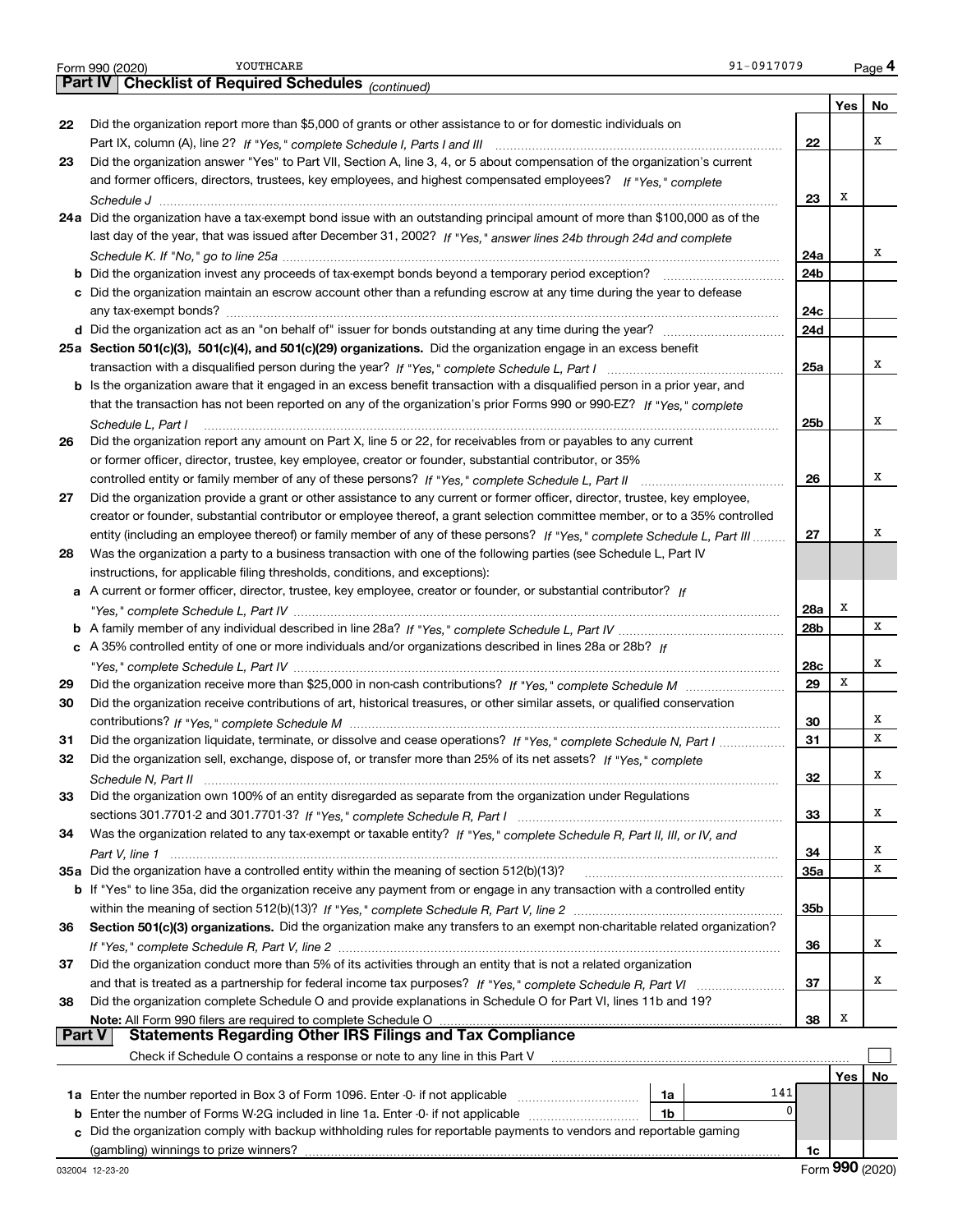|     | YOUTHCARE<br>Form 990 (2020)                                                                                                                    | 91-0917079 |                |     | Page 5     |
|-----|-------------------------------------------------------------------------------------------------------------------------------------------------|------------|----------------|-----|------------|
|     | Statements Regarding Other IRS Filings and Tax Compliance (continued)<br>  Part V                                                               |            |                |     |            |
|     |                                                                                                                                                 |            |                | Yes | No         |
|     | 2a Enter the number of employees reported on Form W-3, Transmittal of Wage and Tax Statements,                                                  |            |                |     |            |
|     | filed for the calendar year ending with or within the year covered by this return<br>2a                                                         | 371        |                |     |            |
|     |                                                                                                                                                 |            | 2 <sub>b</sub> | X   |            |
|     |                                                                                                                                                 |            |                |     |            |
|     | 3a Did the organization have unrelated business gross income of \$1,000 or more during the year?                                                |            | 3a             |     | х          |
|     |                                                                                                                                                 |            | 3 <sub>b</sub> |     |            |
|     | 4a At any time during the calendar year, did the organization have an interest in, or a signature or other authority over, a                    |            |                |     |            |
|     |                                                                                                                                                 |            | 4a             |     | х          |
|     | <b>b</b> If "Yes," enter the name of the foreign country $\blacktriangleright$                                                                  |            |                |     |            |
|     | See instructions for filing requirements for FinCEN Form 114, Report of Foreign Bank and Financial Accounts (FBAR).                             |            |                |     |            |
|     | 5a Was the organization a party to a prohibited tax shelter transaction at any time during the tax year?                                        |            | 5a             |     | х          |
| b   |                                                                                                                                                 |            | 5 <sub>b</sub> |     | x          |
| c   |                                                                                                                                                 |            | 5с             |     |            |
|     | 6a Does the organization have annual gross receipts that are normally greater than \$100,000, and did the organization solicit                  |            |                |     |            |
|     |                                                                                                                                                 |            | 6a             |     | х          |
|     | <b>b</b> If "Yes," did the organization include with every solicitation an express statement that such contributions or gifts                   |            |                |     |            |
|     |                                                                                                                                                 |            | 6b             |     |            |
|     |                                                                                                                                                 |            |                |     |            |
| 7   | Organizations that may receive deductible contributions under section 170(c).                                                                   |            |                |     | х          |
| а   | Did the organization receive a payment in excess of \$75 made partly as a contribution and partly for goods and services provided to the payor? |            | 7a             |     |            |
| b   | If "Yes," did the organization notify the donor of the value of the goods or services provided?                                                 |            | 7b             |     |            |
| с   | Did the organization sell, exchange, or otherwise dispose of tangible personal property for which it was required                               |            |                |     |            |
|     |                                                                                                                                                 |            | 7c             |     | х          |
|     | 7d                                                                                                                                              |            |                |     |            |
| е   | Did the organization receive any funds, directly or indirectly, to pay premiums on a personal benefit contract?                                 |            | 7e             |     | х<br>x     |
| f   | Did the organization, during the year, pay premiums, directly or indirectly, on a personal benefit contract?                                    |            | 7f             |     |            |
| g   | If the organization received a contribution of qualified intellectual property, did the organization file Form 8899 as required?                |            | 7g             |     |            |
| h.  | If the organization received a contribution of cars, boats, airplanes, or other vehicles, did the organization file a Form 1098-C?              |            | 7h             |     |            |
| 8   | Sponsoring organizations maintaining donor advised funds. Did a donor advised fund maintained by the                                            |            |                |     |            |
|     | sponsoring organization have excess business holdings at any time during the year?                                                              |            | 8              |     |            |
| 9   | Sponsoring organizations maintaining donor advised funds.                                                                                       |            |                |     |            |
| а   | Did the sponsoring organization make any taxable distributions under section 4966?                                                              |            | 9a             |     |            |
| b   |                                                                                                                                                 |            | 9b             |     |            |
| 10  | Section 501(c)(7) organizations. Enter:                                                                                                         |            |                |     |            |
|     | 10a                                                                                                                                             |            |                |     |            |
|     | 10b <br>Gross receipts, included on Form 990, Part VIII, line 12, for public use of club facilities                                             |            |                |     |            |
| 11  | Section 501(c)(12) organizations. Enter:                                                                                                        |            |                |     |            |
| a   | 11a                                                                                                                                             |            |                |     |            |
| b   | Gross income from other sources (Do not net amounts due or paid to other sources against                                                        |            |                |     |            |
|     | 11b                                                                                                                                             |            |                |     |            |
|     | 12a Section 4947(a)(1) non-exempt charitable trusts. Is the organization filing Form 990 in lieu of Form 1041?                                  |            | 12a            |     |            |
|     | 12b<br><b>b</b> If "Yes," enter the amount of tax-exempt interest received or accrued during the year <i>manument</i>                           |            |                |     |            |
| 13  | Section 501(c)(29) qualified nonprofit health insurance issuers.                                                                                |            |                |     |            |
| а   | Is the organization licensed to issue qualified health plans in more than one state?                                                            |            | 13a            |     |            |
|     | Note: See the instructions for additional information the organization must report on Schedule O.                                               |            |                |     |            |
| b   | Enter the amount of reserves the organization is required to maintain by the states in which the                                                |            |                |     |            |
|     | 13b                                                                                                                                             |            |                |     |            |
|     | 13с                                                                                                                                             |            |                |     |            |
| 14a | Did the organization receive any payments for indoor tanning services during the tax year?                                                      |            | 14a            |     | х          |
|     | <b>b</b> If "Yes," has it filed a Form 720 to report these payments? If "No," provide an explanation on Schedule O                              |            | 14b            |     |            |
| 15  | Is the organization subject to the section 4960 tax on payment(s) of more than \$1,000,000 in remuneration or                                   |            |                |     |            |
|     |                                                                                                                                                 |            | 15             |     | x          |
|     | If "Yes," see instructions and file Form 4720, Schedule N.                                                                                      |            |                |     |            |
| 16  | Is the organization an educational institution subject to the section 4968 excise tax on net investment income?                                 |            | 16             |     | x          |
|     | If "Yes," complete Form 4720, Schedule O.                                                                                                       |            |                |     |            |
|     |                                                                                                                                                 |            |                |     | ററ്റ് കാരാ |

Form (2020) **990**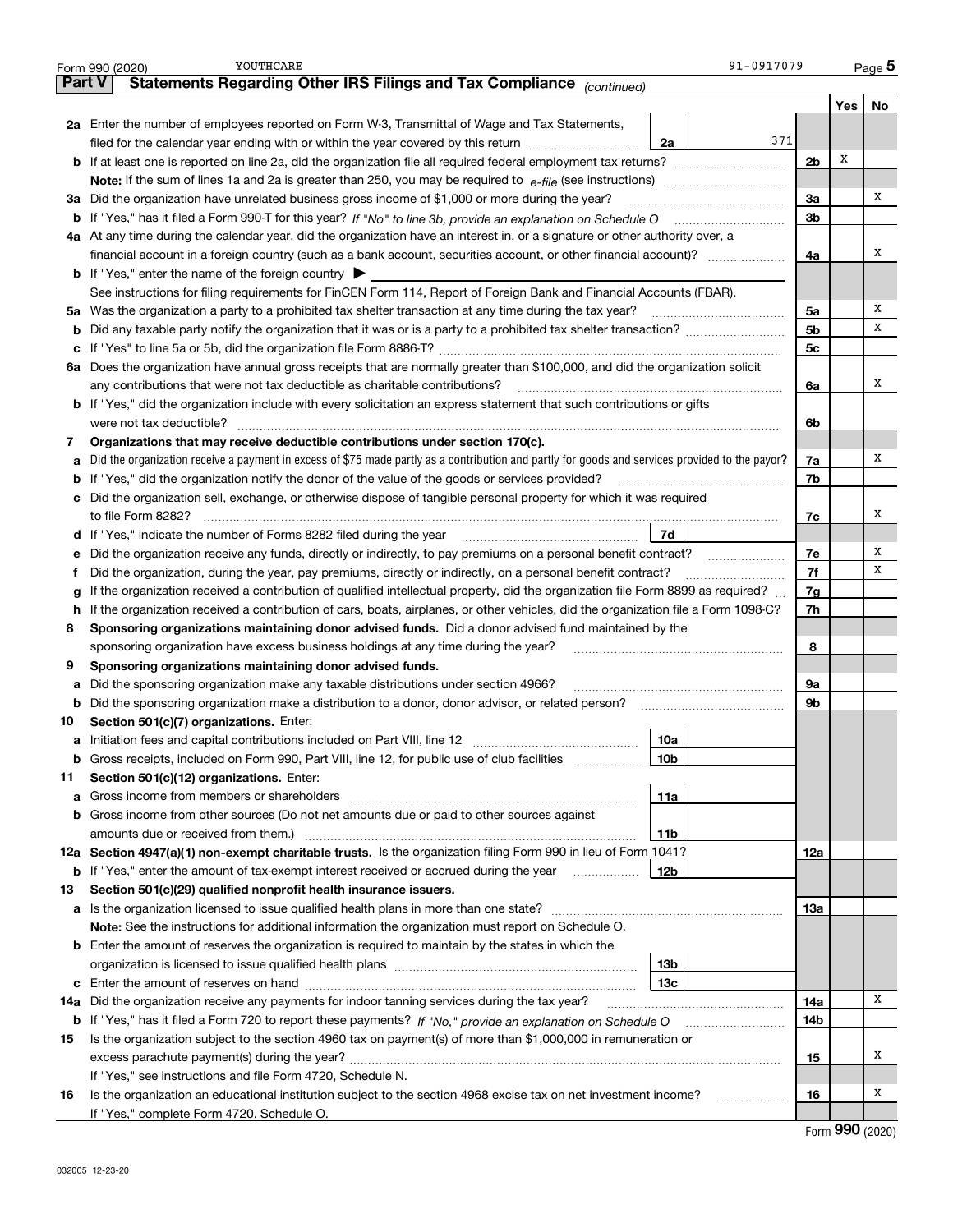|    | 91-0917079<br>YOUTHCARE<br>Form 990 (2020)                                                                                                                                                                                      |                 |     | Page 6  |
|----|---------------------------------------------------------------------------------------------------------------------------------------------------------------------------------------------------------------------------------|-----------------|-----|---------|
|    | <b>Part VI</b><br>Governance, Management, and Disclosure For each "Yes" response to lines 2 through 7b below, and for a "No" response                                                                                           |                 |     |         |
|    | to line 8a, 8b, or 10b below, describe the circumstances, processes, or changes on Schedule O. See instructions.                                                                                                                |                 |     |         |
|    | Check if Schedule O contains a response or note to any line in this Part VI [11] [12] Check if Schedule O contains a response or note to any line in this Part VI                                                               |                 |     | x       |
|    | <b>Section A. Governing Body and Management</b>                                                                                                                                                                                 |                 |     |         |
|    |                                                                                                                                                                                                                                 |                 | Yes | No.     |
|    | 21<br><b>1a</b> Enter the number of voting members of the governing body at the end of the tax year<br>1a<br>.                                                                                                                  |                 |     |         |
|    | If there are material differences in voting rights among members of the governing body, or if the governing                                                                                                                     |                 |     |         |
|    | body delegated broad authority to an executive committee or similar committee, explain on Schedule O.                                                                                                                           |                 |     |         |
| b  | 21<br>Enter the number of voting members included on line 1a, above, who are independent<br>1b                                                                                                                                  |                 |     |         |
| 2  | Did any officer, director, trustee, or key employee have a family relationship or a business relationship with any other                                                                                                        |                 |     |         |
|    | officer, director, trustee, or key employee?                                                                                                                                                                                    | $\mathbf{2}$    |     | х       |
| 3  | Did the organization delegate control over management duties customarily performed by or under the direct supervision                                                                                                           |                 |     |         |
|    | of officers, directors, trustees, or key employees to a management company or other person?                                                                                                                                     | З               | х   |         |
| 4  | Did the organization make any significant changes to its governing documents since the prior Form 990 was filed?                                                                                                                | 4               |     | X       |
| 5  | Did the organization become aware during the year of a significant diversion of the organization's assets?                                                                                                                      | 5               |     | х       |
| 6  | Did the organization have members or stockholders?                                                                                                                                                                              | 6               |     | x       |
| 7a | Did the organization have members, stockholders, or other persons who had the power to elect or appoint one or                                                                                                                  |                 |     |         |
|    | more members of the governing body?                                                                                                                                                                                             | 7a              |     | х       |
|    | <b>b</b> Are any governance decisions of the organization reserved to (or subject to approval by) members, stockholders, or                                                                                                     |                 |     |         |
|    | persons other than the governing body?                                                                                                                                                                                          | 7b              |     | х       |
| 8  | Did the organization contemporaneously document the meetings held or written actions undertaken during the year by the following:                                                                                               |                 |     |         |
| a  |                                                                                                                                                                                                                                 | 8а              | х   |         |
| b  | Each committee with authority to act on behalf of the governing body?                                                                                                                                                           | 8b              | x   |         |
| 9  | Is there any officer, director, trustee, or key employee listed in Part VII, Section A, who cannot be reached at the                                                                                                            |                 |     |         |
|    |                                                                                                                                                                                                                                 | 9               |     | x       |
|    | Section B. Policies (This Section B requests information about policies not required by the Internal Revenue Code.)                                                                                                             |                 |     |         |
|    |                                                                                                                                                                                                                                 |                 | Yes | No<br>x |
|    |                                                                                                                                                                                                                                 | 10a             |     |         |
|    | b If "Yes," did the organization have written policies and procedures governing the activities of such chapters, affiliates,<br>and branches to ensure their operations are consistent with the organization's exempt purposes? | 10 <sub>b</sub> |     |         |
|    | 11a Has the organization provided a complete copy of this Form 990 to all members of its governing body before filing the form?                                                                                                 | 11a             | x   |         |
|    | <b>b</b> Describe in Schedule O the process, if any, used by the organization to review this Form 990.                                                                                                                          |                 |     |         |
|    |                                                                                                                                                                                                                                 | 12a             | х   |         |
|    | <b>b</b> Were officers, directors, or trustees, and key employees required to disclose annually interests that could give rise to conflicts?                                                                                    | 12 <sub>b</sub> | х   |         |
| с  | Did the organization regularly and consistently monitor and enforce compliance with the policy? If "Yes," describe                                                                                                              |                 |     |         |
|    | in Schedule O how this was done manufactured and contain an according of the state of the state of the state o                                                                                                                  | 12c             | х   |         |
| 13 | Did the organization have a written whistleblower policy?                                                                                                                                                                       | 13              | x   |         |
| 14 | Did the organization have a written document retention and destruction policy? manufactured and the organization have a written document retention and destruction policy?                                                      | 14              | х   |         |
| 15 | Did the process for determining compensation of the following persons include a review and approval by independent                                                                                                              |                 |     |         |
|    | persons, comparability data, and contemporaneous substantiation of the deliberation and decision?                                                                                                                               |                 |     |         |
| а  | The organization's CEO, Executive Director, or top management official manufactured contains and contained a manufactured with the organization's CEO, Executive Director, or top management official manufactured with the st  | 15a             | x   |         |
| b  |                                                                                                                                                                                                                                 | <b>15b</b>      | х   |         |
|    | If "Yes" to line 15a or 15b, describe the process in Schedule O (see instructions).                                                                                                                                             |                 |     |         |
|    | 16a Did the organization invest in, contribute assets to, or participate in a joint venture or similar arrangement with a                                                                                                       |                 |     |         |
|    | taxable entity during the year?                                                                                                                                                                                                 | 16a             |     | Х       |
|    | <b>b</b> If "Yes," did the organization follow a written policy or procedure requiring the organization to evaluate its participation                                                                                           |                 |     |         |
|    | in joint venture arrangements under applicable federal tax law, and take steps to safeguard the organization's                                                                                                                  |                 |     |         |
|    |                                                                                                                                                                                                                                 | 16b             |     |         |
|    | <b>Section C. Disclosure</b>                                                                                                                                                                                                    |                 |     |         |
| 17 | List the states with which a copy of this Form 990 is required to be filed $\triangleright$ <sup>MA</sup>                                                                                                                       |                 |     |         |
| 18 | Section 6104 requires an organization to make its Forms 1023 (1024 or 1024-A, if applicable), 990, and 990-T (Section 501(c)(3)s only) available                                                                                |                 |     |         |
|    | for public inspection. Indicate how you made these available. Check all that apply.                                                                                                                                             |                 |     |         |
|    | $X$ Own website<br>$X$ Upon request<br>Another's website<br>Other (explain on Schedule O)                                                                                                                                       |                 |     |         |
| 19 | Describe on Schedule O whether (and if so, how) the organization made its governing documents, conflict of interest policy, and financial                                                                                       |                 |     |         |
|    | statements available to the public during the tax year.                                                                                                                                                                         |                 |     |         |
| 20 | State the name, address, and telephone number of the person who possesses the organization's books and records<br>JENNIFER PATTERSON - 206-267-3080                                                                             |                 |     |         |
|    | 2500 NE 54TH STREET, SEATTLE, WA 98105-3142                                                                                                                                                                                     |                 |     |         |
|    |                                                                                                                                                                                                                                 |                 |     |         |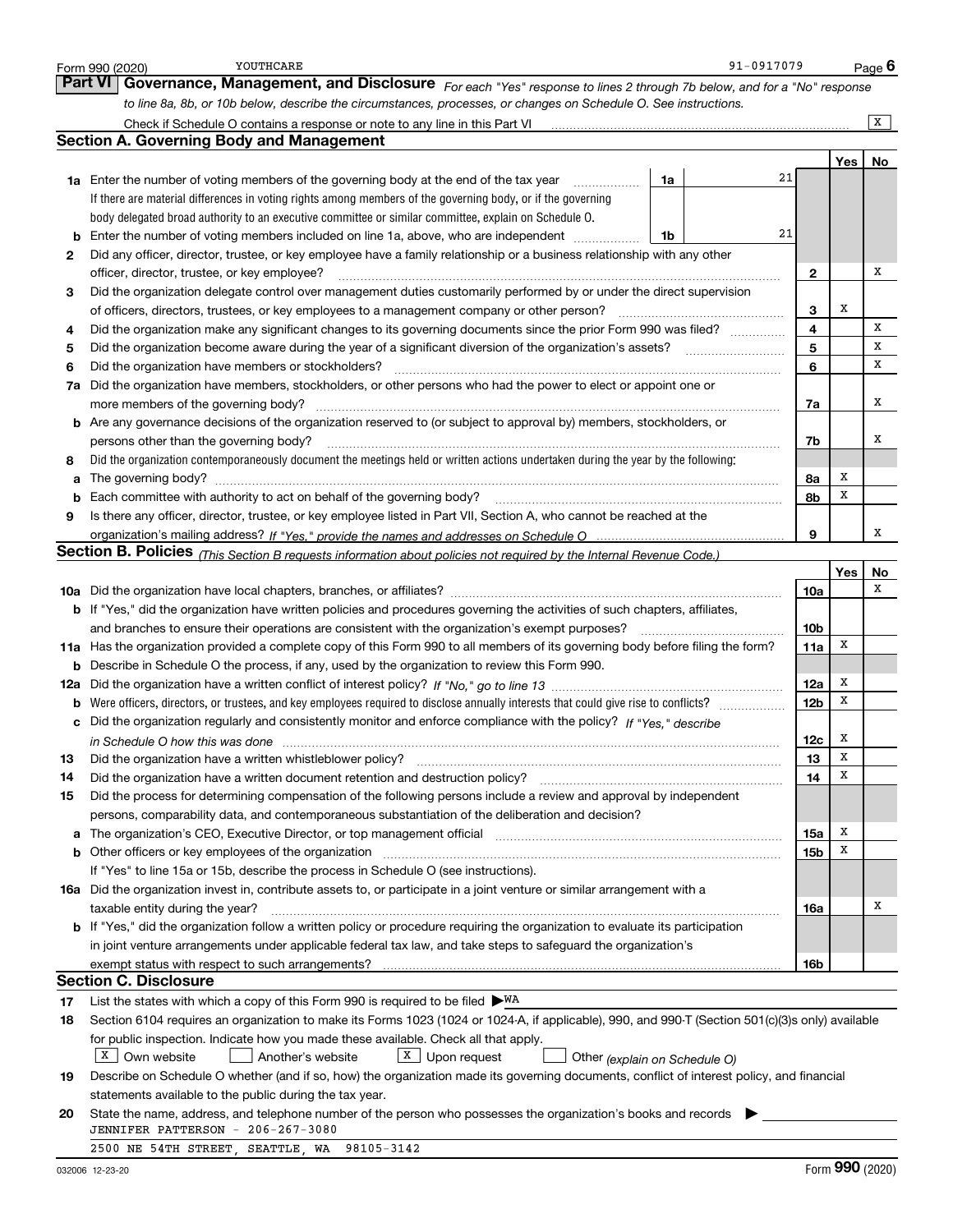| Form 990 (2020) | YOUTHCARE                                                                                                                                                  | 91-0917079<br>Page |
|-----------------|------------------------------------------------------------------------------------------------------------------------------------------------------------|--------------------|
|                 | Part VII Compensation of Officers, Directors, Trustees, Key Employees, Highest Compensated                                                                 |                    |
|                 | <b>Employees, and Independent Contractors</b>                                                                                                              |                    |
|                 | Check if Schedule O contains a response or note to any line in this Part VII                                                                               |                    |
|                 | Section A. Officers, Directors, Trustees, Key Employees, and Highest Compensated Employees                                                                 |                    |
|                 | 1a Complete this table for all persons required to be listed. Report compensation for the calendar year ending with or within the organization's tax year. |                    |

**•** List all of the organization's current officers, directors, trustees (whether individuals or organizations), regardless of amount of compensation. Enter -0- in columns (D), (E), and (F) if no compensation was paid.

 $\bullet$  List all of the organization's  $\,$ current key employees, if any. See instructions for definition of "key employee."

**•** List the organization's five current highest compensated employees (other than an officer, director, trustee, or key employee) who received reportable compensation (Box 5 of Form W-2 and/or Box 7 of Form 1099-MISC) of more than \$100,000 from the organization and any related organizations.

**•** List all of the organization's former officers, key employees, and highest compensated employees who received more than \$100,000 of reportable compensation from the organization and any related organizations.

**former directors or trustees**  ¥ List all of the organization's that received, in the capacity as a former director or trustee of the organization, more than \$10,000 of reportable compensation from the organization and any related organizations.

See instructions for the order in which to list the persons above.

Check this box if neither the organization nor any related organization compensated any current officer, director, or trustee.  $\mathcal{L}^{\text{max}}$ 

| (A)                            | (B)                    |                                |                                                                  |         | (C)          |                                 |        | (D)                 | (E)                              | (F)                      |
|--------------------------------|------------------------|--------------------------------|------------------------------------------------------------------|---------|--------------|---------------------------------|--------|---------------------|----------------------------------|--------------------------|
| Name and title                 | Average                |                                | (do not check more than one                                      |         | Position     |                                 |        | Reportable          | Reportable                       | Estimated                |
|                                | hours per              |                                | box, unless person is both an<br>officer and a director/trustee) |         |              |                                 |        | compensation        | compensation                     | amount of                |
|                                | week                   |                                |                                                                  |         |              |                                 |        | from                | from related                     | other                    |
|                                | (list any<br>hours for |                                |                                                                  |         |              |                                 |        | the<br>organization | organizations<br>(W-2/1099-MISC) | compensation<br>from the |
|                                | related                |                                | trustee                                                          |         |              |                                 |        | (W-2/1099-MISC)     |                                  | organization             |
|                                | organizations          |                                |                                                                  |         |              |                                 |        |                     |                                  | and related              |
|                                | below                  | Individual trustee or director | Institutional t                                                  |         | Key employee | Highest compensated<br>employee |        |                     |                                  | organizations            |
|                                | line)                  |                                |                                                                  | Officer |              |                                 | Former |                     |                                  |                          |
| (1) GIOVENGO, MELINDA          | 40.00                  |                                |                                                                  |         |              |                                 |        |                     |                                  |                          |
| CHIEF EXECUTIVE OFFICER        |                        |                                |                                                                  | X       |              |                                 |        | 175,747.            | 0.                               | 13,337.                  |
| (2)<br>WILDERSON, DINA M       | 40.00                  |                                |                                                                  |         |              |                                 |        |                     |                                  |                          |
| LEARNING AND IMPACT OFFICER    |                        |                                |                                                                  |         |              | х                               |        | 162,375.            | $\mathbf 0$ .                    | 10,455.                  |
| (3) LAM, DONAVAN Q             | 40.00                  |                                |                                                                  |         |              |                                 |        |                     |                                  |                          |
| CHIEF FINANCIAL OFFICER        |                        |                                |                                                                  | X       |              |                                 |        | 128,702.            | $\mathbf{0}$                     | 12,713.                  |
| (4) COOPER, DEGALE M           | 40.00                  |                                |                                                                  |         |              |                                 |        |                     |                                  |                          |
| CHIEF PROGRAM & IMPACT OFFICER |                        |                                |                                                                  |         |              | х                               |        | 128,073.            | $\mathbf{0}$                     | 12,156.                  |
| (5) WAITS, JOCELYN M           | 40.00                  |                                |                                                                  |         |              |                                 |        |                     |                                  |                          |
| DEVELOPMENT & COMMS OFFICER    |                        |                                |                                                                  |         |              | X                               |        | 130,523.            | $\mathbf{0}$                     | 5,976.                   |
| (6) ALCANTARA, ALYSSA          | 1.00                   |                                |                                                                  |         |              |                                 |        |                     |                                  |                          |
| <b>DIRECTOR</b>                |                        | x                              |                                                                  |         |              |                                 |        | 0.                  | 0.                               | $\mathbf{0}$ .           |
| (7) AUGUST, BEAU               | 1,00                   |                                |                                                                  |         |              |                                 |        |                     |                                  |                          |
| <b>DIRECTOR</b>                |                        | x                              |                                                                  |         |              |                                 |        | $\mathbf{0}$        | $\mathbf{0}$                     | $\mathbf 0$ .            |
| (8) BRIDGE, BOBBE              | 1.00                   |                                |                                                                  |         |              |                                 |        |                     |                                  |                          |
| <b>DIRECTOR</b>                |                        | x                              |                                                                  |         |              |                                 |        | 0                   | $\mathbf{0}$                     | 0.                       |
| (9) COOMER, ERIN               | 1.00                   |                                |                                                                  |         |              |                                 |        |                     |                                  |                          |
| <b>DIRECTOR</b>                |                        | x                              |                                                                  |         |              |                                 |        | $\mathbf{0}$ .      | $\mathbf{0}$ .                   | $\mathbf 0$ .            |
| (10) CURRY, FARRON             | 1,00                   |                                |                                                                  |         |              |                                 |        |                     |                                  |                          |
| DIRECTOR                       |                        | x                              |                                                                  |         |              |                                 |        | $\mathbf 0$         | $\mathbf 0$                      | $\mathbf 0$ .            |
| (11) DETTMER, HEIDI            | 1,00                   |                                |                                                                  |         |              |                                 |        |                     |                                  |                          |
| <b>DIRECTOR</b>                |                        | x                              |                                                                  |         |              |                                 |        | $\mathbf{0}$ .      | $\mathbf{0}$ .                   | 0.                       |
| (12) DICKERSON, MARY LOU       | 1,00                   |                                |                                                                  |         |              |                                 |        |                     |                                  |                          |
| <b>DIRECTOR</b>                |                        | x                              |                                                                  |         |              |                                 |        | $\mathbf{0}$        | $\mathbf{0}$                     | 0.                       |
| (13) FIANO, STEPHANIE          | 1.00                   |                                |                                                                  |         |              |                                 |        |                     |                                  |                          |
| <b>DIRECTOR</b>                |                        | X                              |                                                                  |         |              |                                 |        | $\mathbf{0}$ .      | $\mathbf 0$ .                    | $\mathbf 0$ .            |
| (14) HUDSON, CARMEN            | 1.00                   |                                |                                                                  |         |              |                                 |        |                     |                                  |                          |
| <b>DIRECTOR</b>                |                        | X                              |                                                                  |         |              |                                 |        | 0.                  | $\mathbf{0}$ .                   | $\mathbf{0}$ .           |
| (15) JOHNSON, ANN              | 1.00                   |                                |                                                                  |         |              |                                 |        |                     |                                  |                          |
| <b>DIRECTOR</b>                |                        | X                              |                                                                  |         |              |                                 |        | $\mathbf{0}$ .      | $\mathbf{0}$ .                   | $\mathbf 0$ .            |
| (16) JOHNSON, CASSIE WALKER    | 1.00                   |                                |                                                                  |         |              |                                 |        |                     |                                  |                          |
| <b>DIRECTOR</b>                |                        | X                              |                                                                  |         |              |                                 |        | 0.                  | 0.                               | 0.                       |
| (17) JONES, KAREN              | 1.00                   |                                |                                                                  |         |              |                                 |        |                     |                                  |                          |
| <b>BOARD CHAIR</b>             |                        | X                              |                                                                  | X       |              |                                 |        | 0.                  | 0.                               | 0.                       |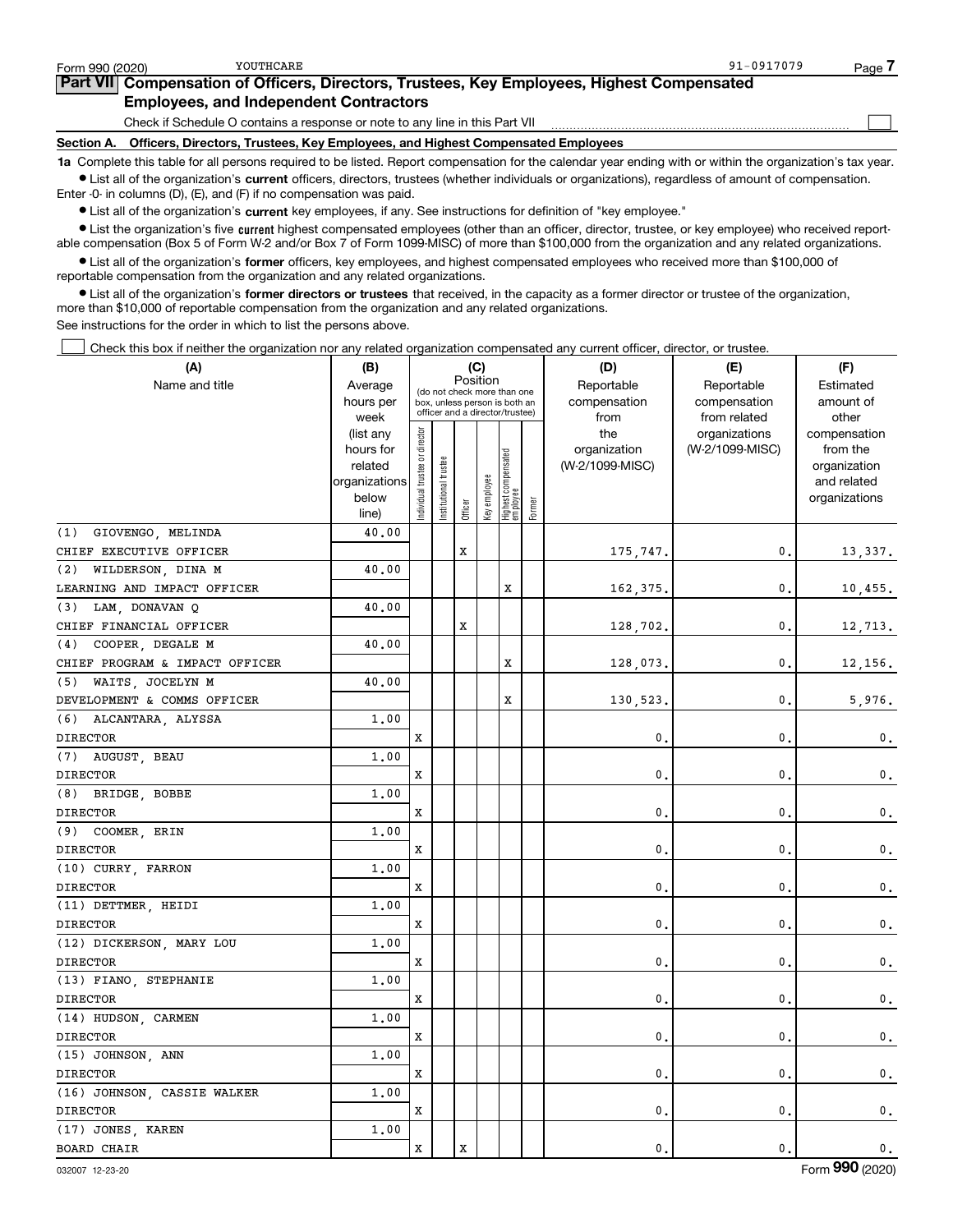| YOUTHCARE<br>Form 990 (2020)                                                                                                              |               |                               |                 |          |              |                                                              |        |                               | 91-0917079      |                |   |               | Page 8   |
|-------------------------------------------------------------------------------------------------------------------------------------------|---------------|-------------------------------|-----------------|----------|--------------|--------------------------------------------------------------|--------|-------------------------------|-----------------|----------------|---|---------------|----------|
| <b>Part VII</b><br>Section A. Officers, Directors, Trustees, Key Employees, and Highest Compensated Employees (continued)                 |               |                               |                 |          |              |                                                              |        |                               |                 |                |   |               |          |
| (A)                                                                                                                                       | (B)           |                               |                 |          | (C)          |                                                              |        | (D)                           | (E)             |                |   | (F)           |          |
| Name and title                                                                                                                            | Average       |                               |                 | Position |              |                                                              |        | Reportable                    | Reportable      |                |   | Estimated     |          |
|                                                                                                                                           | hours per     |                               |                 |          |              | (do not check more than one<br>box, unless person is both an |        | compensation                  | compensation    |                |   | amount of     |          |
|                                                                                                                                           | week          |                               |                 |          |              | officer and a director/trustee)                              |        | from                          | from related    |                |   | other         |          |
|                                                                                                                                           | (list any     |                               |                 |          |              |                                                              |        | the                           | organizations   |                |   | compensation  |          |
|                                                                                                                                           | hours for     |                               |                 |          |              |                                                              |        | organization                  | (W-2/1099-MISC) |                |   | from the      |          |
|                                                                                                                                           | related       |                               | trustee         |          |              |                                                              |        | (W-2/1099-MISC)               |                 |                |   | organization  |          |
|                                                                                                                                           | organizations |                               |                 |          |              |                                                              |        |                               |                 |                |   | and related   |          |
|                                                                                                                                           | below         | ndividual trustee or director | Institutional t | Officer  | key employee | Highest compensated<br>employee                              | Former |                               |                 |                |   | organizations |          |
|                                                                                                                                           | line)         |                               |                 |          |              |                                                              |        |                               |                 |                |   |               |          |
| (18) KRITSER, J.D.                                                                                                                        | 1,00          |                               |                 |          |              |                                                              |        |                               |                 |                |   |               |          |
| TREASURER                                                                                                                                 |               | X                             |                 | х        |              |                                                              |        | 0.                            |                 | 0              |   |               | 0.       |
| (19) LAZARO, RICHARD DE SAM                                                                                                               | 1,00          |                               |                 |          |              |                                                              |        |                               |                 |                |   |               |          |
| <b>DIRECTOR</b>                                                                                                                           |               | X                             |                 |          |              |                                                              |        | 0.                            |                 | 0              |   |               | 0.       |
| (20) PERI, FRANCESCA                                                                                                                      | 1,00          |                               |                 |          |              |                                                              |        |                               |                 |                |   |               |          |
| SECRETARY                                                                                                                                 |               | X                             |                 | х        |              |                                                              |        | 0.                            |                 | 0              |   |               | 0.       |
| (21) RAHMAN, PASHTANA                                                                                                                     | 1,00          |                               |                 |          |              |                                                              |        |                               |                 |                |   |               |          |
| <b>DIRECTOR</b>                                                                                                                           |               | X                             |                 |          |              |                                                              |        | 0.                            |                 | 0              |   |               | 0.       |
|                                                                                                                                           |               |                               |                 |          |              |                                                              |        |                               |                 |                |   |               |          |
| (22) ROBERTSON, KEN                                                                                                                       | 1,00          |                               |                 |          |              |                                                              |        |                               |                 |                |   |               |          |
| VICE CHAIR                                                                                                                                |               | X                             |                 | X        |              |                                                              |        | 0.                            |                 | 0              |   |               | 0.       |
| (23) SOLOMON, MARK                                                                                                                        | 1,00          |                               |                 |          |              |                                                              |        |                               |                 |                |   |               |          |
| <b>DIRECTOR</b>                                                                                                                           |               | X                             |                 |          |              |                                                              |        | 0.                            |                 | 0              |   |               | 0.       |
| (24) STRALEY, HUGH                                                                                                                        | 1,00          |                               |                 |          |              |                                                              |        |                               |                 |                |   |               |          |
| <b>DIRECTOR</b>                                                                                                                           |               | X                             |                 |          |              |                                                              |        | 0.                            |                 | 0              |   |               | 0.       |
| (25) TORRES, MARLENA                                                                                                                      | 1,00          |                               |                 |          |              |                                                              |        |                               |                 |                |   |               |          |
| TREASURER                                                                                                                                 |               | X                             |                 | х        |              |                                                              |        | 0.                            |                 | 0              |   |               | 0.       |
| (26) TURETSKY, MATT                                                                                                                       | 1,00          |                               |                 |          |              |                                                              |        |                               |                 |                |   |               |          |
| <b>DIRECTOR</b>                                                                                                                           |               | $\mathbf x$                   |                 |          |              |                                                              |        | 0.                            |                 | 0              |   |               | 0.       |
|                                                                                                                                           |               |                               |                 |          |              |                                                              |        | 725,420.                      |                 | $\mathbf{0}$   |   |               | 54,637.  |
| 1b Subtotal                                                                                                                               |               |                               |                 |          |              |                                                              |        |                               |                 |                |   |               |          |
| c Total from continuation sheets to Part VII, Section A                                                                                   |               |                               |                 |          |              |                                                              |        | 0.                            |                 | 0.             |   |               | 0.       |
|                                                                                                                                           |               |                               |                 |          |              |                                                              |        | 725,420.                      |                 | $\mathbf{0}$ . |   |               | 54,637.  |
| Total number of individuals (including but not limited to those listed above) who received more than \$100,000 of reportable<br>2         |               |                               |                 |          |              |                                                              |        |                               |                 |                |   |               |          |
| compensation from the organization $\blacktriangleright$                                                                                  |               |                               |                 |          |              |                                                              |        |                               |                 |                |   |               |          |
|                                                                                                                                           |               |                               |                 |          |              |                                                              |        |                               |                 |                |   | Yes           | No       |
| Did the organization list any former officer, director, trustee, key employee, or highest compensated employee on<br>з                    |               |                               |                 |          |              |                                                              |        |                               |                 |                |   |               |          |
| line 1a? If "Yes," complete Schedule J for such individual manufactured contained and the Ves," complete Schedule J for such individual   |               |                               |                 |          |              |                                                              |        |                               |                 |                | 3 |               | х        |
| For any individual listed on line 1a, is the sum of reportable compensation and other compensation from the organization<br>4             |               |                               |                 |          |              |                                                              |        |                               |                 |                |   |               |          |
|                                                                                                                                           |               |                               |                 |          |              |                                                              |        |                               |                 |                | 4 | Х             |          |
| Did any person listed on line 1a receive or accrue compensation from any unrelated organization or individual for services<br>5           |               |                               |                 |          |              |                                                              |        |                               |                 |                |   |               |          |
|                                                                                                                                           |               |                               |                 |          |              |                                                              |        |                               |                 |                |   |               | х        |
|                                                                                                                                           |               |                               |                 |          |              |                                                              |        |                               |                 |                | 5 |               |          |
| <b>Section B. Independent Contractors</b>                                                                                                 |               |                               |                 |          |              |                                                              |        |                               |                 |                |   |               |          |
| Complete this table for your five highest compensated independent contractors that received more than \$100,000 of compensation from<br>1 |               |                               |                 |          |              |                                                              |        |                               |                 |                |   |               |          |
| the organization. Report compensation for the calendar year ending with or within the organization's tax year.                            |               |                               |                 |          |              |                                                              |        |                               |                 |                |   |               |          |
| (A)                                                                                                                                       |               |                               |                 |          |              |                                                              |        | (B)                           |                 |                |   | (C)           |          |
| Name and business address                                                                                                                 |               |                               |                 |          |              |                                                              |        | Description of services       |                 |                |   | Compensation  |          |
| RH OFFICETEAM/ACCOUNTING TEMPS                                                                                                            |               |                               |                 |          |              |                                                              |        |                               |                 |                |   |               |          |
| PO BOX 743295, LOS ANGELES, CA 90074                                                                                                      |               |                               |                 |          |              |                                                              |        | TEMPORARY STAFFING            |                 |                |   |               | 160,600. |
| CASEWORTHY, 3995 S 700 E, STE 420, SALT                                                                                                   |               |                               |                 |          |              |                                                              |        | CLIENT DATABASE MANAGEMENT    |                 |                |   |               |          |
| LAKE CITY, UT 84107                                                                                                                       |               |                               |                 |          |              |                                                              |        | SERVICE                       |                 |                |   |               | 139,860. |
| WEINSTEIN AU LLC, 2200 WESTERN AVE, STE                                                                                                   |               |                               |                 |          |              |                                                              |        |                               |                 |                |   |               |          |
|                                                                                                                                           |               |                               |                 |          |              |                                                              |        |                               |                 |                |   |               |          |
| 301, SEATTLE, WA 98121                                                                                                                    |               |                               |                 |          |              |                                                              |        | ARCHITECT DESIGN FEE          |                 |                |   |               | 110,332. |
| NEXUS YOUTH AND FAMILIES                                                                                                                  |               |                               |                 |          |              |                                                              |        | SUBRICIPIENT OF YOUTH & YOUNG |                 |                |   |               |          |
| 1000 AUBURN WAY S, AUBURN, WA 98002                                                                                                       |               |                               |                 |          |              |                                                              |        | ADULT SVCS                    |                 |                |   |               | 106,319. |
| PARKER STAFFING SERVICES                                                                                                                  |               |                               |                 |          |              |                                                              |        |                               |                 |                |   |               |          |
| 2200 SIXTH AVE #925, SEATTLE, WA 98121                                                                                                    |               |                               |                 |          |              |                                                              |        | TEMPORARY STAFFING            |                 |                |   |               | 103,637. |
| Total number of independent contractors (including but not limited to those listed above) who received more than<br>$\mathbf{2}$          |               |                               |                 |          |              |                                                              |        |                               |                 |                |   |               |          |
| \$100,000 of compensation from the organization                                                                                           |               |                               |                 |          |              | 6                                                            |        |                               |                 |                |   |               |          |

SEE PART VII, SECTION A CONTINUATION SHEETS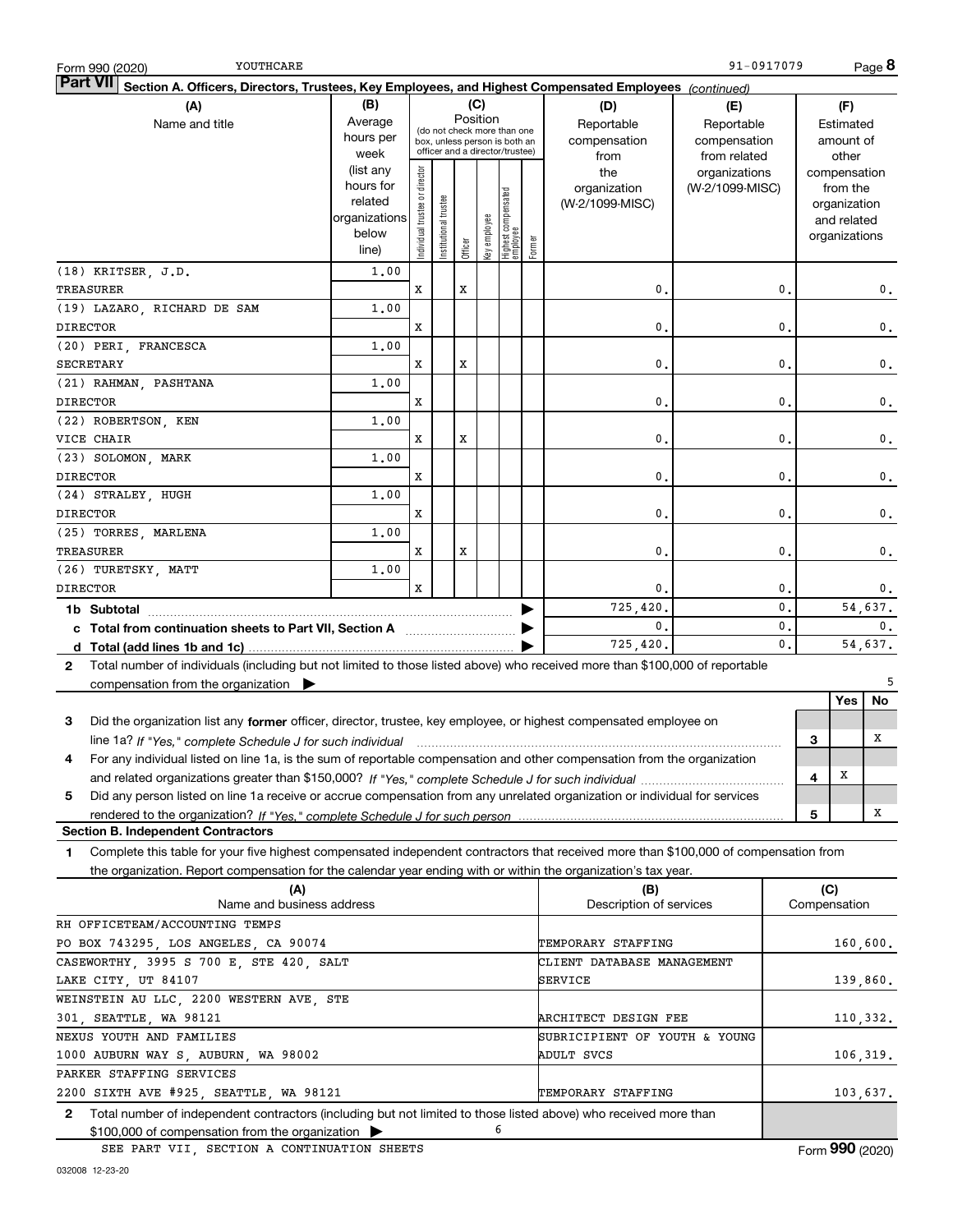| YOUTHCARE<br>Form 990                                                                                                     |                                                                              |                                |                       |             |                        |                              |        |                                        | 91-0917079                       |                                                                          |
|---------------------------------------------------------------------------------------------------------------------------|------------------------------------------------------------------------------|--------------------------------|-----------------------|-------------|------------------------|------------------------------|--------|----------------------------------------|----------------------------------|--------------------------------------------------------------------------|
| <b>Part VII</b><br>Section A. Officers, Directors, Trustees, Key Employees, and Highest Compensated Employees (continued) |                                                                              |                                |                       |             |                        |                              |        |                                        |                                  |                                                                          |
| (A)                                                                                                                       | (B)                                                                          |                                |                       |             |                        |                              |        | (D)                                    | (E)                              | (F)                                                                      |
| Name and title                                                                                                            | Average                                                                      |                                |                       |             | Position               |                              |        | Reportable                             | Reportable                       | Estimated                                                                |
|                                                                                                                           | hours<br>per                                                                 |                                |                       |             | (check all that apply) |                              |        | compensation<br>from                   | compensation<br>from related     | amount of<br>other                                                       |
|                                                                                                                           | week<br>(list any<br>hours for<br>related<br>organizations<br>below<br>line) | Individual trustee or director | Institutional trustee | Officer     | Key employee           | Highest compensated employee | Former | the<br>organization<br>(W-2/1099-MISC) | organizations<br>(W-2/1099-MISC) | compensation<br>from the<br>organization<br>and related<br>organizations |
| (27) ZMOLEK, JOHN                                                                                                         | 1,00                                                                         |                                |                       |             |                        |                              |        |                                        |                                  |                                                                          |
| DIRECTOR                                                                                                                  |                                                                              | $\mathbf X$                    |                       |             |                        |                              |        | $\mathbf 0$ .                          | $\mathfrak{o}$ .                 | $\mathbf 0$ .                                                            |
| (28) MOYE, GREG                                                                                                           | 1.00                                                                         |                                |                       |             |                        |                              |        |                                        |                                  |                                                                          |
| <b>DIRECTOR</b>                                                                                                           |                                                                              | $\mathbf X$                    |                       |             |                        |                              |        | $\mathbf{0}$ .                         | $\mathfrak{o}$ .                 | $\mathbf 0$ .                                                            |
| (29) OVERALL, ROBERT                                                                                                      | 1.00                                                                         |                                |                       |             |                        |                              |        |                                        |                                  |                                                                          |
| <b>DIRECTOR</b>                                                                                                           |                                                                              | $\mathbf X$                    |                       |             |                        |                              |        | $\mathbf{0}$ .                         | $\mathbf{0}$ .                   | $\mathbf 0$ .                                                            |
| (30) ISLEY, NANCY                                                                                                         | 40.00                                                                        |                                |                       |             |                        |                              |        |                                        |                                  |                                                                          |
| INTERIM CFO (THRU JAN 2020)                                                                                               |                                                                              |                                |                       | $\mathbf X$ |                        |                              |        | $\mathbf{0}$ .                         | $\mathfrak{o}$ .                 | $\mathbf 0$ .                                                            |
|                                                                                                                           |                                                                              |                                |                       |             |                        |                              |        |                                        |                                  |                                                                          |
|                                                                                                                           |                                                                              |                                |                       |             |                        |                              |        |                                        |                                  |                                                                          |
|                                                                                                                           |                                                                              |                                |                       |             |                        |                              |        |                                        |                                  |                                                                          |
|                                                                                                                           |                                                                              |                                |                       |             |                        |                              |        |                                        |                                  |                                                                          |
|                                                                                                                           |                                                                              |                                |                       |             |                        |                              |        |                                        |                                  |                                                                          |
|                                                                                                                           |                                                                              |                                |                       |             |                        |                              |        |                                        |                                  |                                                                          |
|                                                                                                                           |                                                                              |                                |                       |             |                        |                              |        |                                        |                                  |                                                                          |
|                                                                                                                           |                                                                              |                                |                       |             |                        |                              |        |                                        |                                  |                                                                          |
|                                                                                                                           |                                                                              |                                |                       |             |                        |                              |        |                                        |                                  |                                                                          |
|                                                                                                                           |                                                                              |                                |                       |             |                        |                              |        |                                        |                                  |                                                                          |
|                                                                                                                           |                                                                              |                                |                       |             |                        |                              |        |                                        |                                  |                                                                          |
|                                                                                                                           |                                                                              |                                |                       |             |                        |                              |        |                                        |                                  |                                                                          |
|                                                                                                                           |                                                                              |                                |                       |             |                        |                              |        |                                        |                                  |                                                                          |
|                                                                                                                           |                                                                              |                                |                       |             |                        |                              |        |                                        |                                  |                                                                          |
|                                                                                                                           |                                                                              |                                |                       |             |                        |                              |        |                                        |                                  |                                                                          |
|                                                                                                                           |                                                                              |                                |                       |             |                        |                              |        |                                        |                                  |                                                                          |
|                                                                                                                           |                                                                              |                                |                       |             |                        |                              |        |                                        |                                  |                                                                          |
|                                                                                                                           |                                                                              |                                |                       |             |                        |                              |        |                                        |                                  |                                                                          |
|                                                                                                                           |                                                                              |                                |                       |             |                        |                              |        |                                        |                                  |                                                                          |
|                                                                                                                           |                                                                              |                                |                       |             |                        |                              |        |                                        |                                  |                                                                          |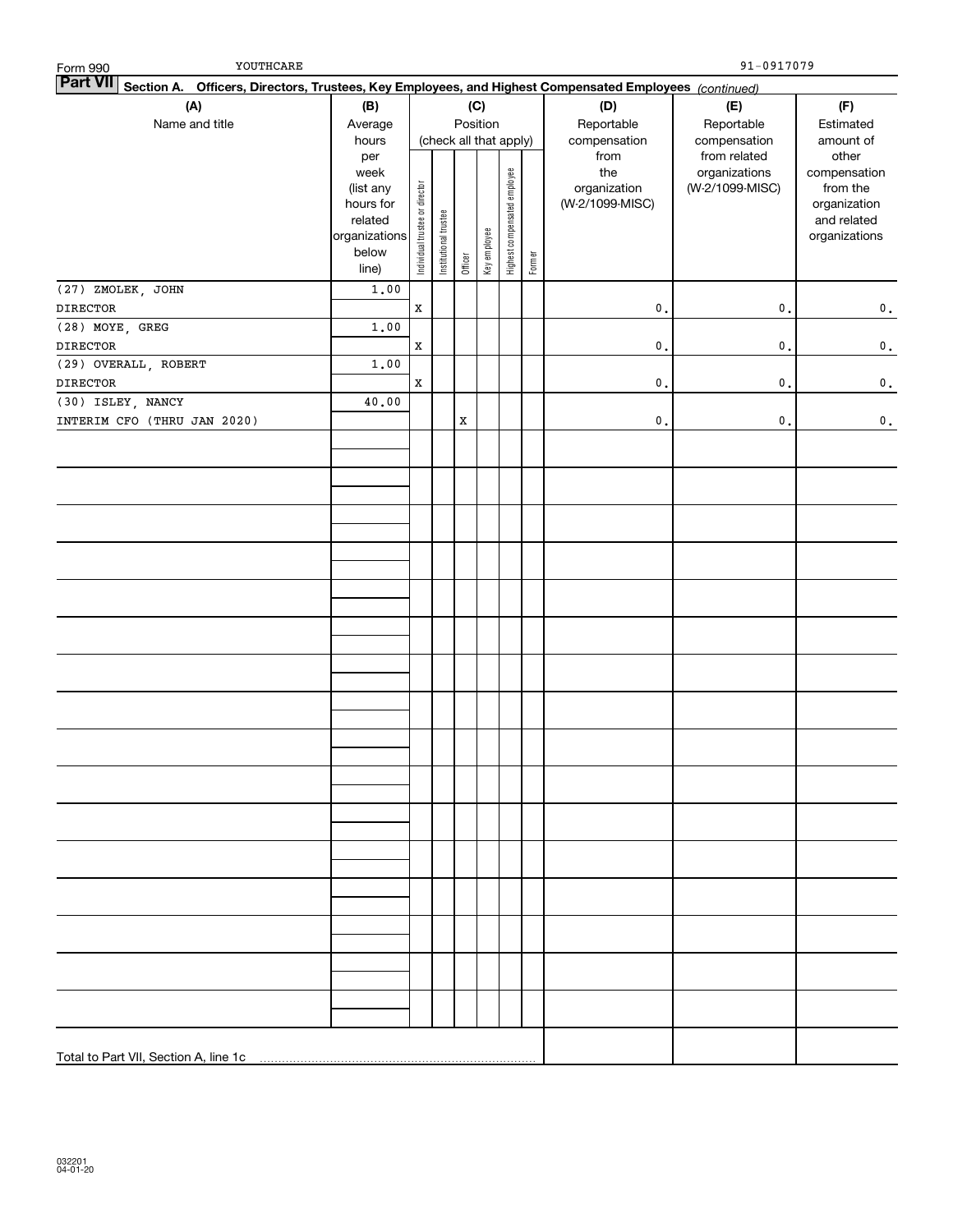|                                                            |                                   |                                               | YOUTHCARE<br>Form 990 (2020)                                                                                                                                                                                                                         |          |  |                      |                      |                      |                                       | 91-0917079                                      | Page 9                                                          |
|------------------------------------------------------------|-----------------------------------|-----------------------------------------------|------------------------------------------------------------------------------------------------------------------------------------------------------------------------------------------------------------------------------------------------------|----------|--|----------------------|----------------------|----------------------|---------------------------------------|-------------------------------------------------|-----------------------------------------------------------------|
|                                                            | <b>Part VIII</b>                  |                                               | <b>Statement of Revenue</b>                                                                                                                                                                                                                          |          |  |                      |                      |                      |                                       |                                                 |                                                                 |
|                                                            |                                   |                                               | Check if Schedule O contains a response or note to any line in this Part VIII                                                                                                                                                                        |          |  |                      |                      |                      | $\overline{(B)}$                      |                                                 |                                                                 |
|                                                            |                                   |                                               |                                                                                                                                                                                                                                                      |          |  |                      |                      | (A)<br>Total revenue | Related or exempt<br>function revenue | $\overline{C}$<br>Unrelated<br>business revenue | (D)<br>Revenue excluded<br>from tax under<br>sections 512 - 514 |
|                                                            |                                   |                                               | 1 a Federated campaigns                                                                                                                                                                                                                              |          |  | 1a                   | 168,417.             |                      |                                       |                                                 |                                                                 |
| Contributions, Gifts, Grants<br>Iand Other Similar Amounts |                                   |                                               | <b>b</b> Membership dues<br>$\ldots \ldots \ldots \ldots \ldots$                                                                                                                                                                                     |          |  | 1 <sub>b</sub>       |                      |                      |                                       |                                                 |                                                                 |
|                                                            |                                   |                                               | c Fundraising events                                                                                                                                                                                                                                 |          |  | 1 <sub>c</sub>       |                      |                      |                                       |                                                 |                                                                 |
|                                                            |                                   |                                               | d Related organizations                                                                                                                                                                                                                              |          |  | 1 <sub>d</sub>       |                      |                      |                                       |                                                 |                                                                 |
|                                                            |                                   |                                               | e Government grants (contributions)                                                                                                                                                                                                                  |          |  | 1e                   | 13, 479, 730.        |                      |                                       |                                                 |                                                                 |
|                                                            |                                   |                                               | f All other contributions, gifts, grants, and                                                                                                                                                                                                        |          |  |                      |                      |                      |                                       |                                                 |                                                                 |
|                                                            |                                   |                                               | similar amounts not included above                                                                                                                                                                                                                   |          |  | 1f                   | 4,764,894.           |                      |                                       |                                                 |                                                                 |
|                                                            |                                   |                                               | g Noncash contributions included in lines 1a-1f                                                                                                                                                                                                      |          |  | $1g$ \$              | 177,616.             |                      |                                       |                                                 |                                                                 |
|                                                            |                                   |                                               |                                                                                                                                                                                                                                                      |          |  |                      | <b>Business Code</b> | 18, 413, 041.        |                                       |                                                 |                                                                 |
|                                                            |                                   |                                               | 2 a YOUTH HOUSING RENT                                                                                                                                                                                                                               |          |  |                      | 721310               | 9,121.               | 9,121.                                |                                                 |                                                                 |
|                                                            |                                   | b                                             |                                                                                                                                                                                                                                                      |          |  |                      |                      |                      |                                       |                                                 |                                                                 |
|                                                            |                                   | c                                             | the control of the control of the control of the control of the control of the control of<br><u> 1980 - Andrea Andrew Maria (h. 1980).</u>                                                                                                           |          |  |                      |                      |                      |                                       |                                                 |                                                                 |
|                                                            |                                   | d                                             | <u> 1989 - Johann John Stein, markin sanadi shirta mashrida na shekara ta 1989 - An tsara tsara tsara tsara tsar</u>                                                                                                                                 |          |  |                      |                      |                      |                                       |                                                 |                                                                 |
| Program Service<br>Revenue                                 |                                   | е                                             |                                                                                                                                                                                                                                                      |          |  |                      |                      |                      |                                       |                                                 |                                                                 |
|                                                            |                                   |                                               | f All other program service revenue                                                                                                                                                                                                                  |          |  |                      |                      |                      |                                       |                                                 |                                                                 |
|                                                            |                                   |                                               |                                                                                                                                                                                                                                                      |          |  |                      |                      | 9,121.               |                                       |                                                 |                                                                 |
|                                                            | З                                 |                                               | Investment income (including dividends, interest, and                                                                                                                                                                                                |          |  |                      |                      |                      |                                       |                                                 |                                                                 |
|                                                            |                                   |                                               |                                                                                                                                                                                                                                                      |          |  |                      |                      | 169,158.             |                                       |                                                 | 169,158.                                                        |
|                                                            | 4<br>5                            |                                               | Income from investment of tax-exempt bond proceeds                                                                                                                                                                                                   |          |  |                      |                      |                      |                                       |                                                 |                                                                 |
|                                                            |                                   |                                               |                                                                                                                                                                                                                                                      |          |  | (i) Real             | (ii) Personal        |                      |                                       |                                                 |                                                                 |
|                                                            |                                   |                                               | 6 a Gross rents                                                                                                                                                                                                                                      | 6a       |  | 15,840.              |                      |                      |                                       |                                                 |                                                                 |
|                                                            |                                   |                                               | <b>b</b> Less: rental expenses                                                                                                                                                                                                                       | 6b       |  | $\mathbf{0}$ .       |                      |                      |                                       |                                                 |                                                                 |
|                                                            |                                   |                                               | c Rental income or (loss)                                                                                                                                                                                                                            | 6c       |  | 15,840.              |                      |                      |                                       |                                                 |                                                                 |
|                                                            |                                   |                                               | d Net rental income or (loss)                                                                                                                                                                                                                        |          |  |                      |                      | 15,840.              |                                       |                                                 | 15,840.                                                         |
|                                                            |                                   |                                               | 7 a Gross amount from sales of                                                                                                                                                                                                                       |          |  | (i) Securities       | (ii) Other           |                      |                                       |                                                 |                                                                 |
|                                                            | assets other than inventory<br>7a |                                               | 771,220.                                                                                                                                                                                                                                             |          |  |                      |                      |                      |                                       |                                                 |                                                                 |
|                                                            |                                   |                                               | <b>b</b> Less: cost or other basis                                                                                                                                                                                                                   |          |  |                      |                      |                      |                                       |                                                 |                                                                 |
| wenue                                                      |                                   |                                               | and sales expenses                                                                                                                                                                                                                                   | 7b<br>7c |  | 717,087.<br>54, 133. |                      |                      |                                       |                                                 |                                                                 |
|                                                            |                                   |                                               | c Gain or (loss)                                                                                                                                                                                                                                     |          |  |                      |                      | 54, 133.             |                                       |                                                 | 54, 133.                                                        |
| Other R                                                    |                                   |                                               | 8 a Gross income from fundraising events (not                                                                                                                                                                                                        |          |  |                      |                      |                      |                                       |                                                 |                                                                 |
|                                                            |                                   |                                               | including \$<br><u>na mga mga sangangang sa mga sangang sa mga sangang sa mga sangang sa mga sangang sa mga sangang sa mga sangang sa mga sangang sa mga sangang sa mga sangang sa mga sangang sa mga sangang sa mga sangang sa mga sangang sa m</u> |          |  |                      |                      |                      |                                       |                                                 |                                                                 |
|                                                            |                                   |                                               | contributions reported on line 1c). See                                                                                                                                                                                                              |          |  |                      |                      |                      |                                       |                                                 |                                                                 |
|                                                            |                                   |                                               |                                                                                                                                                                                                                                                      |          |  |                      |                      |                      |                                       |                                                 |                                                                 |
|                                                            |                                   |                                               | <b>b</b> Less: direct expenses <i></i>                                                                                                                                                                                                               |          |  | l 8b                 |                      |                      |                                       |                                                 |                                                                 |
|                                                            |                                   |                                               | c Net income or (loss) from fundraising events                                                                                                                                                                                                       |          |  |                      |                      |                      |                                       |                                                 |                                                                 |
|                                                            |                                   |                                               | 9 a Gross income from gaming activities. See                                                                                                                                                                                                         |          |  | 9а                   |                      |                      |                                       |                                                 |                                                                 |
|                                                            |                                   |                                               |                                                                                                                                                                                                                                                      |          |  | 9b                   |                      |                      |                                       |                                                 |                                                                 |
|                                                            |                                   | c Net income or (loss) from gaming activities |                                                                                                                                                                                                                                                      |          |  |                      |                      |                      |                                       |                                                 |                                                                 |
|                                                            |                                   |                                               | 10 a Gross sales of inventory, less returns                                                                                                                                                                                                          |          |  |                      |                      |                      |                                       |                                                 |                                                                 |
|                                                            |                                   |                                               |                                                                                                                                                                                                                                                      |          |  | 10a                  |                      |                      |                                       |                                                 |                                                                 |
|                                                            |                                   |                                               | <b>b</b> Less: cost of goods sold                                                                                                                                                                                                                    |          |  | 10b                  |                      |                      |                                       |                                                 |                                                                 |
|                                                            |                                   |                                               | <b>c</b> Net income or (loss) from sales of inventory                                                                                                                                                                                                |          |  |                      |                      |                      |                                       |                                                 |                                                                 |
|                                                            |                                   |                                               |                                                                                                                                                                                                                                                      |          |  |                      | <b>Business Code</b> |                      |                                       |                                                 |                                                                 |
| Miscellaneous<br>Revenue                                   |                                   |                                               | 11 a REIMBURSEMENTS                                                                                                                                                                                                                                  |          |  |                      | 900099               | 68,275.              |                                       |                                                 | 68,275.                                                         |
|                                                            |                                   | b                                             |                                                                                                                                                                                                                                                      |          |  |                      |                      |                      |                                       |                                                 |                                                                 |
|                                                            |                                   | c                                             |                                                                                                                                                                                                                                                      |          |  |                      |                      |                      |                                       |                                                 |                                                                 |
|                                                            |                                   |                                               |                                                                                                                                                                                                                                                      |          |  |                      |                      | 68,275.              |                                       |                                                 |                                                                 |
|                                                            | 12                                |                                               |                                                                                                                                                                                                                                                      |          |  |                      |                      | 18,729,568.          | 9,121.                                | 0.                                              | 307,406.                                                        |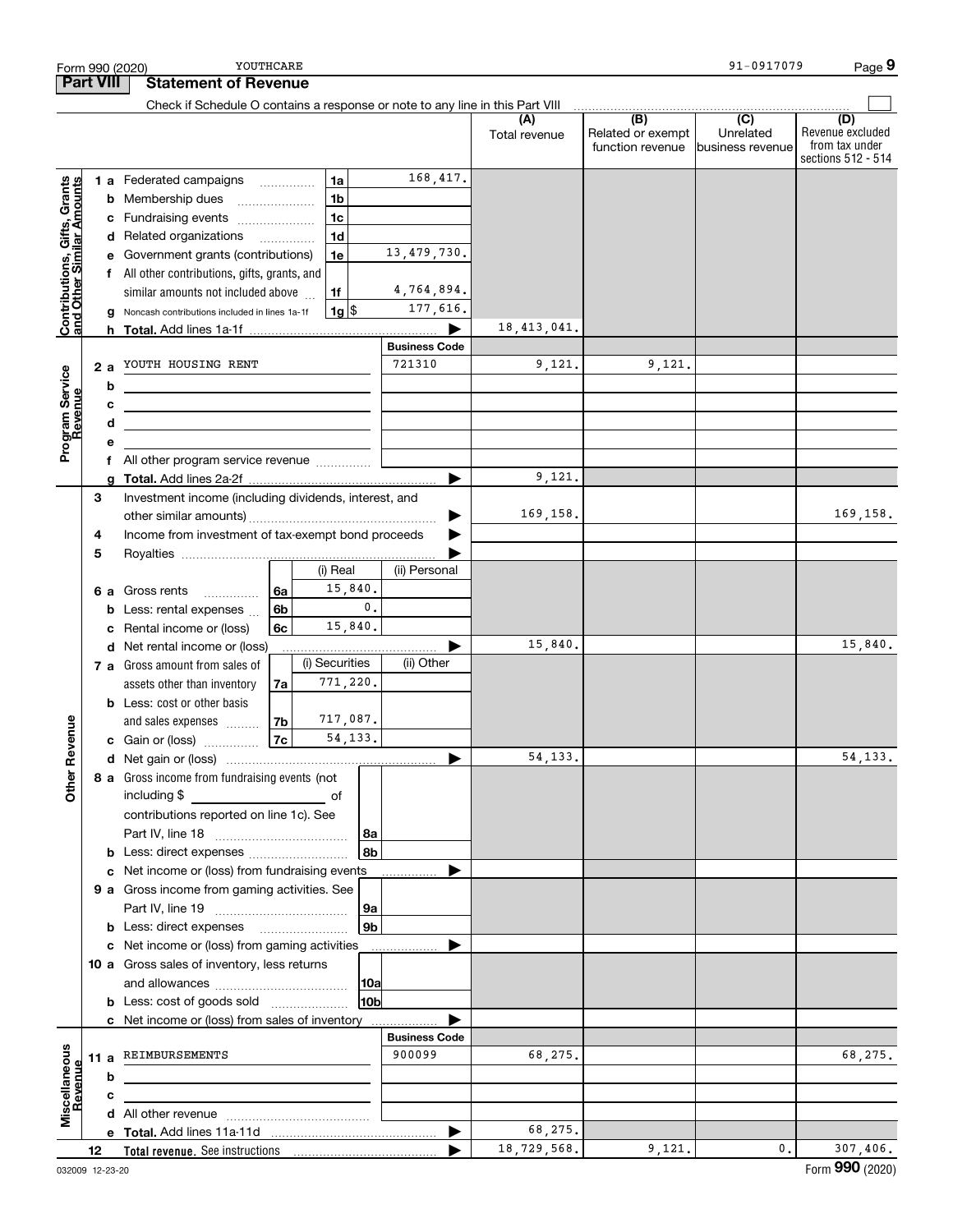252,600. 224,798. 36,278. 260,188. 17,149,136.

*Section 501(c)(3) and 501(c)(4) organizations must complete all columns. All other organizations must complete column (A).*

Check if Schedule O contains a response or note to any line in this Part IX (C) (C) (C) (C) (C) (C)

Fundraising expenses

**10**

 $\mathcal{L}^{\text{max}}$ 

103,638.

**(B) (C) (D)**

252,081. 519.

201,320. 4,449. 19,029. 17,758. 13,829. 4,691. 141,696. 39,338. 79,154. 12,136,783. 3,581,455. 1,430,898.

**bcde2526**

All other expenses

PROGRAM SUPPLIES CLIENT FOOD

DUES, FEES AND LICENSES

Check here  $\blacktriangleright$ 

Check here  $\bullet$  if following SOP 98-2 (ASC 958-720)

reported in column (B) joint costs from a combined educational campaign and fundraising solicitation.

**Total functional expenses.**  Add lines 1 through 24e **Joint costs.** Complete this line only if the organization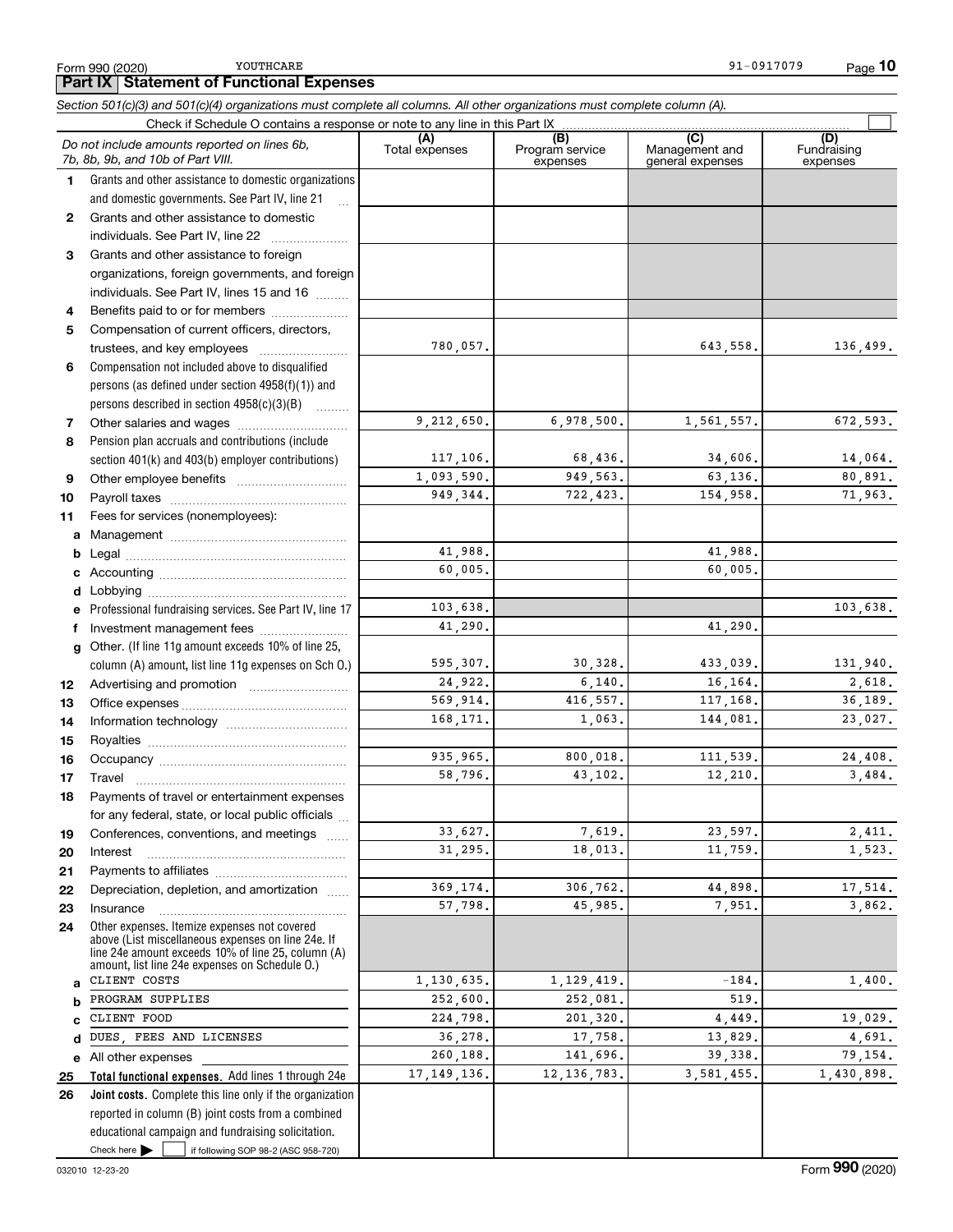|                             | Part X   | <b>Balance Sheet</b>                                                                                                                                                                                                           |            |              |                           |                 |                             |
|-----------------------------|----------|--------------------------------------------------------------------------------------------------------------------------------------------------------------------------------------------------------------------------------|------------|--------------|---------------------------|-----------------|-----------------------------|
|                             |          |                                                                                                                                                                                                                                |            |              |                           |                 |                             |
|                             |          |                                                                                                                                                                                                                                |            |              | (A)<br>Beginning of year  |                 | (B)<br>End of year          |
|                             | 1        |                                                                                                                                                                                                                                | 533, 532.  | 1            | 2,264,163.                |                 |                             |
|                             | 2        |                                                                                                                                                                                                                                | 657,941.   | $\mathbf{2}$ | 783,723.                  |                 |                             |
|                             | з        |                                                                                                                                                                                                                                |            |              | 3,314,000.                | 3               | 3, 102, 525.                |
|                             | 4        |                                                                                                                                                                                                                                |            |              |                           | 4               |                             |
|                             | 5        | Loans and other receivables from any current or former officer, director,                                                                                                                                                      |            |              |                           |                 |                             |
|                             |          | trustee, key employee, creator or founder, substantial contributor, or 35%                                                                                                                                                     |            |              |                           |                 |                             |
|                             |          | controlled entity or family member of any of these persons                                                                                                                                                                     |            |              |                           | 5               |                             |
|                             | 6        | Loans and other receivables from other disqualified persons (as defined                                                                                                                                                        |            |              |                           |                 |                             |
|                             |          | under section $4958(f)(1)$ , and persons described in section $4958(c)(3)(B)$                                                                                                                                                  |            | $\ldots$     |                           | 6               |                             |
|                             | 7        |                                                                                                                                                                                                                                |            |              |                           | $\overline{7}$  |                             |
| Assets                      | 8        |                                                                                                                                                                                                                                |            |              |                           | 8               |                             |
|                             | 9        | Prepaid expenses and deferred charges                                                                                                                                                                                          |            |              | 194,294.                  | 9               | 246,926.                    |
|                             |          | <b>10a</b> Land, buildings, and equipment: cost or other                                                                                                                                                                       |            |              |                           |                 |                             |
|                             |          | basis. Complete Part VI of Schedule D  10a                                                                                                                                                                                     |            | 16,068,214.  |                           |                 |                             |
|                             | b        | <u> 10b</u><br>Less: accumulated depreciation                                                                                                                                                                                  |            | 4,877,663.   | 11, 198, 039.             | 10 <sub>c</sub> | 11, 190, 551.               |
|                             | 11       |                                                                                                                                                                                                                                |            |              | 7,901,133.                | 11              | 8,612,297.                  |
|                             | 12       |                                                                                                                                                                                                                                |            |              |                           | 12              |                             |
|                             | 13       |                                                                                                                                                                                                                                |            |              |                           | 13              |                             |
|                             | 14       |                                                                                                                                                                                                                                |            | 14           |                           |                 |                             |
|                             | 15       |                                                                                                                                                                                                                                |            | 15           |                           |                 |                             |
|                             | 16       |                                                                                                                                                                                                                                |            |              | 23,798,939.<br>1,039,725. | 16              | 26, 200, 185.<br>1,399,568. |
|                             | 17       |                                                                                                                                                                                                                                |            | 17           |                           |                 |                             |
|                             | 18<br>19 |                                                                                                                                                                                                                                |            | 18<br>19     |                           |                 |                             |
|                             | 20       | Deferred revenue manual contracts and contracts are all the contracts and contracts are contracted and contracts are contracted and contract are contracted and contract are contracted and contract are contracted and contra |            | 20           |                           |                 |                             |
|                             | 21       | Escrow or custodial account liability. Complete Part IV of Schedule D                                                                                                                                                          |            |              |                           | 21              |                             |
|                             | 22       | Loans and other payables to any current or former officer, director,                                                                                                                                                           |            | .            |                           |                 |                             |
| Liabilities                 |          | trustee, key employee, creator or founder, substantial contributor, or 35%                                                                                                                                                     |            |              |                           |                 |                             |
|                             |          | controlled entity or family member of any of these persons                                                                                                                                                                     |            |              |                           | 22              |                             |
|                             | 23       | Secured mortgages and notes payable to unrelated third parties                                                                                                                                                                 |            |              | 380,000.                  | 23              | 380,000.                    |
|                             | 24       | Unsecured notes and loans payable to unrelated third parties                                                                                                                                                                   |            |              |                           | 24              |                             |
|                             | 25       | Other liabilities (including federal income tax, payables to related third                                                                                                                                                     |            |              |                           |                 |                             |
|                             |          | parties, and other liabilities not included on lines 17-24). Complete Part X                                                                                                                                                   |            |              |                           |                 |                             |
|                             |          | of Schedule D                                                                                                                                                                                                                  |            | 76,538.      | <u>25</u>                 | 66,218.         |                             |
|                             | 26       | Total liabilities. Add lines 17 through 25                                                                                                                                                                                     | 1,496,263. | 26           | 1,845,786.                |                 |                             |
|                             |          | Organizations that follow FASB ASC 958, check here $\blacktriangleright$ $\boxed{X}$                                                                                                                                           |            |              |                           |                 |                             |
|                             |          | and complete lines 27, 28, 32, and 33.                                                                                                                                                                                         |            |              |                           |                 |                             |
|                             | 27       | Net assets without donor restrictions                                                                                                                                                                                          |            |              | 7,703,571.                | 27              | 9,496,836.                  |
|                             | 28       | Net assets with donor restrictions                                                                                                                                                                                             |            |              | 14,599,105.               | 28              | 14,857,563.                 |
|                             |          | Organizations that do not follow FASB ASC 958, check here $\blacktriangleright$                                                                                                                                                |            |              |                           |                 |                             |
| Net Assets or Fund Balances |          | and complete lines 29 through 33.                                                                                                                                                                                              |            |              |                           |                 |                             |
|                             | 29       |                                                                                                                                                                                                                                |            |              |                           | 29              |                             |
|                             | 30       | Paid-in or capital surplus, or land, building, or equipment fund                                                                                                                                                               |            |              |                           | 30              |                             |
|                             | 31       | Retained earnings, endowment, accumulated income, or other funds                                                                                                                                                               |            |              |                           | 31              |                             |
|                             | 32       | Total net assets or fund balances                                                                                                                                                                                              |            |              | 22, 302, 676.             | 32              | 24, 354, 399.               |
|                             | 33       | Total liabilities and net assets/fund balances                                                                                                                                                                                 |            |              | 23,798,939.               | 33              | 26, 200, 185.               |

**33** Total liabilities and net assets/fund balances

Form (2020) **990**

YOUTHCARE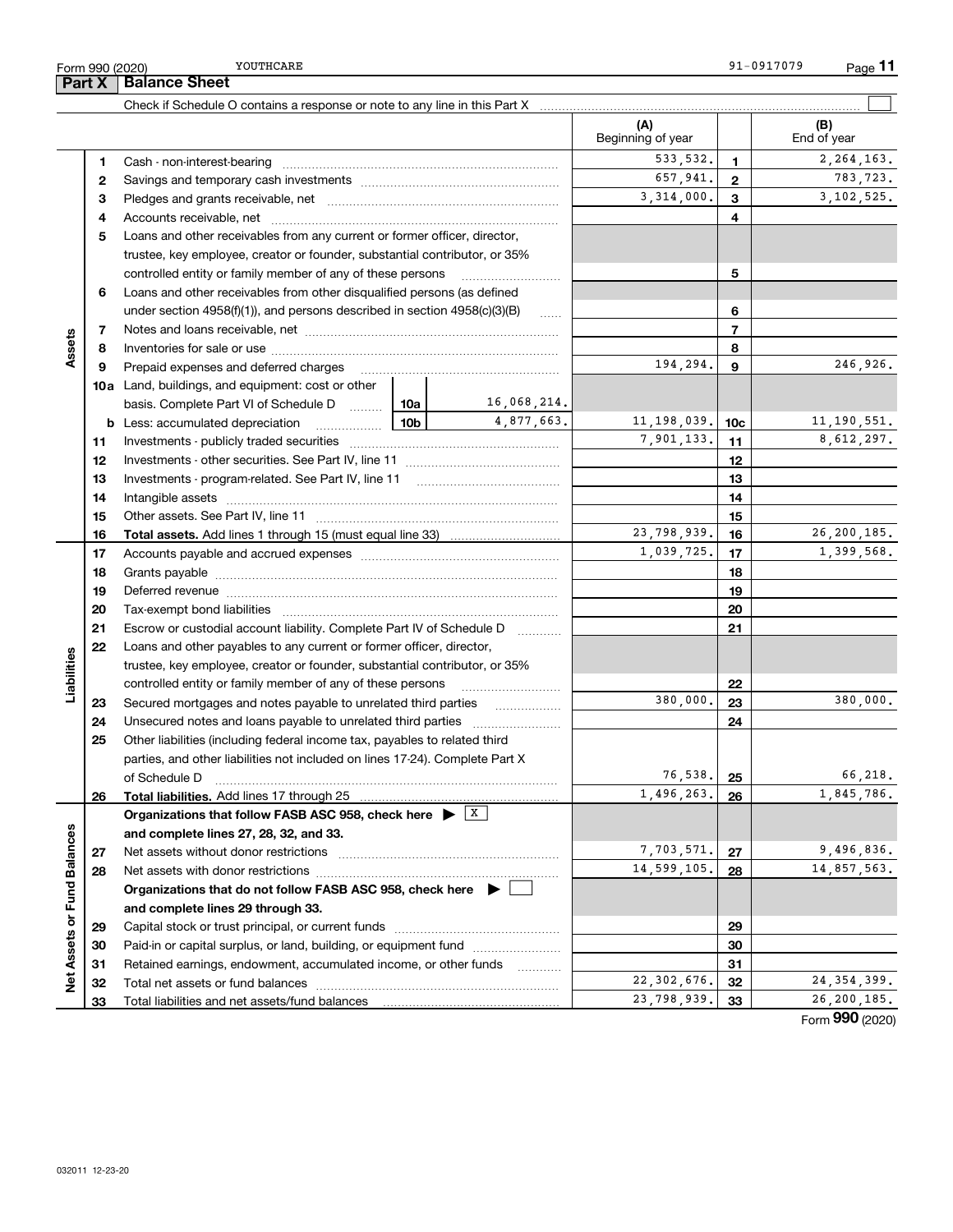|    | YOUTHCARE<br>Form 990 (2020)                                                                                                                                                                                                                                                                                                                                                                                                                                            | 91-0917079     |                |               | Page 12       |
|----|-------------------------------------------------------------------------------------------------------------------------------------------------------------------------------------------------------------------------------------------------------------------------------------------------------------------------------------------------------------------------------------------------------------------------------------------------------------------------|----------------|----------------|---------------|---------------|
|    | Part XI<br><b>Reconciliation of Net Assets</b>                                                                                                                                                                                                                                                                                                                                                                                                                          |                |                |               |               |
|    |                                                                                                                                                                                                                                                                                                                                                                                                                                                                         |                |                |               |               |
|    |                                                                                                                                                                                                                                                                                                                                                                                                                                                                         |                |                |               |               |
| 1  | Total revenue (must equal Part VIII, column (A), line 12)                                                                                                                                                                                                                                                                                                                                                                                                               | 1              |                | 18,729,568.   |               |
| 2  |                                                                                                                                                                                                                                                                                                                                                                                                                                                                         | $\mathbf{2}$   |                | 17, 149, 136. |               |
| 3  | Revenue less expenses. Subtract line 2 from line 1                                                                                                                                                                                                                                                                                                                                                                                                                      | 3              |                | 1,580,432.    |               |
| 4  |                                                                                                                                                                                                                                                                                                                                                                                                                                                                         | 4              |                |               | 22, 302, 676. |
| 5  | Net unrealized gains (losses) on investments [11] matter continuum matter is a set of the set of the set of the                                                                                                                                                                                                                                                                                                                                                         | 5              |                |               | 490,204.      |
| 6  |                                                                                                                                                                                                                                                                                                                                                                                                                                                                         | 6              |                |               | $-18,913.$    |
| 7  | Investment expenses www.communication.com/www.communication.com/www.communication.com/www.com                                                                                                                                                                                                                                                                                                                                                                           | $\overline{7}$ |                |               |               |
| 8  | Prior period adjustments<br>$\begin{minipage}{0.5\textwidth} \begin{tabular}{ l l l } \hline \multicolumn{1}{ l l l } \hline \multicolumn{1}{ l l } \multicolumn{1}{ l } \multicolumn{1}{ l } \multicolumn{1}{ l } \multicolumn{1}{ l } \multicolumn{1}{ l } \multicolumn{1}{ l } \multicolumn{1}{ l } \multicolumn{1}{ l } \multicolumn{1}{ l } \multicolumn{1}{ l } \multicolumn{1}{ l } \multicolumn{1}{ l } \multicolumn{1}{ l } \multicolumn{1}{ l } \multicolumn$ | 8              |                |               |               |
| 9  | Other changes in net assets or fund balances (explain on Schedule O)                                                                                                                                                                                                                                                                                                                                                                                                    | 9              |                |               | 0.            |
| 10 | Net assets or fund balances at end of year. Combine lines 3 through 9 (must equal Part X, line 32,                                                                                                                                                                                                                                                                                                                                                                      |                |                |               |               |
|    |                                                                                                                                                                                                                                                                                                                                                                                                                                                                         | 10             |                | 24, 354, 399. |               |
|    | Part XII Financial Statements and Reporting                                                                                                                                                                                                                                                                                                                                                                                                                             |                |                |               |               |
|    |                                                                                                                                                                                                                                                                                                                                                                                                                                                                         |                |                |               |               |
|    |                                                                                                                                                                                                                                                                                                                                                                                                                                                                         |                |                | <b>Yes</b>    | No            |
| 1  | $X \vert$ Accrual<br>Accounting method used to prepare the Form 990: <u>June</u> Cash<br>Other                                                                                                                                                                                                                                                                                                                                                                          |                |                |               |               |
|    | If the organization changed its method of accounting from a prior year or checked "Other," explain in Schedule O.                                                                                                                                                                                                                                                                                                                                                       |                |                |               |               |
|    | 2a Were the organization's financial statements compiled or reviewed by an independent accountant?                                                                                                                                                                                                                                                                                                                                                                      |                | 2a             |               | х             |
|    | If "Yes," check a box below to indicate whether the financial statements for the year were compiled or reviewed on a                                                                                                                                                                                                                                                                                                                                                    |                |                |               |               |
|    | separate basis, consolidated basis, or both:                                                                                                                                                                                                                                                                                                                                                                                                                            |                |                |               |               |
|    | Separate basis<br><b>Consolidated basis</b><br>Both consolidated and separate basis                                                                                                                                                                                                                                                                                                                                                                                     |                |                |               |               |
|    | b Were the organization's financial statements audited by an independent accountant?                                                                                                                                                                                                                                                                                                                                                                                    |                | 2 <sub>b</sub> | х             |               |
|    | If "Yes," check a box below to indicate whether the financial statements for the year were audited on a separate basis,                                                                                                                                                                                                                                                                                                                                                 |                |                |               |               |
|    | consolidated basis, or both:                                                                                                                                                                                                                                                                                                                                                                                                                                            |                |                |               |               |
|    | $X$ Separate basis<br>Consolidated basis<br>Both consolidated and separate basis                                                                                                                                                                                                                                                                                                                                                                                        |                |                |               |               |
|    | c If "Yes" to line 2a or 2b, does the organization have a committee that assumes responsibility for oversight of the audit,                                                                                                                                                                                                                                                                                                                                             |                |                |               |               |
|    |                                                                                                                                                                                                                                                                                                                                                                                                                                                                         |                | 2c             | х             |               |
|    | If the organization changed either its oversight process or selection process during the tax year, explain on Schedule O.                                                                                                                                                                                                                                                                                                                                               |                |                |               |               |
|    | 3a As a result of a federal award, was the organization required to undergo an audit or audits as set forth in the Single Audit                                                                                                                                                                                                                                                                                                                                         |                |                |               |               |
|    |                                                                                                                                                                                                                                                                                                                                                                                                                                                                         |                | Зa             | х             |               |
|    | b If "Yes," did the organization undergo the required audit or audits? If the organization did not undergo the required audit                                                                                                                                                                                                                                                                                                                                           |                |                |               |               |
|    |                                                                                                                                                                                                                                                                                                                                                                                                                                                                         |                | 3b             | X             |               |

Form (2020) **990**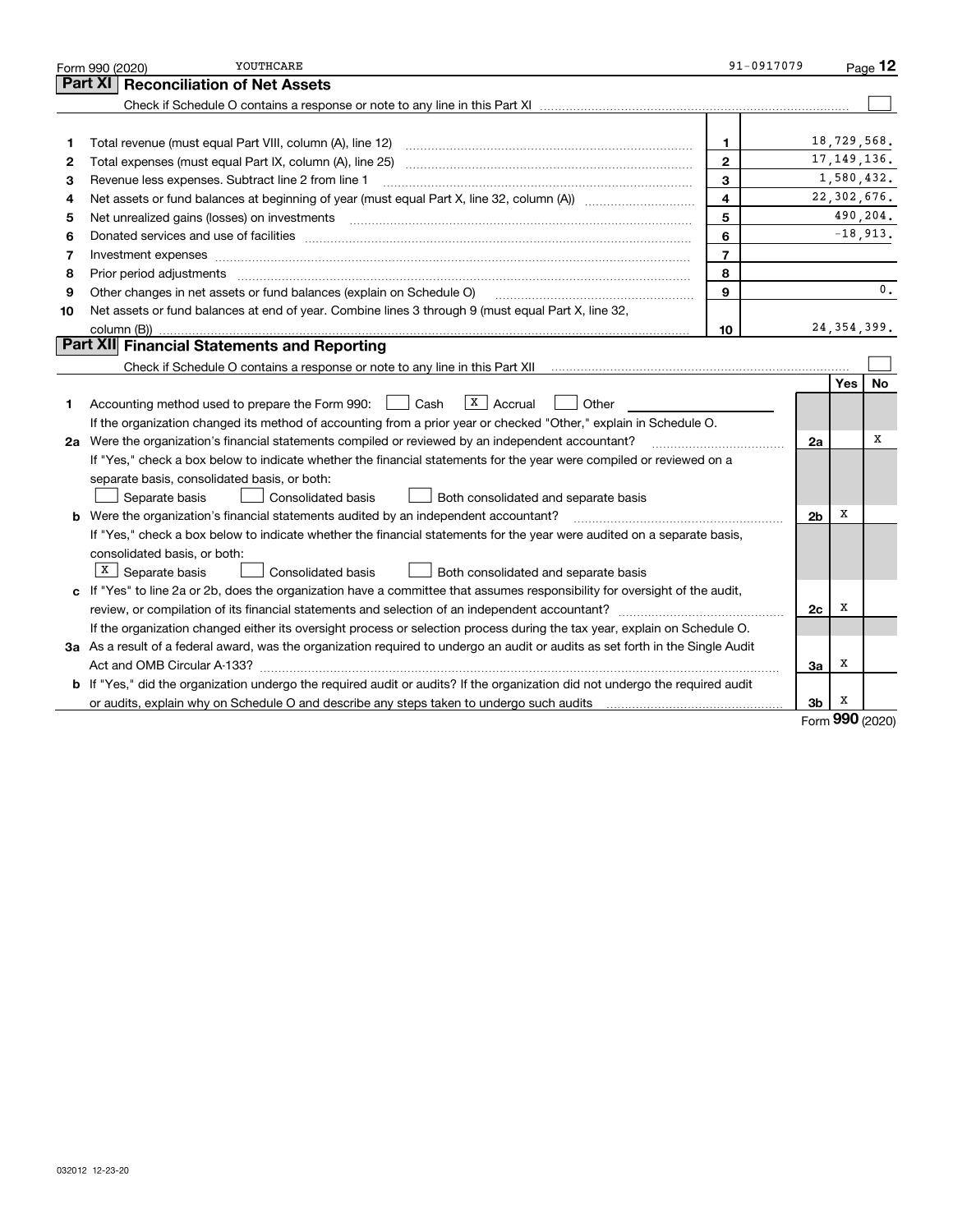|--|

Department of the Treasury Internal Revenue Service

**(Form 990 or 990-EZ)**

# **Public Charity Status and Public Support**

**Complete if the organization is a section 501(c)(3) organization or a section 4947(a)(1) nonexempt charitable trust. | Attach to Form 990 or Form 990-EZ.** 

| Go to www.irs.gov/Form990 for instructions and the latest information. |  |
|------------------------------------------------------------------------|--|

| OMB No. 1545-0047                   |
|-------------------------------------|
| 112                                 |
| <b>Open to Public</b><br>Inspection |

|       |        |                                                                                                                                                                                                                                               |          | $\cdot$ Go to www.irs.gov/Form990 for instructions and the latest information. |                             |                                 |                            |  |                                                     |  |  |
|-------|--------|-----------------------------------------------------------------------------------------------------------------------------------------------------------------------------------------------------------------------------------------------|----------|--------------------------------------------------------------------------------|-----------------------------|---------------------------------|----------------------------|--|-----------------------------------------------------|--|--|
|       |        | Name of the organization<br>YOUTHCARE                                                                                                                                                                                                         |          |                                                                                |                             |                                 |                            |  | <b>Employer identification number</b><br>91-0917079 |  |  |
|       | Part I | Reason for Public Charity Status. (All organizations must complete this part.) See instructions.                                                                                                                                              |          |                                                                                |                             |                                 |                            |  |                                                     |  |  |
|       |        | The organization is not a private foundation because it is: (For lines 1 through 12, check only one box.)                                                                                                                                     |          |                                                                                |                             |                                 |                            |  |                                                     |  |  |
| 1     |        | A church, convention of churches, or association of churches described in section 170(b)(1)(A)(i).                                                                                                                                            |          |                                                                                |                             |                                 |                            |  |                                                     |  |  |
| 2     |        | A school described in section 170(b)(1)(A)(ii). (Attach Schedule E (Form 990 or 990-EZ).)                                                                                                                                                     |          |                                                                                |                             |                                 |                            |  |                                                     |  |  |
| 3     |        | A hospital or a cooperative hospital service organization described in section 170(b)(1)(A)(iii).                                                                                                                                             |          |                                                                                |                             |                                 |                            |  |                                                     |  |  |
| 4     |        | A medical research organization operated in conjunction with a hospital described in section 170(b)(1)(A)(iii). Enter the hospital's name,                                                                                                    |          |                                                                                |                             |                                 |                            |  |                                                     |  |  |
|       |        | city, and state:                                                                                                                                                                                                                              |          |                                                                                |                             |                                 |                            |  |                                                     |  |  |
| 5.    |        | An organization operated for the benefit of a college or university owned or operated by a governmental unit described in                                                                                                                     |          |                                                                                |                             |                                 |                            |  |                                                     |  |  |
|       |        | section 170(b)(1)(A)(iv). (Complete Part II.)                                                                                                                                                                                                 |          |                                                                                |                             |                                 |                            |  |                                                     |  |  |
|       |        |                                                                                                                                                                                                                                               |          |                                                                                |                             |                                 |                            |  |                                                     |  |  |
| 6     | X      | A federal, state, or local government or governmental unit described in section 170(b)(1)(A)(v).<br>An organization that normally receives a substantial part of its support from a governmental unit or from the general public described in |          |                                                                                |                             |                                 |                            |  |                                                     |  |  |
| 7     |        |                                                                                                                                                                                                                                               |          |                                                                                |                             |                                 |                            |  |                                                     |  |  |
|       |        | section 170(b)(1)(A)(vi). (Complete Part II.)                                                                                                                                                                                                 |          |                                                                                |                             |                                 |                            |  |                                                     |  |  |
| 8     |        | A community trust described in section 170(b)(1)(A)(vi). (Complete Part II.)                                                                                                                                                                  |          |                                                                                |                             |                                 |                            |  |                                                     |  |  |
| 9     |        | An agricultural research organization described in section 170(b)(1)(A)(ix) operated in conjunction with a land-grant college                                                                                                                 |          |                                                                                |                             |                                 |                            |  |                                                     |  |  |
|       |        | or university or a non-land-grant college of agriculture (see instructions). Enter the name, city, and state of the college or                                                                                                                |          |                                                                                |                             |                                 |                            |  |                                                     |  |  |
|       |        | university:                                                                                                                                                                                                                                   |          |                                                                                |                             |                                 |                            |  |                                                     |  |  |
| 10    |        | An organization that normally receives (1) more than 33 1/3% of its support from contributions, membership fees, and gross receipts from                                                                                                      |          |                                                                                |                             |                                 |                            |  |                                                     |  |  |
|       |        | activities related to its exempt functions, subject to certain exceptions; and (2) no more than 33 1/3% of its support from gross investment                                                                                                  |          |                                                                                |                             |                                 |                            |  |                                                     |  |  |
|       |        | income and unrelated business taxable income (less section 511 tax) from businesses acquired by the organization after June 30, 1975.                                                                                                         |          |                                                                                |                             |                                 |                            |  |                                                     |  |  |
|       |        | See section 509(a)(2). (Complete Part III.)                                                                                                                                                                                                   |          |                                                                                |                             |                                 |                            |  |                                                     |  |  |
| 11    |        | An organization organized and operated exclusively to test for public safety. See section 509(a)(4).                                                                                                                                          |          |                                                                                |                             |                                 |                            |  |                                                     |  |  |
| 12    |        | An organization organized and operated exclusively for the benefit of, to perform the functions of, or to carry out the purposes of one or                                                                                                    |          |                                                                                |                             |                                 |                            |  |                                                     |  |  |
|       |        | more publicly supported organizations described in section 509(a)(1) or section 509(a)(2). See section 509(a)(3). Check the box in                                                                                                            |          |                                                                                |                             |                                 |                            |  |                                                     |  |  |
|       |        | lines 12a through 12d that describes the type of supporting organization and complete lines 12e, 12f, and 12g.                                                                                                                                |          |                                                                                |                             |                                 |                            |  |                                                     |  |  |
| а     |        | Type I. A supporting organization operated, supervised, or controlled by its supported organization(s), typically by giving                                                                                                                   |          |                                                                                |                             |                                 |                            |  |                                                     |  |  |
|       |        | the supported organization(s) the power to regularly appoint or elect a majority of the directors or trustees of the supporting                                                                                                               |          |                                                                                |                             |                                 |                            |  |                                                     |  |  |
|       |        | organization. You must complete Part IV, Sections A and B.                                                                                                                                                                                    |          |                                                                                |                             |                                 |                            |  |                                                     |  |  |
| b     |        | Type II. A supporting organization supervised or controlled in connection with its supported organization(s), by having                                                                                                                       |          |                                                                                |                             |                                 |                            |  |                                                     |  |  |
|       |        | control or management of the supporting organization vested in the same persons that control or manage the supported                                                                                                                          |          |                                                                                |                             |                                 |                            |  |                                                     |  |  |
|       |        | organization(s). You must complete Part IV, Sections A and C.                                                                                                                                                                                 |          |                                                                                |                             |                                 |                            |  |                                                     |  |  |
| с     |        | Type III functionally integrated. A supporting organization operated in connection with, and functionally integrated with,                                                                                                                    |          |                                                                                |                             |                                 |                            |  |                                                     |  |  |
|       |        | its supported organization(s) (see instructions). You must complete Part IV, Sections A, D, and E.                                                                                                                                            |          |                                                                                |                             |                                 |                            |  |                                                     |  |  |
| d     |        | Type III non-functionally integrated. A supporting organization operated in connection with its supported organization(s)                                                                                                                     |          |                                                                                |                             |                                 |                            |  |                                                     |  |  |
|       |        | that is not functionally integrated. The organization generally must satisfy a distribution requirement and an attentiveness                                                                                                                  |          |                                                                                |                             |                                 |                            |  |                                                     |  |  |
|       |        | requirement (see instructions). You must complete Part IV, Sections A and D, and Part V.                                                                                                                                                      |          |                                                                                |                             |                                 |                            |  |                                                     |  |  |
| е     |        | Check this box if the organization received a written determination from the IRS that it is a Type I, Type II, Type III                                                                                                                       |          |                                                                                |                             |                                 |                            |  |                                                     |  |  |
|       |        | functionally integrated, or Type III non-functionally integrated supporting organization.                                                                                                                                                     |          |                                                                                |                             |                                 |                            |  |                                                     |  |  |
|       |        | Enter the number of supported organizations                                                                                                                                                                                                   |          |                                                                                |                             |                                 |                            |  |                                                     |  |  |
|       |        | Provide the following information about the supported organization(s).<br>(i) Name of supported                                                                                                                                               | (ii) EIN | (iii) Type of organization                                                     |                             | (iv) Is the organization listed | (v) Amount of monetary     |  | (vi) Amount of other                                |  |  |
|       |        | organization                                                                                                                                                                                                                                  |          | (described on lines 1-10                                                       | in your governing document? |                                 | support (see instructions) |  | support (see instructions)                          |  |  |
|       |        |                                                                                                                                                                                                                                               |          | above (see instructions))                                                      | Yes                         | No                              |                            |  |                                                     |  |  |
|       |        |                                                                                                                                                                                                                                               |          |                                                                                |                             |                                 |                            |  |                                                     |  |  |
|       |        |                                                                                                                                                                                                                                               |          |                                                                                |                             |                                 |                            |  |                                                     |  |  |
|       |        |                                                                                                                                                                                                                                               |          |                                                                                |                             |                                 |                            |  |                                                     |  |  |
|       |        |                                                                                                                                                                                                                                               |          |                                                                                |                             |                                 |                            |  |                                                     |  |  |
|       |        |                                                                                                                                                                                                                                               |          |                                                                                |                             |                                 |                            |  |                                                     |  |  |
|       |        |                                                                                                                                                                                                                                               |          |                                                                                |                             |                                 |                            |  |                                                     |  |  |
|       |        |                                                                                                                                                                                                                                               |          |                                                                                |                             |                                 |                            |  |                                                     |  |  |
|       |        |                                                                                                                                                                                                                                               |          |                                                                                |                             |                                 |                            |  |                                                     |  |  |
|       |        |                                                                                                                                                                                                                                               |          |                                                                                |                             |                                 |                            |  |                                                     |  |  |
|       |        |                                                                                                                                                                                                                                               |          |                                                                                |                             |                                 |                            |  |                                                     |  |  |
| Total |        |                                                                                                                                                                                                                                               |          |                                                                                |                             |                                 |                            |  |                                                     |  |  |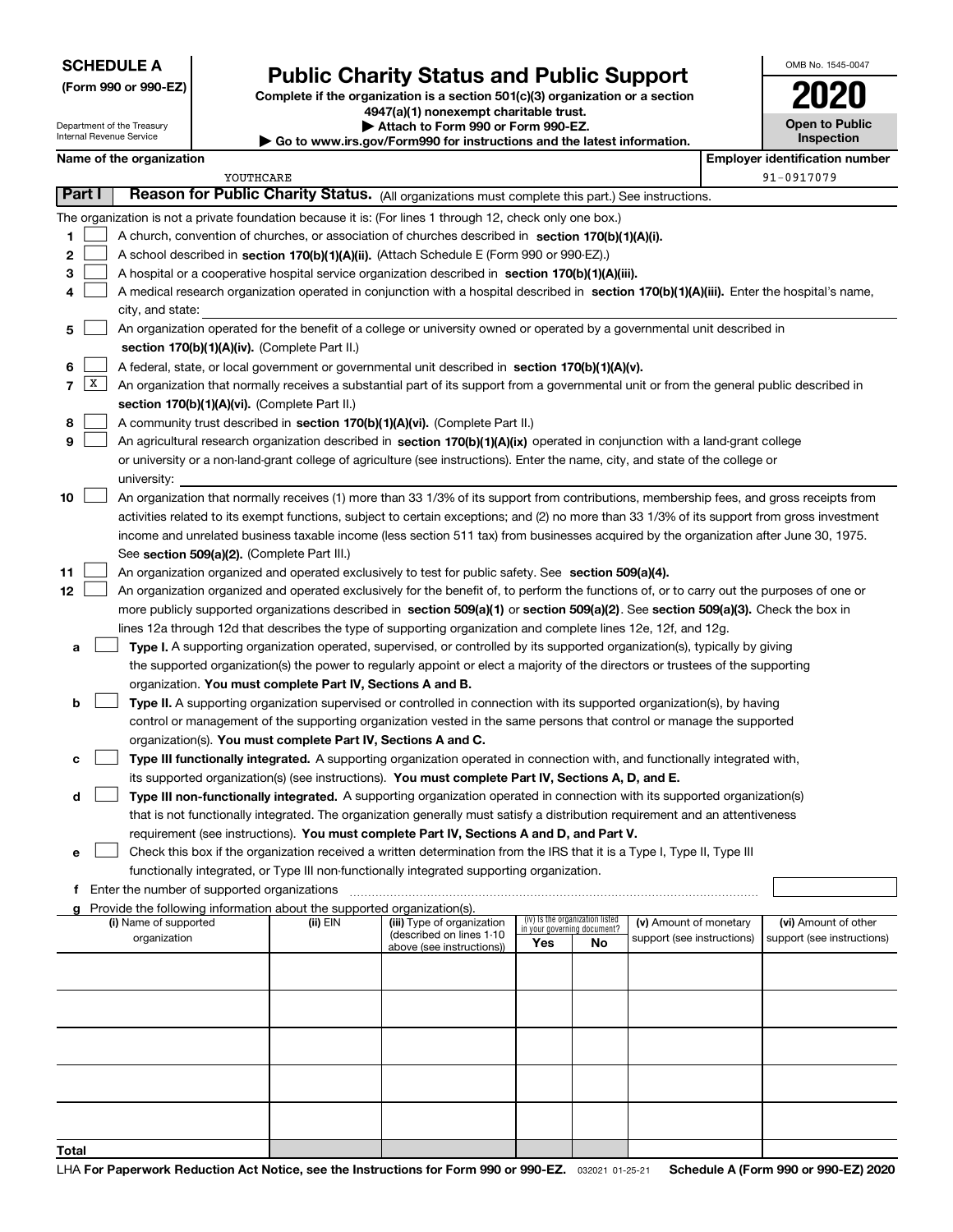### Schedule A (Form 990 or 990-EZ) 2020 Page YOUTHCARE

91-0917079

**2**

(Complete only if you checked the box on line 5, 7, or 8 of Part I or if the organization failed to qualify under Part III. If the organization fails to qualify under the tests listed below, please complete Part III.) **Part II Support Schedule for Organizations Described in Sections 170(b)(1)(A)(iv) and 170(b)(1)(A)(vi)**

| <b>Section A. Public Support</b>                                                                                                                                                                                                                                                    |                         |                         |                             |                          |                           |                          |  |  |
|-------------------------------------------------------------------------------------------------------------------------------------------------------------------------------------------------------------------------------------------------------------------------------------|-------------------------|-------------------------|-----------------------------|--------------------------|---------------------------|--------------------------|--|--|
| Calendar year (or fiscal year beginning in) $\blacktriangleright$                                                                                                                                                                                                                   | (a) 2016                |                         |                             | $(d)$ 2019               |                           |                          |  |  |
| 1 Gifts, grants, contributions, and                                                                                                                                                                                                                                                 |                         | (b) 2017                | $(c)$ 2018                  |                          | (e) 2020                  | (f) Total                |  |  |
| membership fees received. (Do not                                                                                                                                                                                                                                                   |                         |                         |                             |                          |                           |                          |  |  |
| include any "unusual grants.")                                                                                                                                                                                                                                                      | 13,822,126.             | 14,644,448.             | 22, 336, 643.               | 16,693,093.              | 18, 413, 041.             | 85,909,351.              |  |  |
| 2 Tax revenues levied for the organ-                                                                                                                                                                                                                                                |                         |                         |                             |                          |                           |                          |  |  |
| ization's benefit and either paid to                                                                                                                                                                                                                                                |                         |                         |                             |                          |                           |                          |  |  |
| or expended on its behalf                                                                                                                                                                                                                                                           |                         |                         |                             |                          |                           |                          |  |  |
| 3 The value of services or facilities                                                                                                                                                                                                                                               |                         |                         |                             |                          |                           |                          |  |  |
| furnished by a governmental unit to                                                                                                                                                                                                                                                 |                         |                         |                             |                          |                           |                          |  |  |
| the organization without charge                                                                                                                                                                                                                                                     |                         |                         |                             |                          |                           |                          |  |  |
| 4 Total. Add lines 1 through 3                                                                                                                                                                                                                                                      | 13,822,126.             | 14,644,448.             | 22, 336, 643.               | 16,693,093.              | 18, 413, 041.             | 85,909,351.              |  |  |
| 5 The portion of total contributions                                                                                                                                                                                                                                                |                         |                         |                             |                          |                           |                          |  |  |
| by each person (other than a                                                                                                                                                                                                                                                        |                         |                         |                             |                          |                           |                          |  |  |
| governmental unit or publicly                                                                                                                                                                                                                                                       |                         |                         |                             |                          |                           |                          |  |  |
| supported organization) included                                                                                                                                                                                                                                                    |                         |                         |                             |                          |                           |                          |  |  |
| on line 1 that exceeds 2% of the                                                                                                                                                                                                                                                    |                         |                         |                             |                          |                           |                          |  |  |
| amount shown on line 11,                                                                                                                                                                                                                                                            |                         |                         |                             |                          |                           |                          |  |  |
| column (f)                                                                                                                                                                                                                                                                          |                         |                         |                             |                          |                           | 4,269,050.               |  |  |
| 6 Public support. Subtract line 5 from line 4.<br><b>Section B. Total Support</b>                                                                                                                                                                                                   |                         |                         |                             |                          |                           | 81,640,301.              |  |  |
|                                                                                                                                                                                                                                                                                     |                         |                         |                             |                          |                           |                          |  |  |
| Calendar year (or fiscal year beginning in) $\blacktriangleright$                                                                                                                                                                                                                   | (a) 2016<br>13,822,126. | (b) 2017<br>14,644,448. | $(c)$ 2018<br>22, 336, 643. | $(d)$ 2019<br>16,693,093 | (e) 2020<br>18, 413, 041. | (f) Total<br>85,909,351. |  |  |
| 7 Amounts from line 4<br>8 Gross income from interest,                                                                                                                                                                                                                              |                         |                         |                             |                          |                           |                          |  |  |
|                                                                                                                                                                                                                                                                                     |                         |                         |                             |                          |                           |                          |  |  |
| dividends, payments received on<br>securities loans, rents, royalties,                                                                                                                                                                                                              |                         |                         |                             |                          |                           |                          |  |  |
| and income from similar sources                                                                                                                                                                                                                                                     | 23,067.                 | 32,082.                 | 48,038.                     | 256,125.                 | 184,998.                  | 544,310.                 |  |  |
| <b>9</b> Net income from unrelated business                                                                                                                                                                                                                                         |                         |                         |                             |                          |                           |                          |  |  |
| activities, whether or not the                                                                                                                                                                                                                                                      |                         |                         |                             |                          |                           |                          |  |  |
| business is regularly carried on                                                                                                                                                                                                                                                    |                         |                         |                             |                          |                           |                          |  |  |
| 10 Other income. Do not include gain                                                                                                                                                                                                                                                |                         |                         |                             |                          |                           |                          |  |  |
| or loss from the sale of capital                                                                                                                                                                                                                                                    |                         |                         |                             |                          |                           |                          |  |  |
| assets (Explain in Part VI.)                                                                                                                                                                                                                                                        | 994.                    | 2,166.                  | 18,991.                     | 3,394.                   | 68,275.                   | 93,820.                  |  |  |
| 11 Total support. Add lines 7 through 10                                                                                                                                                                                                                                            |                         |                         |                             |                          |                           | 86, 547, 481.            |  |  |
| 12 Gross receipts from related activities, etc. (see instructions)                                                                                                                                                                                                                  |                         |                         |                             |                          | 12                        | 104,532.                 |  |  |
| 13 First 5 years. If the Form 990 is for the organization's first, second, third, fourth, or fifth tax year as a section 501(c)(3)                                                                                                                                                  |                         |                         |                             |                          |                           |                          |  |  |
| organization, check this box and stop here                                                                                                                                                                                                                                          |                         |                         |                             |                          |                           |                          |  |  |
| Section C. Computation of Public Support Percentage                                                                                                                                                                                                                                 |                         |                         |                             |                          |                           |                          |  |  |
|                                                                                                                                                                                                                                                                                     |                         |                         |                             |                          | 14                        | 94.33<br>%               |  |  |
|                                                                                                                                                                                                                                                                                     |                         |                         |                             |                          | 15                        | 93.83<br>%               |  |  |
| 16a 33 1/3% support test - 2020. If the organization did not check the box on line 13, and line 14 is 33 1/3% or more, check this box and                                                                                                                                           |                         |                         |                             |                          |                           |                          |  |  |
| $\blacktriangleright$ $\mid$ X $\mid$<br>stop here. The organization qualifies as a publicly supported organization<br><b>b 33 1/3% support test - 2019.</b> If the organization did not check a box on line 13 or 16a, and line 15 is 33 1/3% or more, check this box              |                         |                         |                             |                          |                           |                          |  |  |
|                                                                                                                                                                                                                                                                                     |                         |                         |                             |                          |                           |                          |  |  |
|                                                                                                                                                                                                                                                                                     |                         |                         |                             |                          |                           |                          |  |  |
| 17a 10% -facts-and-circumstances test - 2020. If the organization did not check a box on line 13, 16a, or 16b, and line 14 is 10% or more,<br>and if the organization meets the facts-and-circumstances test, check this box and stop here. Explain in Part VI how the organization |                         |                         |                             |                          |                           |                          |  |  |
| meets the facts-and-circumstances test. The organization qualifies as a publicly supported organization                                                                                                                                                                             |                         |                         |                             |                          |                           |                          |  |  |
| <b>b 10% -facts-and-circumstances test - 2019.</b> If the organization did not check a box on line 13, 16a, 16b, or 17a, and line 15 is 10% or                                                                                                                                      |                         |                         |                             |                          |                           |                          |  |  |
| more, and if the organization meets the facts-and-circumstances test, check this box and stop here. Explain in Part VI how the                                                                                                                                                      |                         |                         |                             |                          |                           |                          |  |  |
| organization meets the facts-and-circumstances test. The organization qualifies as a publicly supported organization                                                                                                                                                                |                         |                         |                             |                          |                           |                          |  |  |
| 18 Private foundation. If the organization did not check a box on line 13, 16a, 16b, 17a, or 17b, check this box and see instructions                                                                                                                                               |                         |                         |                             |                          |                           |                          |  |  |

**Schedule A (Form 990 or 990-EZ) 2020**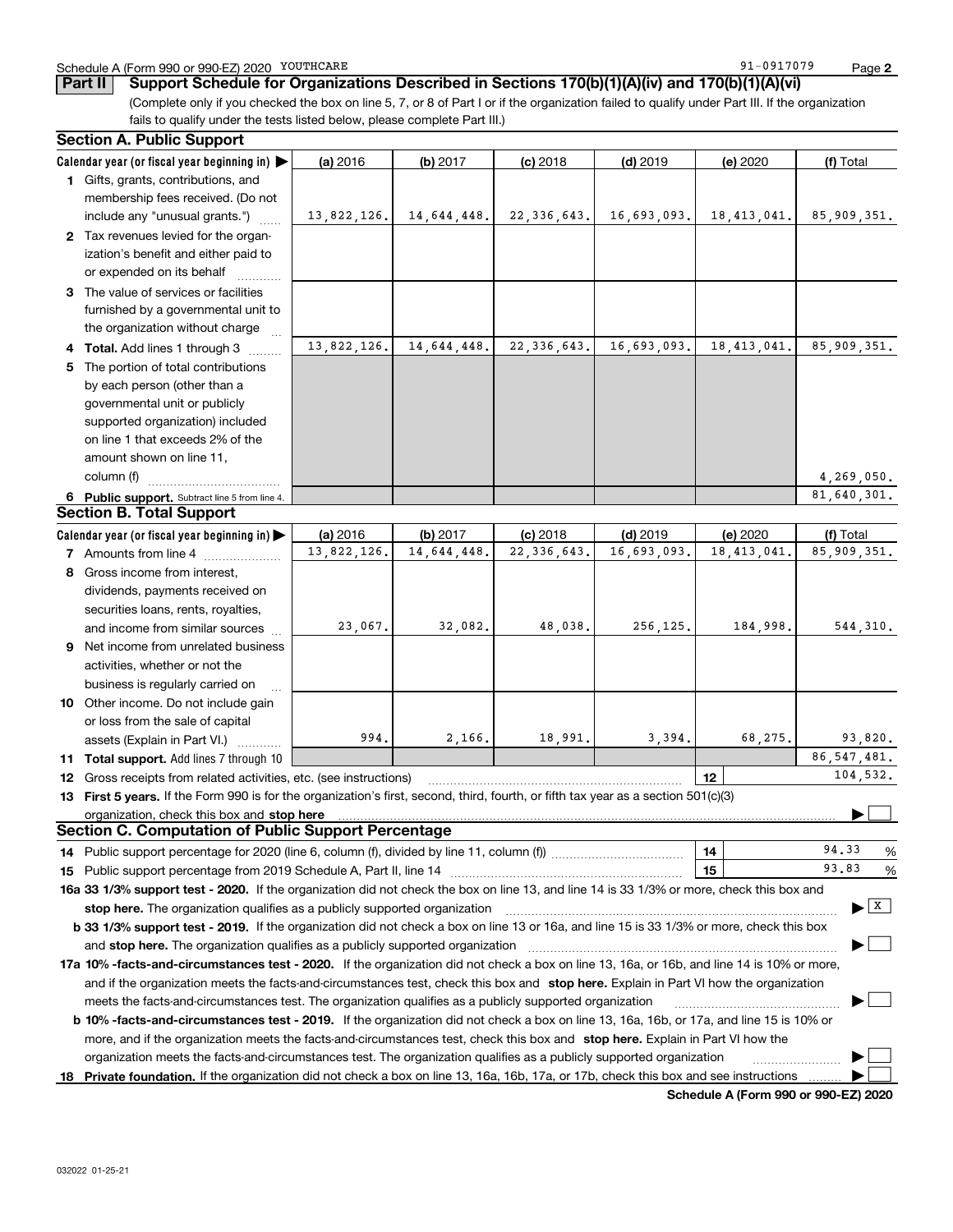# **Part III | Support Schedule for Organizations Described in Section 509(a)(2)**

(Complete only if you checked the box on line 10 of Part I or if the organization failed to qualify under Part II. If the organization fails to qualify under the tests listed below, please complete Part II.)

| <b>Section A. Public Support</b>                                                                                                                 |          |          |                 |                                                      |    |          |           |        |
|--------------------------------------------------------------------------------------------------------------------------------------------------|----------|----------|-----------------|------------------------------------------------------|----|----------|-----------|--------|
| Calendar year (or fiscal year beginning in) $\blacktriangleright$                                                                                | (a) 2016 | (b) 2017 | <b>(c)</b> 2018 | $(d)$ 2019                                           |    | (e) 2020 | (f) Total |        |
| 1 Gifts, grants, contributions, and                                                                                                              |          |          |                 |                                                      |    |          |           |        |
| membership fees received. (Do not                                                                                                                |          |          |                 |                                                      |    |          |           |        |
| include any "unusual grants.")                                                                                                                   |          |          |                 |                                                      |    |          |           |        |
| <b>2</b> Gross receipts from admissions,                                                                                                         |          |          |                 |                                                      |    |          |           |        |
| merchandise sold or services per-                                                                                                                |          |          |                 |                                                      |    |          |           |        |
| formed, or facilities furnished in                                                                                                               |          |          |                 |                                                      |    |          |           |        |
| any activity that is related to the<br>organization's tax-exempt purpose                                                                         |          |          |                 |                                                      |    |          |           |        |
| 3 Gross receipts from activities that                                                                                                            |          |          |                 |                                                      |    |          |           |        |
| are not an unrelated trade or bus-                                                                                                               |          |          |                 |                                                      |    |          |           |        |
| iness under section 513                                                                                                                          |          |          |                 |                                                      |    |          |           |        |
|                                                                                                                                                  |          |          |                 |                                                      |    |          |           |        |
| 4 Tax revenues levied for the organ-                                                                                                             |          |          |                 |                                                      |    |          |           |        |
| ization's benefit and either paid to                                                                                                             |          |          |                 |                                                      |    |          |           |        |
| or expended on its behalf<br>.                                                                                                                   |          |          |                 |                                                      |    |          |           |        |
| 5 The value of services or facilities                                                                                                            |          |          |                 |                                                      |    |          |           |        |
| furnished by a governmental unit to                                                                                                              |          |          |                 |                                                      |    |          |           |        |
| the organization without charge                                                                                                                  |          |          |                 |                                                      |    |          |           |        |
| <b>6 Total.</b> Add lines 1 through 5                                                                                                            |          |          |                 |                                                      |    |          |           |        |
| 7a Amounts included on lines 1, 2, and                                                                                                           |          |          |                 |                                                      |    |          |           |        |
| 3 received from disqualified persons                                                                                                             |          |          |                 |                                                      |    |          |           |        |
| <b>b</b> Amounts included on lines 2 and 3 received                                                                                              |          |          |                 |                                                      |    |          |           |        |
| from other than disqualified persons that<br>exceed the greater of \$5,000 or 1% of the                                                          |          |          |                 |                                                      |    |          |           |        |
| amount on line 13 for the year                                                                                                                   |          |          |                 |                                                      |    |          |           |        |
| c Add lines 7a and 7b                                                                                                                            |          |          |                 |                                                      |    |          |           |        |
| 8 Public support. (Subtract line 7c from line 6.)                                                                                                |          |          |                 |                                                      |    |          |           |        |
| <b>Section B. Total Support</b>                                                                                                                  |          |          |                 |                                                      |    |          |           |        |
| Calendar year (or fiscal year beginning in) $\blacktriangleright$                                                                                | (a) 2016 | (b) 2017 | $(c)$ 2018      | $(d)$ 2019                                           |    | (e) 2020 | (f) Total |        |
| 9 Amounts from line 6                                                                                                                            |          |          |                 |                                                      |    |          |           |        |
| 10a Gross income from interest,                                                                                                                  |          |          |                 |                                                      |    |          |           |        |
| dividends, payments received on<br>securities loans, rents, royalties,                                                                           |          |          |                 |                                                      |    |          |           |        |
| and income from similar sources                                                                                                                  |          |          |                 |                                                      |    |          |           |        |
| <b>b</b> Unrelated business taxable income                                                                                                       |          |          |                 |                                                      |    |          |           |        |
| (less section 511 taxes) from businesses                                                                                                         |          |          |                 |                                                      |    |          |           |        |
| acquired after June 30, 1975                                                                                                                     |          |          |                 |                                                      |    |          |           |        |
| c Add lines 10a and 10b                                                                                                                          |          |          |                 |                                                      |    |          |           |        |
| 11 Net income from unrelated business                                                                                                            |          |          |                 |                                                      |    |          |           |        |
| activities not included in line 10b.                                                                                                             |          |          |                 |                                                      |    |          |           |        |
| whether or not the business is                                                                                                                   |          |          |                 |                                                      |    |          |           |        |
| regularly carried on<br>12 Other income. Do not include gain                                                                                     |          |          |                 |                                                      |    |          |           |        |
| or loss from the sale of capital                                                                                                                 |          |          |                 |                                                      |    |          |           |        |
| assets (Explain in Part VI.)                                                                                                                     |          |          |                 |                                                      |    |          |           |        |
| <b>13</b> Total support. (Add lines 9, 10c, 11, and 12.)                                                                                         |          |          |                 |                                                      |    |          |           |        |
| 14 First 5 years. If the Form 990 is for the organization's first, second, third, fourth, or fifth tax year as a section 501(c)(3) organization, |          |          |                 |                                                      |    |          |           |        |
| check this box and stop here measurements are constructed as the state of the state of the state and stop here                                   |          |          |                 |                                                      |    |          |           |        |
| <b>Section C. Computation of Public Support Percentage</b>                                                                                       |          |          |                 |                                                      |    |          |           |        |
| 15 Public support percentage for 2020 (line 8, column (f), divided by line 13, column (f))                                                       |          |          |                 | <u> 1986 - Johann Stoff, Amerikaansk politiker (</u> | 15 |          |           | %      |
| 16 Public support percentage from 2019 Schedule A, Part III, line 15                                                                             |          |          |                 |                                                      | 16 |          |           | %      |
| Section D. Computation of Investment Income Percentage                                                                                           |          |          |                 |                                                      |    |          |           |        |
|                                                                                                                                                  |          |          |                 |                                                      | 17 |          |           | %      |
| <b>18</b> Investment income percentage from <b>2019</b> Schedule A, Part III, line 17                                                            |          |          |                 |                                                      | 18 |          |           | %      |
| 19a 33 1/3% support tests - 2020. If the organization did not check the box on line 14, and line 15 is more than 33 1/3%, and line 17 is not     |          |          |                 |                                                      |    |          |           |        |
| more than 33 1/3%, check this box and stop here. The organization qualifies as a publicly supported organization                                 |          |          |                 |                                                      |    |          | ▶         | $\sim$ |
| b 33 1/3% support tests - 2019. If the organization did not check a box on line 14 or line 19a, and line 16 is more than 33 1/3%, and            |          |          |                 |                                                      |    |          |           |        |
| line 18 is not more than 33 1/3%, check this box and stop here. The organization qualifies as a publicly supported organization                  |          |          |                 |                                                      |    |          |           |        |
|                                                                                                                                                  |          |          |                 |                                                      |    |          |           |        |

**Schedule A (Form 990 or 990-EZ) 2020**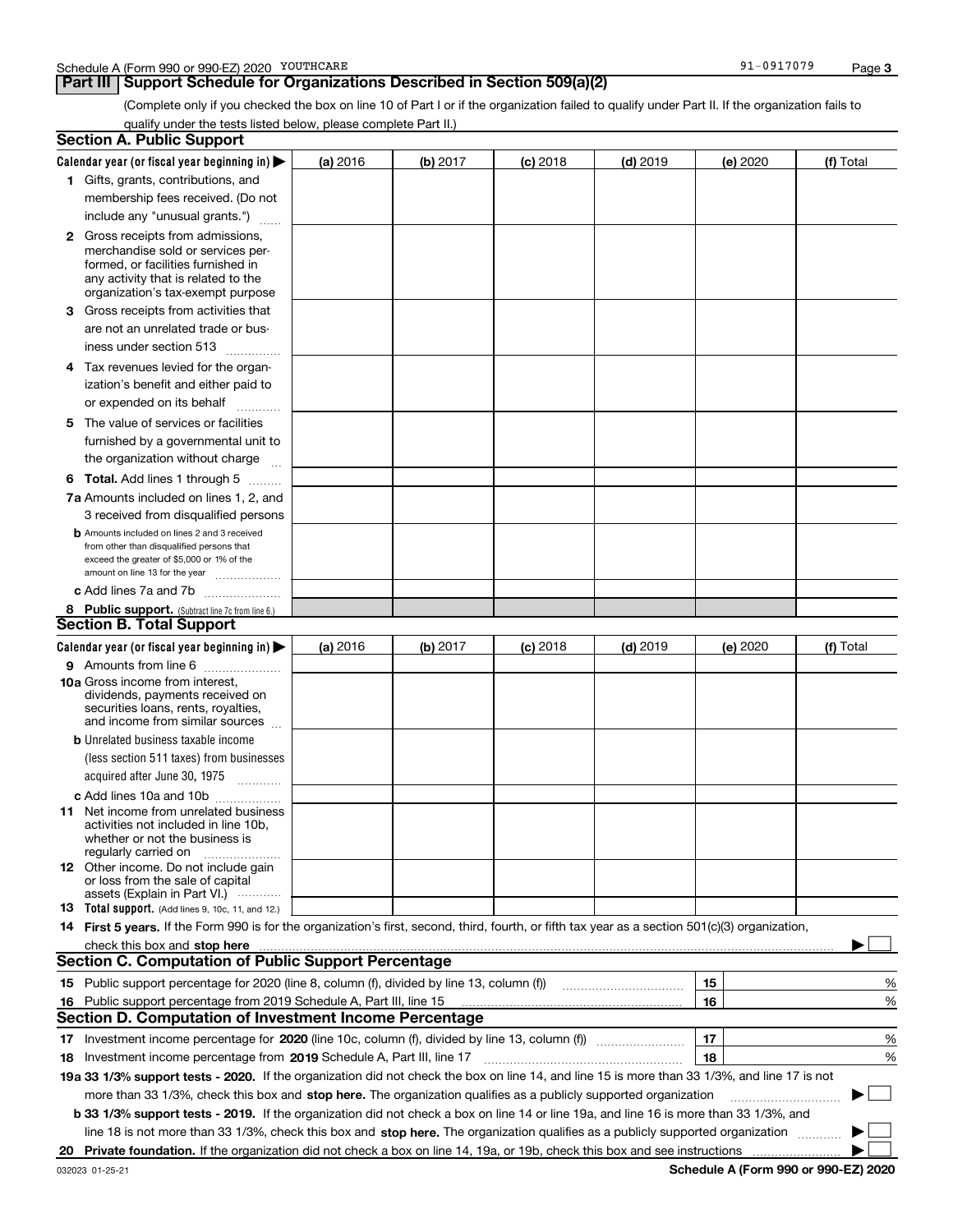**1**

**2**

**3a**

**3b**

**3c**

**4a**

**4b**

**4c**

**5a**

**5b5c**

**6**

**7**

**8**

**9a**

**9b**

**9c**

**10a**

**10b**

**YesNo**

# **Part IV Supporting Organizations**

(Complete only if you checked a box in line 12 on Part I. If you checked box 12a, Part I, complete Sections A and B. If you checked box 12b, Part I, complete Sections A and C. If you checked box 12c, Part I, complete Sections A, D, and E. If you checked box 12d, Part I, complete Sections A and D, and complete Part V.)

## **Section A. All Supporting Organizations**

- **1** Are all of the organization's supported organizations listed by name in the organization's governing documents? If "No," describe in **Part VI** how the supported organizations are designated. If designated by *class or purpose, describe the designation. If historic and continuing relationship, explain.*
- **2** Did the organization have any supported organization that does not have an IRS determination of status under section 509(a)(1) or (2)? If "Yes," explain in Part VI how the organization determined that the supported *organization was described in section 509(a)(1) or (2).*
- **3a** Did the organization have a supported organization described in section 501(c)(4), (5), or (6)? If "Yes," answer *lines 3b and 3c below.*
- **b** Did the organization confirm that each supported organization qualified under section 501(c)(4), (5), or (6) and satisfied the public support tests under section 509(a)(2)? If "Yes," describe in **Part VI** when and how the *organization made the determination.*
- **c**Did the organization ensure that all support to such organizations was used exclusively for section 170(c)(2)(B) purposes? If "Yes," explain in **Part VI** what controls the organization put in place to ensure such use.
- **4a***If* Was any supported organization not organized in the United States ("foreign supported organization")? *"Yes," and if you checked box 12a or 12b in Part I, answer lines 4b and 4c below.*
- **b** Did the organization have ultimate control and discretion in deciding whether to make grants to the foreign supported organization? If "Yes," describe in **Part VI** how the organization had such control and discretion *despite being controlled or supervised by or in connection with its supported organizations.*
- **c** Did the organization support any foreign supported organization that does not have an IRS determination under sections 501(c)(3) and 509(a)(1) or (2)? If "Yes," explain in **Part VI** what controls the organization used *to ensure that all support to the foreign supported organization was used exclusively for section 170(c)(2)(B) purposes.*
- **5a***If "Yes,"* Did the organization add, substitute, or remove any supported organizations during the tax year? answer lines 5b and 5c below (if applicable). Also, provide detail in **Part VI,** including (i) the names and EIN *numbers of the supported organizations added, substituted, or removed; (ii) the reasons for each such action; (iii) the authority under the organization's organizing document authorizing such action; and (iv) how the action was accomplished (such as by amendment to the organizing document).*
- **b** Type I or Type II only. Was any added or substituted supported organization part of a class already designated in the organization's organizing document?
- **cSubstitutions only.**  Was the substitution the result of an event beyond the organization's control?
- **6** Did the organization provide support (whether in the form of grants or the provision of services or facilities) to **Part VI.** *If "Yes," provide detail in* support or benefit one or more of the filing organization's supported organizations? anyone other than (i) its supported organizations, (ii) individuals that are part of the charitable class benefited by one or more of its supported organizations, or (iii) other supporting organizations that also
- **7**Did the organization provide a grant, loan, compensation, or other similar payment to a substantial contributor *If "Yes," complete Part I of Schedule L (Form 990 or 990-EZ).* regard to a substantial contributor? (as defined in section 4958(c)(3)(C)), a family member of a substantial contributor, or a 35% controlled entity with
- **8** Did the organization make a loan to a disqualified person (as defined in section 4958) not described in line 7? *If "Yes," complete Part I of Schedule L (Form 990 or 990-EZ).*
- **9a** Was the organization controlled directly or indirectly at any time during the tax year by one or more in section 509(a)(1) or (2))? If "Yes," *provide detail in* <code>Part VI.</code> disqualified persons, as defined in section 4946 (other than foundation managers and organizations described
- **b** Did one or more disqualified persons (as defined in line 9a) hold a controlling interest in any entity in which the supporting organization had an interest? If "Yes," provide detail in P**art VI**.
- **c**Did a disqualified person (as defined in line 9a) have an ownership interest in, or derive any personal benefit from, assets in which the supporting organization also had an interest? If "Yes," provide detail in P**art VI.**
- **10a** Was the organization subject to the excess business holdings rules of section 4943 because of section supporting organizations)? If "Yes," answer line 10b below. 4943(f) (regarding certain Type II supporting organizations, and all Type III non-functionally integrated
- **b** Did the organization have any excess business holdings in the tax year? (Use Schedule C, Form 4720, to *determine whether the organization had excess business holdings.)*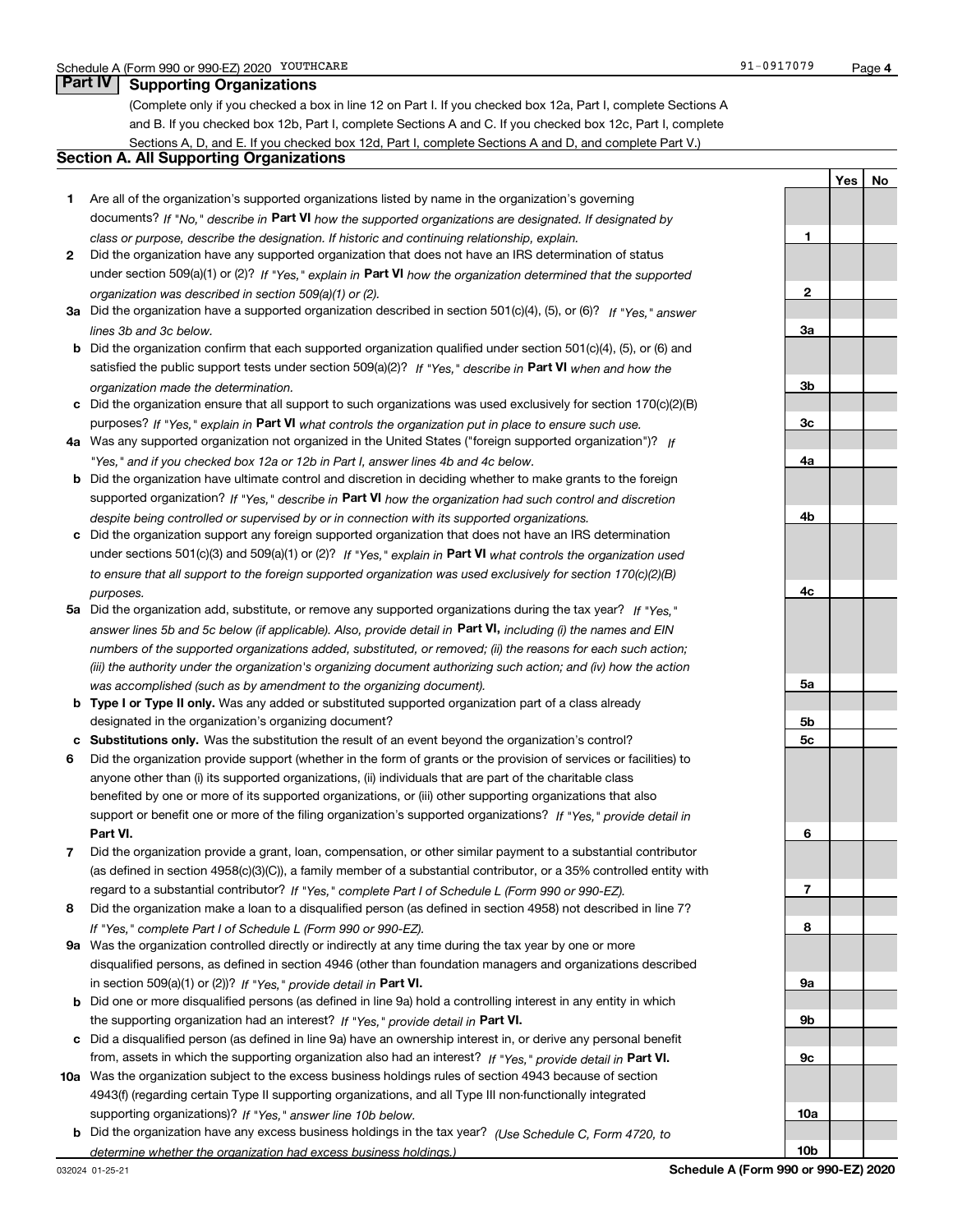|    | Schedule A (Form 990 or 990-EZ) 2020 YOUTHCARE                                                                                                                                                                                                                                                                                                                                                                                                                                                                                                                                                                                                       | 91-0917079      |            | Page 5    |
|----|------------------------------------------------------------------------------------------------------------------------------------------------------------------------------------------------------------------------------------------------------------------------------------------------------------------------------------------------------------------------------------------------------------------------------------------------------------------------------------------------------------------------------------------------------------------------------------------------------------------------------------------------------|-----------------|------------|-----------|
|    | <b>Supporting Organizations (continued)</b><br>Part IV                                                                                                                                                                                                                                                                                                                                                                                                                                                                                                                                                                                               |                 |            |           |
|    |                                                                                                                                                                                                                                                                                                                                                                                                                                                                                                                                                                                                                                                      |                 | <b>Yes</b> | No        |
| 11 | Has the organization accepted a gift or contribution from any of the following persons?                                                                                                                                                                                                                                                                                                                                                                                                                                                                                                                                                              |                 |            |           |
|    | a A person who directly or indirectly controls, either alone or together with persons described in lines 11b and                                                                                                                                                                                                                                                                                                                                                                                                                                                                                                                                     |                 |            |           |
|    | 11c below, the governing body of a supported organization?                                                                                                                                                                                                                                                                                                                                                                                                                                                                                                                                                                                           | 11a             |            |           |
|    | <b>b</b> A family member of a person described in line 11a above?                                                                                                                                                                                                                                                                                                                                                                                                                                                                                                                                                                                    | 11 <sub>b</sub> |            |           |
|    | c A 35% controlled entity of a person described in line 11a or 11b above? If "Yes" to line 11a, 11b, or 11c, provide                                                                                                                                                                                                                                                                                                                                                                                                                                                                                                                                 |                 |            |           |
|    | detail in Part VI.                                                                                                                                                                                                                                                                                                                                                                                                                                                                                                                                                                                                                                   | 11c             |            |           |
|    | <b>Section B. Type I Supporting Organizations</b>                                                                                                                                                                                                                                                                                                                                                                                                                                                                                                                                                                                                    |                 |            |           |
|    |                                                                                                                                                                                                                                                                                                                                                                                                                                                                                                                                                                                                                                                      |                 | <b>Yes</b> | <b>No</b> |
| 1  | Did the governing body, members of the governing body, officers acting in their official capacity, or membership of one or<br>more supported organizations have the power to regularly appoint or elect at least a majority of the organization's officers,<br>directors, or trustees at all times during the tax year? If "No," describe in Part VI how the supported organization(s)<br>effectively operated, supervised, or controlled the organization's activities. If the organization had more than one supported<br>organization, describe how the powers to appoint and/or remove officers, directors, or trustees were allocated among the |                 |            |           |
|    | supported organizations and what conditions or restrictions, if any, applied to such powers during the tax year.                                                                                                                                                                                                                                                                                                                                                                                                                                                                                                                                     | 1               |            |           |
| 2  | Did the organization operate for the benefit of any supported organization other than the supported                                                                                                                                                                                                                                                                                                                                                                                                                                                                                                                                                  |                 |            |           |
|    | organization(s) that operated, supervised, or controlled the supporting organization? If "Yes," explain in                                                                                                                                                                                                                                                                                                                                                                                                                                                                                                                                           |                 |            |           |
|    | Part VI how providing such benefit carried out the purposes of the supported organization(s) that operated,                                                                                                                                                                                                                                                                                                                                                                                                                                                                                                                                          |                 |            |           |
|    | supervised, or controlled the supporting organization.                                                                                                                                                                                                                                                                                                                                                                                                                                                                                                                                                                                               | $\mathbf{2}$    |            |           |
|    | Section C. Type II Supporting Organizations                                                                                                                                                                                                                                                                                                                                                                                                                                                                                                                                                                                                          |                 |            |           |
|    |                                                                                                                                                                                                                                                                                                                                                                                                                                                                                                                                                                                                                                                      |                 | <b>Yes</b> | <b>No</b> |
| 1  | Were a majority of the organization's directors or trustees during the tax year also a majority of the directors                                                                                                                                                                                                                                                                                                                                                                                                                                                                                                                                     |                 |            |           |
|    | or trustees of each of the organization's supported organization(s)? If "No," describe in Part VI how control                                                                                                                                                                                                                                                                                                                                                                                                                                                                                                                                        |                 |            |           |
|    | or management of the supporting organization was vested in the same persons that controlled or managed                                                                                                                                                                                                                                                                                                                                                                                                                                                                                                                                               |                 |            |           |
|    | the supported organization(s).                                                                                                                                                                                                                                                                                                                                                                                                                                                                                                                                                                                                                       | 1               |            |           |
|    | <b>Section D. All Type III Supporting Organizations</b>                                                                                                                                                                                                                                                                                                                                                                                                                                                                                                                                                                                              |                 |            |           |
|    |                                                                                                                                                                                                                                                                                                                                                                                                                                                                                                                                                                                                                                                      |                 | Yes        | No        |
| 1  | Did the organization provide to each of its supported organizations, by the last day of the fifth month of the                                                                                                                                                                                                                                                                                                                                                                                                                                                                                                                                       |                 |            |           |

|              | Did the organization provide to each of its supported organizations, by the last day of the fifth month of the         |   |  |
|--------------|------------------------------------------------------------------------------------------------------------------------|---|--|
|              | organization's tax year, (i) a written notice describing the type and amount of support provided during the prior tax  |   |  |
|              | year, (ii) a copy of the Form 990 that was most recently filed as of the date of notification, and (iii) copies of the |   |  |
|              | organization's governing documents in effect on the date of notification, to the extent not previously provided?       |   |  |
| $\mathbf{2}$ | Were any of the organization's officers, directors, or trustees either (i) appointed or elected by the supported       |   |  |
|              | organization(s) or (ii) serving on the governing body of a supported organization? If "No," explain in Part VI how     |   |  |
|              | the organization maintained a close and continuous working relationship with the supported organization(s).            | n |  |
| 3            | By reason of the relationship described in line 2, above, did the organization's supported organizations have a        |   |  |
|              | significant voice in the organization's investment policies and in directing the use of the organization's             |   |  |
|              | income or assets at all times during the tax year? If "Yes." describe in Part VI the role the organization's           |   |  |
|              | supported erganizations played in this regard.                                                                         | з |  |

#### *supported organizations played in this regard.* **Section E. Type III Functionally Integrated Supporting Organizations**

|  | Check the box next to the method that the organization used to satisfy the Integral Part Test during the year (see instructions). |  |  |  |
|--|-----------------------------------------------------------------------------------------------------------------------------------|--|--|--|
|--|-----------------------------------------------------------------------------------------------------------------------------------|--|--|--|

- **a**The organization satisfied the Activities Test. *Complete* line 2 below.  $\mathcal{L}^{\text{max}}$
- **b**The organization is the parent of each of its supported organizations. *Complete* line 3 *below.*  $\mathcal{L}^{\text{max}}$

|  |  | c $\Box$ The organization supported a governmental entity. Describe in Part VI how you supported a governmental entity (see instructions). |  |  |  |  |
|--|--|--------------------------------------------------------------------------------------------------------------------------------------------|--|--|--|--|
|--|--|--------------------------------------------------------------------------------------------------------------------------------------------|--|--|--|--|

- **2Answer lines 2a and 2b below. Yes No** Activities Test.
- **a** Did substantially all of the organization's activities during the tax year directly further the exempt purposes of the supported organization(s) to which the organization was responsive? If "Yes," then in **Part VI identify those supported organizations and explain**  *how these activities directly furthered their exempt purposes, how the organization was responsive to those supported organizations, and how the organization determined that these activities constituted substantially all of its activities.*
- **b** Did the activities described in line 2a, above, constitute activities that, but for the organization's involvement, **Part VI**  *the reasons for the organization's position that its supported organization(s) would have engaged in* one or more of the organization's supported organization(s) would have been engaged in? If "Yes," e*xplain in these activities but for the organization's involvement.*
- **3** Parent of Supported Organizations. Answer lines 3a and 3b below.
- **a** Did the organization have the power to regularly appoint or elect a majority of the officers, directors, or trustees of each of the supported organizations? If "Yes" or "No" provide details in **Part VI.**
- **b** Did the organization exercise a substantial degree of direction over the policies, programs, and activities of each of its supported organizations? If "Yes," describe in Part VI the role played by the organization in this regard.

**2a**

**2b**

**3a**

**3b**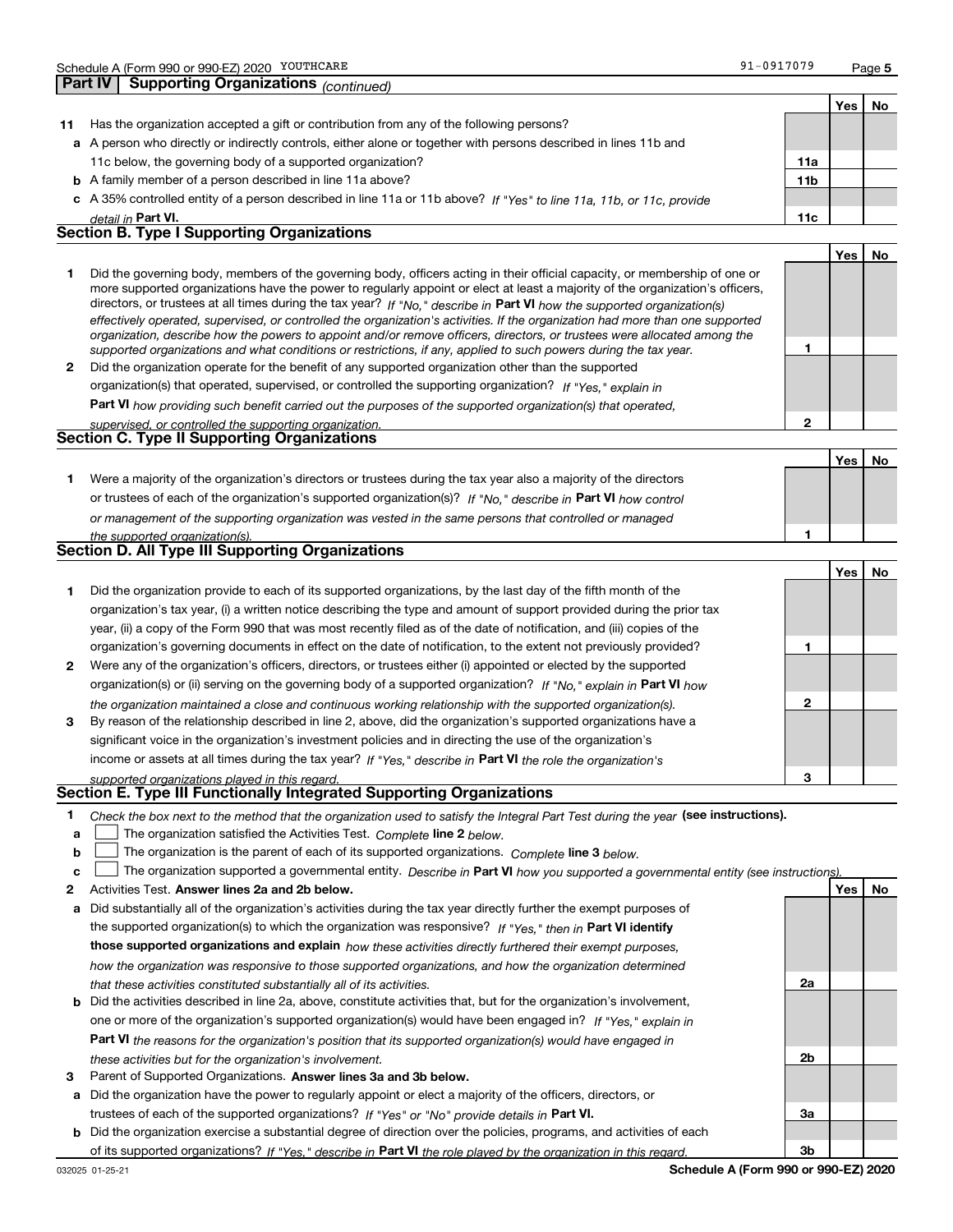|  | Schedule A (Form 990 or 990-EZ) 2020 | YOUTHCARE | 1-0917079<br>0 <sub>1</sub> | Page |  |
|--|--------------------------------------|-----------|-----------------------------|------|--|
|--|--------------------------------------|-----------|-----------------------------|------|--|

**1Part VI** Check here if the organization satisfied the Integral Part Test as a qualifying trust on Nov. 20, 1970 ( explain in Part **VI**). See instructions. **Section A - Adjusted Net Income 123** Other gross income (see instructions) **4**Add lines 1 through 3. **56** Portion of operating expenses paid or incurred for production or **7** Other expenses (see instructions) **8** Adjusted Net Income (subtract lines 5, 6, and 7 from line 4) **8 8 1234567Section B - Minimum Asset Amount 1**Aggregate fair market value of all non-exempt-use assets (see **2**Acquisition indebtedness applicable to non-exempt-use assets **3** Subtract line 2 from line 1d. **4**Cash deemed held for exempt use. Enter 0.015 of line 3 (for greater amount, **5** Net value of non-exempt-use assets (subtract line 4 from line 3) **678a** Average monthly value of securities **b** Average monthly cash balances **c**Fair market value of other non-exempt-use assets **dTotal**  (add lines 1a, 1b, and 1c) **eDiscount** claimed for blockage or other factors **1a1b1c1d2345678**(explain in detail in Part VI): **Minimum Asset Amount**  (add line 7 to line 6) **Section C - Distributable Amount 123456123456Distributable Amount.** Subtract line 5 from line 4, unless subject to All other Type III non-functionally integrated supporting organizations must complete Sections A through E. (B) Current Year (optional)(A) Prior Year Net short-term capital gain Recoveries of prior-year distributions Depreciation and depletion collection of gross income or for management, conservation, or maintenance of property held for production of income (see instructions) (B) Current Year (optional)(A) Prior Year instructions for short tax year or assets held for part of year): see instructions). Multiply line 5 by 0.035. Recoveries of prior-year distributions Current Year Adjusted net income for prior year (from Section A, line 8, column A) Enter 0.85 of line 1. Minimum asset amount for prior year (from Section B, line 8, column A) Enter greater of line 2 or line 3. Income tax imposed in prior year emergency temporary reduction (see instructions). **Part V Type III Non-Functionally Integrated 509(a)(3) Supporting Organizations**   $\mathcal{L}^{\text{max}}$ 

**7**Check here if the current year is the organization's first as a non-functionally integrated Type III supporting organization (see instructions). $\mathcal{L}^{\text{max}}$ 

**Schedule A (Form 990 or 990-EZ) 2020**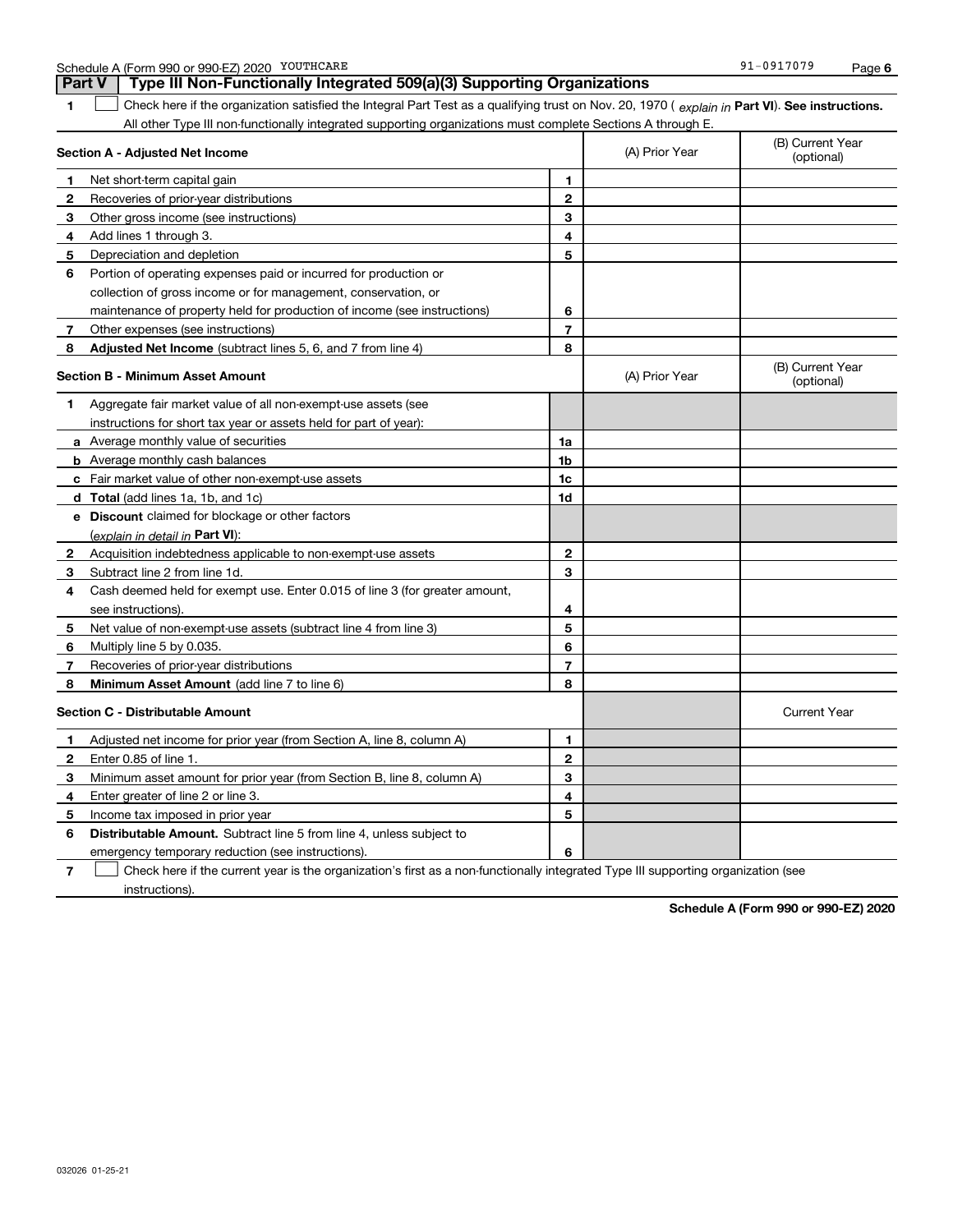| ∣ Part V | Type III Non-Functionally Integrated 509(a)(3) Supporting Organizations                    |                             | (continued)                           |    |                                         |
|----------|--------------------------------------------------------------------------------------------|-----------------------------|---------------------------------------|----|-----------------------------------------|
|          | Section D - Distributions                                                                  |                             |                                       |    | <b>Current Year</b>                     |
| 1        | Amounts paid to supported organizations to accomplish exempt purposes                      |                             |                                       |    |                                         |
| 2        | Amounts paid to perform activity that directly furthers exempt purposes of supported       |                             |                                       |    |                                         |
|          | organizations, in excess of income from activity                                           |                             |                                       |    |                                         |
| 3        | Administrative expenses paid to accomplish exempt purposes of supported organizations      |                             |                                       | 3  |                                         |
| 4        | Amounts paid to acquire exempt-use assets                                                  |                             |                                       | 4  |                                         |
| 5        | Qualified set aside amounts (prior IRS approval required - provide details in Part VI)     |                             |                                       | 5  |                                         |
| 6        | Other distributions ( <i>describe in</i> Part VI). See instructions.                       |                             |                                       | 6  |                                         |
| 7        | Total annual distributions. Add lines 1 through 6.                                         |                             |                                       | 7  |                                         |
| 8        | Distributions to attentive supported organizations to which the organization is responsive |                             |                                       |    |                                         |
|          | ( <i>provide details in</i> Part VI). See instructions.                                    |                             |                                       | 8  |                                         |
| 9        | Distributable amount for 2020 from Section C, line 6                                       |                             |                                       | 9  |                                         |
| 10       | Line 8 amount divided by line 9 amount                                                     |                             |                                       | 10 |                                         |
|          |                                                                                            | (i)                         | (ii)                                  |    | (iii)                                   |
|          | <b>Section E - Distribution Allocations</b> (see instructions)                             | <b>Excess Distributions</b> | <b>Underdistributions</b><br>Pre-2020 |    | <b>Distributable</b><br>Amount for 2020 |
| 1        | Distributable amount for 2020 from Section C, line 6                                       |                             |                                       |    |                                         |
| 2        | Underdistributions, if any, for years prior to 2020 (reason-                               |                             |                                       |    |                                         |
|          | able cause required - explain in Part VI). See instructions.                               |                             |                                       |    |                                         |
| 3        | Excess distributions carryover, if any, to 2020                                            |                             |                                       |    |                                         |
|          | a From 2015                                                                                |                             |                                       |    |                                         |
|          | <b>b</b> From 2016                                                                         |                             |                                       |    |                                         |
|          | <b>c</b> From 2017                                                                         |                             |                                       |    |                                         |
|          | <b>d</b> From 2018                                                                         |                             |                                       |    |                                         |
|          | e From 2019                                                                                |                             |                                       |    |                                         |
|          | f Total of lines 3a through 3e                                                             |                             |                                       |    |                                         |
|          | g Applied to underdistributions of prior years                                             |                             |                                       |    |                                         |
|          | <b>h</b> Applied to 2020 distributable amount                                              |                             |                                       |    |                                         |
|          | Carryover from 2015 not applied (see instructions)                                         |                             |                                       |    |                                         |
|          | Remainder. Subtract lines 3g, 3h, and 3i from line 3f.                                     |                             |                                       |    |                                         |
| 4        | Distributions for 2020 from Section D,                                                     |                             |                                       |    |                                         |
|          | line $7:$                                                                                  |                             |                                       |    |                                         |
|          | a Applied to underdistributions of prior years                                             |                             |                                       |    |                                         |
|          | <b>b</b> Applied to 2020 distributable amount                                              |                             |                                       |    |                                         |
|          | c Remainder. Subtract lines 4a and 4b from line 4.                                         |                             |                                       |    |                                         |
| 5.       | Remaining underdistributions for years prior to 2020, if                                   |                             |                                       |    |                                         |
|          | any. Subtract lines 3g and 4a from line 2. For result greater                              |                             |                                       |    |                                         |
|          | than zero, explain in Part VI. See instructions.                                           |                             |                                       |    |                                         |
| 6        | Remaining underdistributions for 2020. Subtract lines 3h                                   |                             |                                       |    |                                         |
|          | and 4b from line 1. For result greater than zero, explain in                               |                             |                                       |    |                                         |
|          | Part VI. See instructions.                                                                 |                             |                                       |    |                                         |
| 7        | Excess distributions carryover to 2021. Add lines 3j                                       |                             |                                       |    |                                         |
|          | and 4c.                                                                                    |                             |                                       |    |                                         |
| 8        | Breakdown of line 7:                                                                       |                             |                                       |    |                                         |
|          | a Excess from 2016                                                                         |                             |                                       |    |                                         |
|          | <b>b</b> Excess from 2017                                                                  |                             |                                       |    |                                         |
|          | c Excess from 2018                                                                         |                             |                                       |    |                                         |
|          | d Excess from 2019                                                                         |                             |                                       |    |                                         |
|          | e Excess from 2020                                                                         |                             |                                       |    |                                         |

**Schedule A (Form 990 or 990-EZ) 2020**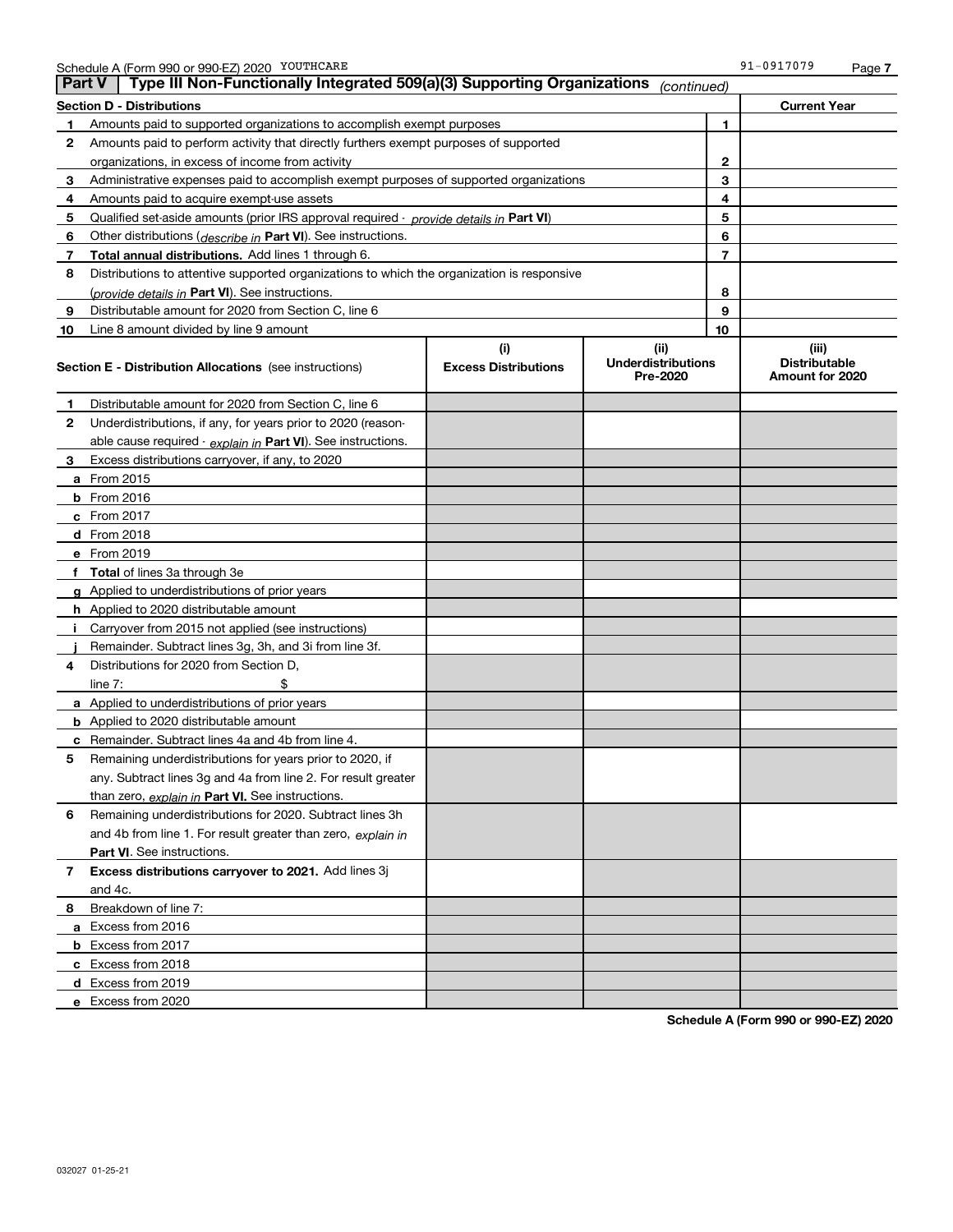Part VI | Supplemental Information. Provide the explanations required by Part II, line 10; Part II, line 17a or 17b; Part III, line 12; Part IV, Section A, lines 1, 2, 3b, 3c, 4b, 4c, 5a, 6, 9a, 9b, 9c, 11a, 11b, and 11c; Part IV, Section B, lines 1 and 2; Part IV, Section C, line 1; Part IV, Section D, lines 2 and 3; Part IV, Section E, lines 1c, 2a, 2b, 3a, and 3b; Part V, line 1; Part V, Section B, line 1e; Part V, Section D, lines 5, 6, and 8; and Part V, Section E, lines 2, 5, and 6. Also complete this part for any additional information. (See instructions.)

SCHEDULE A, PART II, LINE 10, EXPLANATION FOR OTHER INCOME:

| REIMBURSEMENTS             |
|----------------------------|
| 2016 AMOUNT: \$<br>46.     |
| 2017 AMOUNT: \$<br>2,155.  |
| 2018 AMOUNT: \$<br>17,517. |
| 2019 AMOUNT: \$<br>3,394.  |
| 2020 AMOUNT: \$<br>68,275. |
|                            |
| REFUNDS AND REBATES        |
| 2017 AMOUNT: \$<br>11.     |
| 2018 AMOUNT: \$<br>10.     |
|                            |
| LEGAL SETTLEMENT           |
| FLEX PLAN FORFEITURE       |
| 2016 AMOUNT: \$<br>948.    |
|                            |
| HOPE CENTER EASEMENT       |
| 2018 AMOUNT: \$<br>1,464.  |
|                            |
|                            |
|                            |
|                            |
|                            |
|                            |
|                            |
|                            |
|                            |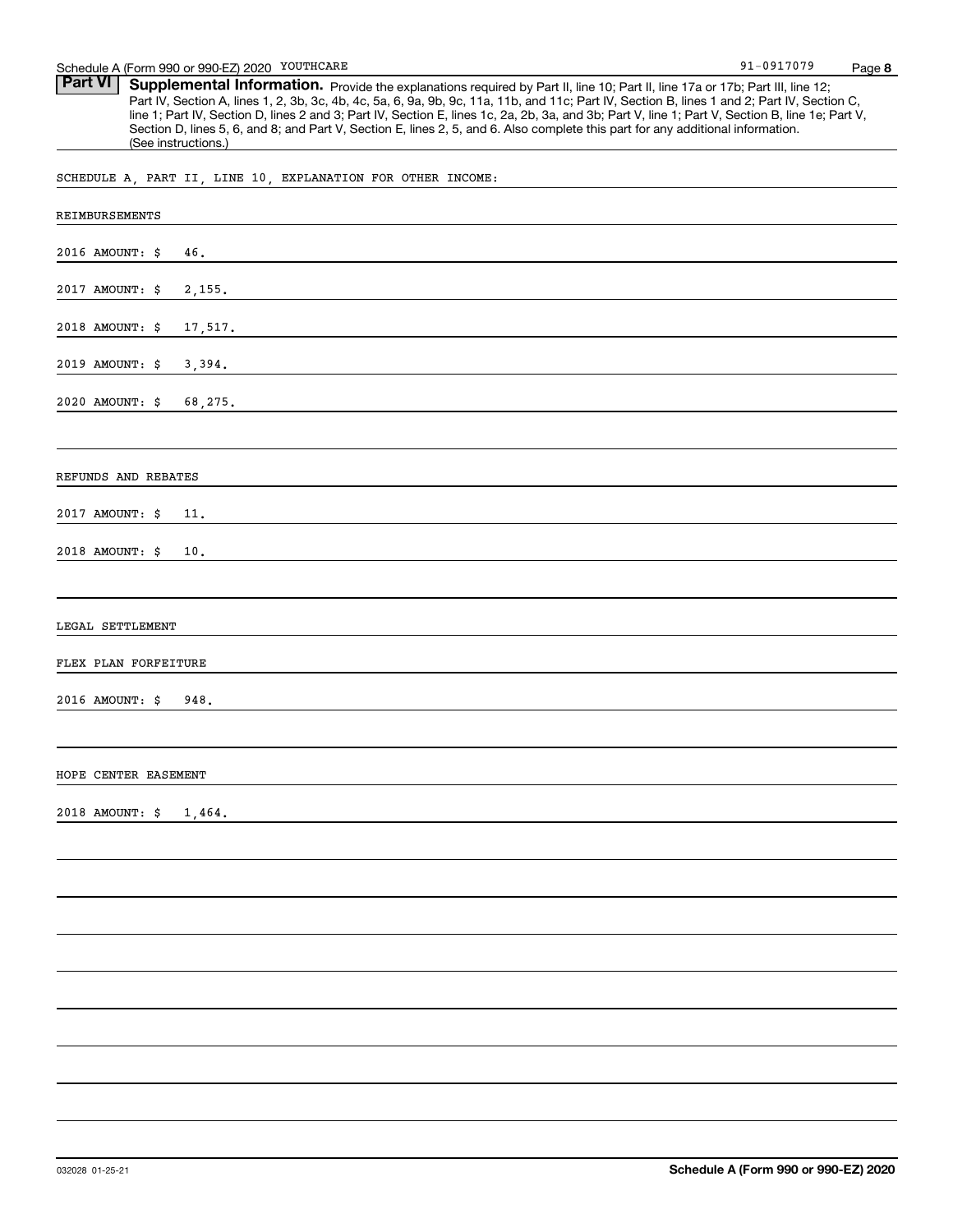Department of the Treasury Internal Revenue Service **(Form 990, 990-EZ, or 990-PF)**

Name of the organization

**Organization type** (check one):

\*\* PUBLIC DISCLOSURE COPY \*\*

# **Schedule B Schedule of Contributors**

**| Attach to Form 990, Form 990-EZ, or Form 990-PF. | Go to www.irs.gov/Form990 for the latest information.** OMB No. 1545-0047

**2020**

**Employer identification number**

| ٦E | 91-0917079 |
|----|------------|
|    |            |

| OUTHCARE |
|----------|
|----------|

| Filers of:         | <b>Section:</b>                                                             |
|--------------------|-----------------------------------------------------------------------------|
| Form 990 or 990-EZ | $X \mid$<br>501(c)( $3$ ) (enter number) organization                       |
|                    | $4947(a)(1)$ nonexempt charitable trust not treated as a private foundation |
|                    | 527 political organization                                                  |
| Form 990-PF        | 501(c)(3) exempt private foundation                                         |
|                    | 4947(a)(1) nonexempt charitable trust treated as a private foundation       |
|                    | 501(c)(3) taxable private foundation                                        |

Check if your organization is covered by the **General Rule** or a **Special Rule. Note:**  Only a section 501(c)(7), (8), or (10) organization can check boxes for both the General Rule and a Special Rule. See instructions.

### **General Rule**

 $\mathcal{L}^{\text{max}}$ 

For an organization filing Form 990, 990-EZ, or 990-PF that received, during the year, contributions totaling \$5,000 or more (in money or property) from any one contributor. Complete Parts I and II. See instructions for determining a contributor's total contributions.

#### **Special Rules**

any one contributor, during the year, total contributions of the greater of  $\,$  (1) \$5,000; or **(2)** 2% of the amount on (i) Form 990, Part VIII, line 1h;  $\overline{X}$  For an organization described in section 501(c)(3) filing Form 990 or 990-EZ that met the 33 1/3% support test of the regulations under sections 509(a)(1) and 170(b)(1)(A)(vi), that checked Schedule A (Form 990 or 990-EZ), Part II, line 13, 16a, or 16b, and that received from or (ii) Form 990-EZ, line 1. Complete Parts I and II.

For an organization described in section 501(c)(7), (8), or (10) filing Form 990 or 990-EZ that received from any one contributor, during the year, total contributions of more than \$1,000 exclusively for religious, charitable, scientific, literary, or educational purposes, or for the prevention of cruelty to children or animals. Complete Parts I (entering "N/A" in column (b) instead of the contributor name and address), II, and III.  $\mathcal{L}^{\text{max}}$ 

purpose. Don't complete any of the parts unless the **General Rule** applies to this organization because it received *nonexclusively* year, contributions <sub>exclusively</sub> for religious, charitable, etc., purposes, but no such contributions totaled more than \$1,000. If this box is checked, enter here the total contributions that were received during the year for an  $\;$ exclusively religious, charitable, etc., For an organization described in section 501(c)(7), (8), or (10) filing Form 990 or 990-EZ that received from any one contributor, during the religious, charitable, etc., contributions totaling \$5,000 or more during the year  $\Box$ — $\Box$   $\Box$  $\mathcal{L}^{\text{max}}$ 

**Caution:**  An organization that isn't covered by the General Rule and/or the Special Rules doesn't file Schedule B (Form 990, 990-EZ, or 990-PF),  **must** but it answer "No" on Part IV, line 2, of its Form 990; or check the box on line H of its Form 990-EZ or on its Form 990-PF, Part I, line 2, to certify that it doesn't meet the filing requirements of Schedule B (Form 990, 990-EZ, or 990-PF).

**For Paperwork Reduction Act Notice, see the instructions for Form 990, 990-EZ, or 990-PF. Schedule B (Form 990, 990-EZ, or 990-PF) (2020)** LHA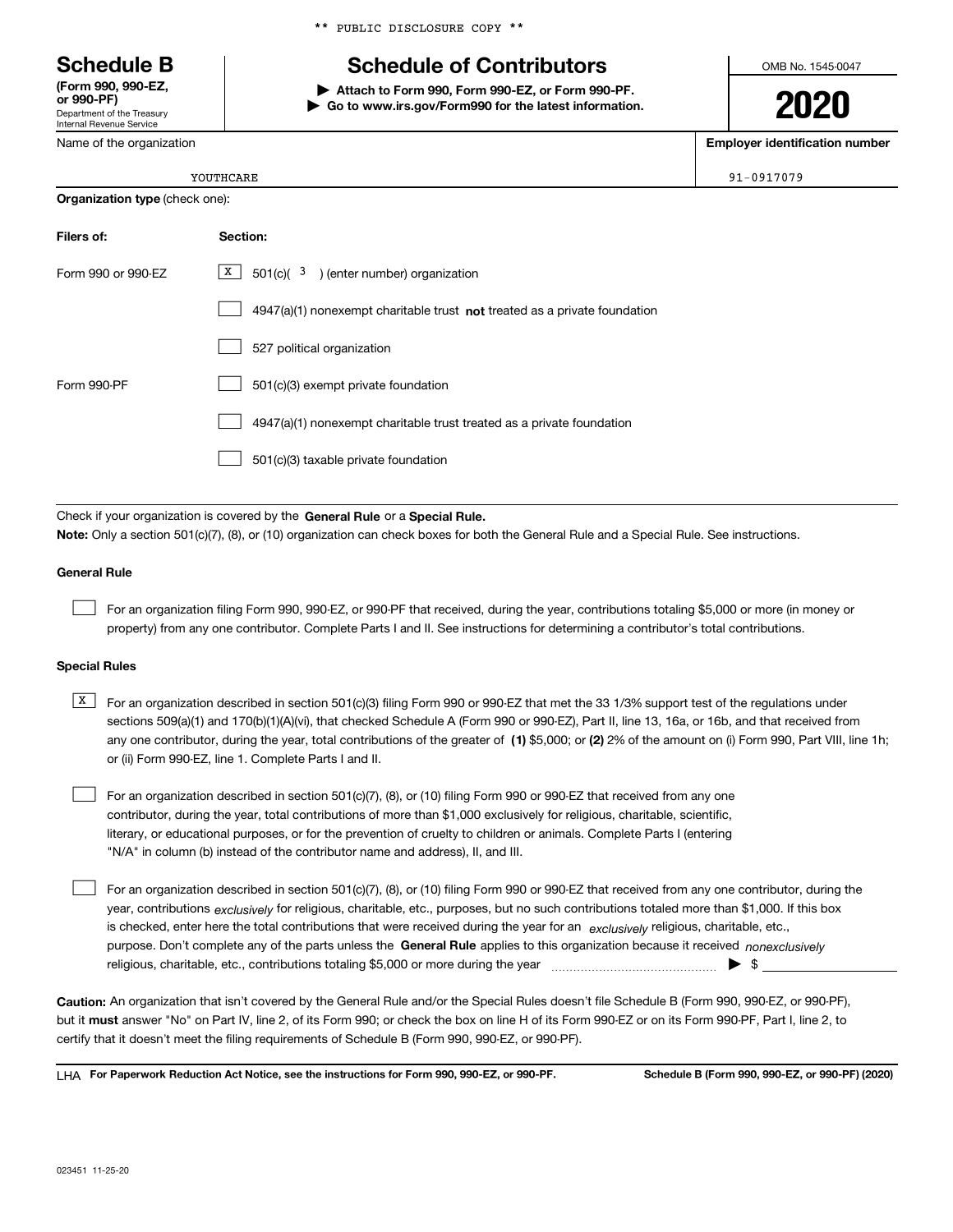| . 990-EZ. or 990-PF) (2020)<br>Schedule B (Form 990, | Page |
|------------------------------------------------------|------|
|------------------------------------------------------|------|

Name of organization

YOUTHCARE

**Employer identification number**

91-0917079

**(a)No.(b)Name, address, and ZIP + 4 (c)Total contributions (d)Type of contribution PersonPayrollNoncash (a)No.(b)Name, address, and ZIP + 4 (c)Total contributions (d)Type of contribution PersonPayrollNoncash (a)No.(b)Name, address, and ZIP + 4 (c)Total contributions (d)Type of contribution PersonPayrollNoncash (a) No.(b) Name, address, and ZIP + 4 (c) Total contributions (d) Type of contribution PersonPayrollNoncash(a) No.(b) Name, address, and ZIP + 4 (c) Total contributions (d) Type of contribution Person PayrollNoncash (a) No.(b)Name, address, and ZIP + 4 (c) Total contributions (d) Type of contribution PersonPayrollNoncash Contributors** (see instructions). Use duplicate copies of Part I if additional space is needed. \$(Complete Part II for noncash contributions.) \$(Complete Part II for noncash contributions.) \$(Complete Part II for noncash contributions.) \$(Complete Part II for noncash contributions.) \$(Complete Part II for noncash contributions.) \$(Complete Part II for noncash contributions.) **2Page 2 Employer identification**<br>
Jame of organization<br> **2Part I Contributors** (see instructions). Use duplicate copies of Part I if additional space is needed.<br> **2Part I Contributors** (see instructions). Use duplicat  $\boxed{\text{X}}$  $\mathcal{L}^{\text{max}}$  $\mathcal{L}^{\text{max}}$  $\overline{X}$  $\mathcal{L}^{\text{max}}$  $\mathcal{L}^{\text{max}}$  $\boxed{\text{X}}$  $\mathcal{L}^{\text{max}}$  $\mathcal{L}^{\text{max}}$  $\boxed{\text{X}}$  $\mathcal{L}^{\text{max}}$  $\mathcal{L}^{\text{max}}$  $\boxed{\text{X}}$  $\mathcal{L}^{\text{max}}$  $\mathcal{L}^{\text{max}}$  $\boxed{\text{X}}$  $\mathcal{L}^{\text{max}}$  $\mathcal{L}^{\text{max}}$ 1<u>1</u> Person X 5,305,550. 22 | Person X 2,042,620. 3and the contract of the contract of the contract of the contract of the contract of the contract of the contract of the contract of the contract of the contract of the contract of the contract of the contract of the contra 1,770,058. 4<u>die verschieden in der staat de staat de verschieden in de verschieden in de verschieden in de verschieden in de verschieden in de verschieden in de verschieden in de verschieden in de verschieden in de verschieden in de </u> 1,496,096. 5 X 515,096. 6<u>secondary and the secondary secondary and the secondary secondary secondary secondary secondary secondary second</u> 500,000.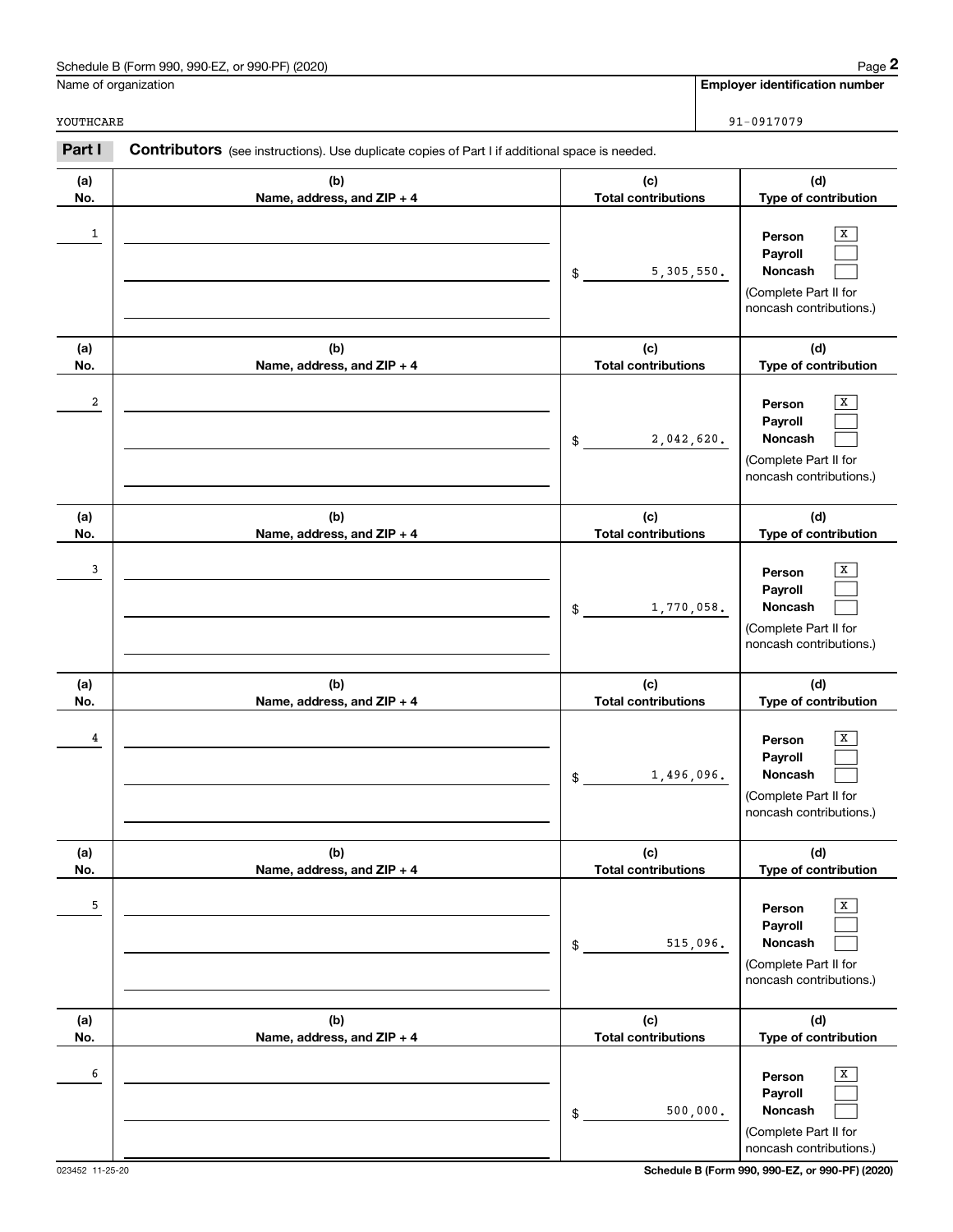| Schedule B (Form 990, 990-EZ, or 990-PF) (2020) | Page |
|-------------------------------------------------|------|
|-------------------------------------------------|------|

|            | Schedule B (Form 990, 990-EZ, or 990-PF) (2020)                                                |                                   | Page 2                                                                                |
|------------|------------------------------------------------------------------------------------------------|-----------------------------------|---------------------------------------------------------------------------------------|
|            | Name of organization                                                                           |                                   | <b>Employer identification number</b>                                                 |
| YOUTHCARE  |                                                                                                |                                   | 91-0917079                                                                            |
| Part I     | Contributors (see instructions). Use duplicate copies of Part I if additional space is needed. |                                   |                                                                                       |
| (a)<br>No. | (b)<br>Name, address, and ZIP + 4                                                              | (c)<br><b>Total contributions</b> | (d)<br>Type of contribution                                                           |
| 7          |                                                                                                | 1,886,400.<br>\$                  | Х<br>Person<br>Payroll<br>Noncash<br>(Complete Part II for<br>noncash contributions.) |
| (a)<br>No. | (b)<br>Name, address, and ZIP + 4                                                              | (c)<br><b>Total contributions</b> | (d)<br>Type of contribution                                                           |
|            |                                                                                                | \$                                | Person<br>Payroll<br>Noncash<br>(Complete Part II for<br>noncash contributions.)      |
| (a)<br>No. | (b)<br>Name, address, and ZIP + 4                                                              | (c)<br><b>Total contributions</b> | (d)<br>Type of contribution                                                           |
|            |                                                                                                | \$                                | Person<br>Payroll<br>Noncash<br>(Complete Part II for<br>noncash contributions.)      |
| (a)<br>No. | (b)<br>Name, address, and ZIP + 4                                                              | (c)<br><b>Total contributions</b> | (d)<br>Type of contribution                                                           |
|            |                                                                                                | \$                                | Person<br>Payroll<br>Noncash<br>(Complete Part II for<br>noncash contributions.)      |
| (a)<br>No. | (b)<br>Name, address, and ZIP + 4                                                              | (c)<br><b>Total contributions</b> | (d)<br>Type of contribution                                                           |
|            |                                                                                                | \$                                | Person<br>Payroll<br>Noncash<br>(Complete Part II for<br>noncash contributions.)      |
| (a)<br>No. | (b)<br>Name, address, and ZIP + 4                                                              | (c)<br><b>Total contributions</b> | (d)<br>Type of contribution                                                           |
|            |                                                                                                | \$                                | Person<br>Payroll<br>Noncash<br>(Complete Part II for<br>noncash contributions.)      |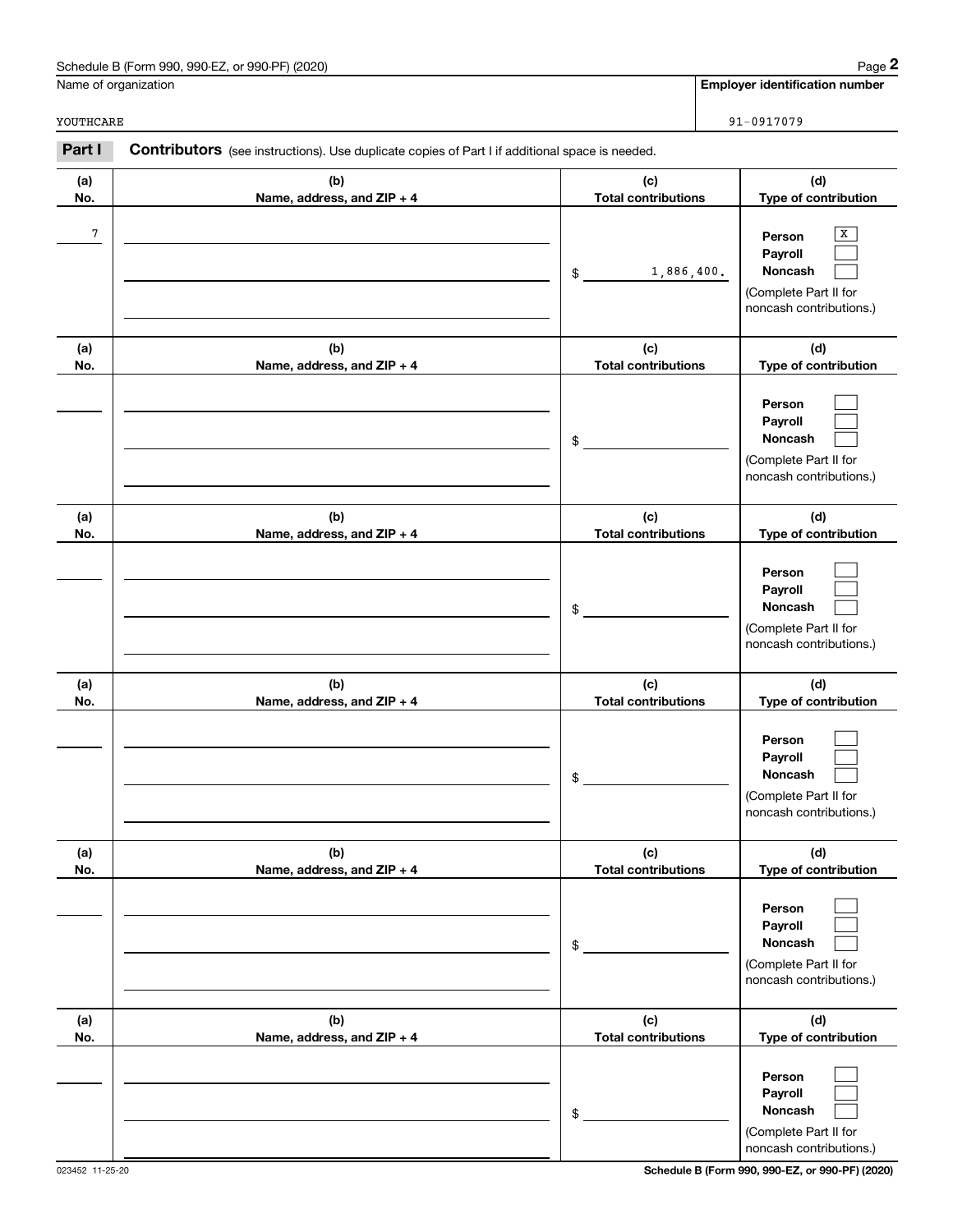| Schedule B (Form 990, 990-EZ, or 990-PF) (2020)                                                                | Page $3$                              |
|----------------------------------------------------------------------------------------------------------------|---------------------------------------|
| Name of organization                                                                                           | <b>Employer identification number</b> |
| YOUTHCARE                                                                                                      | 91-0917079                            |
| Part II<br>Noncash Property (see instructions). Use duplicate copies of Part II if additional space is needed. |                                       |

| (a)<br>No.<br>from<br>Part I | (b)<br>Description of noncash property given | (c)<br>FMV (or estimate)<br>(See instructions.) | (d)<br>Date received                            |
|------------------------------|----------------------------------------------|-------------------------------------------------|-------------------------------------------------|
|                              |                                              | $\frac{1}{2}$                                   |                                                 |
| (a)<br>No.<br>from<br>Part I | (b)<br>Description of noncash property given | (c)<br>FMV (or estimate)<br>(See instructions.) | (d)<br>Date received                            |
|                              |                                              | $\frac{1}{2}$                                   |                                                 |
| (a)<br>No.<br>from<br>Part I | (b)<br>Description of noncash property given | (c)<br>FMV (or estimate)<br>(See instructions.) | (d)<br>Date received                            |
|                              |                                              | $\frac{1}{2}$                                   |                                                 |
| (a)<br>No.<br>from<br>Part I | (b)<br>Description of noncash property given | (c)<br>FMV (or estimate)<br>(See instructions.) | (d)<br>Date received                            |
|                              |                                              | $\frac{1}{2}$                                   |                                                 |
| (a)<br>No.<br>from<br>Part I | (b)<br>Description of noncash property given | (c)<br>FMV (or estimate)<br>(See instructions.) | (d)<br>Date received                            |
|                              |                                              | \$                                              |                                                 |
| (a)<br>No.<br>from<br>Part I | (b)<br>Description of noncash property given | (c)<br>FMV (or estimate)<br>(See instructions.) | (d)<br>Date received                            |
| 023453 11-25-20              |                                              | \$                                              | Schedule B (Form 990, 990-EZ, or 990-PF) (2020) |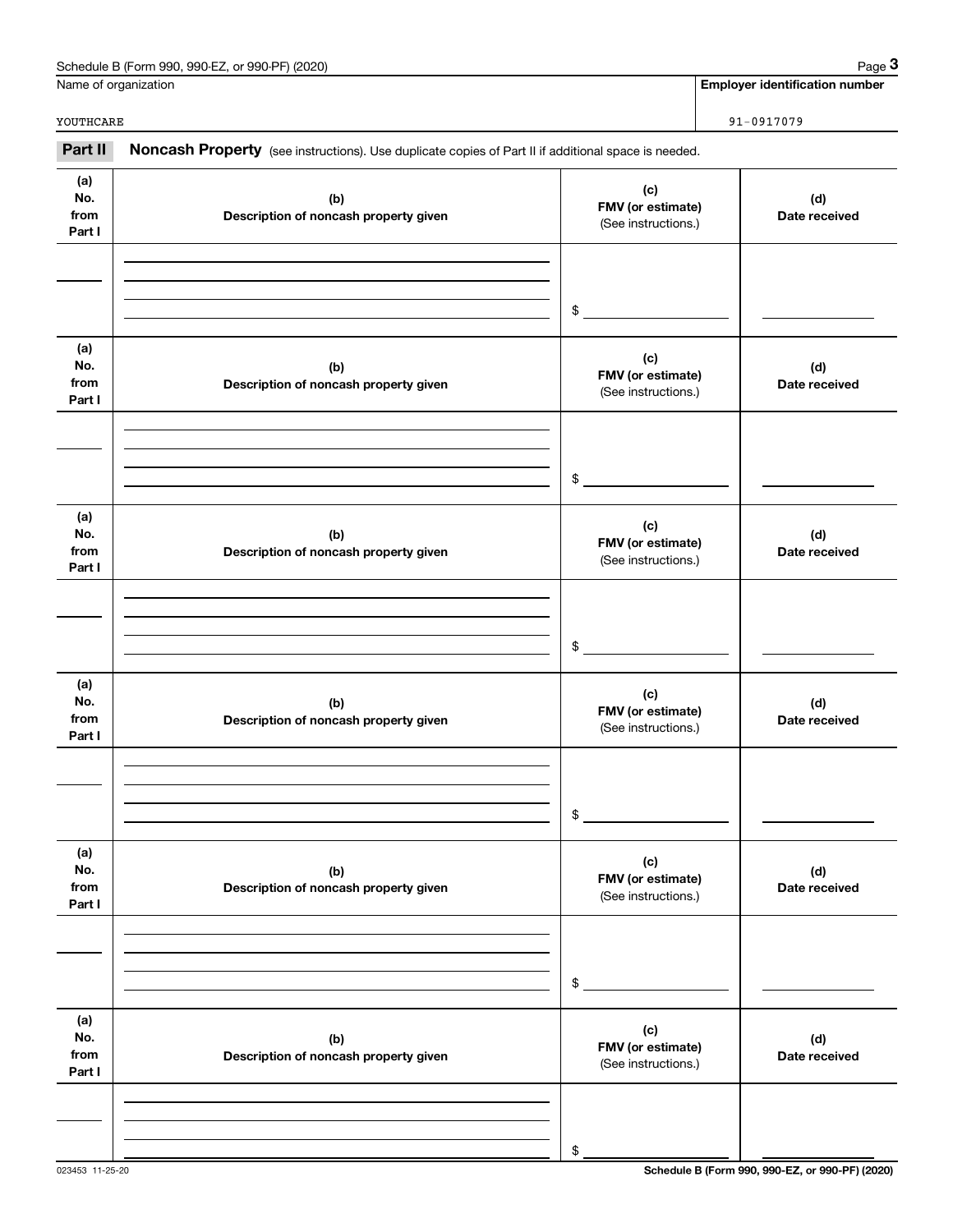|                       | Schedule B (Form 990, 990-EZ, or 990-PF) (2020)                                                                                                                                                                                                      |                      | Page 4                                                                                                                                                                       |  |  |  |  |
|-----------------------|------------------------------------------------------------------------------------------------------------------------------------------------------------------------------------------------------------------------------------------------------|----------------------|------------------------------------------------------------------------------------------------------------------------------------------------------------------------------|--|--|--|--|
| Name of organization  |                                                                                                                                                                                                                                                      |                      | <b>Employer identification number</b>                                                                                                                                        |  |  |  |  |
|                       |                                                                                                                                                                                                                                                      |                      |                                                                                                                                                                              |  |  |  |  |
| YOUTHCARE<br>Part III |                                                                                                                                                                                                                                                      |                      | 91-0917079<br>Exclusively religious, charitable, etc., contributions to organizations described in section 501(c)(7), (8), or (10) that total more than \$1,000 for the year |  |  |  |  |
|                       | from any one contributor. Complete columns (a) through (e) and the following line entry. For organizations                                                                                                                                           |                      |                                                                                                                                                                              |  |  |  |  |
|                       | completing Part III, enter the total of exclusively religious, charitable, etc., contributions of \$1,000 or less for the year. (Enter this info. once.) $\blacktriangleright$ \$<br>Use duplicate copies of Part III if additional space is needed. |                      |                                                                                                                                                                              |  |  |  |  |
| (a) No.<br>from       |                                                                                                                                                                                                                                                      |                      |                                                                                                                                                                              |  |  |  |  |
| Part I                | (b) Purpose of gift                                                                                                                                                                                                                                  | (c) Use of gift      | (d) Description of how gift is held                                                                                                                                          |  |  |  |  |
|                       |                                                                                                                                                                                                                                                      |                      |                                                                                                                                                                              |  |  |  |  |
|                       |                                                                                                                                                                                                                                                      |                      |                                                                                                                                                                              |  |  |  |  |
|                       |                                                                                                                                                                                                                                                      |                      |                                                                                                                                                                              |  |  |  |  |
|                       |                                                                                                                                                                                                                                                      | (e) Transfer of gift |                                                                                                                                                                              |  |  |  |  |
|                       |                                                                                                                                                                                                                                                      |                      |                                                                                                                                                                              |  |  |  |  |
|                       | Transferee's name, address, and $ZIP + 4$                                                                                                                                                                                                            |                      | Relationship of transferor to transferee                                                                                                                                     |  |  |  |  |
|                       |                                                                                                                                                                                                                                                      |                      |                                                                                                                                                                              |  |  |  |  |
|                       |                                                                                                                                                                                                                                                      |                      |                                                                                                                                                                              |  |  |  |  |
|                       |                                                                                                                                                                                                                                                      |                      |                                                                                                                                                                              |  |  |  |  |
| (a) No.               |                                                                                                                                                                                                                                                      |                      |                                                                                                                                                                              |  |  |  |  |
| from<br>Part I        | (b) Purpose of gift                                                                                                                                                                                                                                  | (c) Use of gift      | (d) Description of how gift is held                                                                                                                                          |  |  |  |  |
|                       |                                                                                                                                                                                                                                                      |                      |                                                                                                                                                                              |  |  |  |  |
|                       |                                                                                                                                                                                                                                                      |                      |                                                                                                                                                                              |  |  |  |  |
|                       |                                                                                                                                                                                                                                                      |                      |                                                                                                                                                                              |  |  |  |  |
|                       |                                                                                                                                                                                                                                                      | (e) Transfer of gift |                                                                                                                                                                              |  |  |  |  |
|                       |                                                                                                                                                                                                                                                      |                      |                                                                                                                                                                              |  |  |  |  |
|                       | Transferee's name, address, and $ZIP + 4$                                                                                                                                                                                                            |                      | Relationship of transferor to transferee                                                                                                                                     |  |  |  |  |
|                       |                                                                                                                                                                                                                                                      |                      |                                                                                                                                                                              |  |  |  |  |
|                       |                                                                                                                                                                                                                                                      |                      |                                                                                                                                                                              |  |  |  |  |
|                       |                                                                                                                                                                                                                                                      |                      |                                                                                                                                                                              |  |  |  |  |
| (a) No.<br>from       | (b) Purpose of gift                                                                                                                                                                                                                                  | (c) Use of gift      | (d) Description of how gift is held                                                                                                                                          |  |  |  |  |
| Part I                |                                                                                                                                                                                                                                                      |                      |                                                                                                                                                                              |  |  |  |  |
|                       |                                                                                                                                                                                                                                                      |                      |                                                                                                                                                                              |  |  |  |  |
|                       |                                                                                                                                                                                                                                                      |                      |                                                                                                                                                                              |  |  |  |  |
|                       |                                                                                                                                                                                                                                                      |                      |                                                                                                                                                                              |  |  |  |  |
|                       |                                                                                                                                                                                                                                                      | (e) Transfer of gift |                                                                                                                                                                              |  |  |  |  |
|                       | Transferee's name, address, and ZIP + 4                                                                                                                                                                                                              |                      | Relationship of transferor to transferee                                                                                                                                     |  |  |  |  |
|                       |                                                                                                                                                                                                                                                      |                      |                                                                                                                                                                              |  |  |  |  |
|                       |                                                                                                                                                                                                                                                      |                      |                                                                                                                                                                              |  |  |  |  |
|                       |                                                                                                                                                                                                                                                      |                      |                                                                                                                                                                              |  |  |  |  |
| (a) No.<br>from       |                                                                                                                                                                                                                                                      |                      |                                                                                                                                                                              |  |  |  |  |
| Part I                | (b) Purpose of gift                                                                                                                                                                                                                                  | (c) Use of gift      | (d) Description of how gift is held                                                                                                                                          |  |  |  |  |
|                       |                                                                                                                                                                                                                                                      |                      |                                                                                                                                                                              |  |  |  |  |
|                       |                                                                                                                                                                                                                                                      |                      |                                                                                                                                                                              |  |  |  |  |
|                       |                                                                                                                                                                                                                                                      |                      |                                                                                                                                                                              |  |  |  |  |
|                       |                                                                                                                                                                                                                                                      | (e) Transfer of gift |                                                                                                                                                                              |  |  |  |  |
|                       |                                                                                                                                                                                                                                                      |                      |                                                                                                                                                                              |  |  |  |  |
|                       | Transferee's name, address, and $ZIP + 4$                                                                                                                                                                                                            |                      | Relationship of transferor to transferee                                                                                                                                     |  |  |  |  |
|                       |                                                                                                                                                                                                                                                      |                      |                                                                                                                                                                              |  |  |  |  |
|                       |                                                                                                                                                                                                                                                      |                      |                                                                                                                                                                              |  |  |  |  |
|                       |                                                                                                                                                                                                                                                      |                      |                                                                                                                                                                              |  |  |  |  |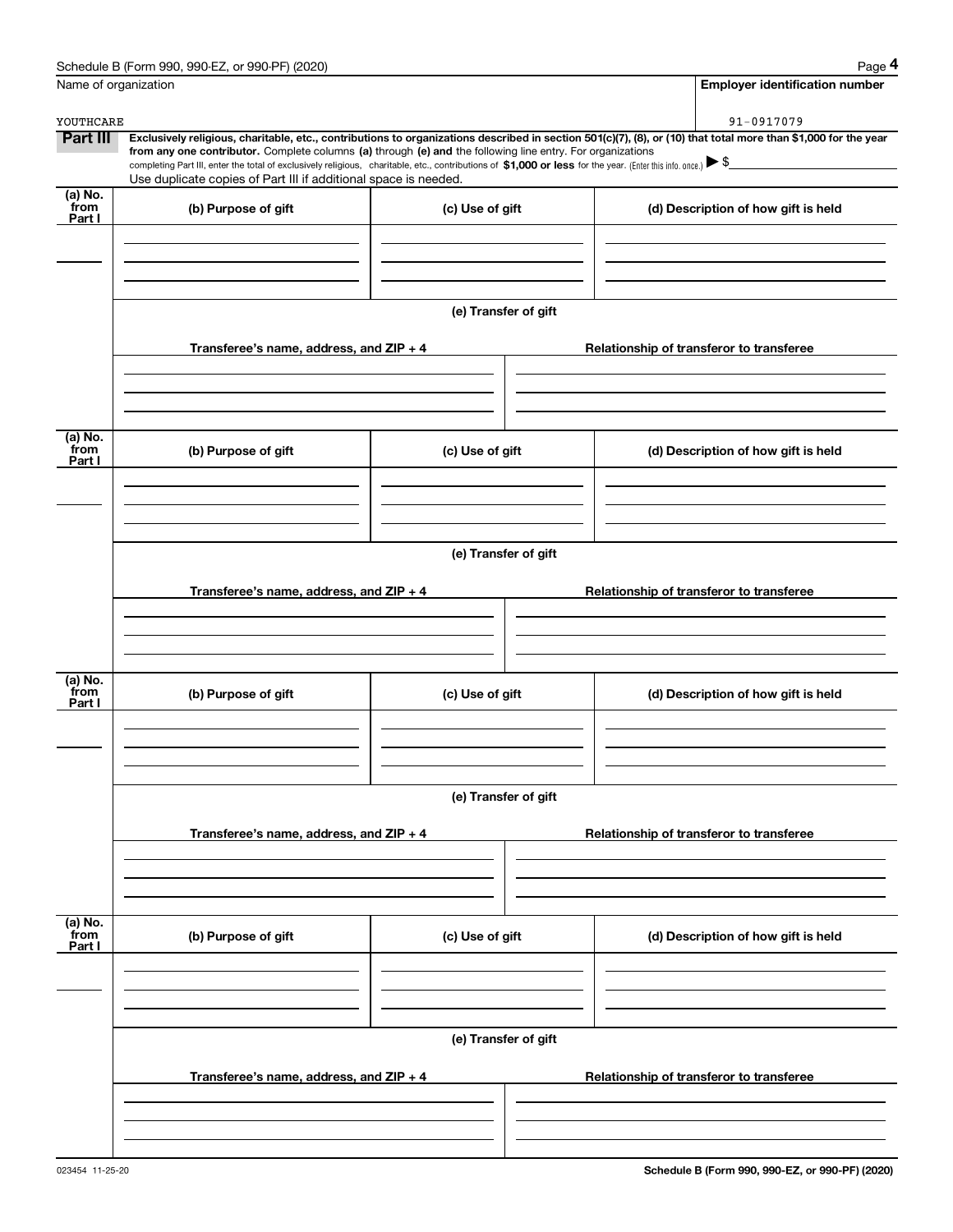| <b>SCHEDULE C</b>                                      |                                                                                                                                                                   | <b>Political Campaign and Lobbying Activities</b>                                                                                                |         |                                                                                                                                                                                                                                                                                                                                                                             |                          | OMB No. 1545-0047                                |
|--------------------------------------------------------|-------------------------------------------------------------------------------------------------------------------------------------------------------------------|--------------------------------------------------------------------------------------------------------------------------------------------------|---------|-----------------------------------------------------------------------------------------------------------------------------------------------------------------------------------------------------------------------------------------------------------------------------------------------------------------------------------------------------------------------------|--------------------------|--------------------------------------------------|
| (Form 990 or 990-EZ)                                   |                                                                                                                                                                   |                                                                                                                                                  |         |                                                                                                                                                                                                                                                                                                                                                                             |                          |                                                  |
|                                                        |                                                                                                                                                                   | For Organizations Exempt From Income Tax Under section 501(c) and section 527                                                                    |         |                                                                                                                                                                                                                                                                                                                                                                             |                          |                                                  |
| Department of the Treasury<br>Internal Revenue Service | ▶ Complete if the organization is described below. ▶ Attach to Form 990 or Form 990-EZ.<br>Go to www.irs.gov/Form990 for instructions and the latest information. |                                                                                                                                                  |         |                                                                                                                                                                                                                                                                                                                                                                             |                          | <b>Open to Public</b><br>Inspection              |
|                                                        |                                                                                                                                                                   | If the organization answered "Yes," on Form 990, Part IV, line 3, or Form 990-EZ, Part V, line 46 (Political Campaign Activities), then          |         |                                                                                                                                                                                                                                                                                                                                                                             |                          |                                                  |
|                                                        |                                                                                                                                                                   | • Section 501(c)(3) organizations: Complete Parts I-A and B. Do not complete Part I-C.                                                           |         |                                                                                                                                                                                                                                                                                                                                                                             |                          |                                                  |
|                                                        |                                                                                                                                                                   | • Section 501(c) (other than section 501(c)(3)) organizations: Complete Parts I-A and C below. Do not complete Part I-B.                         |         |                                                                                                                                                                                                                                                                                                                                                                             |                          |                                                  |
| • Section 527 organizations: Complete Part I-A only.   |                                                                                                                                                                   |                                                                                                                                                  |         |                                                                                                                                                                                                                                                                                                                                                                             |                          |                                                  |
|                                                        |                                                                                                                                                                   | If the organization answered "Yes," on Form 990, Part IV, line 4, or Form 990-EZ, Part VI, line 47 (Lobbying Activities), then                   |         |                                                                                                                                                                                                                                                                                                                                                                             |                          |                                                  |
|                                                        |                                                                                                                                                                   | • Section 501(c)(3) organizations that have filed Form 5768 (election under section 501(h)): Complete Part II-A. Do not complete Part II-B.      |         |                                                                                                                                                                                                                                                                                                                                                                             |                          |                                                  |
|                                                        |                                                                                                                                                                   | • Section 501(c)(3) organizations that have NOT filed Form 5768 (election under section 501(h)): Complete Part II-B. Do not complete Part II-A.  |         |                                                                                                                                                                                                                                                                                                                                                                             |                          |                                                  |
|                                                        |                                                                                                                                                                   | If the organization answered "Yes," on Form 990, Part IV, line 5 (Proxy Tax) (See separate instructions) or Form 990-EZ, Part V, line 35c (Proxy |         |                                                                                                                                                                                                                                                                                                                                                                             |                          |                                                  |
| Tax) (See separate instructions), then                 |                                                                                                                                                                   |                                                                                                                                                  |         |                                                                                                                                                                                                                                                                                                                                                                             |                          |                                                  |
|                                                        |                                                                                                                                                                   | • Section 501(c)(4), (5), or (6) organizations: Complete Part III.                                                                               |         |                                                                                                                                                                                                                                                                                                                                                                             |                          |                                                  |
| Name of organization                                   |                                                                                                                                                                   |                                                                                                                                                  |         |                                                                                                                                                                                                                                                                                                                                                                             |                          | <b>Employer identification number</b>            |
|                                                        | YOUTHCARE                                                                                                                                                         |                                                                                                                                                  |         |                                                                                                                                                                                                                                                                                                                                                                             |                          | 91-0917079                                       |
| Part I-A                                               |                                                                                                                                                                   | Complete if the organization is exempt under section 501(c) or is a section 527 organization.                                                    |         |                                                                                                                                                                                                                                                                                                                                                                             |                          |                                                  |
|                                                        |                                                                                                                                                                   |                                                                                                                                                  |         |                                                                                                                                                                                                                                                                                                                                                                             |                          |                                                  |
|                                                        |                                                                                                                                                                   | 1 Provide a description of the organization's direct and indirect political campaign activities in Part IV.                                      |         |                                                                                                                                                                                                                                                                                                                                                                             |                          |                                                  |
| Political campaign activity expenditures<br>2          |                                                                                                                                                                   |                                                                                                                                                  |         |                                                                                                                                                                                                                                                                                                                                                                             | $\blacktriangleright$ \$ |                                                  |
| Volunteer hours for political campaign activities<br>3 |                                                                                                                                                                   |                                                                                                                                                  |         |                                                                                                                                                                                                                                                                                                                                                                             |                          |                                                  |
|                                                        |                                                                                                                                                                   |                                                                                                                                                  |         |                                                                                                                                                                                                                                                                                                                                                                             |                          |                                                  |
| Part I-B                                               |                                                                                                                                                                   | Complete if the organization is exempt under section 501(c)(3).                                                                                  |         |                                                                                                                                                                                                                                                                                                                                                                             |                          |                                                  |
|                                                        |                                                                                                                                                                   | 1 Enter the amount of any excise tax incurred by the organization under section 4955                                                             |         | $\begin{picture}(20,10) \put(0,0){\vector(1,0){10}} \put(15,0){\vector(1,0){10}} \put(15,0){\vector(1,0){10}} \put(15,0){\vector(1,0){10}} \put(15,0){\vector(1,0){10}} \put(15,0){\vector(1,0){10}} \put(15,0){\vector(1,0){10}} \put(15,0){\vector(1,0){10}} \put(15,0){\vector(1,0){10}} \put(15,0){\vector(1,0){10}} \put(15,0){\vector(1,0){10}} \put(15,0){\vector(1$ |                          |                                                  |
| 2                                                      |                                                                                                                                                                   | Enter the amount of any excise tax incurred by organization managers under section 4955                                                          |         | $\begin{array}{c} \hline \end{array}$                                                                                                                                                                                                                                                                                                                                       |                          |                                                  |
| З                                                      |                                                                                                                                                                   |                                                                                                                                                  |         |                                                                                                                                                                                                                                                                                                                                                                             |                          | Yes<br>No                                        |
| 4a Was a correction made?                              |                                                                                                                                                                   |                                                                                                                                                  |         |                                                                                                                                                                                                                                                                                                                                                                             |                          | Yes<br>No                                        |
| <b>b</b> If "Yes," describe in Part IV.                |                                                                                                                                                                   |                                                                                                                                                  |         |                                                                                                                                                                                                                                                                                                                                                                             |                          |                                                  |
| Part I-C                                               |                                                                                                                                                                   | Complete if the organization is exempt under section 501(c), except section 501(c)(3).                                                           |         |                                                                                                                                                                                                                                                                                                                                                                             |                          |                                                  |
|                                                        |                                                                                                                                                                   | 1 Enter the amount directly expended by the filing organization for section 527 exempt function activities                                       |         |                                                                                                                                                                                                                                                                                                                                                                             | $\blacktriangleright$ \$ |                                                  |
|                                                        |                                                                                                                                                                   | 2 Enter the amount of the filing organization's funds contributed to other organizations for section 527                                         |         |                                                                                                                                                                                                                                                                                                                                                                             |                          |                                                  |
| exempt function activities                             |                                                                                                                                                                   |                                                                                                                                                  |         |                                                                                                                                                                                                                                                                                                                                                                             | $\blacktriangleright$ \$ |                                                  |
|                                                        |                                                                                                                                                                   | 3 Total exempt function expenditures. Add lines 1 and 2. Enter here and on Form 1120-POL,                                                        |         |                                                                                                                                                                                                                                                                                                                                                                             |                          |                                                  |
|                                                        |                                                                                                                                                                   |                                                                                                                                                  |         |                                                                                                                                                                                                                                                                                                                                                                             | $\triangleright$ \$      |                                                  |
|                                                        |                                                                                                                                                                   | Did the filing organization file Form 1120-POL for this year?                                                                                    |         |                                                                                                                                                                                                                                                                                                                                                                             |                          | <b>No</b><br>Yes                                 |
| 5                                                      |                                                                                                                                                                   | Enter the names, addresses and employer identification number (EIN) of all section 527 political organizations to which the filing organization  |         |                                                                                                                                                                                                                                                                                                                                                                             |                          |                                                  |
|                                                        |                                                                                                                                                                   | made payments. For each organization listed, enter the amount paid from the filing organization's funds. Also enter the amount of political      |         |                                                                                                                                                                                                                                                                                                                                                                             |                          |                                                  |
|                                                        |                                                                                                                                                                   | contributions received that were promptly and directly delivered to a separate political organization, such as a separate segregated fund or a   |         |                                                                                                                                                                                                                                                                                                                                                                             |                          |                                                  |
|                                                        |                                                                                                                                                                   | political action committee (PAC). If additional space is needed, provide information in Part IV.                                                 |         |                                                                                                                                                                                                                                                                                                                                                                             |                          |                                                  |
| (a) Name                                               |                                                                                                                                                                   | (b) Address                                                                                                                                      | (c) EIN | (d) Amount paid from                                                                                                                                                                                                                                                                                                                                                        |                          | (e) Amount of political                          |
|                                                        |                                                                                                                                                                   |                                                                                                                                                  |         | filing organization's                                                                                                                                                                                                                                                                                                                                                       |                          | contributions received and                       |
|                                                        |                                                                                                                                                                   |                                                                                                                                                  |         | funds. If none, enter -0-.                                                                                                                                                                                                                                                                                                                                                  |                          | promptly and directly<br>delivered to a separate |
|                                                        |                                                                                                                                                                   |                                                                                                                                                  |         |                                                                                                                                                                                                                                                                                                                                                                             |                          | political organization.                          |
|                                                        |                                                                                                                                                                   |                                                                                                                                                  |         |                                                                                                                                                                                                                                                                                                                                                                             |                          | If none, enter -0-.                              |
|                                                        |                                                                                                                                                                   |                                                                                                                                                  |         |                                                                                                                                                                                                                                                                                                                                                                             |                          |                                                  |
|                                                        |                                                                                                                                                                   |                                                                                                                                                  |         |                                                                                                                                                                                                                                                                                                                                                                             |                          |                                                  |
|                                                        |                                                                                                                                                                   |                                                                                                                                                  |         |                                                                                                                                                                                                                                                                                                                                                                             |                          |                                                  |
|                                                        |                                                                                                                                                                   |                                                                                                                                                  |         |                                                                                                                                                                                                                                                                                                                                                                             |                          |                                                  |
|                                                        |                                                                                                                                                                   |                                                                                                                                                  |         |                                                                                                                                                                                                                                                                                                                                                                             |                          |                                                  |
|                                                        |                                                                                                                                                                   |                                                                                                                                                  |         |                                                                                                                                                                                                                                                                                                                                                                             |                          |                                                  |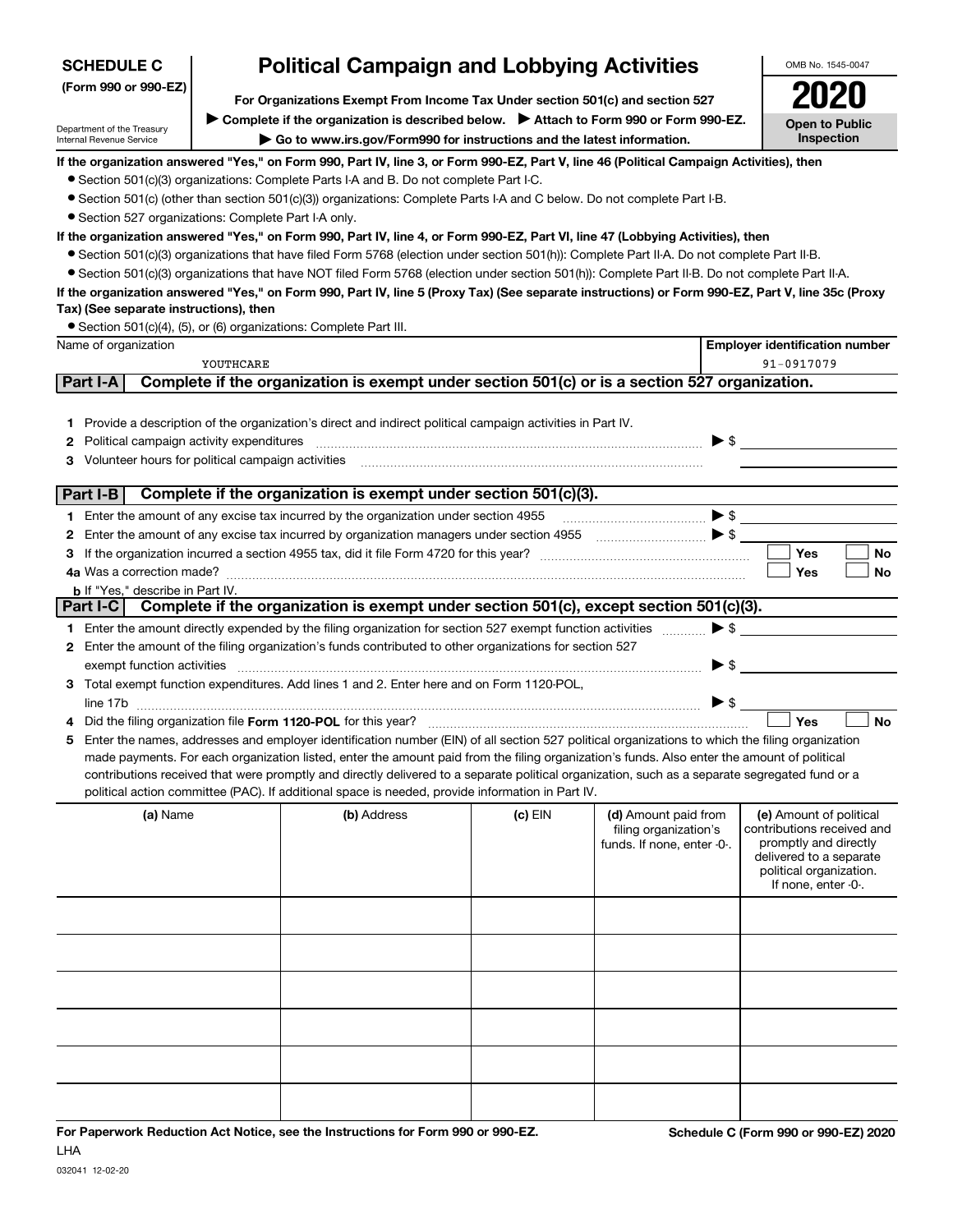| Schedule C (Form 990 or 990-EZ) 2020 YOUTHCARE                                                                                                                     |                                        |                                                         |            |                          | 91-0917079<br>Page 2 |
|--------------------------------------------------------------------------------------------------------------------------------------------------------------------|----------------------------------------|---------------------------------------------------------|------------|--------------------------|----------------------|
| Complete if the organization is exempt under section 501(c)(3) and filed Form 5768 (election under<br>Part II-A<br>section 501(h)).                                |                                        |                                                         |            |                          |                      |
|                                                                                                                                                                    |                                        |                                                         |            |                          |                      |
| A Check $\blacktriangleright$<br>if the filing organization belongs to an affiliated group (and list in Part IV each affiliated group member's name, address, EIN, |                                        |                                                         |            |                          |                      |
| expenses, and share of excess lobbying expenditures).                                                                                                              |                                        |                                                         |            |                          |                      |
| if the filing organization checked box A and "limited control" provisions apply.<br><b>B</b> Check $\blacktriangleright$                                           |                                        |                                                         |            | (a) Filing               | (b) Affiliated group |
| (The term "expenditures" means amounts paid or incurred.)                                                                                                          | <b>Limits on Lobbying Expenditures</b> |                                                         |            | organization's<br>totals | totals               |
| 1a Total lobbying expenditures to influence public opinion (grassroots lobbying)                                                                                   |                                        |                                                         |            |                          |                      |
| <b>b</b> Total lobbying expenditures to influence a legislative body (direct lobbying)                                                                             |                                        |                                                         |            |                          |                      |
|                                                                                                                                                                    |                                        |                                                         |            |                          |                      |
| d Other exempt purpose expenditures                                                                                                                                |                                        |                                                         |            |                          |                      |
| e Total exempt purpose expenditures (add lines 1c and 1d)                                                                                                          |                                        |                                                         |            |                          |                      |
| f Lobbying nontaxable amount. Enter the amount from the following table in both columns.                                                                           |                                        |                                                         |            |                          |                      |
| If the amount on line 1e, column (a) or (b) is:                                                                                                                    |                                        | The lobbying nontaxable amount is:                      |            |                          |                      |
| Not over \$500,000                                                                                                                                                 |                                        | 20% of the amount on line 1e.                           |            |                          |                      |
| Over \$500,000 but not over \$1,000,000                                                                                                                            |                                        | \$100,000 plus 15% of the excess over \$500,000.        |            |                          |                      |
| Over \$1,000,000 but not over \$1,500,000                                                                                                                          |                                        | \$175,000 plus 10% of the excess over \$1,000,000.      |            |                          |                      |
| Over \$1,500,000 but not over \$17,000,000                                                                                                                         |                                        | \$225,000 plus 5% of the excess over \$1,500,000.       |            |                          |                      |
| Over \$17,000,000                                                                                                                                                  | \$1,000,000.                           |                                                         |            |                          |                      |
|                                                                                                                                                                    |                                        |                                                         |            |                          |                      |
| g Grassroots nontaxable amount (enter 25% of line 1f)                                                                                                              |                                        |                                                         |            |                          |                      |
| h Subtract line 1g from line 1a. If zero or less, enter -0-                                                                                                        |                                        |                                                         |            |                          |                      |
| i Subtract line 1f from line 1c. If zero or less, enter -0-                                                                                                        |                                        |                                                         |            |                          |                      |
| If there is an amount other than zero on either line 1h or line 1i, did the organization file Form 4720                                                            |                                        |                                                         |            |                          |                      |
| reporting section 4911 tax for this year?                                                                                                                          |                                        |                                                         |            |                          | Yes<br>No            |
|                                                                                                                                                                    |                                        | 4-Year Averaging Period Under Section 501(h)            |            |                          |                      |
| (Some organizations that made a section 501(h) election do not have to complete all of the five columns below.                                                     |                                        | See the separate instructions for lines 2a through 2f.) |            |                          |                      |
|                                                                                                                                                                    |                                        |                                                         |            |                          |                      |
|                                                                                                                                                                    |                                        | Lobbying Expenditures During 4-Year Averaging Period    |            |                          |                      |
| Calendar year<br>(or fiscal year beginning in)                                                                                                                     | (a) $2017$                             | (b) 2018                                                | $(c)$ 2019 | $(d)$ 2020               | (e) Total            |
| 2a Lobbying nontaxable amount                                                                                                                                      |                                        |                                                         |            |                          |                      |
| <b>b</b> Lobbying ceiling amount<br>(150% of line 2a, column(e))                                                                                                   |                                        |                                                         |            |                          |                      |
| c Total lobbying expenditures                                                                                                                                      |                                        |                                                         |            |                          |                      |
| d Grassroots nontaxable amount                                                                                                                                     |                                        |                                                         |            |                          |                      |
| e Grassroots ceiling amount<br>(150% of line 2d, column (e))                                                                                                       |                                        |                                                         |            |                          |                      |
| f Grassroots lobbying expenditures                                                                                                                                 |                                        |                                                         |            |                          |                      |

**Schedule C (Form 990 or 990-EZ) 2020**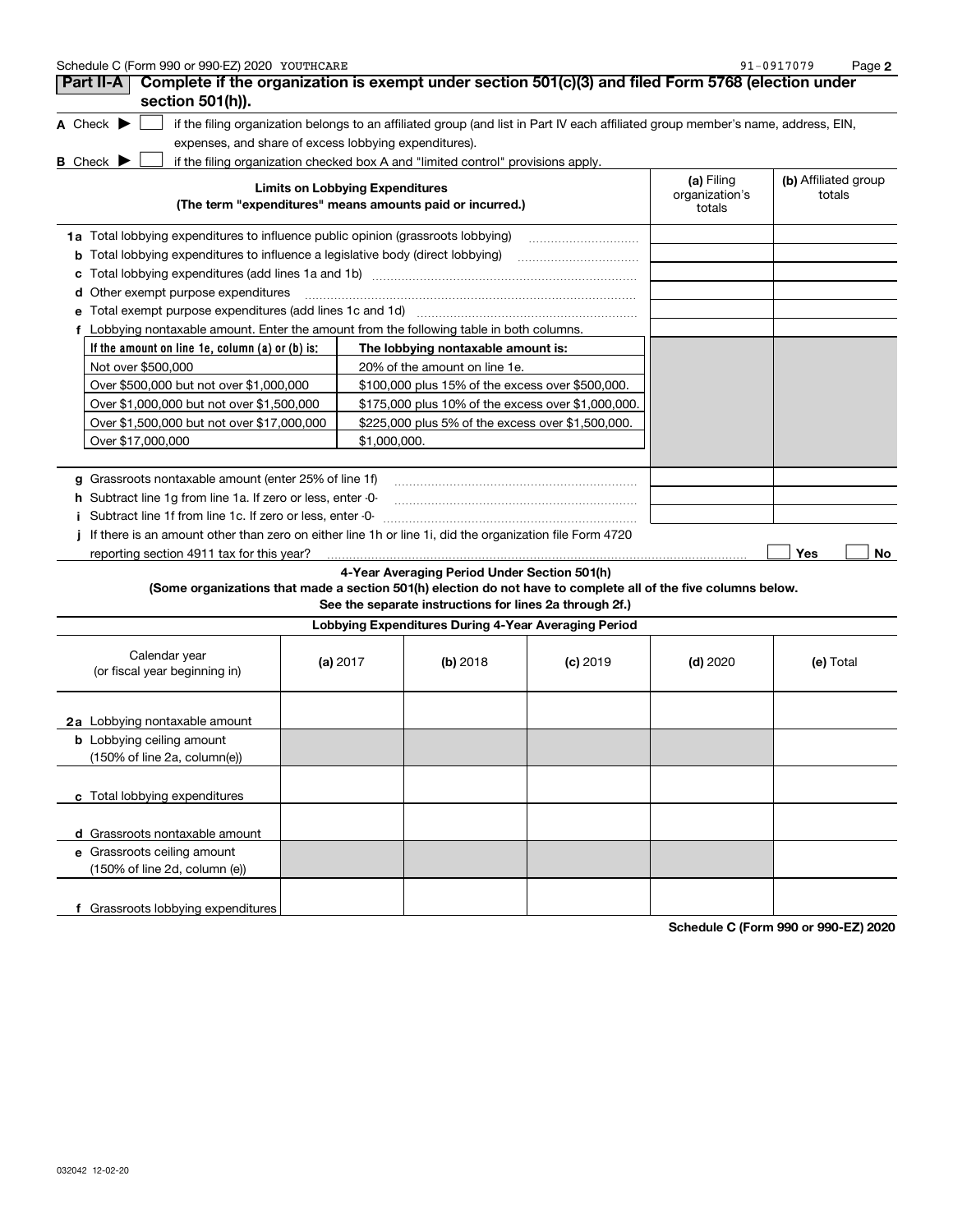**3**

# **Part II-B** Complete if the organization is exempt under section 501(c)(3) and has NOT filed Form 5768 **(election under section 501(h)).**

| For each "Yes" response on lines 1a through 1i below, provide in Part IV a detailed description<br>of the lobbying activity.<br>Yes<br>No<br>Amount<br>During the year, did the filing organization attempt to influence foreign, national, state, or<br>1.<br>local legislation, including any attempt to influence public opinion on a legislative matter<br>or referendum, through the use of:<br>х<br><b>b</b> Paid staff or management (include compensation in expenses reported on lines 1c through 1i)?<br>х<br>х<br>х<br>х<br>e Publications, or published or broadcast statements?<br>х<br>f Grants to other organizations for lobbying purposes?<br>X<br>1,521.<br>Direct contact with legislators, their staffs, government officials, or a legislative body?<br>g<br>х<br>h Rallies, demonstrations, seminars, conventions, speeches, lectures, or any similar means?<br>x<br><i>i</i> Other activities?<br>1,521.<br>x<br>2a Did the activities in line 1 cause the organization to be not described in section 501(c)(3)?<br>c If "Yes," enter the amount of any tax incurred by organization managers under section 4912<br>d If the filing organization incurred a section 4912 tax, did it file Form 4720 for this year?<br>Complete if the organization is exempt under section 501(c)(4), section 501(c)(5), or section<br><b>Part III-A</b><br>$501(c)(6)$ . |
|-----------------------------------------------------------------------------------------------------------------------------------------------------------------------------------------------------------------------------------------------------------------------------------------------------------------------------------------------------------------------------------------------------------------------------------------------------------------------------------------------------------------------------------------------------------------------------------------------------------------------------------------------------------------------------------------------------------------------------------------------------------------------------------------------------------------------------------------------------------------------------------------------------------------------------------------------------------------------------------------------------------------------------------------------------------------------------------------------------------------------------------------------------------------------------------------------------------------------------------------------------------------------------------------------------------------------------------------------------------------------------------|
|                                                                                                                                                                                                                                                                                                                                                                                                                                                                                                                                                                                                                                                                                                                                                                                                                                                                                                                                                                                                                                                                                                                                                                                                                                                                                                                                                                                   |
|                                                                                                                                                                                                                                                                                                                                                                                                                                                                                                                                                                                                                                                                                                                                                                                                                                                                                                                                                                                                                                                                                                                                                                                                                                                                                                                                                                                   |
|                                                                                                                                                                                                                                                                                                                                                                                                                                                                                                                                                                                                                                                                                                                                                                                                                                                                                                                                                                                                                                                                                                                                                                                                                                                                                                                                                                                   |
|                                                                                                                                                                                                                                                                                                                                                                                                                                                                                                                                                                                                                                                                                                                                                                                                                                                                                                                                                                                                                                                                                                                                                                                                                                                                                                                                                                                   |
|                                                                                                                                                                                                                                                                                                                                                                                                                                                                                                                                                                                                                                                                                                                                                                                                                                                                                                                                                                                                                                                                                                                                                                                                                                                                                                                                                                                   |
|                                                                                                                                                                                                                                                                                                                                                                                                                                                                                                                                                                                                                                                                                                                                                                                                                                                                                                                                                                                                                                                                                                                                                                                                                                                                                                                                                                                   |
|                                                                                                                                                                                                                                                                                                                                                                                                                                                                                                                                                                                                                                                                                                                                                                                                                                                                                                                                                                                                                                                                                                                                                                                                                                                                                                                                                                                   |
|                                                                                                                                                                                                                                                                                                                                                                                                                                                                                                                                                                                                                                                                                                                                                                                                                                                                                                                                                                                                                                                                                                                                                                                                                                                                                                                                                                                   |
|                                                                                                                                                                                                                                                                                                                                                                                                                                                                                                                                                                                                                                                                                                                                                                                                                                                                                                                                                                                                                                                                                                                                                                                                                                                                                                                                                                                   |
|                                                                                                                                                                                                                                                                                                                                                                                                                                                                                                                                                                                                                                                                                                                                                                                                                                                                                                                                                                                                                                                                                                                                                                                                                                                                                                                                                                                   |
|                                                                                                                                                                                                                                                                                                                                                                                                                                                                                                                                                                                                                                                                                                                                                                                                                                                                                                                                                                                                                                                                                                                                                                                                                                                                                                                                                                                   |
|                                                                                                                                                                                                                                                                                                                                                                                                                                                                                                                                                                                                                                                                                                                                                                                                                                                                                                                                                                                                                                                                                                                                                                                                                                                                                                                                                                                   |
|                                                                                                                                                                                                                                                                                                                                                                                                                                                                                                                                                                                                                                                                                                                                                                                                                                                                                                                                                                                                                                                                                                                                                                                                                                                                                                                                                                                   |
|                                                                                                                                                                                                                                                                                                                                                                                                                                                                                                                                                                                                                                                                                                                                                                                                                                                                                                                                                                                                                                                                                                                                                                                                                                                                                                                                                                                   |
|                                                                                                                                                                                                                                                                                                                                                                                                                                                                                                                                                                                                                                                                                                                                                                                                                                                                                                                                                                                                                                                                                                                                                                                                                                                                                                                                                                                   |
|                                                                                                                                                                                                                                                                                                                                                                                                                                                                                                                                                                                                                                                                                                                                                                                                                                                                                                                                                                                                                                                                                                                                                                                                                                                                                                                                                                                   |
|                                                                                                                                                                                                                                                                                                                                                                                                                                                                                                                                                                                                                                                                                                                                                                                                                                                                                                                                                                                                                                                                                                                                                                                                                                                                                                                                                                                   |
|                                                                                                                                                                                                                                                                                                                                                                                                                                                                                                                                                                                                                                                                                                                                                                                                                                                                                                                                                                                                                                                                                                                                                                                                                                                                                                                                                                                   |
| Yes<br>No                                                                                                                                                                                                                                                                                                                                                                                                                                                                                                                                                                                                                                                                                                                                                                                                                                                                                                                                                                                                                                                                                                                                                                                                                                                                                                                                                                         |
| 1<br>1.                                                                                                                                                                                                                                                                                                                                                                                                                                                                                                                                                                                                                                                                                                                                                                                                                                                                                                                                                                                                                                                                                                                                                                                                                                                                                                                                                                           |
| $\mathbf{2}$<br>2                                                                                                                                                                                                                                                                                                                                                                                                                                                                                                                                                                                                                                                                                                                                                                                                                                                                                                                                                                                                                                                                                                                                                                                                                                                                                                                                                                 |
| Did the organization agree to carry over lobbying and political campaign activity expenditures from the prior year?<br>3<br>З                                                                                                                                                                                                                                                                                                                                                                                                                                                                                                                                                                                                                                                                                                                                                                                                                                                                                                                                                                                                                                                                                                                                                                                                                                                     |
| Complete if the organization is exempt under section 501(c)(4), section 501(c)(5), or section<br> Part III-B <br>501(c)(6) and if either (a) BOTH Part III-A, lines 1 and 2, are answered "No" OR (b) Part III-A, line 3, is                                                                                                                                                                                                                                                                                                                                                                                                                                                                                                                                                                                                                                                                                                                                                                                                                                                                                                                                                                                                                                                                                                                                                      |
| answered "Yes."                                                                                                                                                                                                                                                                                                                                                                                                                                                                                                                                                                                                                                                                                                                                                                                                                                                                                                                                                                                                                                                                                                                                                                                                                                                                                                                                                                   |
|                                                                                                                                                                                                                                                                                                                                                                                                                                                                                                                                                                                                                                                                                                                                                                                                                                                                                                                                                                                                                                                                                                                                                                                                                                                                                                                                                                                   |
| 1<br>1.                                                                                                                                                                                                                                                                                                                                                                                                                                                                                                                                                                                                                                                                                                                                                                                                                                                                                                                                                                                                                                                                                                                                                                                                                                                                                                                                                                           |
| Section 162(e) nondeductible lobbying and political expenditures (do not include amounts of political<br>2                                                                                                                                                                                                                                                                                                                                                                                                                                                                                                                                                                                                                                                                                                                                                                                                                                                                                                                                                                                                                                                                                                                                                                                                                                                                        |
| expenses for which the section 527(f) tax was paid).                                                                                                                                                                                                                                                                                                                                                                                                                                                                                                                                                                                                                                                                                                                                                                                                                                                                                                                                                                                                                                                                                                                                                                                                                                                                                                                              |
| 2a                                                                                                                                                                                                                                                                                                                                                                                                                                                                                                                                                                                                                                                                                                                                                                                                                                                                                                                                                                                                                                                                                                                                                                                                                                                                                                                                                                                |
| b Carryover from last year manufactured and continuum contract to contact the contract of the contract of the contract of the contract of the contract of the contract of the contract of the contract of the contract of the<br>2b                                                                                                                                                                                                                                                                                                                                                                                                                                                                                                                                                                                                                                                                                                                                                                                                                                                                                                                                                                                                                                                                                                                                               |
| 2c<br>c                                                                                                                                                                                                                                                                                                                                                                                                                                                                                                                                                                                                                                                                                                                                                                                                                                                                                                                                                                                                                                                                                                                                                                                                                                                                                                                                                                           |
| Aggregate amount reported in section 6033(e)(1)(A) notices of nondeductible section 162(e) dues<br>3                                                                                                                                                                                                                                                                                                                                                                                                                                                                                                                                                                                                                                                                                                                                                                                                                                                                                                                                                                                                                                                                                                                                                                                                                                                                              |
| If notices were sent and the amount on line 2c exceeds the amount on line 3, what portion of the excess<br>4                                                                                                                                                                                                                                                                                                                                                                                                                                                                                                                                                                                                                                                                                                                                                                                                                                                                                                                                                                                                                                                                                                                                                                                                                                                                      |
| does the organization agree to carryover to the reasonable estimate of nondeductible lobbying and political<br>expenditure next year?                                                                                                                                                                                                                                                                                                                                                                                                                                                                                                                                                                                                                                                                                                                                                                                                                                                                                                                                                                                                                                                                                                                                                                                                                                             |
| 4<br>Taxable amount of lobbying and political expenditures (See instructions)<br>5<br>5                                                                                                                                                                                                                                                                                                                                                                                                                                                                                                                                                                                                                                                                                                                                                                                                                                                                                                                                                                                                                                                                                                                                                                                                                                                                                           |
| <b>Part IV</b><br><b>Supplemental Information</b>                                                                                                                                                                                                                                                                                                                                                                                                                                                                                                                                                                                                                                                                                                                                                                                                                                                                                                                                                                                                                                                                                                                                                                                                                                                                                                                                 |
| Provide the descriptions required for Part I-A, line 1; Part I-B, line 4; Part I-C, line 5; Part II-A (affiliated group list); Part II-A, lines 1 and 2 (See                                                                                                                                                                                                                                                                                                                                                                                                                                                                                                                                                                                                                                                                                                                                                                                                                                                                                                                                                                                                                                                                                                                                                                                                                      |
| instructions); and Part II-B, line 1. Also, complete this part for any additional information.                                                                                                                                                                                                                                                                                                                                                                                                                                                                                                                                                                                                                                                                                                                                                                                                                                                                                                                                                                                                                                                                                                                                                                                                                                                                                    |
| PART II-B, LINE 1, LOBBYING ACTIVITIES:                                                                                                                                                                                                                                                                                                                                                                                                                                                                                                                                                                                                                                                                                                                                                                                                                                                                                                                                                                                                                                                                                                                                                                                                                                                                                                                                           |

#### LOBBYING ACTIVITIES INCLUDE KEEPING IN TOUCH WITH CURRENT LEGISLATIONS

#### THAT MAY AFFECT YOUTHCARE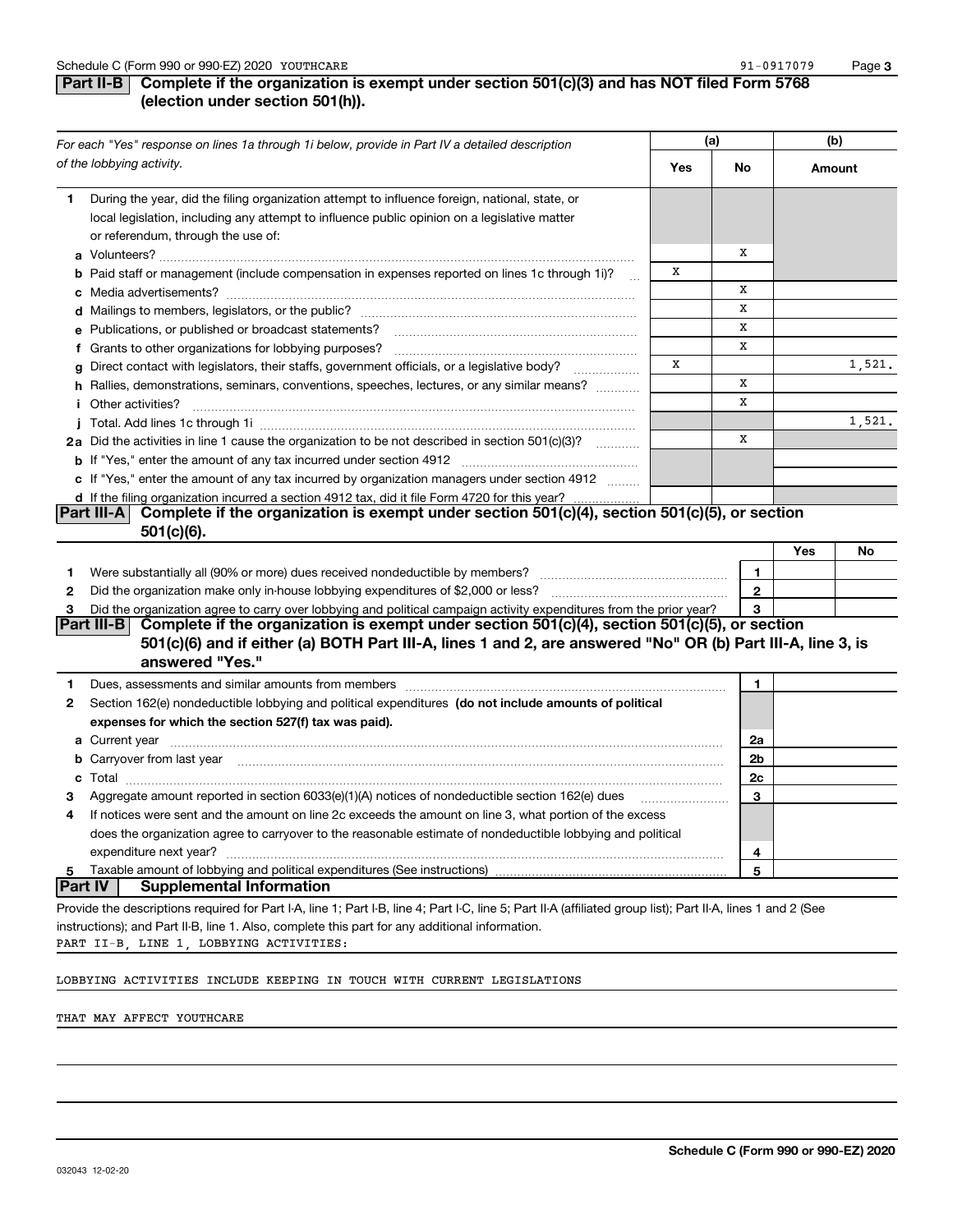Department of the Treasury Internal Revenue Service

# **SCHEDULE D Supplemental Financial Statements**

(Form 990)<br>
Pepartment of the Treasury<br>
Department of the Treasury<br>
Department of the Treasury<br>
Department of the Treasury<br> **Co to www.irs.gov/Form990 for instructions and the latest information.**<br> **Co to www.irs.gov/Form9** 



|                | Name of the organization<br>YOUTHCARE                                                                                                                                                                                         | <b>Employer identification number</b><br>91-0917079 |
|----------------|-------------------------------------------------------------------------------------------------------------------------------------------------------------------------------------------------------------------------------|-----------------------------------------------------|
| Part I         | Organizations Maintaining Donor Advised Funds or Other Similar Funds or Accounts. Complete if the                                                                                                                             |                                                     |
|                | organization answered "Yes" on Form 990, Part IV, line 6.                                                                                                                                                                     |                                                     |
|                | (a) Donor advised funds                                                                                                                                                                                                       | (b) Funds and other accounts                        |
| 1.             |                                                                                                                                                                                                                               |                                                     |
| 2              | Aggregate value of contributions to (during year)                                                                                                                                                                             |                                                     |
| 3              | Aggregate value of grants from (during year)                                                                                                                                                                                  |                                                     |
| 4              |                                                                                                                                                                                                                               |                                                     |
| 5              | Did the organization inform all donors and donor advisors in writing that the assets held in donor advised funds                                                                                                              |                                                     |
|                | are the organization's property, subject to the organization's exclusive legal control? <i>manual control</i> contents                                                                                                        | Yes<br>No                                           |
| 6              | Did the organization inform all grantees, donors, and donor advisors in writing that grant funds can be used only                                                                                                             |                                                     |
|                | for charitable purposes and not for the benefit of the donor or donor advisor, or for any other purpose conferring                                                                                                            |                                                     |
|                | impermissible private benefit?                                                                                                                                                                                                | Yes<br>No                                           |
| <b>Part II</b> | Conservation Easements. Complete if the organization answered "Yes" on Form 990, Part IV, line 7.                                                                                                                             |                                                     |
| 1.             | Purpose(s) of conservation easements held by the organization (check all that apply).                                                                                                                                         |                                                     |
|                | Preservation of land for public use (for example, recreation or education)                                                                                                                                                    | Preservation of a historically important land area  |
|                | Protection of natural habitat<br>Preservation of a certified historic structure                                                                                                                                               |                                                     |
|                | Preservation of open space                                                                                                                                                                                                    |                                                     |
| 2              | Complete lines 2a through 2d if the organization held a qualified conservation contribution in the form of a conservation easement on the last                                                                                |                                                     |
|                | day of the tax year.                                                                                                                                                                                                          | Held at the End of the Tax Year                     |
| a              | Total number of conservation easements                                                                                                                                                                                        | 2a                                                  |
| b              | Total acreage restricted by conservation easements                                                                                                                                                                            | 2 <sub>b</sub>                                      |
|                |                                                                                                                                                                                                                               | 2c                                                  |
|                | d Number of conservation easements included in (c) acquired after 7/25/06, and not on a historic structure                                                                                                                    |                                                     |
|                | listed in the National Register [11, 1200] [12] The National Register [11, 1200] [12] The National Register [11, 1200] [12] The National Register [11, 1200] [12] The National Register [11, 1200] [12] The National Register | 2d                                                  |
| 3              | Number of conservation easements modified, transferred, released, extinguished, or terminated by the organization during the tax                                                                                              |                                                     |
|                | $year \blacktriangleright$                                                                                                                                                                                                    |                                                     |
| 4              | Number of states where property subject to conservation easement is located >                                                                                                                                                 |                                                     |
| 5              | Does the organization have a written policy regarding the periodic monitoring, inspection, handling of                                                                                                                        |                                                     |
|                | violations, and enforcement of the conservation easements it holds?<br>Staff and volunteer hours devoted to monitoring, inspecting, handling of violations, and enforcing conservation easements during the year              | Yes<br><b>No</b>                                    |
| 6              |                                                                                                                                                                                                                               |                                                     |
| 7              | Amount of expenses incurred in monitoring, inspecting, handling of violations, and enforcing conservation easements during the year                                                                                           |                                                     |
|                | $\blacktriangleright$ \$                                                                                                                                                                                                      |                                                     |
| 8              | Does each conservation easement reported on line 2(d) above satisfy the requirements of section 170(h)(4)(B)(i)                                                                                                               |                                                     |
|                |                                                                                                                                                                                                                               | Yes<br>No                                           |
|                | In Part XIII, describe how the organization reports conservation easements in its revenue and expense statement and                                                                                                           |                                                     |
|                | balance sheet, and include, if applicable, the text of the footnote to the organization's financial statements that describes the                                                                                             |                                                     |
|                | organization's accounting for conservation easements.                                                                                                                                                                         |                                                     |
|                | Organizations Maintaining Collections of Art, Historical Treasures, or Other Similar Assets.<br>Part III                                                                                                                      |                                                     |
|                | Complete if the organization answered "Yes" on Form 990, Part IV, line 8.                                                                                                                                                     |                                                     |
|                | 1a If the organization elected, as permitted under FASB ASC 958, not to report in its revenue statement and balance sheet works                                                                                               |                                                     |
|                | of art, historical treasures, or other similar assets held for public exhibition, education, or research in furtherance of public                                                                                             |                                                     |
|                | service, provide in Part XIII the text of the footnote to its financial statements that describes these items.                                                                                                                |                                                     |
|                | <b>b</b> If the organization elected, as permitted under FASB ASC 958, to report in its revenue statement and balance sheet works of                                                                                          |                                                     |
|                | art, historical treasures, or other similar assets held for public exhibition, education, or research in furtherance of public service,                                                                                       |                                                     |
|                | provide the following amounts relating to these items:                                                                                                                                                                        |                                                     |
|                |                                                                                                                                                                                                                               | $\blacktriangleright$ \$                            |
|                | (ii) Assets included in Form 990, Part X                                                                                                                                                                                      | $\bullet$ \$                                        |
| 2              | If the organization received or held works of art, historical treasures, or other similar assets for financial gain, provide                                                                                                  |                                                     |
|                | the following amounts required to be reported under FASB ASC 958 relating to these items:                                                                                                                                     |                                                     |
|                |                                                                                                                                                                                                                               | $\blacktriangleright$ \$                            |
|                |                                                                                                                                                                                                                               | $\blacktriangleright$ \$                            |

032051 12-01-20 **For Paperwork Reduction Act Notice, see the Instructions for Form 990. Schedule D (Form 990) 2020** LHA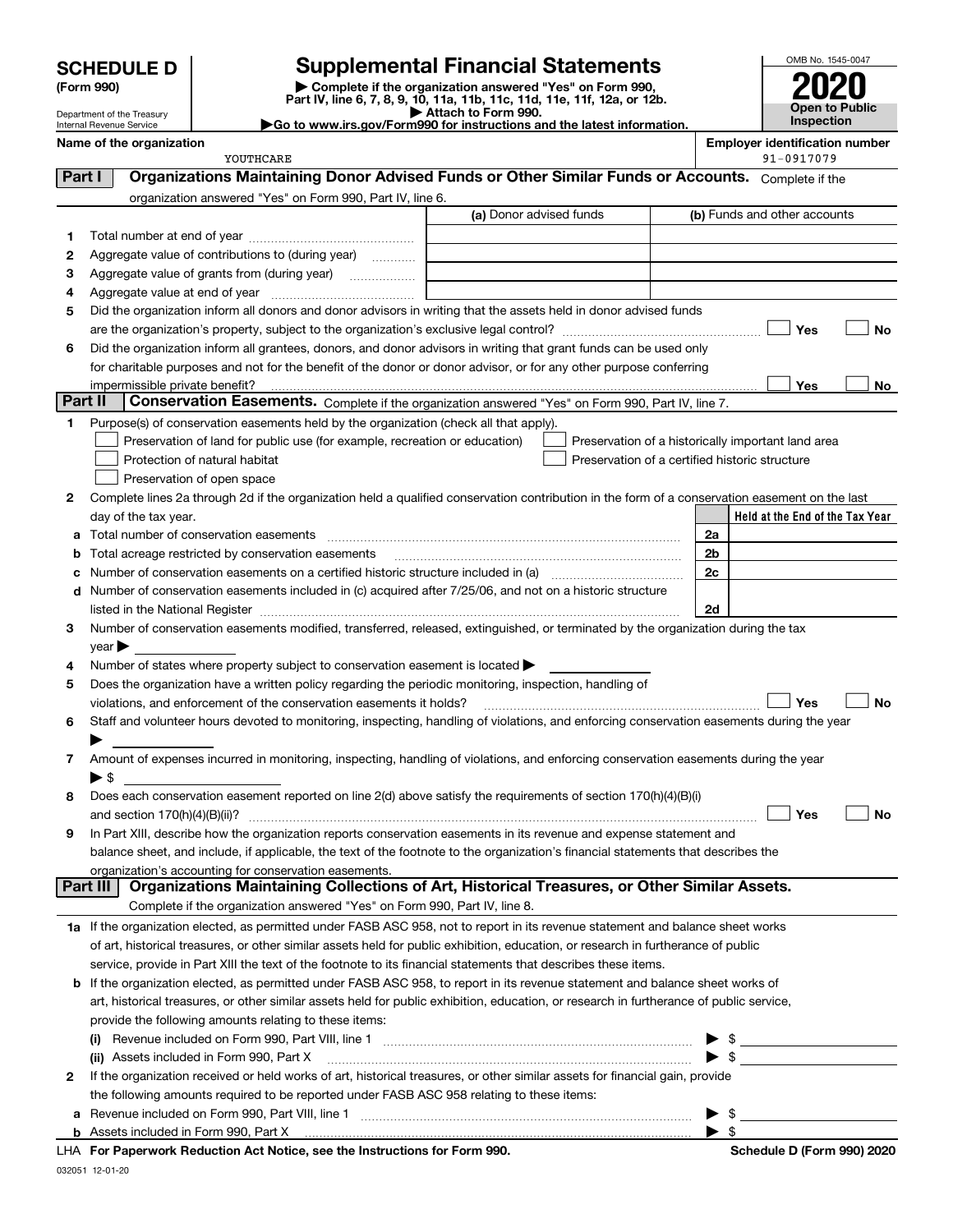|               | YOUTHCARE<br>Schedule D (Form 990) 2020                                                                                                                                                                                        |                                         |                |                                                                                                                                                                                                                                |              |              |                 | 91-0917079                 |                     |     | $Page$ 2      |
|---------------|--------------------------------------------------------------------------------------------------------------------------------------------------------------------------------------------------------------------------------|-----------------------------------------|----------------|--------------------------------------------------------------------------------------------------------------------------------------------------------------------------------------------------------------------------------|--------------|--------------|-----------------|----------------------------|---------------------|-----|---------------|
| Part II       | Organizations Maintaining Collections of Art, Historical Treasures, or Other Similar Assets                                                                                                                                    |                                         |                |                                                                                                                                                                                                                                |              |              |                 |                            | (continued)         |     |               |
| з             | Using the organization's acquisition, accession, and other records, check any of the following that make significant use of its                                                                                                |                                         |                |                                                                                                                                                                                                                                |              |              |                 |                            |                     |     |               |
|               | collection items (check all that apply):                                                                                                                                                                                       |                                         |                |                                                                                                                                                                                                                                |              |              |                 |                            |                     |     |               |
| a             | Public exhibition                                                                                                                                                                                                              | d                                       |                | Loan or exchange program                                                                                                                                                                                                       |              |              |                 |                            |                     |     |               |
| b             | Scholarly research                                                                                                                                                                                                             | e                                       |                | Other the contract of the contract of the contract of the contract of the contract of the contract of the contract of the contract of the contract of the contract of the contract of the contract of the contract of the cont |              |              |                 |                            |                     |     |               |
| c             | Preservation for future generations                                                                                                                                                                                            |                                         |                |                                                                                                                                                                                                                                |              |              |                 |                            |                     |     |               |
| 4             | Provide a description of the organization's collections and explain how they further the organization's exempt purpose in Part XIII.                                                                                           |                                         |                |                                                                                                                                                                                                                                |              |              |                 |                            |                     |     |               |
| 5             | During the year, did the organization solicit or receive donations of art, historical treasures, or other similar assets                                                                                                       |                                         |                |                                                                                                                                                                                                                                |              |              |                 |                            |                     |     |               |
|               | to be sold to raise funds rather than to be maintained as part of the organization's collection?                                                                                                                               |                                         |                |                                                                                                                                                                                                                                |              |              |                 |                            | Yes                 |     | No            |
|               | <b>Part IV</b><br>Escrow and Custodial Arrangements. Complete if the organization answered "Yes" on Form 990, Part IV, line 9, or                                                                                              |                                         |                |                                                                                                                                                                                                                                |              |              |                 |                            |                     |     |               |
|               | reported an amount on Form 990, Part X, line 21.                                                                                                                                                                               |                                         |                |                                                                                                                                                                                                                                |              |              |                 |                            |                     |     |               |
|               | 1a Is the organization an agent, trustee, custodian or other intermediary for contributions or other assets not included                                                                                                       |                                         |                |                                                                                                                                                                                                                                |              |              |                 |                            |                     |     |               |
|               |                                                                                                                                                                                                                                |                                         |                |                                                                                                                                                                                                                                |              |              |                 |                            | Yes                 |     | No            |
| b             | If "Yes," explain the arrangement in Part XIII and complete the following table:                                                                                                                                               |                                         |                |                                                                                                                                                                                                                                |              |              |                 |                            |                     |     |               |
|               |                                                                                                                                                                                                                                |                                         |                |                                                                                                                                                                                                                                |              |              |                 |                            | Amount              |     |               |
| с             | Beginning balance                                                                                                                                                                                                              |                                         |                |                                                                                                                                                                                                                                |              |              | 1c              |                            |                     |     |               |
| d             | Additions during the year manufactured and an annual contract of the year manufactured and all the year manufactured and all the year manufactured and all the year manufactured and all the year manufactured and all the yea |                                         |                |                                                                                                                                                                                                                                |              |              | 1d              |                            |                     |     |               |
| е             | Distributions during the year manufactured and continuum and contact the year manufactured and contact the year                                                                                                                |                                         |                |                                                                                                                                                                                                                                |              |              | 1e              |                            |                     |     |               |
| f             |                                                                                                                                                                                                                                |                                         |                |                                                                                                                                                                                                                                |              |              | 1f              |                            |                     |     |               |
| 2a            | Did the organization include an amount on Form 990, Part X, line 21, for escrow or custodial account liability?                                                                                                                |                                         |                |                                                                                                                                                                                                                                |              |              |                 |                            | Yes                 |     | No            |
| <b>Part V</b> | <b>b</b> If "Yes," explain the arrangement in Part XIII. Check here if the explanation has been provided on Part XIII<br><b>Endowment Funds.</b> Complete if the organization answered "Yes" on Form 990, Part IV, line 10.    |                                         |                |                                                                                                                                                                                                                                |              |              |                 |                            |                     |     |               |
|               |                                                                                                                                                                                                                                | (a) Current year                        | (b) Prior year | (c) Two years back                                                                                                                                                                                                             |              |              |                 | (d) Three years back       | (e) Four years back |     |               |
|               | Beginning of year balance <i>manumman</i>                                                                                                                                                                                      | 7,237,333.                              | 6,547,167.     |                                                                                                                                                                                                                                | 597,995.     |              |                 | 524,342.                   |                     |     | 500, 235.     |
| 1a            |                                                                                                                                                                                                                                |                                         |                |                                                                                                                                                                                                                                | 6,000,000.   |              |                 |                            |                     |     |               |
| b             | Net investment earnings, gains, and losses                                                                                                                                                                                     | 604,297.                                | 690,166.       |                                                                                                                                                                                                                                | $-50,828.$   |              |                 | 76,676.                    |                     |     | 25,747.       |
|               | Grants or scholarships                                                                                                                                                                                                         |                                         |                |                                                                                                                                                                                                                                |              |              |                 |                            |                     |     |               |
| d<br>е        | Other expenditures for facilities                                                                                                                                                                                              |                                         |                |                                                                                                                                                                                                                                |              |              |                 |                            |                     |     |               |
|               | and programs                                                                                                                                                                                                                   |                                         |                |                                                                                                                                                                                                                                |              |              |                 |                            |                     |     |               |
| Ť.            | Administrative expenses <i>manually communicative</i>                                                                                                                                                                          |                                         |                |                                                                                                                                                                                                                                |              |              |                 | 3,023.                     |                     |     | 1,640.        |
| g             | End of year balance                                                                                                                                                                                                            | 7,841,630.                              | 7,237,333.     |                                                                                                                                                                                                                                | 6, 547, 167. |              |                 | 597,995.                   |                     |     | 524,342.      |
| 2             | Provide the estimated percentage of the current year end balance (line 1g, column (a)) held as:                                                                                                                                |                                         |                |                                                                                                                                                                                                                                |              |              |                 |                            |                     |     |               |
|               | Board designated or quasi-endowment                                                                                                                                                                                            | .0000                                   | %              |                                                                                                                                                                                                                                |              |              |                 |                            |                     |     |               |
|               | 82,8900<br>Permanent endowment                                                                                                                                                                                                 | %                                       |                |                                                                                                                                                                                                                                |              |              |                 |                            |                     |     |               |
| с             | $17.1100\%$<br>Term endowment $\blacktriangleright$                                                                                                                                                                            |                                         |                |                                                                                                                                                                                                                                |              |              |                 |                            |                     |     |               |
|               | The percentages on lines 2a, 2b, and 2c should equal 100%.                                                                                                                                                                     |                                         |                |                                                                                                                                                                                                                                |              |              |                 |                            |                     |     |               |
|               | 3a Are there endowment funds not in the possession of the organization that are held and administered for the organization                                                                                                     |                                         |                |                                                                                                                                                                                                                                |              |              |                 |                            |                     |     |               |
|               | by:                                                                                                                                                                                                                            |                                         |                |                                                                                                                                                                                                                                |              |              |                 |                            |                     | Yes | No            |
|               | (i)                                                                                                                                                                                                                            |                                         |                |                                                                                                                                                                                                                                |              |              |                 |                            | 3a(i)               |     | x             |
|               |                                                                                                                                                                                                                                |                                         |                |                                                                                                                                                                                                                                |              |              |                 |                            | 3a(ii)              |     | x             |
|               |                                                                                                                                                                                                                                |                                         |                |                                                                                                                                                                                                                                |              |              |                 |                            | 3 <sub>b</sub>      |     |               |
|               | Describe in Part XIII the intended uses of the organization's endowment funds.                                                                                                                                                 |                                         |                |                                                                                                                                                                                                                                |              |              |                 |                            |                     |     |               |
|               | Part VI<br>Land, Buildings, and Equipment.                                                                                                                                                                                     |                                         |                |                                                                                                                                                                                                                                |              |              |                 |                            |                     |     |               |
|               | Complete if the organization answered "Yes" on Form 990, Part IV, line 11a. See Form 990, Part X, line 10.                                                                                                                     |                                         |                |                                                                                                                                                                                                                                |              |              |                 |                            |                     |     |               |
|               | Description of property                                                                                                                                                                                                        | (a) Cost or other<br>basis (investment) |                | (b) Cost or other<br>basis (other)                                                                                                                                                                                             |              | depreciation | (c) Accumulated |                            | (d) Book value      |     |               |
|               |                                                                                                                                                                                                                                |                                         |                | 3,656,624.                                                                                                                                                                                                                     |              |              |                 |                            |                     |     | 3,656,624.    |
| b             |                                                                                                                                                                                                                                |                                         |                | 11,307,731.                                                                                                                                                                                                                    |              |              | 4,329,996.      |                            |                     |     | 6,977,735.    |
|               |                                                                                                                                                                                                                                |                                         |                |                                                                                                                                                                                                                                |              |              |                 |                            |                     |     |               |
| d             |                                                                                                                                                                                                                                |                                         |                | 320,683.                                                                                                                                                                                                                       |              |              | 271,810.        |                            |                     |     | 48,873.       |
|               |                                                                                                                                                                                                                                |                                         |                | 783,176.                                                                                                                                                                                                                       |              |              | 275,857.        |                            |                     |     | 507,319.      |
|               |                                                                                                                                                                                                                                |                                         |                |                                                                                                                                                                                                                                |              |              |                 |                            |                     |     | 11, 190, 551. |
|               |                                                                                                                                                                                                                                |                                         |                |                                                                                                                                                                                                                                |              |              |                 | Schodule D (Form 000) 2020 |                     |     |               |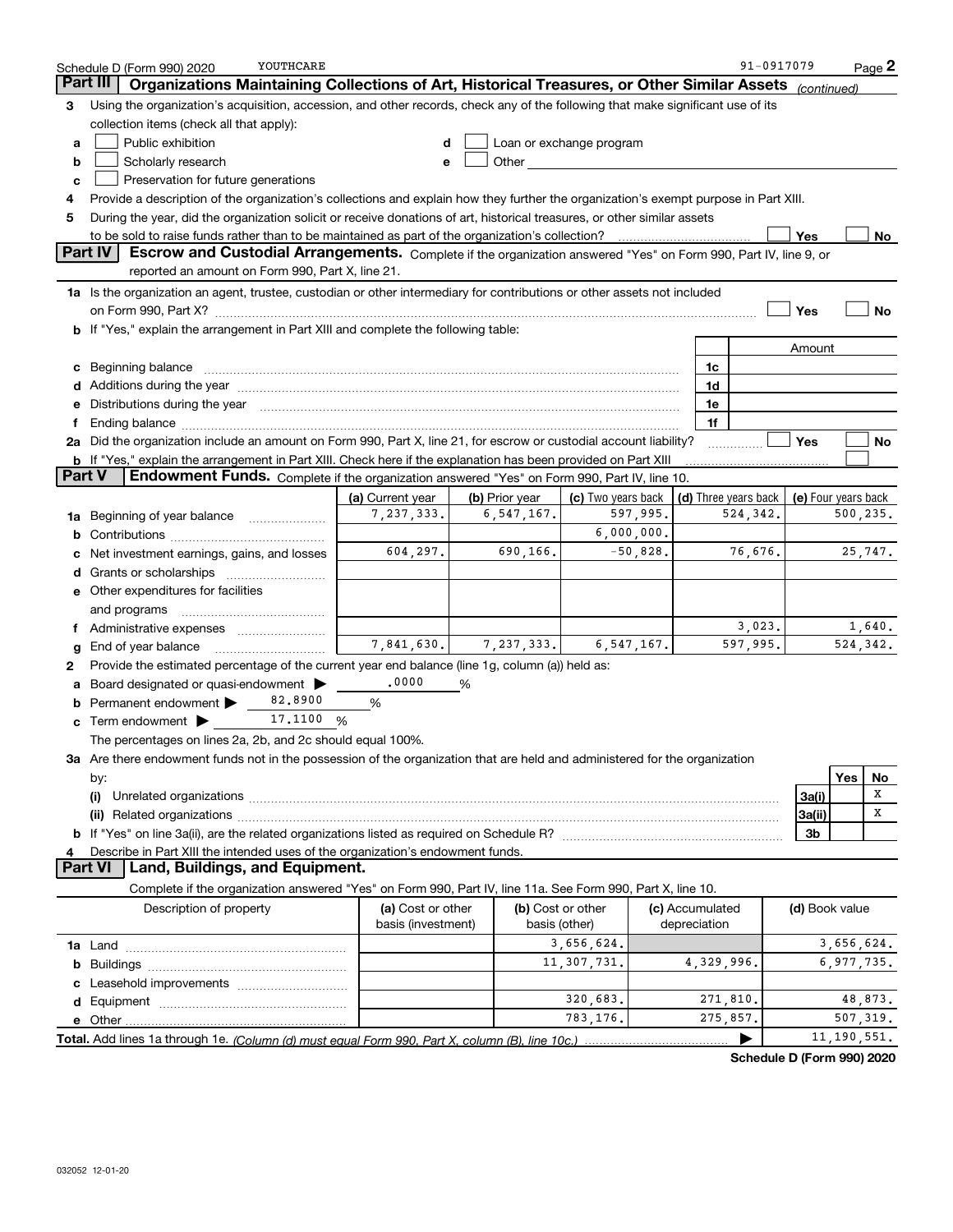91-0917079

### **Part VII Investments - Other Securities.**

Complete if the organization answered "Yes" on Form 990, Part IV, line 11b. See Form 990, Part X, line 12.

| (a) Description of security or category (including name of security)                   | (b) Book value | (c) Method of valuation: Cost or end-of-year market value |
|----------------------------------------------------------------------------------------|----------------|-----------------------------------------------------------|
| (1) Financial derivatives                                                              |                |                                                           |
| (2) Closely held equity interests                                                      |                |                                                           |
| $(3)$ Other                                                                            |                |                                                           |
| (A)                                                                                    |                |                                                           |
| (B)                                                                                    |                |                                                           |
| (C)                                                                                    |                |                                                           |
| (D)                                                                                    |                |                                                           |
| (E)                                                                                    |                |                                                           |
| (F)                                                                                    |                |                                                           |
| (G)                                                                                    |                |                                                           |
| (H)                                                                                    |                |                                                           |
| Total. (Col. (b) must equal Form 990, Part X, col. (B) line 12.) $\blacktriangleright$ |                |                                                           |

### **Part VIII Investments - Program Related.**

Complete if the organization answered "Yes" on Form 990, Part IV, line 11c. See Form 990, Part X, line 13.

| (a) Description of investment                                                          | (b) Book value | (c) Method of valuation: Cost or end-of-year market value |
|----------------------------------------------------------------------------------------|----------------|-----------------------------------------------------------|
| (1)                                                                                    |                |                                                           |
| (2)                                                                                    |                |                                                           |
| $\frac{1}{2}$                                                                          |                |                                                           |
| (4)                                                                                    |                |                                                           |
| $\frac{1}{2}$                                                                          |                |                                                           |
| (6)                                                                                    |                |                                                           |
| $\sqrt{(7)}$                                                                           |                |                                                           |
| (8)                                                                                    |                |                                                           |
| (9)                                                                                    |                |                                                           |
| Total. (Col. (b) must equal Form 990, Part X, col. (B) line 13.) $\blacktriangleright$ |                |                                                           |

### **Part IX Other Assets.**

Complete if the organization answered "Yes" on Form 990, Part IV, line 11d. See Form 990, Part X, line 15.

|        | (a) Description                                                                                                   | (b) Book value |
|--------|-------------------------------------------------------------------------------------------------------------------|----------------|
| (1)    |                                                                                                                   |                |
| (2)    |                                                                                                                   |                |
| (3)    |                                                                                                                   |                |
| (4)    |                                                                                                                   |                |
| (5)    |                                                                                                                   |                |
| (6)    |                                                                                                                   |                |
| (7)    |                                                                                                                   |                |
| (8)    |                                                                                                                   |                |
| (9)    |                                                                                                                   |                |
|        |                                                                                                                   |                |
| Part X | <b>Other Liabilities.</b>                                                                                         |                |
|        | Complete if the organization answered "Yes" on Form 990, Part IV, line 11e or 11f. See Form 990, Part X, line 25. |                |
| 1.     | (a) Description of liability                                                                                      | (b) Book value |

|                     | (a) Description of Ilability | (b) BOOK Value |
|---------------------|------------------------------|----------------|
| (1)                 | Federal income taxes         |                |
| (2)                 | CAPITAL LEASE OBLIGATION     | 66,218.        |
| $\qquad \qquad (3)$ |                              |                |
| (4)                 |                              |                |
| (5)                 |                              |                |
| (6)                 |                              |                |
| (7)                 |                              |                |
| (8)                 |                              |                |
| (9)                 |                              |                |
|                     |                              | 66,218.        |

**Total.**  *(Column (b) must equal Form 990, Part X, col. (B) line 25.)*

**2.** Liability for uncertain tax positions. In Part XIII, provide the text of the footnote to the organization's financial statements that reports the organization's liability for uncertain tax positions under FASB ASC 740. Check here if the text of the footnote has been provided in Part XIII  $\mathcal{L}^{\text{max}}$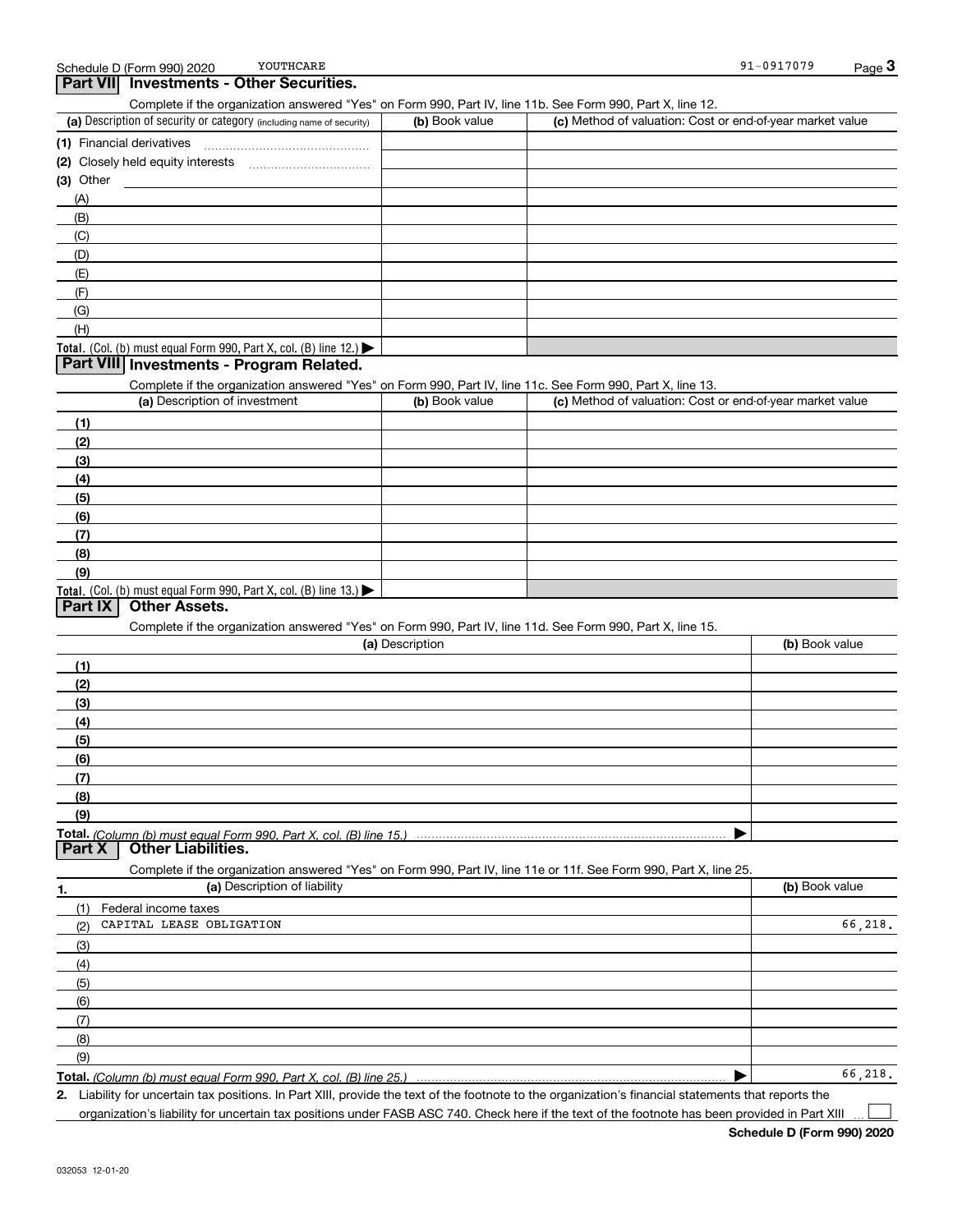|        | Provide the descriptions required for Part II, lines 3, 5, and 9; Part III, lines 1a and 4; Part IV, lines 1b and 2b; Part V, line 4; Part X, line 2; Part XI,<br>lines 2d and 4b; and Part XII, lines 2d and 4b. Also complete this part to provide any additional information.<br>PART V, LINE 4:<br>THE ENDOWMENT FUND WAS ESTABLISHED FOR GENERAL SUPPORT OF OPERATIONS.<br>PART XI, LINE 2D - OTHER ADJUSTMENTS:<br>INVESTMENT EXPENSES<br>PART XI, LINE 4B - OTHER ADJUSTMENTS:<br>SPECIAL EVENT DEDUCTIONS | $-41,290.$<br>58,110. |            |              |                          |
|--------|-------------------------------------------------------------------------------------------------------------------------------------------------------------------------------------------------------------------------------------------------------------------------------------------------------------------------------------------------------------------------------------------------------------------------------------------------------------------------------------------------------------------|-----------------------|------------|--------------|--------------------------|
|        |                                                                                                                                                                                                                                                                                                                                                                                                                                                                                                                   |                       |            |              |                          |
|        |                                                                                                                                                                                                                                                                                                                                                                                                                                                                                                                   |                       |            |              |                          |
|        |                                                                                                                                                                                                                                                                                                                                                                                                                                                                                                                   |                       |            |              |                          |
|        |                                                                                                                                                                                                                                                                                                                                                                                                                                                                                                                   |                       |            |              |                          |
|        |                                                                                                                                                                                                                                                                                                                                                                                                                                                                                                                   |                       |            |              |                          |
|        |                                                                                                                                                                                                                                                                                                                                                                                                                                                                                                                   |                       |            |              |                          |
|        |                                                                                                                                                                                                                                                                                                                                                                                                                                                                                                                   |                       |            |              |                          |
|        |                                                                                                                                                                                                                                                                                                                                                                                                                                                                                                                   |                       |            |              |                          |
|        |                                                                                                                                                                                                                                                                                                                                                                                                                                                                                                                   |                       |            |              |                          |
|        |                                                                                                                                                                                                                                                                                                                                                                                                                                                                                                                   |                       |            |              |                          |
| 5      | Part XIII Supplemental Information.                                                                                                                                                                                                                                                                                                                                                                                                                                                                               |                       |            | 5            |                          |
|        | c Add lines 4a and 4b                                                                                                                                                                                                                                                                                                                                                                                                                                                                                             |                       |            | 4с           | 41,290.<br>17, 149, 136. |
| b      | Other (Describe in Part XIII.)                                                                                                                                                                                                                                                                                                                                                                                                                                                                                    | 4b                    |            |              |                          |
| a      | Investment expenses not included on Form 990, Part VIII, line 7b [ <i>[[[[[[[[[[[]]]</i>                                                                                                                                                                                                                                                                                                                                                                                                                          | 4a                    | 41,290.    |              |                          |
| 3<br>4 | Amounts included on Form 990, Part IX, line 25, but not on line 1:                                                                                                                                                                                                                                                                                                                                                                                                                                                |                       |            |              |                          |
| е      | Add lines 2a through 2d                                                                                                                                                                                                                                                                                                                                                                                                                                                                                           |                       |            | 2e<br>3      | 17, 107, 846.            |
| d      | Other (Describe in Part XIII.) (2000) (2000) (2000) (2000) (2000) (2000) (2000) (2000) (2000) (2000) (2000) (2000) (2000) (2000) (2000) (2000) (2000) (2000) (2000) (2000) (2000) (2000) (2000) (2000) (2000) (2000) (2000) (2                                                                                                                                                                                                                                                                                    | 2d                    |            |              | 35,756.                  |
| с      | Other losses                                                                                                                                                                                                                                                                                                                                                                                                                                                                                                      | 2c                    | $-58,110.$ |              |                          |
| b      | Prior year adjustments communications and contract the contract of the contract of the contract of the contract of the contract of the contract of the contract of the contract of the contract of the contract of the contrac                                                                                                                                                                                                                                                                                    | 2b                    |            |              |                          |
| a      |                                                                                                                                                                                                                                                                                                                                                                                                                                                                                                                   | 2a                    | 93,866.    |              |                          |
| 2      | Amounts included on line 1 but not on Form 990, Part IX, line 25:                                                                                                                                                                                                                                                                                                                                                                                                                                                 |                       |            |              |                          |
| 1      | Total expenses and losses per audited financial statements                                                                                                                                                                                                                                                                                                                                                                                                                                                        |                       |            | $\mathbf{1}$ | 17, 143, 602.            |
|        | Complete if the organization answered "Yes" on Form 990, Part IV, line 12a.                                                                                                                                                                                                                                                                                                                                                                                                                                       |                       |            |              |                          |
|        | Part XII   Reconciliation of Expenses per Audited Financial Statements With Expenses per Return.                                                                                                                                                                                                                                                                                                                                                                                                                  |                       |            |              |                          |
| 5      |                                                                                                                                                                                                                                                                                                                                                                                                                                                                                                                   |                       |            | 5            | 18,729,568.              |
| c      | Add lines 4a and 4b                                                                                                                                                                                                                                                                                                                                                                                                                                                                                               |                       |            | 4c           | 58,110.                  |
| b      | Other (Describe in Part XIII.)                                                                                                                                                                                                                                                                                                                                                                                                                                                                                    | 4b                    | 58,110.    |              |                          |
| a      | Investment expenses not included on Form 990, Part VIII, line 7b                                                                                                                                                                                                                                                                                                                                                                                                                                                  | 4a                    |            |              |                          |
| 4      | Amounts included on Form 990, Part VIII, line 12, but not on line 1:                                                                                                                                                                                                                                                                                                                                                                                                                                              |                       |            |              |                          |
| 3      |                                                                                                                                                                                                                                                                                                                                                                                                                                                                                                                   |                       |            | 3            | 18,671,458.              |
| е      | Add lines 2a through 2d                                                                                                                                                                                                                                                                                                                                                                                                                                                                                           |                       |            | 2e           | 523,867.                 |
| d      | Other (Describe in Part XIII.)                                                                                                                                                                                                                                                                                                                                                                                                                                                                                    | 2d                    | $-41,290.$ |              |                          |
|        |                                                                                                                                                                                                                                                                                                                                                                                                                                                                                                                   | 2c                    |            |              |                          |
| c      | Net unrealized gains (losses) on investments [11] matter contracts and all of the unrealized saints (losses) on investments [11] matter contracts and all of the unrest of the unrest of the unrest of the unrest of the unres                                                                                                                                                                                                                                                                                    | 2b                    | 74,953.    |              |                          |
| a<br>b |                                                                                                                                                                                                                                                                                                                                                                                                                                                                                                                   | 2a                    | 490,204.   |              |                          |

Schedule D (Form 990) 2020 YOUTHCARE Page 4

**Part XI Reconciliation of Revenue per Audited Financial Statements With Revenue per Return.** 

**1**

91-0917079

19,195,325.

**1**Total revenue, gains, and other support per audited financial statements **2** Amounts included on line 1 but not on Form 990, Part VIII, line 12:

YOUTHCARE

Complete if the organization answered "Yes" on Form 990, Part IV, line 12a.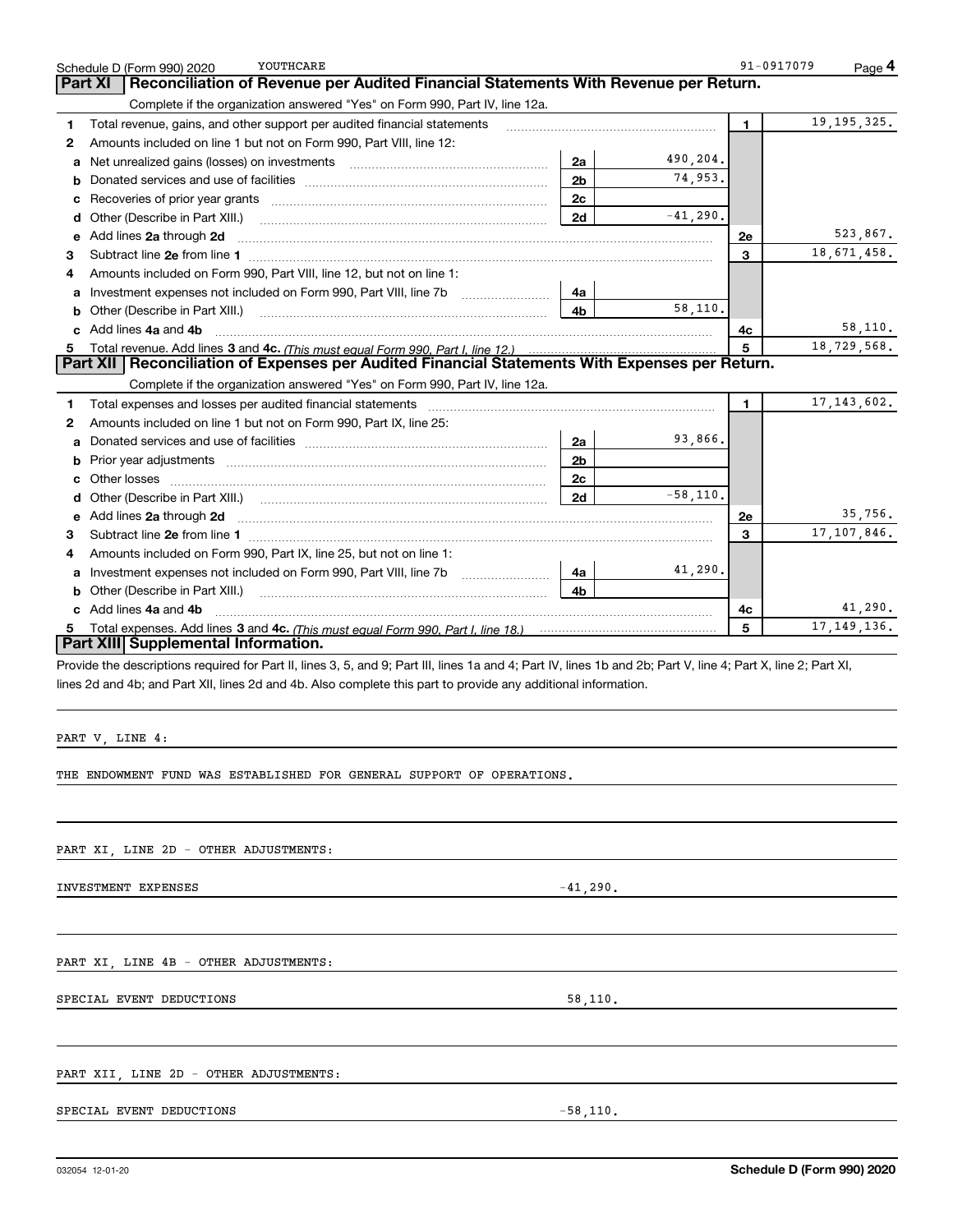|                                                                                                 | 91-0917079 | Page 5 |
|-------------------------------------------------------------------------------------------------|------------|--------|
| Schedule D (Form 990) 2020 YOUTHCARE<br><b>Part XIII   Supplemental Information</b> (continued) |            |        |
|                                                                                                 |            |        |
|                                                                                                 |            |        |
|                                                                                                 |            |        |
|                                                                                                 |            |        |
|                                                                                                 |            |        |
|                                                                                                 |            |        |
|                                                                                                 |            |        |
|                                                                                                 |            |        |
|                                                                                                 |            |        |
|                                                                                                 |            |        |
|                                                                                                 |            |        |
|                                                                                                 |            |        |
|                                                                                                 |            |        |
|                                                                                                 |            |        |
|                                                                                                 |            |        |
|                                                                                                 |            |        |
|                                                                                                 |            |        |
|                                                                                                 |            |        |
|                                                                                                 |            |        |
|                                                                                                 |            |        |
|                                                                                                 |            |        |
|                                                                                                 |            |        |
|                                                                                                 |            |        |
|                                                                                                 |            |        |
|                                                                                                 |            |        |
|                                                                                                 |            |        |
|                                                                                                 |            |        |
|                                                                                                 |            |        |
|                                                                                                 |            |        |
|                                                                                                 |            |        |
|                                                                                                 |            |        |
|                                                                                                 |            |        |
|                                                                                                 |            |        |
|                                                                                                 |            |        |
|                                                                                                 |            |        |
|                                                                                                 |            |        |
|                                                                                                 |            |        |
|                                                                                                 |            |        |
|                                                                                                 |            |        |
|                                                                                                 |            |        |
|                                                                                                 |            |        |
|                                                                                                 |            |        |
|                                                                                                 |            |        |
|                                                                                                 |            |        |
|                                                                                                 |            |        |
|                                                                                                 |            |        |
|                                                                                                 |            |        |
|                                                                                                 |            |        |
|                                                                                                 |            |        |
|                                                                                                 |            |        |
|                                                                                                 |            |        |
|                                                                                                 |            |        |
|                                                                                                 |            |        |
|                                                                                                 |            |        |
|                                                                                                 |            |        |
|                                                                                                 |            |        |
|                                                                                                 |            |        |
|                                                                                                 |            |        |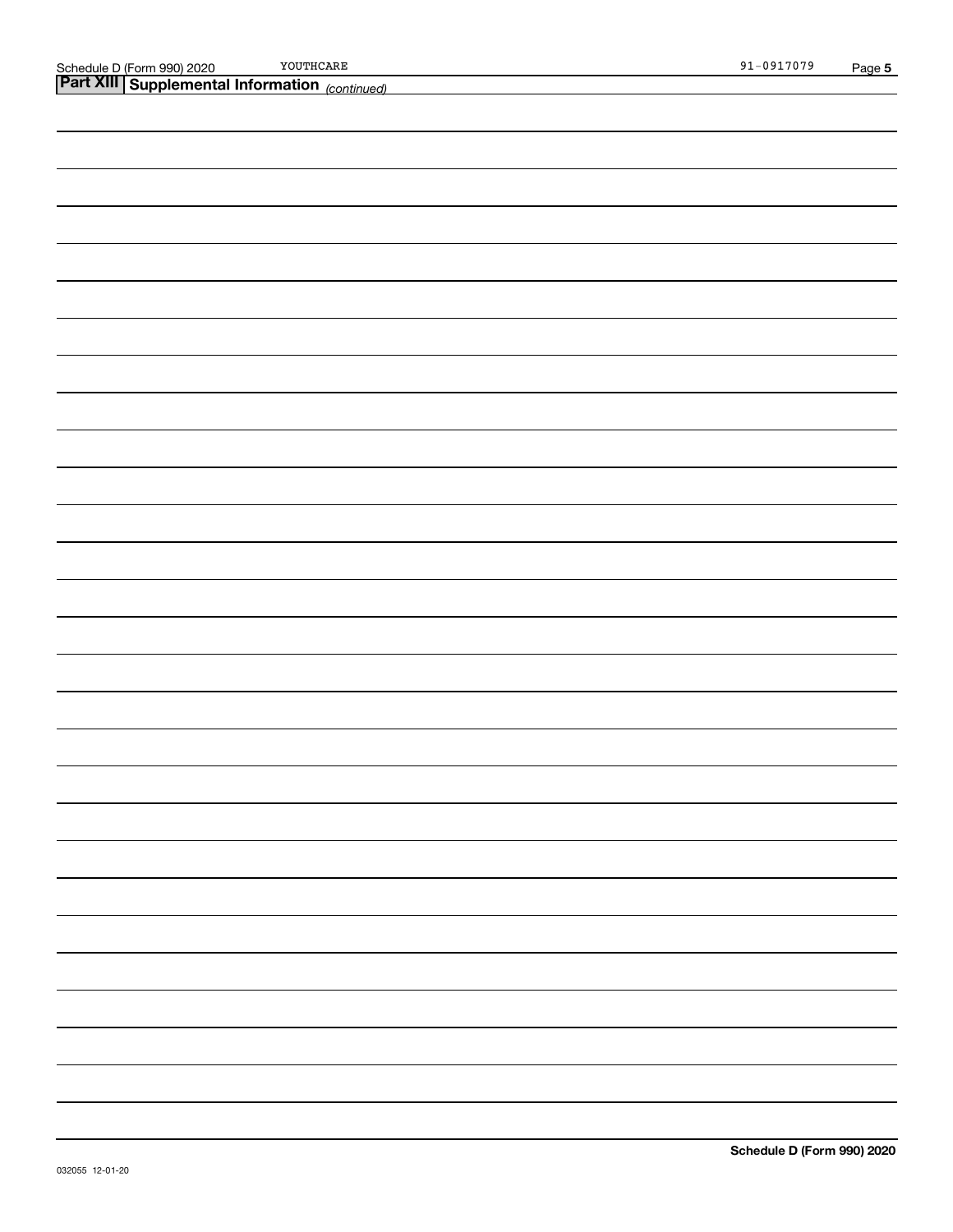| <b>SCHEDULE G</b>                                             |                                                                                                                                                | <b>Supplemental Information Regarding Fundraising or Gaming Activities</b>                                                                                                                                                                           |     |                                         |                     |  |                                  | OMB No. 1545-0047                                   |  |  |  |  |  |
|---------------------------------------------------------------|------------------------------------------------------------------------------------------------------------------------------------------------|------------------------------------------------------------------------------------------------------------------------------------------------------------------------------------------------------------------------------------------------------|-----|-----------------------------------------|---------------------|--|----------------------------------|-----------------------------------------------------|--|--|--|--|--|
| (Form 990 or 990-EZ)                                          |                                                                                                                                                | Complete if the organization answered "Yes" on Form 990, Part IV, line 17, 18, or 19, or if the<br>organization entered more than \$15,000 on Form 990-EZ, line 6a.                                                                                  |     |                                         |                     |  |                                  |                                                     |  |  |  |  |  |
| Department of the Treasury                                    |                                                                                                                                                | Attach to Form 990 or Form 990-EZ.                                                                                                                                                                                                                   |     |                                         |                     |  |                                  | <b>Open to Public</b>                               |  |  |  |  |  |
| Internal Revenue Service<br>Name of the organization          |                                                                                                                                                | ► Go to www.irs.gov/Form990 for instructions and the latest information.                                                                                                                                                                             |     |                                         |                     |  |                                  | Inspection<br><b>Employer identification number</b> |  |  |  |  |  |
|                                                               | YOUTHCARE                                                                                                                                      |                                                                                                                                                                                                                                                      |     |                                         |                     |  | 91-0917079                       |                                                     |  |  |  |  |  |
| Part I                                                        |                                                                                                                                                | Fundraising Activities. Complete if the organization answered "Yes" on Form 990, Part IV, line 17. Form 990-EZ filers are not                                                                                                                        |     |                                         |                     |  |                                  |                                                     |  |  |  |  |  |
| required to complete this part.                               |                                                                                                                                                |                                                                                                                                                                                                                                                      |     |                                         |                     |  |                                  |                                                     |  |  |  |  |  |
| Х<br>Mail solicitations                                       |                                                                                                                                                | 1 Indicate whether the organization raised funds through any of the following activities. Check all that apply.<br>$e$   X                                                                                                                           |     |                                         |                     |  |                                  |                                                     |  |  |  |  |  |
| a                                                             | Solicitation of non-government grants<br>ΙX<br>Solicitation of government grants<br>$\mathbf{X}$<br>Internet and email solicitations<br>f<br>b |                                                                                                                                                                                                                                                      |     |                                         |                     |  |                                  |                                                     |  |  |  |  |  |
| g X<br>Special fundraising events<br>Phone solicitations<br>c |                                                                                                                                                |                                                                                                                                                                                                                                                      |     |                                         |                     |  |                                  |                                                     |  |  |  |  |  |
| x<br>In-person solicitations<br>d                             |                                                                                                                                                |                                                                                                                                                                                                                                                      |     |                                         |                     |  |                                  |                                                     |  |  |  |  |  |
|                                                               |                                                                                                                                                | 2 a Did the organization have a written or oral agreement with any individual (including officers, directors, trustees, or                                                                                                                           |     |                                         |                     |  |                                  |                                                     |  |  |  |  |  |
|                                                               |                                                                                                                                                | key employees listed in Form 990, Part VII) or entity in connection with professional fundraising services?<br>b If "Yes," list the 10 highest paid individuals or entities (fundraisers) pursuant to agreements under which the fundraiser is to be |     |                                         |                     |  |                                  | х<br><b>No</b><br>Yes                               |  |  |  |  |  |
| compensated at least \$5,000 by the organization.             |                                                                                                                                                |                                                                                                                                                                                                                                                      |     |                                         |                     |  |                                  |                                                     |  |  |  |  |  |
|                                                               |                                                                                                                                                |                                                                                                                                                                                                                                                      |     |                                         |                     |  | (v) Amount paid                  |                                                     |  |  |  |  |  |
| (i) Name and address of individual                            |                                                                                                                                                | (ii) Activity                                                                                                                                                                                                                                        |     | (iii) Did<br>fundraiser<br>have custody | (iv) Gross receipts |  | to (or retained by)              | (vi) Amount paid<br>to (or retained by)             |  |  |  |  |  |
| or entity (fundraiser)                                        |                                                                                                                                                |                                                                                                                                                                                                                                                      |     | or control of<br>contributions?         | from activity       |  | fundraiser<br>listed in col. (i) | organization                                        |  |  |  |  |  |
| CAMPBELL & COMPANY - ONE EAST                                 |                                                                                                                                                | GENERAL FUNDRAISING                                                                                                                                                                                                                                  | Yes | <b>No</b>                               |                     |  |                                  |                                                     |  |  |  |  |  |
| WACKER DRIVE, SUITE 2100,                                     |                                                                                                                                                | CONSULTING                                                                                                                                                                                                                                           |     | х                                       | $\mathbf{0}$        |  | 103,638.                         | 0.                                                  |  |  |  |  |  |
|                                                               |                                                                                                                                                |                                                                                                                                                                                                                                                      |     |                                         |                     |  |                                  |                                                     |  |  |  |  |  |
|                                                               |                                                                                                                                                |                                                                                                                                                                                                                                                      |     |                                         |                     |  |                                  |                                                     |  |  |  |  |  |
|                                                               |                                                                                                                                                |                                                                                                                                                                                                                                                      |     |                                         |                     |  |                                  |                                                     |  |  |  |  |  |
|                                                               |                                                                                                                                                |                                                                                                                                                                                                                                                      |     |                                         |                     |  |                                  |                                                     |  |  |  |  |  |
|                                                               |                                                                                                                                                |                                                                                                                                                                                                                                                      |     |                                         |                     |  |                                  |                                                     |  |  |  |  |  |
|                                                               |                                                                                                                                                |                                                                                                                                                                                                                                                      |     |                                         |                     |  |                                  |                                                     |  |  |  |  |  |
|                                                               |                                                                                                                                                |                                                                                                                                                                                                                                                      |     |                                         |                     |  |                                  |                                                     |  |  |  |  |  |
|                                                               |                                                                                                                                                |                                                                                                                                                                                                                                                      |     |                                         |                     |  |                                  |                                                     |  |  |  |  |  |
|                                                               |                                                                                                                                                |                                                                                                                                                                                                                                                      |     |                                         |                     |  |                                  |                                                     |  |  |  |  |  |
|                                                               |                                                                                                                                                |                                                                                                                                                                                                                                                      |     |                                         |                     |  |                                  |                                                     |  |  |  |  |  |
|                                                               |                                                                                                                                                |                                                                                                                                                                                                                                                      |     |                                         |                     |  |                                  |                                                     |  |  |  |  |  |
|                                                               |                                                                                                                                                |                                                                                                                                                                                                                                                      |     |                                         |                     |  |                                  |                                                     |  |  |  |  |  |
|                                                               |                                                                                                                                                |                                                                                                                                                                                                                                                      |     |                                         |                     |  |                                  |                                                     |  |  |  |  |  |
|                                                               |                                                                                                                                                |                                                                                                                                                                                                                                                      |     |                                         |                     |  |                                  |                                                     |  |  |  |  |  |
|                                                               |                                                                                                                                                |                                                                                                                                                                                                                                                      |     |                                         |                     |  |                                  |                                                     |  |  |  |  |  |
| Total                                                         |                                                                                                                                                |                                                                                                                                                                                                                                                      |     |                                         |                     |  | 103,638.                         |                                                     |  |  |  |  |  |
| or licensing.                                                 |                                                                                                                                                | 3 List all states in which the organization is registered or licensed to solicit contributions or has been notified it is exempt from registration                                                                                                   |     |                                         |                     |  |                                  |                                                     |  |  |  |  |  |
| WA                                                            |                                                                                                                                                |                                                                                                                                                                                                                                                      |     |                                         |                     |  |                                  |                                                     |  |  |  |  |  |
|                                                               |                                                                                                                                                |                                                                                                                                                                                                                                                      |     |                                         |                     |  |                                  |                                                     |  |  |  |  |  |
|                                                               |                                                                                                                                                |                                                                                                                                                                                                                                                      |     |                                         |                     |  |                                  |                                                     |  |  |  |  |  |
|                                                               |                                                                                                                                                |                                                                                                                                                                                                                                                      |     |                                         |                     |  |                                  |                                                     |  |  |  |  |  |
|                                                               |                                                                                                                                                |                                                                                                                                                                                                                                                      |     |                                         |                     |  |                                  |                                                     |  |  |  |  |  |
|                                                               |                                                                                                                                                |                                                                                                                                                                                                                                                      |     |                                         |                     |  |                                  |                                                     |  |  |  |  |  |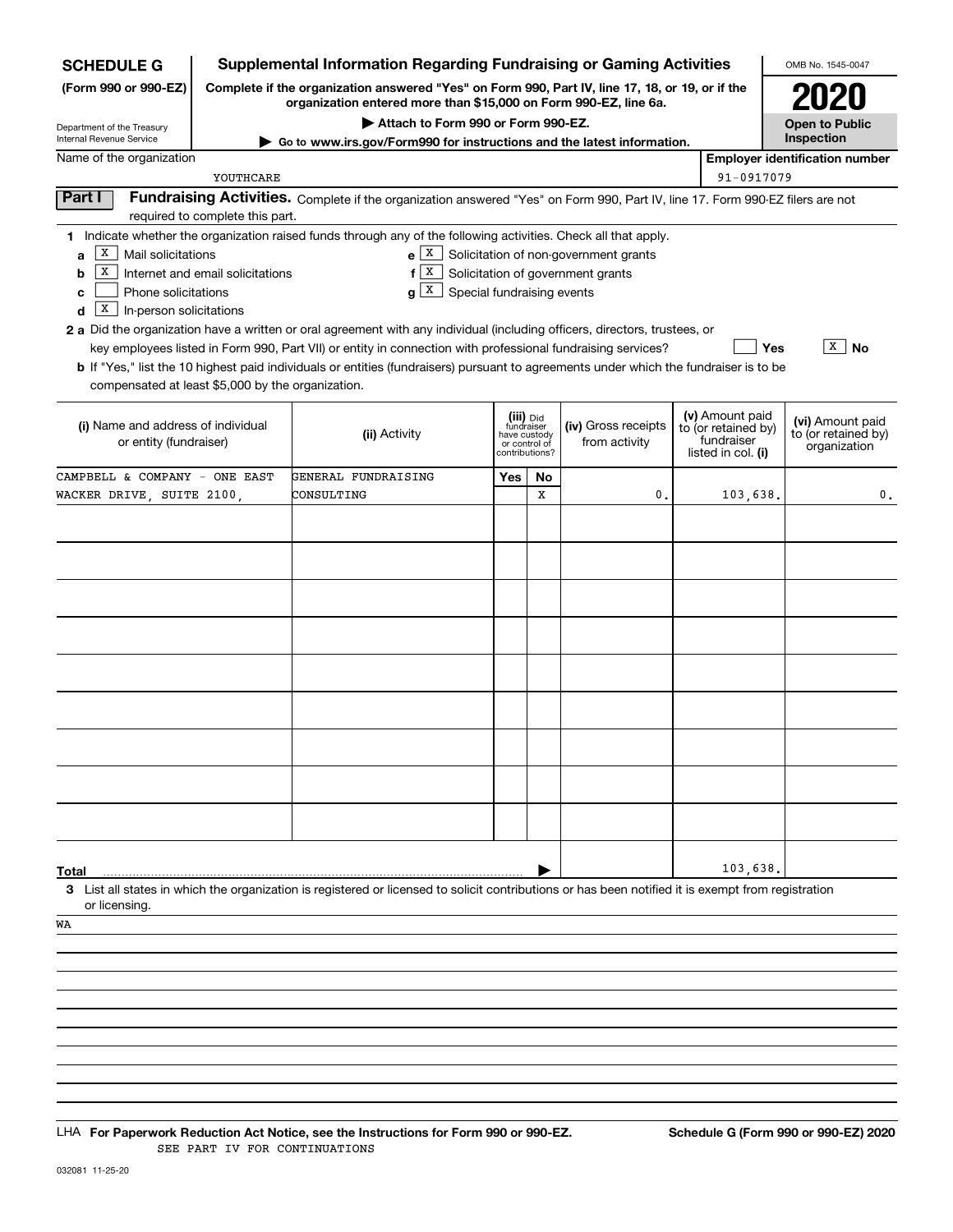|  | Schedule G (Form 990 or 990-EZ) 2020 YOUTHCARE |  | 91-0917079 | Page |  |
|--|------------------------------------------------|--|------------|------|--|
|--|------------------------------------------------|--|------------|------|--|

**Part II** | Fundraising Events. Complete if the organization answered "Yes" on Form 990, Part IV, line 18, or reported more than \$15,000

|                 |                | of fundraising event contributions and gross income on Form 990-EZ, lines 1 and 6b. List events with gross receipts greater than \$5,000. |              |                                                  |      |                  |                                                     |  |  |  |
|-----------------|----------------|-------------------------------------------------------------------------------------------------------------------------------------------|--------------|--------------------------------------------------|------|------------------|-----------------------------------------------------|--|--|--|
|                 |                |                                                                                                                                           | (a) Event #1 | (b) Event #2                                     |      | (c) Other events | (d) Total events<br>(add col. (a) through           |  |  |  |
|                 |                |                                                                                                                                           | (event type) | (event type)                                     |      | (total number)   | col. (c)                                            |  |  |  |
|                 |                |                                                                                                                                           |              |                                                  |      |                  |                                                     |  |  |  |
| Revenue         | 1              |                                                                                                                                           |              |                                                  |      |                  |                                                     |  |  |  |
|                 |                |                                                                                                                                           |              |                                                  |      |                  |                                                     |  |  |  |
|                 | 3              | Gross income (line 1 minus line 2)                                                                                                        |              |                                                  |      |                  |                                                     |  |  |  |
|                 |                |                                                                                                                                           |              |                                                  |      |                  |                                                     |  |  |  |
|                 | 5              |                                                                                                                                           |              |                                                  |      |                  |                                                     |  |  |  |
|                 | 6              |                                                                                                                                           |              |                                                  |      |                  |                                                     |  |  |  |
| Direct Expenses | 7              |                                                                                                                                           |              |                                                  |      |                  |                                                     |  |  |  |
|                 | 8              |                                                                                                                                           |              |                                                  |      |                  |                                                     |  |  |  |
|                 | 9              |                                                                                                                                           |              |                                                  |      |                  |                                                     |  |  |  |
|                 | 10             | Direct expense summary. Add lines 4 through 9 in column (d) matures and the content of the summan content of the                          |              |                                                  |      |                  | ▶                                                   |  |  |  |
|                 | 11             |                                                                                                                                           |              |                                                  |      |                  |                                                     |  |  |  |
|                 | Part III       | Gaming. Complete if the organization answered "Yes" on Form 990, Part IV, line 19, or reported more than                                  |              |                                                  |      |                  |                                                     |  |  |  |
|                 |                | \$15,000 on Form 990-EZ, line 6a.                                                                                                         |              |                                                  |      |                  |                                                     |  |  |  |
|                 |                |                                                                                                                                           | (a) Bingo    | (b) Pull tabs/instant<br>bingo/progressive bingo |      | (c) Other gaming | (d) Total gaming (add<br>col. (a) through col. (c)) |  |  |  |
| Revenue         |                |                                                                                                                                           |              |                                                  |      |                  |                                                     |  |  |  |
|                 | 1              |                                                                                                                                           |              |                                                  |      |                  |                                                     |  |  |  |
|                 |                |                                                                                                                                           |              |                                                  |      |                  |                                                     |  |  |  |
|                 | 2              | Cash prizes [111] Cash prizes [11] Cash prizes [11] Cash prizes [11] Casar Dividend Dividend Dividend Dividend D                          |              |                                                  |      |                  |                                                     |  |  |  |
| Direct Expenses | 3              |                                                                                                                                           |              |                                                  |      |                  |                                                     |  |  |  |
|                 | 4              |                                                                                                                                           |              |                                                  |      |                  |                                                     |  |  |  |
|                 |                |                                                                                                                                           |              |                                                  |      |                  |                                                     |  |  |  |
|                 |                |                                                                                                                                           | Yes<br>$\%$  | Yes                                              | $\%$ | <b>Yes</b>       | %                                                   |  |  |  |
|                 |                | 6 Volunteer labor                                                                                                                         | No           | No                                               |      | No               |                                                     |  |  |  |
|                 |                | 7 Direct expense summary. Add lines 2 through 5 in column (d)                                                                             |              |                                                  |      |                  | ▶                                                   |  |  |  |
|                 |                |                                                                                                                                           |              |                                                  |      |                  |                                                     |  |  |  |
|                 |                |                                                                                                                                           |              |                                                  |      |                  |                                                     |  |  |  |
|                 | 9<br>Yes<br>No |                                                                                                                                           |              |                                                  |      |                  |                                                     |  |  |  |
|                 |                |                                                                                                                                           |              |                                                  |      |                  |                                                     |  |  |  |
|                 |                |                                                                                                                                           |              |                                                  |      |                  |                                                     |  |  |  |
|                 |                |                                                                                                                                           |              |                                                  |      |                  |                                                     |  |  |  |
|                 |                |                                                                                                                                           |              |                                                  |      |                  | Yes<br>No                                           |  |  |  |
|                 |                |                                                                                                                                           |              |                                                  |      |                  |                                                     |  |  |  |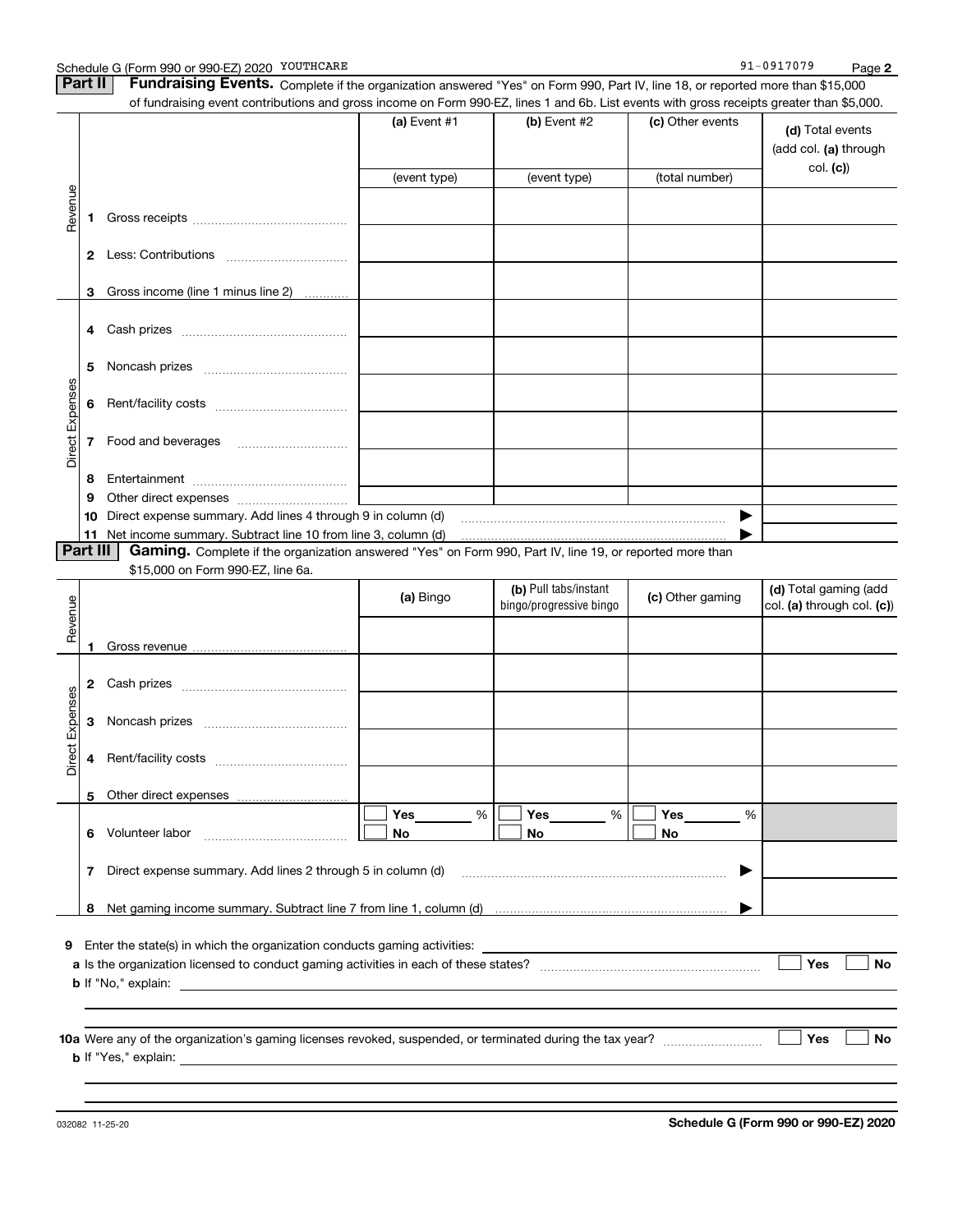| Schedule G (Form 990 or 990-EZ) 2020 YOUTHCARE                                                                                                     | 91-0917079                   |            | Page 3    |
|----------------------------------------------------------------------------------------------------------------------------------------------------|------------------------------|------------|-----------|
|                                                                                                                                                    | $\overline{\phantom{a}}$ Yes |            | <b>No</b> |
| 12 Is the organization a grantor, beneficiary or trustee of a trust, or a member of a partnership or other entity formed                           |                              |            |           |
|                                                                                                                                                    |                              | $\Box$ Yes | No        |
| 13 Indicate the percentage of gaming activity conducted in:                                                                                        |                              |            |           |
|                                                                                                                                                    | 13а                          |            | %         |
|                                                                                                                                                    | 13b                          |            | %         |
| 14 Enter the name and address of the person who prepares the organization's gaming/special events books and records:                               |                              |            |           |
|                                                                                                                                                    |                              |            |           |
|                                                                                                                                                    |                              |            |           |
|                                                                                                                                                    |                              |            | No        |
| <b>b</b> If "Yes," enter the amount of gaming revenue received by the organization $\triangleright$ \$                                             |                              |            |           |
|                                                                                                                                                    |                              |            |           |
| c If "Yes," enter name and address of the third party:                                                                                             |                              |            |           |
|                                                                                                                                                    |                              |            |           |
|                                                                                                                                                    |                              |            |           |
|                                                                                                                                                    |                              |            |           |
| 16 Gaming manager information:                                                                                                                     |                              |            |           |
| <u> 1989 - Johann Barbara, martin amerikan basal dan berasal dan berasal dalam basal dan berasal dan berasal dan</u><br>Name $\blacktriangleright$ |                              |            |           |
| Gaming manager compensation > \$                                                                                                                   |                              |            |           |
| $Description of services provided$ $\triangleright$                                                                                                |                              |            |           |
|                                                                                                                                                    |                              |            |           |
|                                                                                                                                                    |                              |            |           |
| Director/officer<br>Employee<br>Independent contractor                                                                                             |                              |            |           |
| 17 Mandatory distributions:                                                                                                                        |                              |            |           |
| a Is the organization required under state law to make charitable distributions from the gaming proceeds to                                        |                              |            |           |
| $\Box$ Yes $\Box$ No<br>retain the state gaming license?                                                                                           |                              |            |           |
| b Enter the amount of distributions required under state law to be distributed to other exempt organizations or spent in the                       |                              |            |           |
| organization's own exempt activities during the tax year $\triangleright$ \$                                                                       |                              |            |           |
| Supplemental Information. Provide the explanations required by Part I, line 2b, columns (iii) and (v); and Part III, lines 9, 9b, 10b,<br> Part IV |                              |            |           |
| 15b, 15c, 16, and 17b, as applicable. Also provide any additional information. See instructions.                                                   |                              |            |           |
| SCHEDULE G, PART I, LINE 2B, LIST OF TEN HIGHEST PAID FUNDRAISERS:                                                                                 |                              |            |           |
|                                                                                                                                                    |                              |            |           |
| (I) NAME OF FUNDRAISER: CAMPBELL & COMPANY                                                                                                         |                              |            |           |
|                                                                                                                                                    |                              |            |           |
| (I) ADDRESS OF FUNDRAISER:                                                                                                                         |                              |            |           |
| ONE EAST WACKER DRIVE, SUITE 2100, CHICAGO, IL<br>60601                                                                                            |                              |            |           |
|                                                                                                                                                    |                              |            |           |
| PART I, LINE 2B, COLUMN (V):                                                                                                                       |                              |            |           |
| GENERAL FUNDRAISING CONSULTING                                                                                                                     |                              |            |           |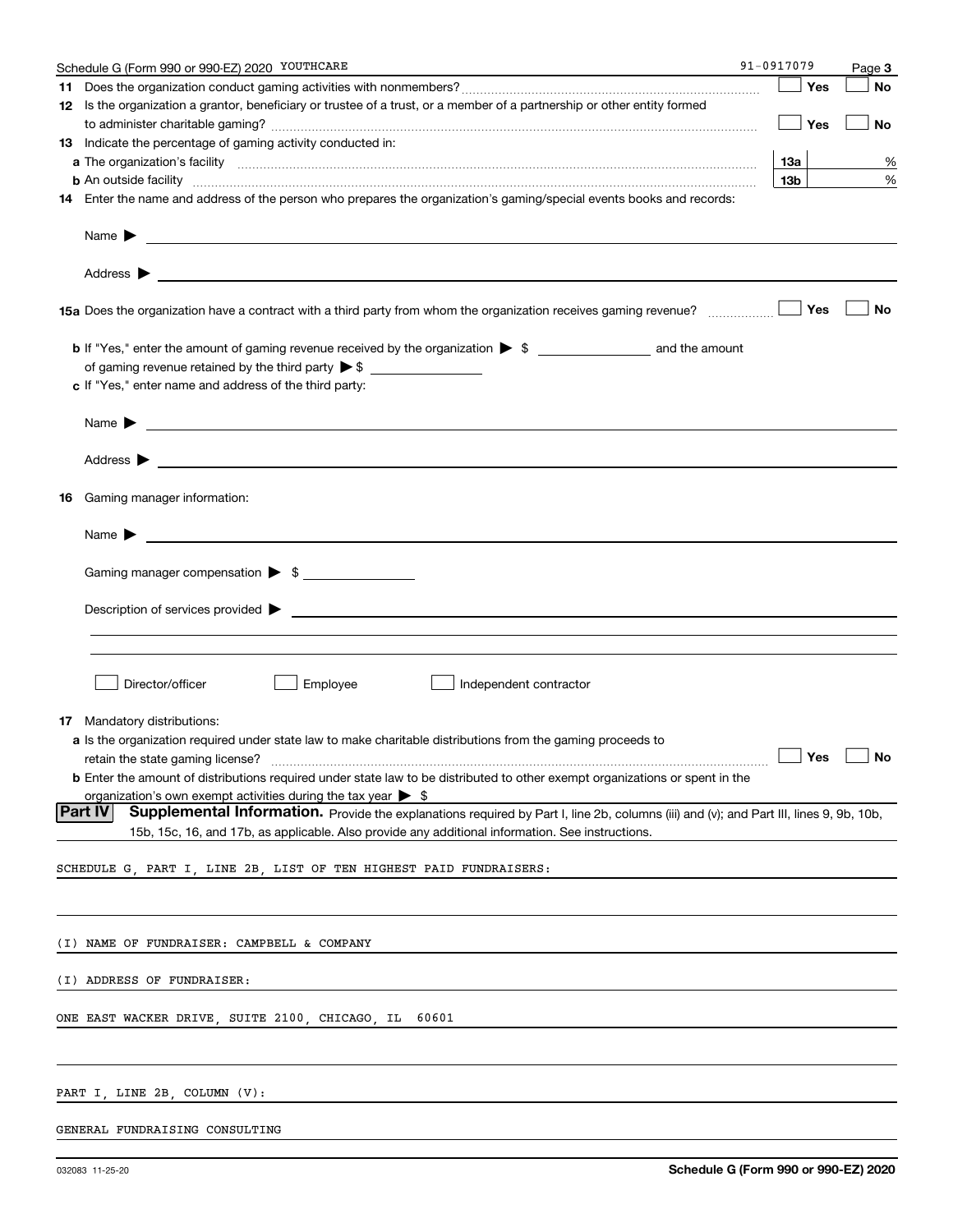| <b>Part IV   Supplemental Information (continued)</b> |
|-------------------------------------------------------|
|                                                       |
|                                                       |
|                                                       |
|                                                       |
|                                                       |
|                                                       |
|                                                       |
|                                                       |
|                                                       |
|                                                       |
|                                                       |
|                                                       |
|                                                       |
|                                                       |
|                                                       |
|                                                       |
|                                                       |
|                                                       |
|                                                       |
|                                                       |
|                                                       |
|                                                       |
|                                                       |
|                                                       |
|                                                       |
|                                                       |
|                                                       |
|                                                       |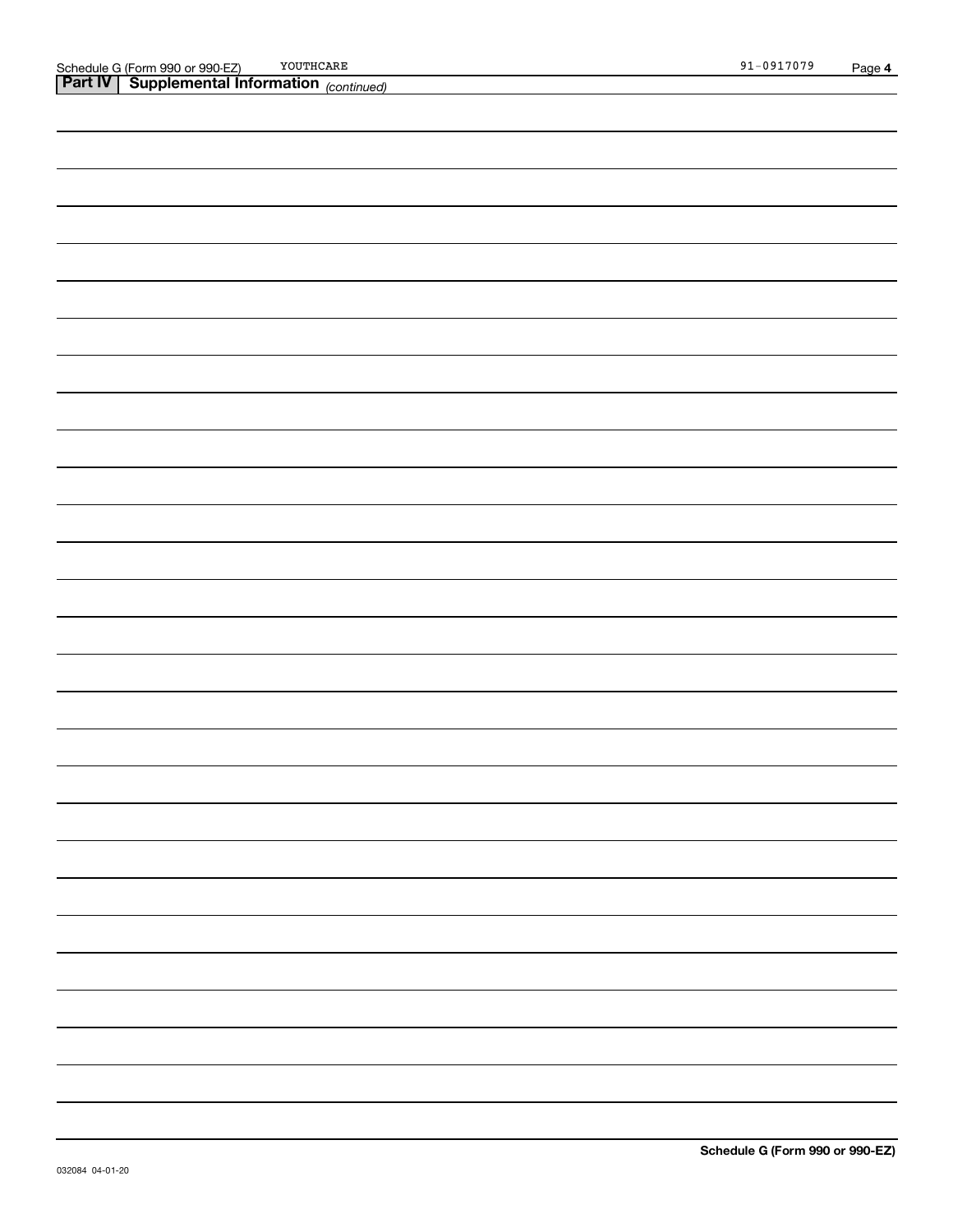|                                                                                                                    | <b>SCHEDULE J</b>                                                                                                       |                                                                                                               | OMB No. 1545-0047                                                                                                                                                                                                                    |            |                            |     |    |  |  |
|--------------------------------------------------------------------------------------------------------------------|-------------------------------------------------------------------------------------------------------------------------|---------------------------------------------------------------------------------------------------------------|--------------------------------------------------------------------------------------------------------------------------------------------------------------------------------------------------------------------------------------|------------|----------------------------|-----|----|--|--|
|                                                                                                                    | (Form 990)                                                                                                              |                                                                                                               | <b>Compensation Information</b><br>For certain Officers, Directors, Trustees, Key Employees, and Highest                                                                                                                             |            | 2020                       |     |    |  |  |
|                                                                                                                    |                                                                                                                         |                                                                                                               | <b>Compensated Employees</b>                                                                                                                                                                                                         |            |                            |     |    |  |  |
|                                                                                                                    | Department of the Treasury                                                                                              |                                                                                                               | Complete if the organization answered "Yes" on Form 990, Part IV, line 23.<br>Attach to Form 990.                                                                                                                                    |            | <b>Open to Public</b>      |     |    |  |  |
|                                                                                                                    | Internal Revenue Service                                                                                                |                                                                                                               | ► Go to www.irs.gov/Form990 for instructions and the latest information.                                                                                                                                                             |            | Inspection                 |     |    |  |  |
|                                                                                                                    | <b>Employer identification number</b><br>Name of the organization                                                       |                                                                                                               |                                                                                                                                                                                                                                      |            |                            |     |    |  |  |
|                                                                                                                    |                                                                                                                         | YOUTHCARE                                                                                                     |                                                                                                                                                                                                                                      | 91-0917079 |                            |     |    |  |  |
|                                                                                                                    | Part I                                                                                                                  | <b>Questions Regarding Compensation</b>                                                                       |                                                                                                                                                                                                                                      |            |                            |     |    |  |  |
|                                                                                                                    |                                                                                                                         |                                                                                                               |                                                                                                                                                                                                                                      |            |                            | Yes | No |  |  |
|                                                                                                                    |                                                                                                                         |                                                                                                               | Check the appropriate box(es) if the organization provided any of the following to or for a person listed on Form 990,                                                                                                               |            |                            |     |    |  |  |
|                                                                                                                    |                                                                                                                         | Part VII, Section A, line 1a. Complete Part III to provide any relevant information regarding these items.    |                                                                                                                                                                                                                                      |            |                            |     |    |  |  |
|                                                                                                                    | First-class or charter travel                                                                                           |                                                                                                               | Housing allowance or residence for personal use                                                                                                                                                                                      |            |                            |     |    |  |  |
|                                                                                                                    | Travel for companions<br>Payments for business use of personal residence                                                |                                                                                                               |                                                                                                                                                                                                                                      |            |                            |     |    |  |  |
|                                                                                                                    |                                                                                                                         | Tax indemnification and gross-up payments                                                                     | Health or social club dues or initiation fees                                                                                                                                                                                        |            |                            |     |    |  |  |
|                                                                                                                    |                                                                                                                         | Discretionary spending account                                                                                | Personal services (such as maid, chauffeur, chef)                                                                                                                                                                                    |            |                            |     |    |  |  |
|                                                                                                                    |                                                                                                                         |                                                                                                               |                                                                                                                                                                                                                                      |            |                            |     |    |  |  |
| b                                                                                                                  |                                                                                                                         |                                                                                                               | If any of the boxes on line 1a are checked, did the organization follow a written policy regarding payment or                                                                                                                        |            |                            |     |    |  |  |
|                                                                                                                    |                                                                                                                         | reimbursement or provision of all of the expenses described above? If "No," complete Part III to explain      |                                                                                                                                                                                                                                      |            | 1b                         |     |    |  |  |
| 2                                                                                                                  |                                                                                                                         |                                                                                                               | Did the organization require substantiation prior to reimbursing or allowing expenses incurred by all directors,                                                                                                                     |            |                            |     |    |  |  |
|                                                                                                                    |                                                                                                                         |                                                                                                               |                                                                                                                                                                                                                                      |            | $\mathbf{2}$               |     |    |  |  |
|                                                                                                                    |                                                                                                                         |                                                                                                               |                                                                                                                                                                                                                                      |            |                            |     |    |  |  |
|                                                                                                                    | Indicate which, if any, of the following the organization used to establish the compensation of the organization's<br>з |                                                                                                               |                                                                                                                                                                                                                                      |            |                            |     |    |  |  |
| CEO/Executive Director. Check all that apply. Do not check any boxes for methods used by a related organization to |                                                                                                                         |                                                                                                               |                                                                                                                                                                                                                                      |            |                            |     |    |  |  |
|                                                                                                                    | establish compensation of the CEO/Executive Director, but explain in Part III.<br>X                                     |                                                                                                               |                                                                                                                                                                                                                                      |            |                            |     |    |  |  |
|                                                                                                                    | Compensation committee<br>Written employment contract<br>х<br>x<br>Independent compensation consultant                  |                                                                                                               |                                                                                                                                                                                                                                      |            |                            |     |    |  |  |
|                                                                                                                    |                                                                                                                         |                                                                                                               | Compensation survey or study                                                                                                                                                                                                         |            |                            |     |    |  |  |
|                                                                                                                    |                                                                                                                         | Form 990 of other organizations                                                                               | Approval by the board or compensation committee                                                                                                                                                                                      |            |                            |     |    |  |  |
| 4                                                                                                                  |                                                                                                                         | During the year, did any person listed on Form 990, Part VII, Section A, line 1a, with respect to the filing  |                                                                                                                                                                                                                                      |            |                            |     |    |  |  |
|                                                                                                                    | organization or a related organization:                                                                                 |                                                                                                               |                                                                                                                                                                                                                                      |            |                            |     |    |  |  |
| а                                                                                                                  |                                                                                                                         | Receive a severance payment or change-of-control payment?                                                     |                                                                                                                                                                                                                                      |            | 4a                         | X   |    |  |  |
| b                                                                                                                  |                                                                                                                         | Participate in or receive payment from a supplemental nonqualified retirement plan?                           |                                                                                                                                                                                                                                      |            | 4b                         |     | x  |  |  |
|                                                                                                                    |                                                                                                                         | Participate in or receive payment from an equity-based compensation arrangement?                              |                                                                                                                                                                                                                                      |            | 4с                         |     | х  |  |  |
|                                                                                                                    |                                                                                                                         | If "Yes" to any of lines 4a-c, list the persons and provide the applicable amounts for each item in Part III. |                                                                                                                                                                                                                                      |            |                            |     |    |  |  |
|                                                                                                                    |                                                                                                                         |                                                                                                               |                                                                                                                                                                                                                                      |            |                            |     |    |  |  |
|                                                                                                                    |                                                                                                                         | Only section 501(c)(3), 501(c)(4), and 501(c)(29) organizations must complete lines 5-9.                      |                                                                                                                                                                                                                                      |            |                            |     |    |  |  |
| 5                                                                                                                  |                                                                                                                         |                                                                                                               | For persons listed on Form 990, Part VII, Section A, line 1a, did the organization pay or accrue any compensation                                                                                                                    |            |                            |     |    |  |  |
|                                                                                                                    | contingent on the revenues of:                                                                                          |                                                                                                               |                                                                                                                                                                                                                                      |            |                            |     |    |  |  |
| a                                                                                                                  |                                                                                                                         |                                                                                                               | The organization? <b>With the contract of the contract of the contract of the contract of the contract of the contract of the contract of the contract of the contract of the contract of the contract of the contract of the co</b> |            | 5a                         |     | Х  |  |  |
|                                                                                                                    |                                                                                                                         |                                                                                                               |                                                                                                                                                                                                                                      |            | 5b                         |     | X  |  |  |
|                                                                                                                    |                                                                                                                         | If "Yes" on line 5a or 5b, describe in Part III.                                                              |                                                                                                                                                                                                                                      |            |                            |     |    |  |  |
| 6.                                                                                                                 |                                                                                                                         |                                                                                                               | For persons listed on Form 990, Part VII, Section A, line 1a, did the organization pay or accrue any compensation                                                                                                                    |            |                            |     |    |  |  |
|                                                                                                                    | contingent on the net earnings of:                                                                                      |                                                                                                               |                                                                                                                                                                                                                                      |            |                            |     |    |  |  |
| a                                                                                                                  |                                                                                                                         |                                                                                                               |                                                                                                                                                                                                                                      |            | 6a                         |     | Х  |  |  |
|                                                                                                                    |                                                                                                                         |                                                                                                               |                                                                                                                                                                                                                                      |            | 6b                         |     | X  |  |  |
|                                                                                                                    |                                                                                                                         | If "Yes" on line 6a or 6b, describe in Part III.                                                              |                                                                                                                                                                                                                                      |            |                            |     |    |  |  |
|                                                                                                                    |                                                                                                                         |                                                                                                               | 7 For persons listed on Form 990, Part VII, Section A, line 1a, did the organization provide any nonfixed payments                                                                                                                   |            |                            |     |    |  |  |
|                                                                                                                    |                                                                                                                         |                                                                                                               |                                                                                                                                                                                                                                      |            | 7                          |     | х  |  |  |
| 8                                                                                                                  |                                                                                                                         |                                                                                                               | Were any amounts reported on Form 990, Part VII, paid or accrued pursuant to a contract that was subject to the                                                                                                                      |            |                            |     |    |  |  |
|                                                                                                                    |                                                                                                                         | initial contract exception described in Regulations section 53.4958-4(a)(3)? If "Yes," describe in Part III   |                                                                                                                                                                                                                                      |            | 8                          |     | х  |  |  |
| 9                                                                                                                  |                                                                                                                         | If "Yes" on line 8, did the organization also follow the rebuttable presumption procedure described in        |                                                                                                                                                                                                                                      |            |                            |     |    |  |  |
|                                                                                                                    |                                                                                                                         |                                                                                                               |                                                                                                                                                                                                                                      |            | 9                          |     |    |  |  |
|                                                                                                                    |                                                                                                                         | LHA For Paperwork Reduction Act Notice, see the Instructions for Form 990.                                    |                                                                                                                                                                                                                                      |            | Schedule J (Form 990) 2020 |     |    |  |  |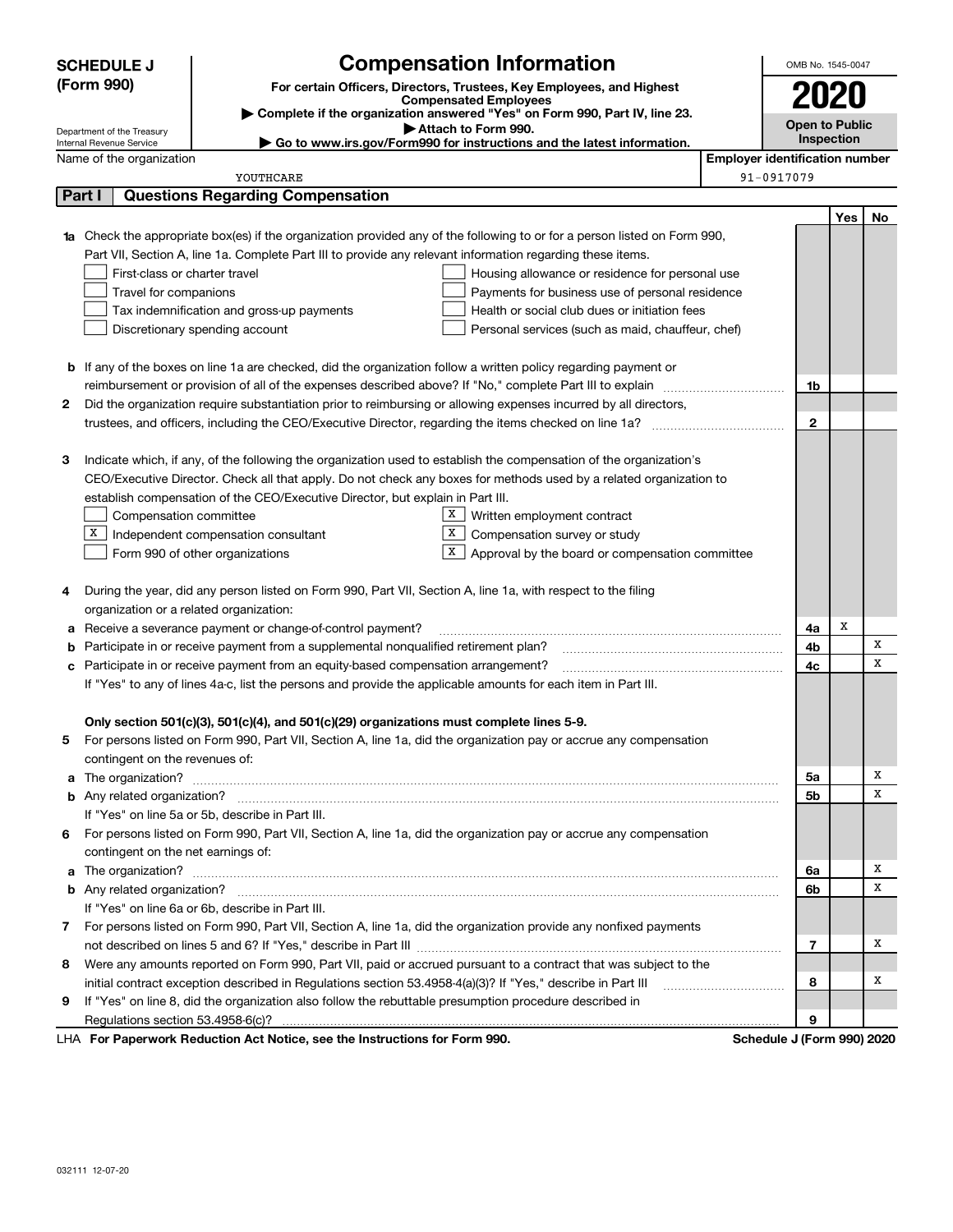# **Part II Officers, Directors, Trustees, Key Employees, and Highest Compensated Employees.**  Schedule J (Form 990) 2020 Page Use duplicate copies if additional space is needed.

For each individual whose compensation must be reported on Schedule J, report compensation from the organization on row (i) and from related organizations, described in the instructions, on row (ii). Do not list any individuals that aren't listed on Form 990, Part VII.

**Note:**  The sum of columns (B)(i)-(iii) for each listed individual must equal the total amount of Form 990, Part VII, Section A, line 1a, applicable column (D) and (E) amounts for that individual.

|                             |                    |                          | (B) Breakdown of W-2 and/or 1099-MISC compensation |                                           | (C) Retirement and             | (D) Nontaxable<br>benefits | (E) Total of columns | (F) Compensation<br>in column (B)         |  |
|-----------------------------|--------------------|--------------------------|----------------------------------------------------|-------------------------------------------|--------------------------------|----------------------------|----------------------|-------------------------------------------|--|
| (A) Name and Title          |                    | (i) Base<br>compensation | (ii) Bonus &<br>incentive<br>compensation          | (iii) Other<br>reportable<br>compensation | other deferred<br>compensation |                            | $(B)(i)-(D)$         | reported as deferred<br>on prior Form 990 |  |
| (1) GIOVENGO, MELINDA       | (i)                | 175,747.                 | $\mathfrak o$ .                                    | 0.                                        | 7,135.                         | 6, 202.                    | 189,084.             | $\mathbf 0$ .                             |  |
| CHIEF EXECUTIVE OFFICER     | <u>(ii)</u>        | $\mathbf{0}$ .           | $\mathbf{0}$ .                                     | 0.                                        | $\mathbf{0}$ .                 | $\mathbf{0}$ .             | $\mathbf{0}$ .       | $\mathbf 0$ .                             |  |
| WILDERSON, DINA M<br>(2)    | (i)                | 105,375.                 | $\mathbf{0}$ .                                     | 57,000.                                   | 3,582.                         | 6,873.                     | 172,830.             | $\mathbf 0$ .                             |  |
| LEARNING AND IMPACT OFFICER | <u>(ii)</u>        | $\mathfrak o$ .          | $\mathbf{0}$ .                                     | 0.                                        | $\mathbf{0}$ .                 | $\mathfrak o$ .            | $\mathbf{0}$ .       | $\mathbf 0$ .                             |  |
|                             | (i)                |                          |                                                    |                                           |                                |                            |                      |                                           |  |
|                             | <u>(ii)</u>        |                          |                                                    |                                           |                                |                            |                      |                                           |  |
|                             | (i)<br><u>(ii)</u> |                          |                                                    |                                           |                                |                            |                      |                                           |  |
|                             | (i)                |                          |                                                    |                                           |                                |                            |                      |                                           |  |
|                             | <u>(ii)</u>        |                          |                                                    |                                           |                                |                            |                      |                                           |  |
|                             | (i)                |                          |                                                    |                                           |                                |                            |                      |                                           |  |
|                             | <u>(ii)</u>        |                          |                                                    |                                           |                                |                            |                      |                                           |  |
|                             | (i)                |                          |                                                    |                                           |                                |                            |                      |                                           |  |
|                             | <u>(ii)</u>        |                          |                                                    |                                           |                                |                            |                      |                                           |  |
|                             | $(\sf{i})$         |                          |                                                    |                                           |                                |                            |                      |                                           |  |
|                             | <u>(ii)</u>        |                          |                                                    |                                           |                                |                            |                      |                                           |  |
|                             | $(\sf{i})$         |                          |                                                    |                                           |                                |                            |                      |                                           |  |
|                             | <u>(ii)</u>        |                          |                                                    |                                           |                                |                            |                      |                                           |  |
|                             | $(\sf{i})$         |                          |                                                    |                                           |                                |                            |                      |                                           |  |
|                             | <u>(ii)</u>        |                          |                                                    |                                           |                                |                            |                      |                                           |  |
|                             | (i)                |                          |                                                    |                                           |                                |                            |                      |                                           |  |
|                             | <u>(ii)</u>        |                          |                                                    |                                           |                                |                            |                      |                                           |  |
|                             | (i)                |                          |                                                    |                                           |                                |                            |                      |                                           |  |
|                             | <u>(ii)</u>        |                          |                                                    |                                           |                                |                            |                      |                                           |  |
|                             | $(\sf{i})$         |                          |                                                    |                                           |                                |                            |                      |                                           |  |
|                             | <u>(ii)</u>        |                          |                                                    |                                           |                                |                            |                      |                                           |  |
|                             | $(\sf{i})$         |                          |                                                    |                                           |                                |                            |                      |                                           |  |
|                             | <u>(ii)</u>        |                          |                                                    |                                           |                                |                            |                      |                                           |  |
|                             | $(\sf{i})$         |                          |                                                    |                                           |                                |                            |                      |                                           |  |
|                             | <u>(ii)</u>        |                          |                                                    |                                           |                                |                            |                      |                                           |  |
|                             | (i)                |                          |                                                    |                                           |                                |                            |                      |                                           |  |
|                             | $\overline{}}$     |                          |                                                    |                                           |                                |                            |                      |                                           |  |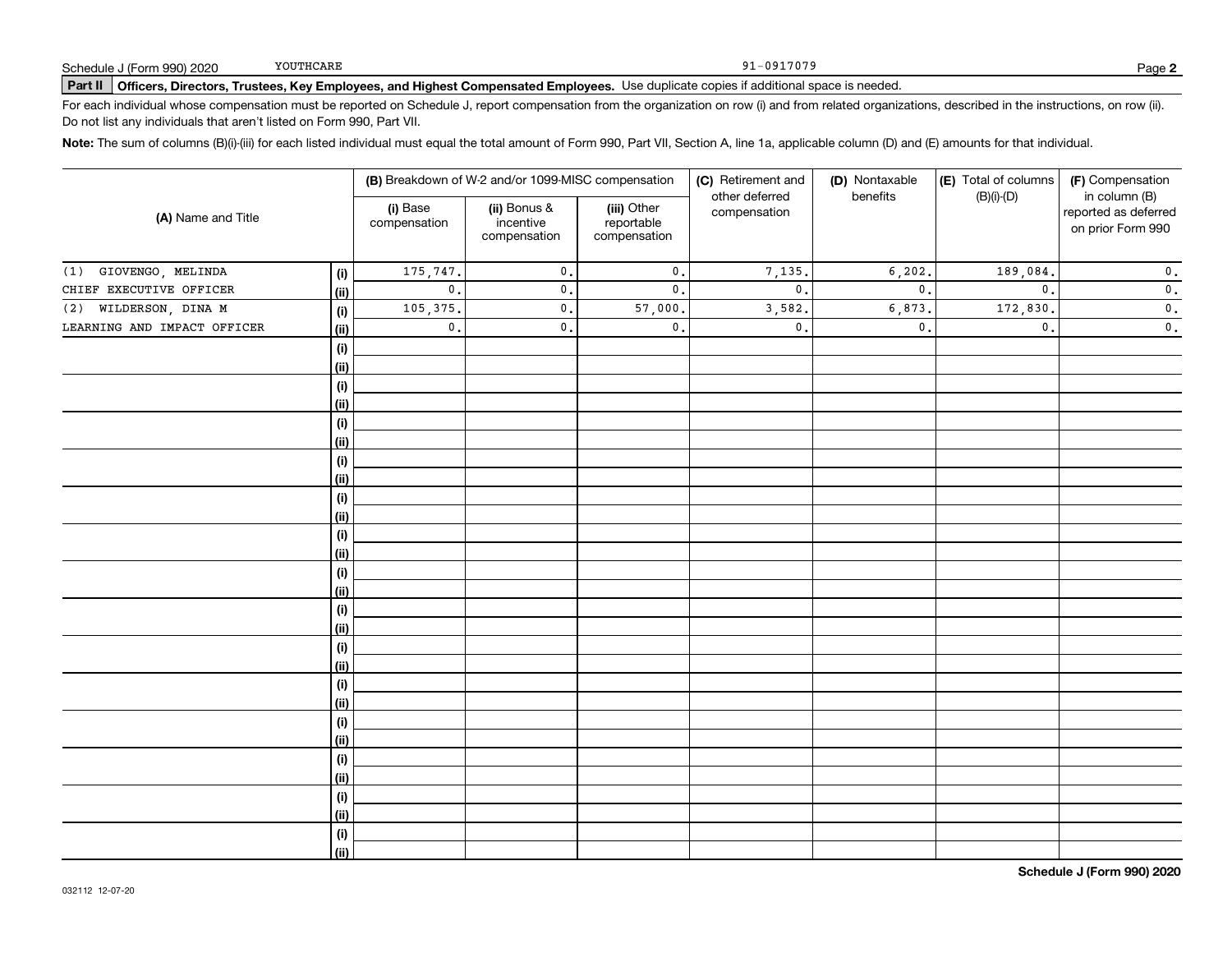### **Part III Supplemental Information**

Schedule J (Form 990) 2020 YOUTHCARE<br>Part III Supplemental Information<br>Provide the information, explanation, or descriptions required for Part I, lines 1a, 1b, 3, 4a, 4b, 4c, 5a, 5b, 6a, 6b, 7, and 8, and for Part II. Also

PART I, LINE 4A:

DINA WILDERSON RECEIVED SEVERANCE PAY OF \$57,000 IN 2020.

**Schedule J (Form 990) 2020**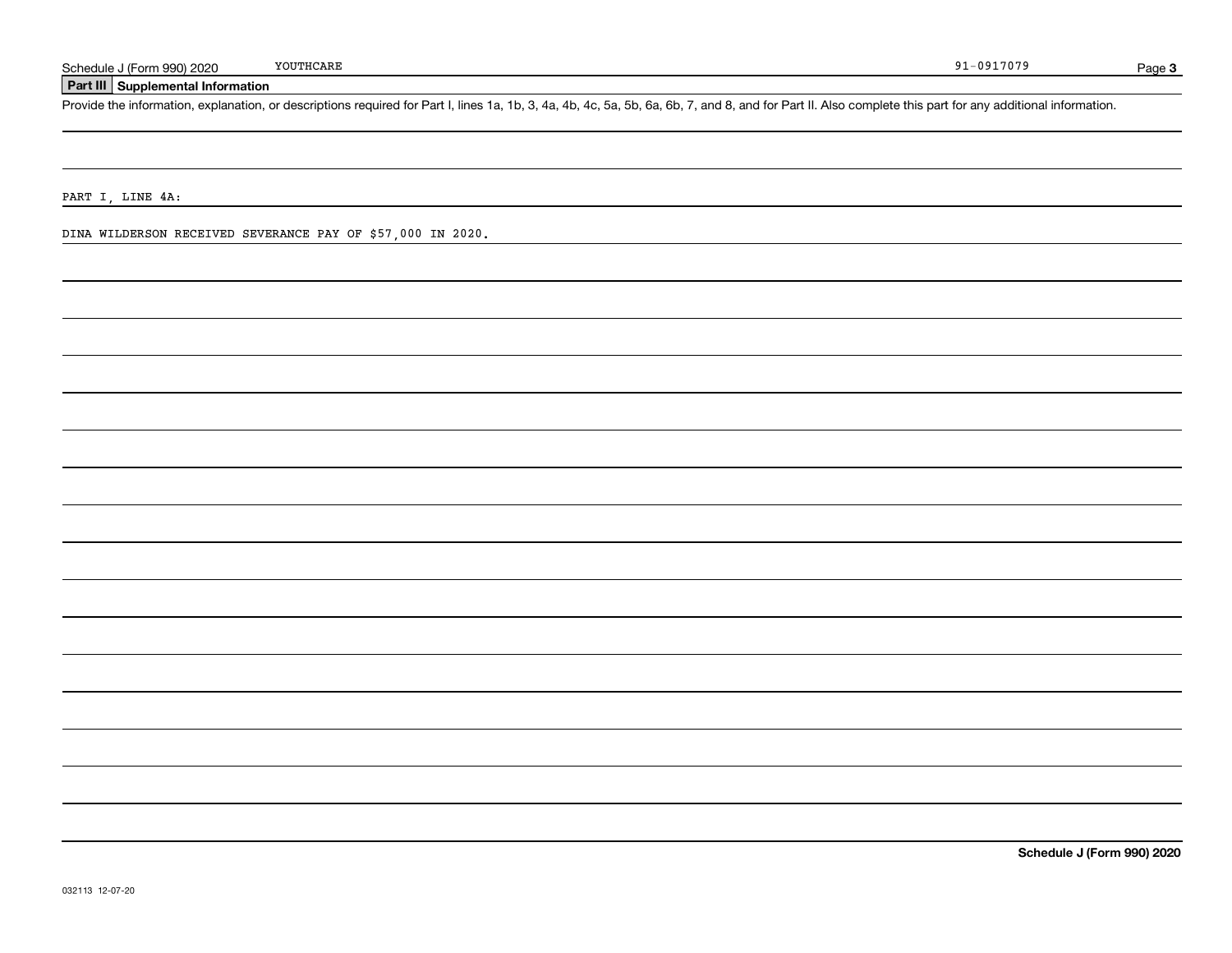| <b>SCHEDULE L</b>                                                                                                             |                                                                                                              |                                                                                               | <b>Transactions With Interested Persons</b>                      |    |                           |  |                                  |                 |                                                                                                                                    |     |                                     |                |                                         | OMB No. 1545-0047 |    |  |
|-------------------------------------------------------------------------------------------------------------------------------|--------------------------------------------------------------------------------------------------------------|-----------------------------------------------------------------------------------------------|------------------------------------------------------------------|----|---------------------------|--|----------------------------------|-----------------|------------------------------------------------------------------------------------------------------------------------------------|-----|-------------------------------------|----------------|-----------------------------------------|-------------------|----|--|
| (Form 990 or 990-EZ)                                                                                                          |                                                                                                              | Complete if the organization answered "Yes" on Form 990, Part IV, line 25a, 25b, 26, 27, 28a, |                                                                  |    |                           |  |                                  |                 |                                                                                                                                    |     |                                     |                |                                         |                   |    |  |
|                                                                                                                               |                                                                                                              | 28b, or 28c, or Form 990-EZ, Part V, line 38a or 40b.                                         |                                                                  |    |                           |  |                                  |                 |                                                                                                                                    |     |                                     |                |                                         |                   |    |  |
| Department of the Treasury<br>Internal Revenue Service                                                                        | Attach to Form 990 or Form 990-EZ.<br>Go to www.irs.gov/Form990 for instructions and the latest information. |                                                                                               |                                                                  |    |                           |  |                                  |                 |                                                                                                                                    |     |                                     | Inspection     | <b>Open To Public</b>                   |                   |    |  |
| Name of the organization                                                                                                      |                                                                                                              |                                                                                               |                                                                  |    |                           |  |                                  |                 |                                                                                                                                    |     |                                     |                | <b>Employer identification number</b>   |                   |    |  |
|                                                                                                                               | YOUTHCARE                                                                                                    |                                                                                               |                                                                  |    |                           |  |                                  |                 |                                                                                                                                    |     | 91-0917079                          |                |                                         |                   |    |  |
| Part I                                                                                                                        |                                                                                                              |                                                                                               |                                                                  |    |                           |  |                                  |                 | Excess Benefit Transactions (section 501(c)(3), section 501(c)(4), and section 501(c)(29) organizations only).                     |     |                                     |                |                                         |                   |    |  |
|                                                                                                                               |                                                                                                              |                                                                                               |                                                                  |    |                           |  |                                  |                 | Complete if the organization answered "Yes" on Form 990, Part IV, line 25a or 25b, or Form 990-EZ, Part V, line 40b.               |     |                                     |                |                                         |                   |    |  |
| 1<br>(a) Name of disqualified person                                                                                          |                                                                                                              |                                                                                               | (b) Relationship between disqualified<br>person and organization |    |                           |  |                                  |                 | (c) Description of transaction                                                                                                     |     |                                     | (d) Corrected? |                                         |                   |    |  |
|                                                                                                                               |                                                                                                              |                                                                                               |                                                                  |    |                           |  |                                  |                 |                                                                                                                                    |     |                                     |                |                                         | Yes               | No |  |
|                                                                                                                               |                                                                                                              |                                                                                               |                                                                  |    |                           |  |                                  |                 |                                                                                                                                    |     |                                     |                |                                         |                   |    |  |
|                                                                                                                               |                                                                                                              |                                                                                               |                                                                  |    |                           |  |                                  |                 |                                                                                                                                    |     |                                     |                |                                         |                   |    |  |
|                                                                                                                               |                                                                                                              |                                                                                               |                                                                  |    |                           |  |                                  |                 |                                                                                                                                    |     |                                     |                |                                         |                   |    |  |
|                                                                                                                               |                                                                                                              |                                                                                               |                                                                  |    |                           |  |                                  |                 |                                                                                                                                    |     |                                     |                |                                         |                   |    |  |
|                                                                                                                               |                                                                                                              |                                                                                               |                                                                  |    |                           |  |                                  |                 |                                                                                                                                    |     |                                     |                |                                         |                   |    |  |
| 2 Enter the amount of tax incurred by the organization managers or disqualified persons during the year under<br>section 4958 |                                                                                                              |                                                                                               |                                                                  |    |                           |  |                                  |                 |                                                                                                                                    |     |                                     |                |                                         |                   |    |  |
| 3 Enter the amount of tax, if any, on line 2, above, reimbursed by the organization                                           |                                                                                                              |                                                                                               |                                                                  |    |                           |  |                                  |                 |                                                                                                                                    |     | \$                                  | $\frac{1}{2}$  |                                         |                   |    |  |
|                                                                                                                               |                                                                                                              |                                                                                               |                                                                  |    |                           |  |                                  |                 |                                                                                                                                    |     |                                     |                |                                         |                   |    |  |
| Part II                                                                                                                       | Loans to and/or From Interested Persons.                                                                     |                                                                                               |                                                                  |    |                           |  |                                  |                 |                                                                                                                                    |     |                                     |                |                                         |                   |    |  |
|                                                                                                                               |                                                                                                              |                                                                                               |                                                                  |    |                           |  |                                  |                 | Complete if the organization answered "Yes" on Form 990-EZ, Part V, line 38a or Form 990, Part IV, line 26; or if the organization |     |                                     |                |                                         |                   |    |  |
|                                                                                                                               | reported an amount on Form 990, Part X, line 5, 6, or 22.                                                    |                                                                                               |                                                                  |    | (d) Loan to or            |  |                                  |                 |                                                                                                                                    |     |                                     | (h) Approved   |                                         |                   |    |  |
| (a) Name of<br>interested person                                                                                              | (b) Relationship<br>with organization                                                                        |                                                                                               | (c) Purpose<br>of loan                                           |    | from the<br>organization? |  | (e) Original<br>principal amount | (f) Balance due |                                                                                                                                    |     | $(g)$ In<br>by board or<br>default? |                | (i) Written<br>agreement?<br>committee? |                   |    |  |
|                                                                                                                               |                                                                                                              |                                                                                               |                                                                  | To | From                      |  |                                  |                 |                                                                                                                                    | Yes | No                                  | Yes $ $        | No                                      | Yes               | No |  |
|                                                                                                                               |                                                                                                              |                                                                                               |                                                                  |    |                           |  |                                  |                 |                                                                                                                                    |     |                                     |                |                                         |                   |    |  |
|                                                                                                                               |                                                                                                              |                                                                                               |                                                                  |    |                           |  |                                  |                 |                                                                                                                                    |     |                                     |                |                                         |                   |    |  |
|                                                                                                                               |                                                                                                              |                                                                                               |                                                                  |    |                           |  |                                  |                 |                                                                                                                                    |     |                                     |                |                                         |                   |    |  |
|                                                                                                                               |                                                                                                              |                                                                                               |                                                                  |    |                           |  |                                  |                 |                                                                                                                                    |     |                                     |                |                                         |                   |    |  |
|                                                                                                                               |                                                                                                              |                                                                                               |                                                                  |    |                           |  |                                  |                 |                                                                                                                                    |     |                                     |                |                                         |                   |    |  |
|                                                                                                                               |                                                                                                              |                                                                                               |                                                                  |    |                           |  |                                  |                 |                                                                                                                                    |     |                                     |                |                                         |                   |    |  |
|                                                                                                                               |                                                                                                              |                                                                                               |                                                                  |    |                           |  |                                  |                 |                                                                                                                                    |     |                                     |                |                                         |                   |    |  |
|                                                                                                                               |                                                                                                              |                                                                                               |                                                                  |    |                           |  |                                  |                 |                                                                                                                                    |     |                                     |                |                                         |                   |    |  |
|                                                                                                                               |                                                                                                              |                                                                                               |                                                                  |    |                           |  |                                  |                 |                                                                                                                                    |     |                                     |                |                                         |                   |    |  |
| <b>Total</b><br>Part III                                                                                                      | <b>Grants or Assistance Benefiting Interested Persons.</b>                                                   |                                                                                               |                                                                  |    |                           |  | - \$                             |                 |                                                                                                                                    |     |                                     |                |                                         |                   |    |  |
|                                                                                                                               | Complete if the organization answered "Yes" on Form 990, Part IV, line 27.                                   |                                                                                               |                                                                  |    |                           |  |                                  |                 |                                                                                                                                    |     |                                     |                |                                         |                   |    |  |
| (a) Name of interested person                                                                                                 |                                                                                                              |                                                                                               | (b) Relationship between                                         |    |                           |  | (c) Amount of                    |                 | (d) Type of                                                                                                                        |     |                                     |                |                                         | (e) Purpose of    |    |  |
|                                                                                                                               |                                                                                                              |                                                                                               | interested person and                                            |    |                           |  | assistance                       |                 | assistance                                                                                                                         |     |                                     |                | assistance                              |                   |    |  |
|                                                                                                                               |                                                                                                              |                                                                                               | the organization                                                 |    |                           |  |                                  |                 |                                                                                                                                    |     |                                     |                |                                         |                   |    |  |
|                                                                                                                               |                                                                                                              |                                                                                               |                                                                  |    |                           |  |                                  |                 |                                                                                                                                    |     |                                     |                |                                         |                   |    |  |
|                                                                                                                               |                                                                                                              |                                                                                               |                                                                  |    |                           |  |                                  |                 |                                                                                                                                    |     |                                     |                |                                         |                   |    |  |
|                                                                                                                               |                                                                                                              |                                                                                               |                                                                  |    |                           |  |                                  |                 |                                                                                                                                    |     |                                     |                |                                         |                   |    |  |
|                                                                                                                               |                                                                                                              |                                                                                               |                                                                  |    |                           |  |                                  |                 |                                                                                                                                    |     |                                     |                |                                         |                   |    |  |
|                                                                                                                               |                                                                                                              |                                                                                               |                                                                  |    |                           |  |                                  |                 |                                                                                                                                    |     |                                     |                |                                         |                   |    |  |
|                                                                                                                               |                                                                                                              |                                                                                               |                                                                  |    |                           |  |                                  |                 |                                                                                                                                    |     |                                     |                |                                         |                   |    |  |
|                                                                                                                               |                                                                                                              |                                                                                               |                                                                  |    |                           |  |                                  |                 |                                                                                                                                    |     |                                     |                |                                         |                   |    |  |
|                                                                                                                               |                                                                                                              |                                                                                               |                                                                  |    |                           |  |                                  |                 |                                                                                                                                    |     |                                     |                |                                         |                   |    |  |
|                                                                                                                               |                                                                                                              |                                                                                               |                                                                  |    |                           |  |                                  |                 |                                                                                                                                    |     |                                     |                |                                         |                   |    |  |

LHA For Paperwork Reduction Act Notice, see the Instructions for Form 990 or 990-EZ. Schedule L (Form 990 or 990-EZ) 2020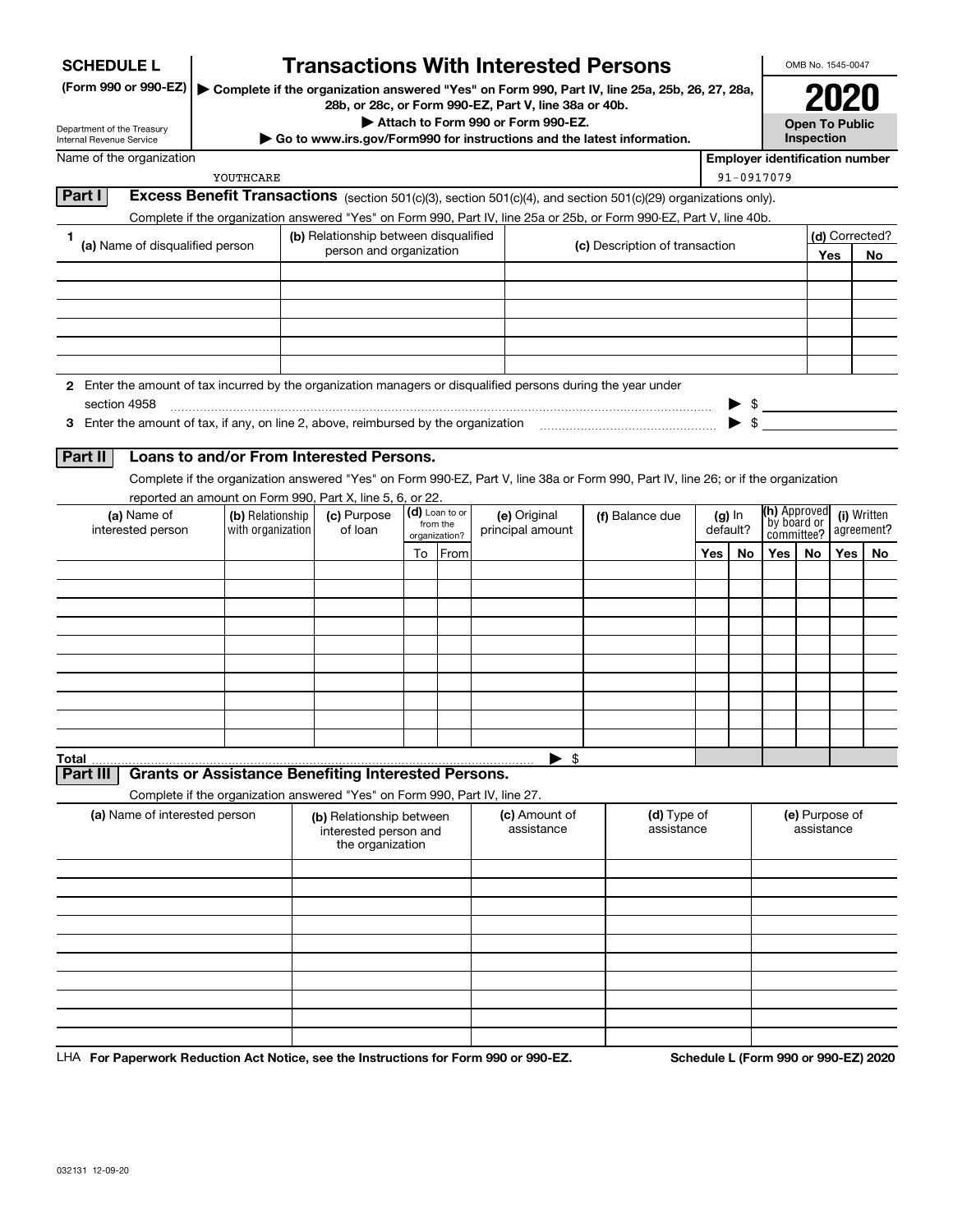### **Part IV Business Transactions Involving Interested Persons.**

Complete if the organization answered "Yes" on Form 990, Part IV, line 28a, 28b, or 28c.

| (a) Name of interested person                 | (b) Relationship between interested<br>person and the organization | (c) Amount of<br>transaction | (d) Description of<br>transaction | (e) Sharing of<br>organization's<br>revenues? |    |  |
|-----------------------------------------------|--------------------------------------------------------------------|------------------------------|-----------------------------------|-----------------------------------------------|----|--|
|                                               |                                                                    |                              |                                   | Yes                                           | No |  |
| <b>JOHN ZMOLEK</b>                            | <b>DIRECTOR</b>                                                    | 167,514. RENT                |                                   |                                               | x  |  |
|                                               |                                                                    |                              |                                   |                                               |    |  |
|                                               |                                                                    |                              |                                   |                                               |    |  |
|                                               |                                                                    |                              |                                   |                                               |    |  |
|                                               |                                                                    |                              |                                   |                                               |    |  |
|                                               |                                                                    |                              |                                   |                                               |    |  |
|                                               |                                                                    |                              |                                   |                                               |    |  |
|                                               |                                                                    |                              |                                   |                                               |    |  |
|                                               |                                                                    |                              |                                   |                                               |    |  |
|                                               |                                                                    |                              |                                   |                                               |    |  |
| $D_{out}$ $V$<br>Ourselves setal left weeklyn |                                                                    |                              |                                   |                                               |    |  |

### **Part V** Supplemental Information.

Provide additional information for responses to questions on Schedule L (see instructions).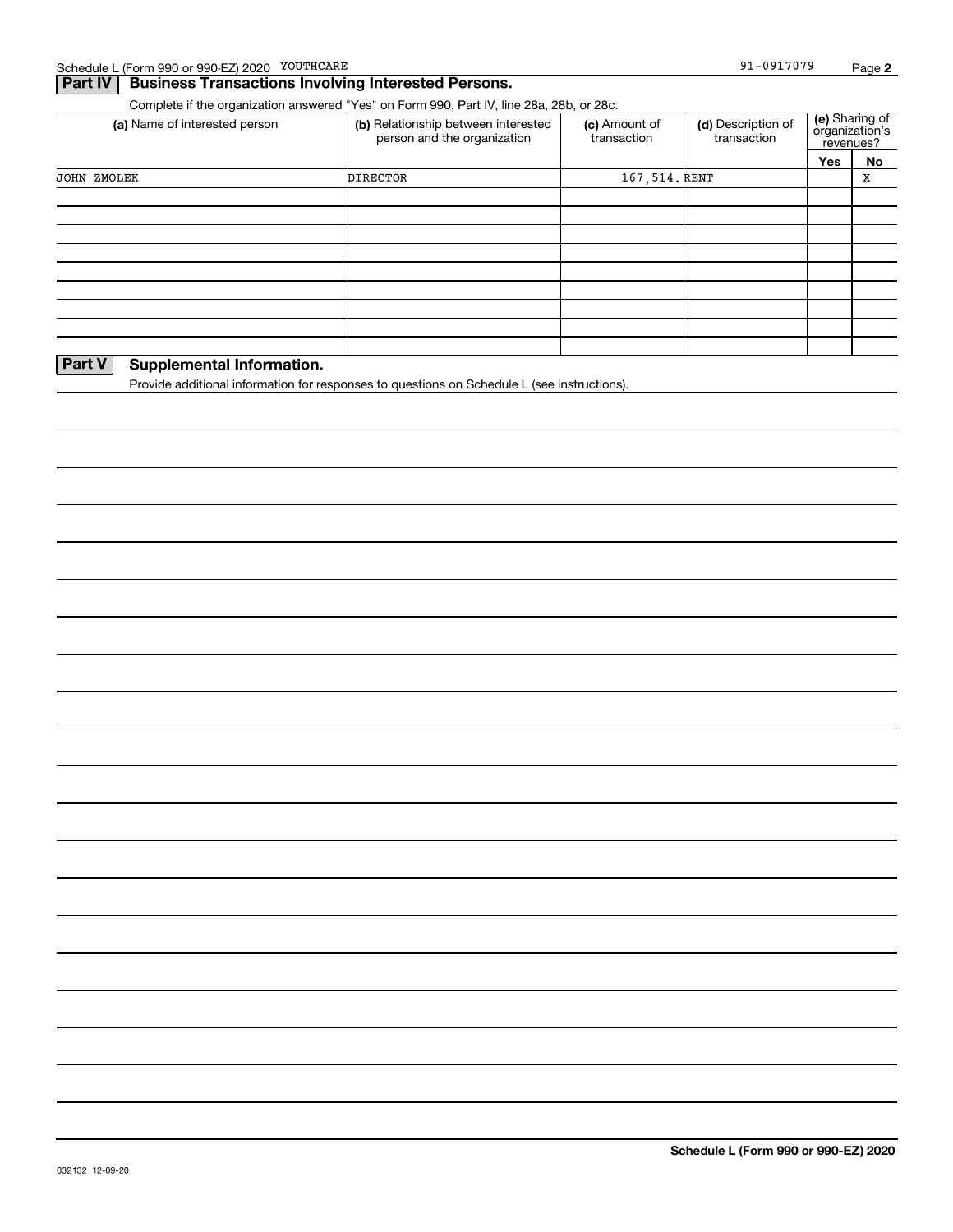# **SCHEDULE M (Form 990)**

# **Noncash Contributions**

OMB No. 1545-0047

| Department of the Treasury |  |
|----------------------------|--|
| Internal Revenue Service   |  |

**Complete if the organizations answered "Yes" on Form 990, Part IV, lines 29 or 30.** <sup>J</sup>**2020 Attach to Form 990.** J

 **Go to www.irs.gov/Form990 for instructions and the latest information.** J



Name of the organization

YOUTHCARE

**Employer identification number** 91-0917079

| Part I |                                                                                                                                                                                | <b>Types of Property</b>                                                                                                                                                                                                       |            |                               |                                                                       |                              |     |     |    |
|--------|--------------------------------------------------------------------------------------------------------------------------------------------------------------------------------|--------------------------------------------------------------------------------------------------------------------------------------------------------------------------------------------------------------------------------|------------|-------------------------------|-----------------------------------------------------------------------|------------------------------|-----|-----|----|
|        |                                                                                                                                                                                |                                                                                                                                                                                                                                | (a)        | (b)                           | (c)                                                                   | (d)                          |     |     |    |
|        |                                                                                                                                                                                |                                                                                                                                                                                                                                | Check if   | Number of<br>contributions or | Noncash contribution                                                  | Method of determining        |     |     |    |
|        |                                                                                                                                                                                |                                                                                                                                                                                                                                | applicable |                               | amounts reported on<br>items contributed Form 990, Part VIII, line 1g | noncash contribution amounts |     |     |    |
| 1.     |                                                                                                                                                                                |                                                                                                                                                                                                                                |            |                               |                                                                       |                              |     |     |    |
| 2      |                                                                                                                                                                                |                                                                                                                                                                                                                                |            |                               |                                                                       |                              |     |     |    |
| 3      |                                                                                                                                                                                | Art - Fractional interests                                                                                                                                                                                                     |            |                               |                                                                       |                              |     |     |    |
| 4      |                                                                                                                                                                                |                                                                                                                                                                                                                                |            |                               |                                                                       |                              |     |     |    |
| 5      |                                                                                                                                                                                | Clothing and household goods                                                                                                                                                                                                   |            |                               |                                                                       |                              |     |     |    |
| 6      |                                                                                                                                                                                |                                                                                                                                                                                                                                |            |                               |                                                                       |                              |     |     |    |
| 7      |                                                                                                                                                                                |                                                                                                                                                                                                                                |            |                               |                                                                       |                              |     |     |    |
| 8      | Intellectual property                                                                                                                                                          |                                                                                                                                                                                                                                |            |                               |                                                                       |                              |     |     |    |
| 9      |                                                                                                                                                                                | Securities - Publicly traded                                                                                                                                                                                                   | X          | 15                            |                                                                       | 177, 616. FAIR MARKET VALUE  |     |     |    |
| 10     |                                                                                                                                                                                | Securities - Closely held stock                                                                                                                                                                                                |            |                               |                                                                       |                              |     |     |    |
| 11     |                                                                                                                                                                                | Securities - Partnership, LLC, or                                                                                                                                                                                              |            |                               |                                                                       |                              |     |     |    |
|        | trust interests                                                                                                                                                                |                                                                                                                                                                                                                                |            |                               |                                                                       |                              |     |     |    |
| 12     | Securities Miscellaneous                                                                                                                                                       |                                                                                                                                                                                                                                |            |                               |                                                                       |                              |     |     |    |
| 13     |                                                                                                                                                                                | Qualified conservation contribution -                                                                                                                                                                                          |            |                               |                                                                       |                              |     |     |    |
|        | Historic structures                                                                                                                                                            |                                                                                                                                                                                                                                |            |                               |                                                                       |                              |     |     |    |
| 14     |                                                                                                                                                                                |                                                                                                                                                                                                                                |            |                               |                                                                       |                              |     |     |    |
| 15     | Qualified conservation contribution - Other<br>Real estate - Residential                                                                                                       |                                                                                                                                                                                                                                |            |                               |                                                                       |                              |     |     |    |
| 16     |                                                                                                                                                                                | Real estate - Commercial                                                                                                                                                                                                       |            |                               |                                                                       |                              |     |     |    |
| 17     |                                                                                                                                                                                |                                                                                                                                                                                                                                |            |                               |                                                                       |                              |     |     |    |
| 18     |                                                                                                                                                                                |                                                                                                                                                                                                                                |            |                               |                                                                       |                              |     |     |    |
| 19     |                                                                                                                                                                                |                                                                                                                                                                                                                                |            |                               |                                                                       |                              |     |     |    |
| 20     |                                                                                                                                                                                | Drugs and medical supplies                                                                                                                                                                                                     |            |                               |                                                                       |                              |     |     |    |
| 21     |                                                                                                                                                                                |                                                                                                                                                                                                                                |            |                               |                                                                       |                              |     |     |    |
| 22     |                                                                                                                                                                                |                                                                                                                                                                                                                                |            |                               |                                                                       |                              |     |     |    |
| 23     |                                                                                                                                                                                |                                                                                                                                                                                                                                |            |                               |                                                                       |                              |     |     |    |
| 24     |                                                                                                                                                                                |                                                                                                                                                                                                                                |            |                               |                                                                       |                              |     |     |    |
| 25     | Other $\blacktriangleright$                                                                                                                                                    | и против се припадни последни представи на селото на селото на селото на селото на селото на селото на селото<br>Селото на селото на селото на селото на селото на селото на селото на селото на селото на селото на селото на |            |                               |                                                                       |                              |     |     |    |
| 26     | Other $\blacktriangleright$                                                                                                                                                    |                                                                                                                                                                                                                                |            |                               |                                                                       |                              |     |     |    |
| 27     | Other $\blacktriangleright$                                                                                                                                                    | $\overline{\phantom{a}}$ )                                                                                                                                                                                                     |            |                               |                                                                       |                              |     |     |    |
| 28     | Other                                                                                                                                                                          |                                                                                                                                                                                                                                |            |                               |                                                                       |                              |     |     |    |
| 29     |                                                                                                                                                                                | Number of Forms 8283 received by the organization during the tax year for contributions                                                                                                                                        |            |                               |                                                                       |                              |     |     |    |
|        |                                                                                                                                                                                | for which the organization completed Form 8283, Part V, Donee Acknowledgement                                                                                                                                                  |            |                               | 29                                                                    |                              |     | 1   |    |
|        |                                                                                                                                                                                |                                                                                                                                                                                                                                |            |                               |                                                                       |                              |     | Yes | No |
|        |                                                                                                                                                                                | 30a During the year, did the organization receive by contribution any property reported in Part I, lines 1 through 28, that it                                                                                                 |            |                               |                                                                       |                              |     |     |    |
|        |                                                                                                                                                                                |                                                                                                                                                                                                                                |            |                               |                                                                       |                              |     |     |    |
|        | must hold for at least three years from the date of the initial contribution, and which isn't required to be used for<br>exempt purposes for the entire holding period?<br>30a |                                                                                                                                                                                                                                |            |                               |                                                                       |                              |     |     |    |
|        | <b>b</b> If "Yes," describe the arrangement in Part II.                                                                                                                        |                                                                                                                                                                                                                                |            |                               |                                                                       |                              |     |     | х  |
| 31     | Does the organization have a gift acceptance policy that requires the review of any nonstandard contributions?<br>X<br>31                                                      |                                                                                                                                                                                                                                |            |                               |                                                                       |                              |     |     |    |
|        | .<br>32a Does the organization hire or use third parties or related organizations to solicit, process, or sell noncash                                                         |                                                                                                                                                                                                                                |            |                               |                                                                       |                              |     |     |    |
|        | contributions?                                                                                                                                                                 |                                                                                                                                                                                                                                |            |                               |                                                                       |                              | 32a |     | x  |
|        | <b>b</b> If "Yes," describe in Part II.                                                                                                                                        |                                                                                                                                                                                                                                |            |                               |                                                                       |                              |     |     |    |
| 33     |                                                                                                                                                                                | If the organization didn't report an amount in column (c) for a type of property for which column (a) is checked,                                                                                                              |            |                               |                                                                       |                              |     |     |    |
|        | describe in Part II.                                                                                                                                                           |                                                                                                                                                                                                                                |            |                               |                                                                       |                              |     |     |    |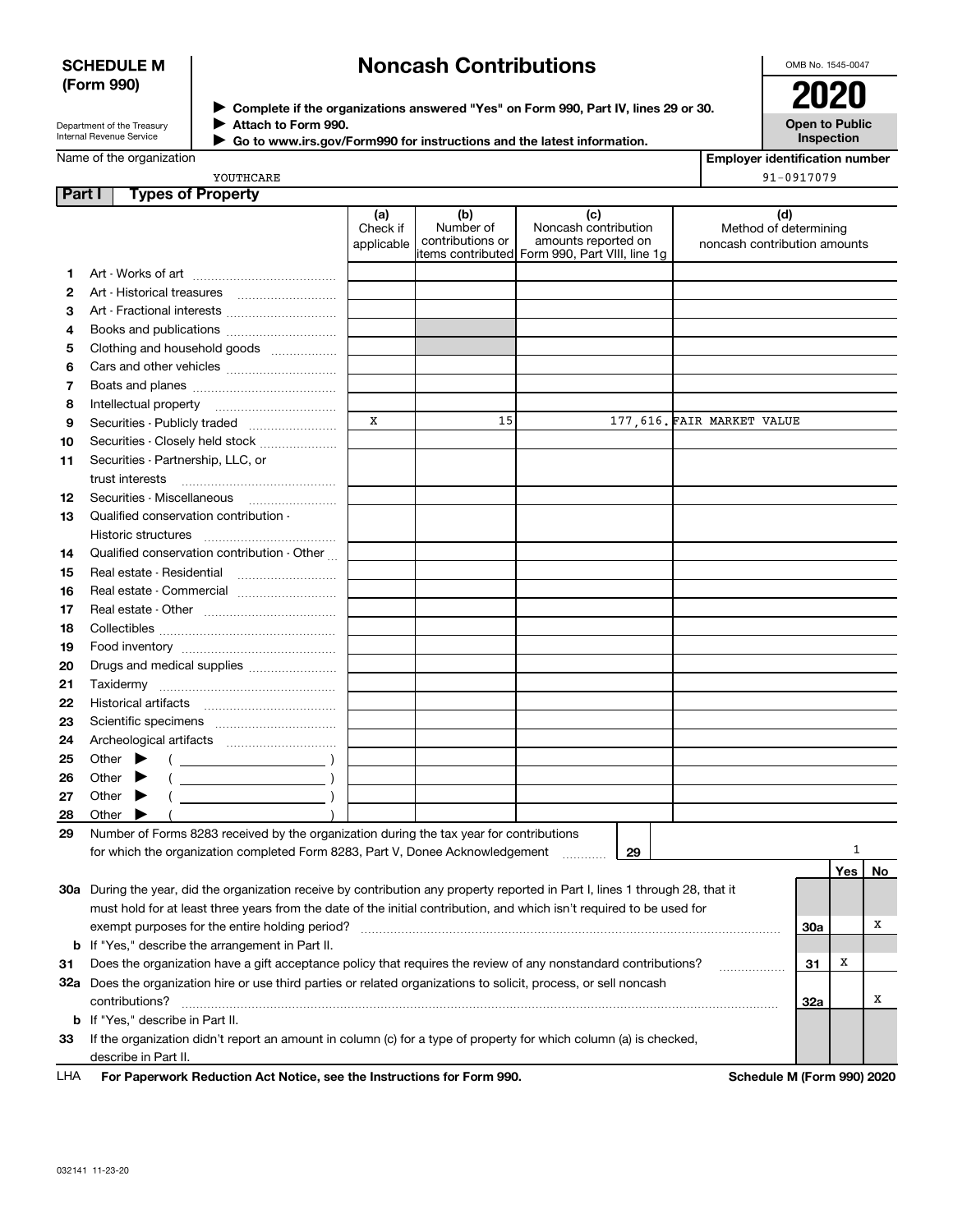Part II | Supplemental Information. Provide the information required by Part I, lines 30b, 32b, and 33, and whether the organization is reporting in Part I, column (b), the number of contributions, the number of items received, or a combination of both. Also complete this part for any additional information.

SCHEDULE M, PART I, COLUMN (B):

THE AMOUNT IN COLUMN B REPRESENTS THE NUMBER OF ITEMS RECEIVED.

**2**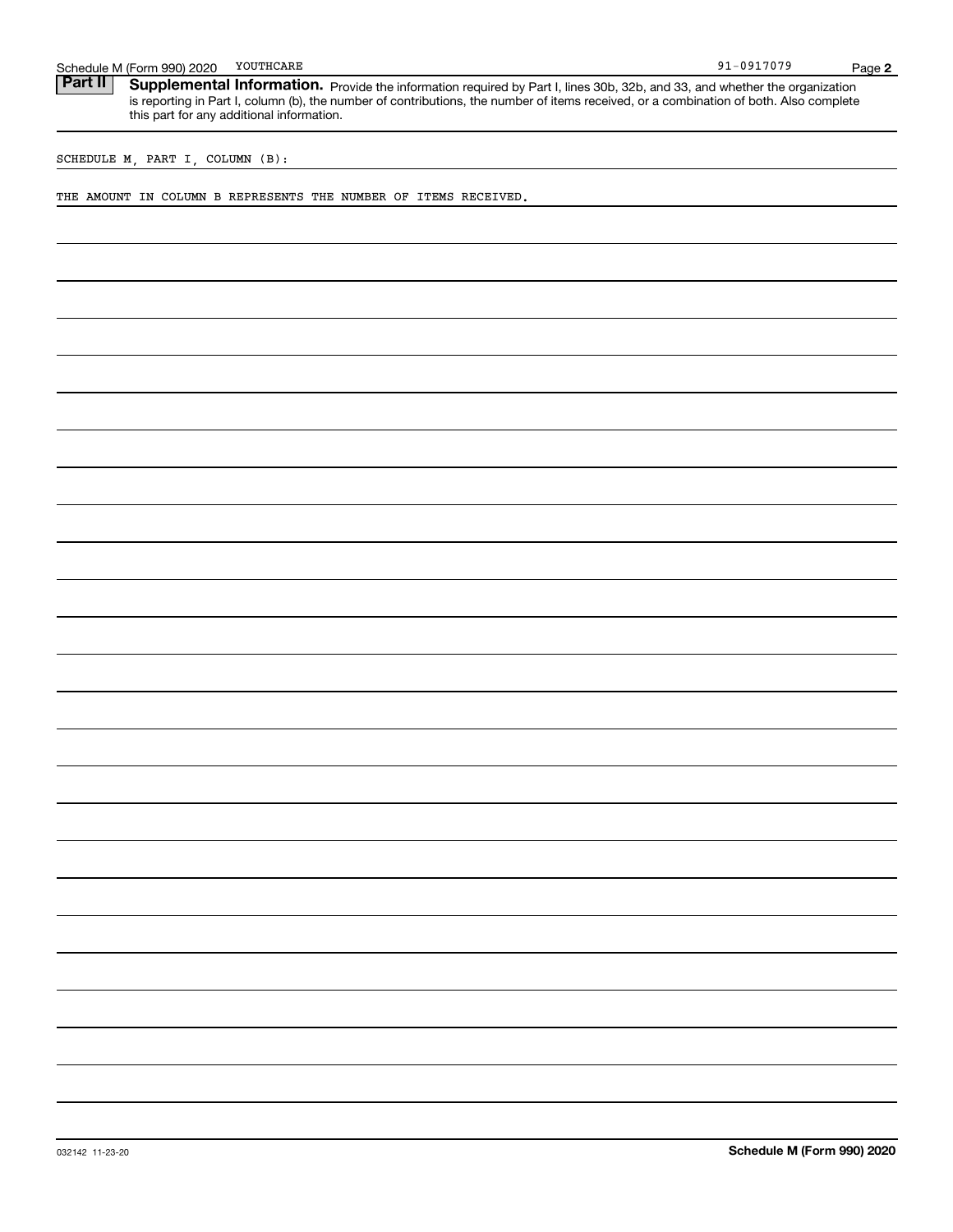**(Form 990 or 990-EZ)**

Department of the Treasury Internal Revenue Service Name of the organization

# **SCHEDULE O Supplemental Information to Form 990 or 990-EZ**

**Complete to provide information for responses to specific questions on Form 990 or 990-EZ or to provide any additional information. | Attach to Form 990 or 990-EZ. | Go to www.irs.gov/Form990 for the latest information.**



**Employer identification number** 91-0917079

YOUTHCARE

FORM 990, PART I, LINE 1, DESCRIPTION OF ORGANIZATION MISSION:

ARE AND EMPOWERED TO ACHIEVE THEIR POTENTIAL.

FORM 990, PART I, LINE 6:

A VOLUNTEER SPECIALIST MAINTAINS COMMUNICATION, TRAINING, ONBOARDING,

SCHEDULING, AND DATA DOCUMENTATION OF VOLUNTEERS: HOURS PROVIDED WERE

3,064. VOLUNTEERS DELIVERED MEALS, CRAFTED MASKS AND BLANKETS, AND

PROVIDED ADMINISTRATIVE SUPPORT. BOARD OF DIRECTORS PROVIDED OVERSIGHT

AND GUIDANCE TO THE AGENCY.

FORM 990, PART VI, SECTION A, LINE 3:

NANCY ISLEY FROM CFO SELECTIONS SERVED AS INTERIM CFO THRU JANUARY 2020.

YOUTHCARE PAID CFO SELECTIONS FOR THE SERVICES. NANCY ISLEY'S COMPENSATION

FROM CFO SELECTIONS IS UNAVAILABLE.

FORM 990, PART VI, SECTION B, LINE 11B:

THE CHIEF OPERATING OFFICER REVIEWS THE FORM 990, THEN SUBMITS IT TO THE

FINANCE COMMITTEE FOR REVIEW. A COPY IS PROVIDED TO EVERY BOARD MEMBER. IT

IS THEN SIGNED BY THE COO.

FORM 990, PART VI, SECTION B, LINE 12C:

EACH BOARD DIRECTOR IS REQUIRED TO DISCLOSE ANY ACTUAL OR POTENTIAL

CONFLICT OF INTEREST ANNUALLY AND AS TRANSACTIONS ARISE THROUGHOUT THE

YEAR. AFTER SUCH A DISCLOSURE, THE BOARD SHALL DISCUSS THE POTENTIAL

CONFLICT AT ITS NEXT MEETING. THE INTERESTED PERSON SHALL LEAVE THE BOARD

MEETING WHILE THE REMAINING DIRECTORS REVIEW THE TRANSACTION IN QUESTION

LHA For Paperwork Reduction Act Notice, see the Instructions for Form 990 or 990-EZ. Schedule O (Form 990 or 990-EZ) 2020